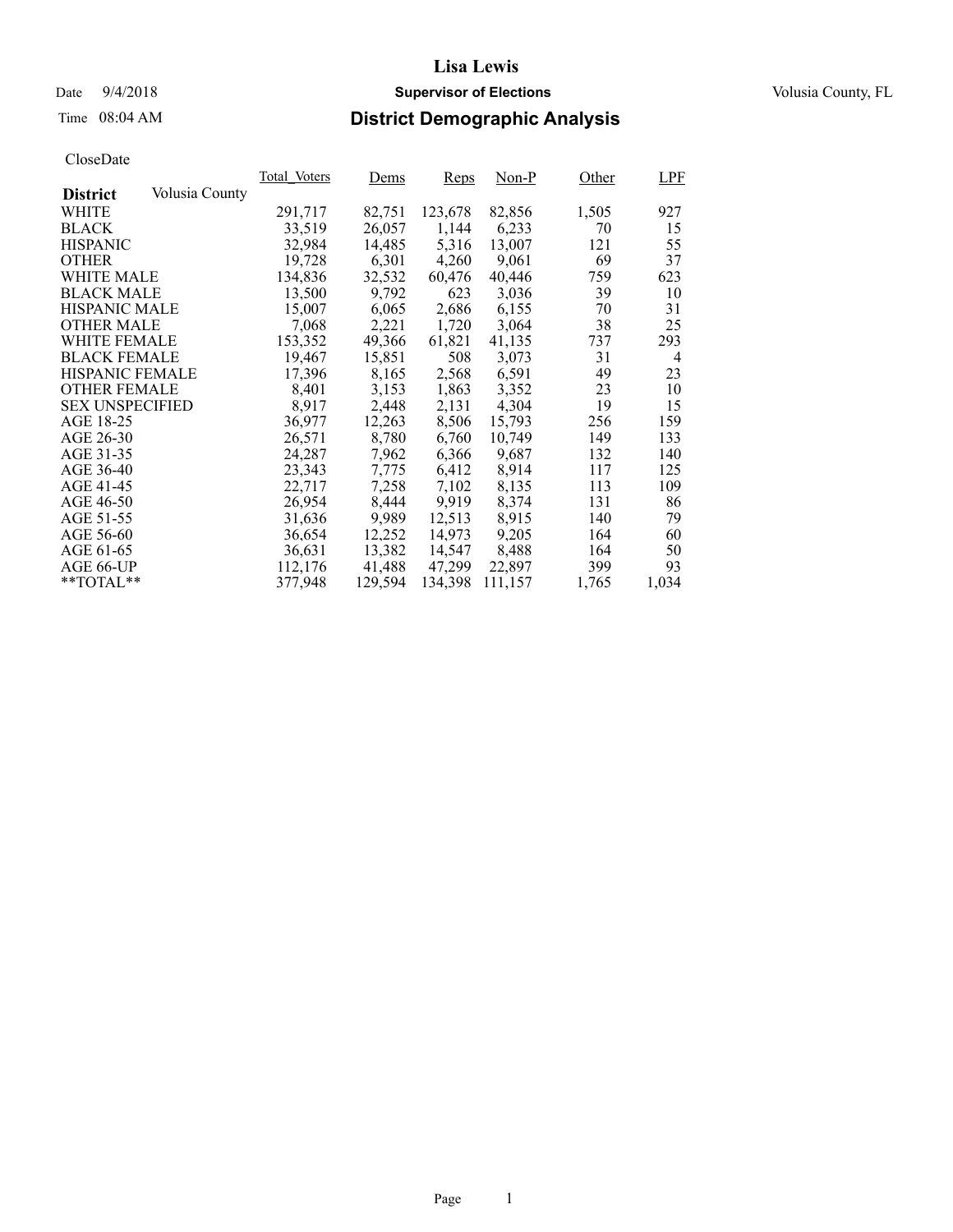### Date  $9/4/2018$  **Supervisor of Elections** Volusia County, FL

## Time 08:04 AM **District Demographic Analysis**

|                        |                           | Total Voters | Dems   | <b>Reps</b> | Non-P  | Other | <b>LPF</b>              |
|------------------------|---------------------------|--------------|--------|-------------|--------|-------|-------------------------|
| <b>District</b>        | County Council District 1 |              |        |             |        |       |                         |
| WHITE                  |                           | 58,563       | 16,197 | 26,307      | 15,593 | 260   | 206                     |
| <b>BLACK</b>           |                           | 5,572        | 4,384  | 177         | 995    | 13    | 3                       |
| <b>HISPANIC</b>        |                           | 6,869        | 2,874  | 1,154       | 2,797  | 30    | 14                      |
| <b>OTHER</b>           |                           | 3,875        | 1,223  | 877         | 1,753  | 15    | 7                       |
| WHITE MALE             |                           | 26,647       | 6,185  | 12,665      | 7,525  | 127   | 145                     |
| <b>BLACK MALE</b>      |                           | 2,218        | 1,638  | 83          | 487    | 8     | 2                       |
| <b>HISPANIC MALE</b>   |                           | 2,945        | 1,134  | 575         | 1,212  | 16    | 8                       |
| <b>OTHER MALE</b>      |                           | 1,400        | 453    | 336         | 598    | 8     | 5                       |
| WHITE FEMALE           |                           | 31,239       | 9,861  | 13,358      | 7,831  | 131   | 58                      |
| <b>BLACK FEMALE</b>    |                           | 3,275        | 2,687  | 90          | 492    | 5     | 1                       |
| HISPANIC FEMALE        |                           | 3,785        | 1,675  | 569         | 1,523  | 12    | 6                       |
| <b>OTHER FEMALE</b>    |                           | 1,607        | 588    | 364         | 648    | 5     | $\overline{c}$          |
| <b>SEX UNSPECIFIED</b> |                           | 1,762        | 457    | 474         | 822    | 6     | $\overline{\mathbf{3}}$ |
| AGE 18-25              |                           | 7,317        | 2,192  | 1,888       | 3,158  | 43    | 36                      |
| AGE 26-30              |                           | 5,203        | 1,610  | 1,436       | 2,108  | 21    | 28                      |
| AGE 31-35              |                           | 4,770        | 1,401  | 1,381       | 1,929  | 25    | 34                      |
| AGE 36-40              |                           | 4,871        | 1,537  | 1,501       | 1,782  | 19    | 32                      |
| AGE 41-45              |                           | 4,534        | 1,400  | 1,531       | 1,560  | 23    | 20                      |
| AGE 46-50              |                           | 5,409        | 1,618  | 2,120       | 1,622  | 30    | 19                      |
| AGE 51-55              |                           | 6,126        | 1,809  | 2,638       | 1,642  | 20    | 17                      |
| AGE 56-60              |                           | 6,839        | 2,243  | 3,018       | 1,535  | 28    | 15                      |
| AGE 61-65              |                           | 6,891        | 2,440  | 2,937       | 1,481  | 29    | $\overline{4}$          |
| AGE 66-UP              |                           | 22,918       | 8,427  | 10,065      | 4,321  | 80    | 25                      |
| $*$ $TOTAL**$          |                           | 74,879       | 24,678 | 28,515      | 21,138 | 318   | 230                     |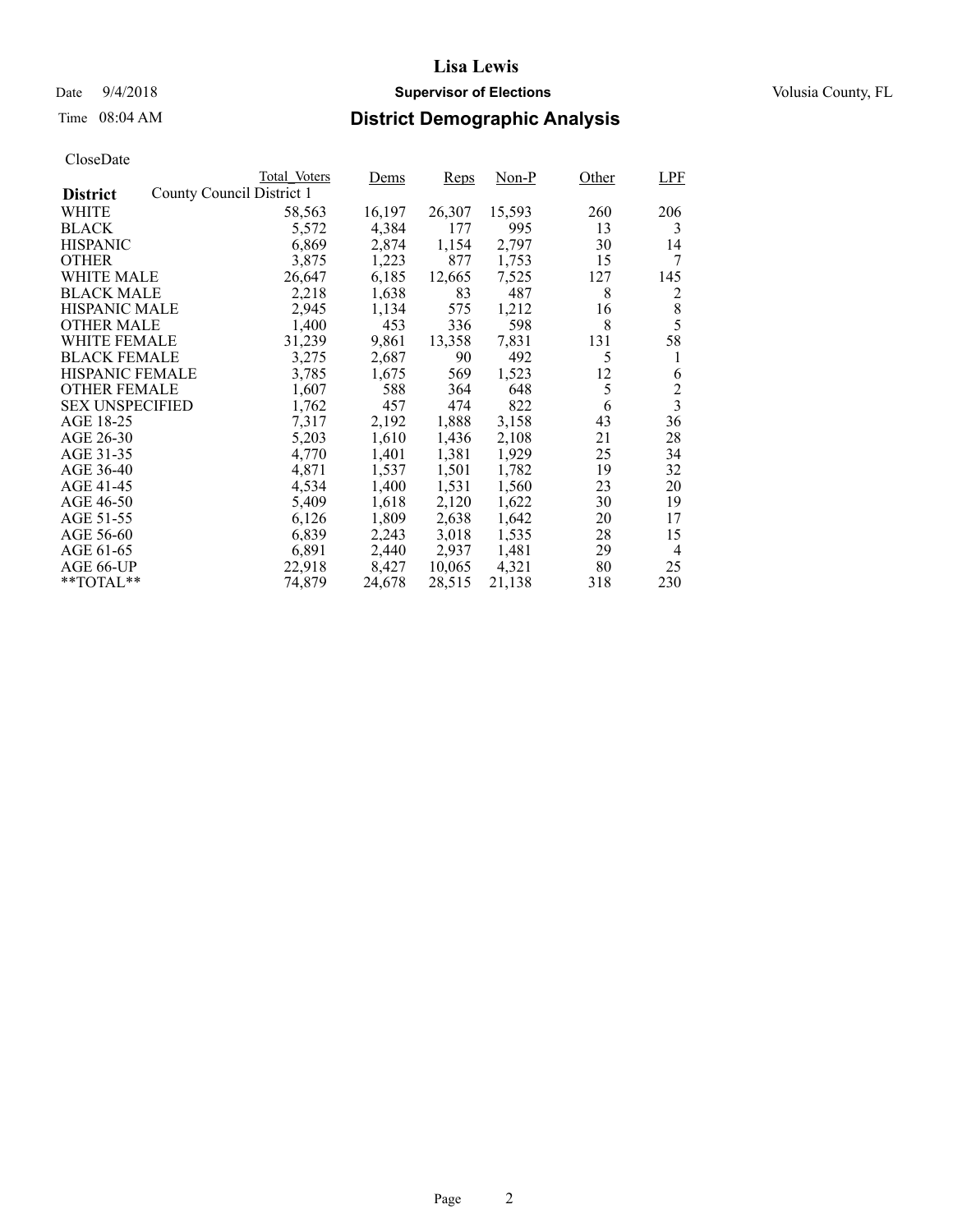## Date  $9/4/2018$  **Supervisor of Elections** Volusia County, FL

## Time 08:04 AM **District Demographic Analysis**

|                        |                           | Total Voters | Dems   | <b>Reps</b> | Non-P  | Other | <b>LPF</b>     |
|------------------------|---------------------------|--------------|--------|-------------|--------|-------|----------------|
| <b>District</b>        | County Council District 2 |              |        |             |        |       |                |
| WHITE                  |                           | 56,299       | 16,792 | 22,463      | 16,507 | 352   | 185            |
| <b>BLACK</b>           |                           | 12,093       | 9,585  | 340         | 2,146  | 19    | 3              |
| <b>HISPANIC</b>        |                           | 2,821        | 1,179  | 531         | 1,082  | 21    | 8              |
| <b>OTHER</b>           |                           | 4,483        | 1,534  | 841         | 2,075  | 21    | 12             |
| WHITE MALE             |                           | 26,270       | 6,709  | 11,100      | 8,141  | 198   | 122            |
| <b>BLACK MALE</b>      |                           | 4,683        | 3,500  | 183         | 994    | 6     | $\theta$       |
| <b>HISPANIC MALE</b>   |                           | 1,291        | 478    | 275         | 520    | 14    | 4              |
| <b>OTHER MALE</b>      |                           | 1,598        | 514    | 367         | 700    | 10    | 7              |
| WHITE FEMALE           |                           | 29,344       | 9,892  | 11,115      | 8,127  | 151   | 59             |
| <b>BLACK FEMALE</b>    |                           | 7,152        | 5,893  | 154         | 1,090  | 13    | 2              |
| HISPANIC FEMALE        |                           | 1,469        | 674    | 251         | 533    |       | $\overline{4}$ |
| <b>OTHER FEMALE</b>    |                           | 1,917        | 765    | 364         | 776    | 8     | 4              |
| <b>SEX UNSPECIFIED</b> |                           | 1,972        | 665    | 366         | 929    | 6     | 6              |
| AGE 18-25              |                           | 8,757        | 3,904  | 1,455       | 3,296  | 65    | 37             |
| AGE 26-30              |                           | 5,707        | 2,212  | 1,260       | 2,174  | 35    | 26             |
| AGE 31-35              |                           | 4,760        | 1,833  | 1,070       | 1,792  | 33    | 32             |
| AGE 36-40              |                           | 4,283        | 1,665  | 1,013       | 1,559  | 31    | 15             |
| AGE 41-45              |                           | 3,820        | 1,401  | 1,065       | 1,310  | 25    | 19             |
| AGE 46-50              |                           | 4,752        | 1,712  | 1,511       | 1,487  | 21    | 21             |
| AGE 51-55              |                           | 5,928        | 2,143  | 2,045       | 1,681  | 44    | 15             |
| AGE 56-60              |                           | 7,148        | 2,645  | 2,673       | 1,785  | 33    | 12             |
| AGE 61-65              |                           | 7,233        | 2,806  | 2,686       | 1,703  | 29    | 9              |
| AGE 66-UP              |                           | 23,308       | 8,769  | 9,397       | 5,023  | 97    | 22             |
| $*$ $TOTAL**$          |                           | 75,696       | 29,090 | 24,175      | 21,810 | 413   | 208            |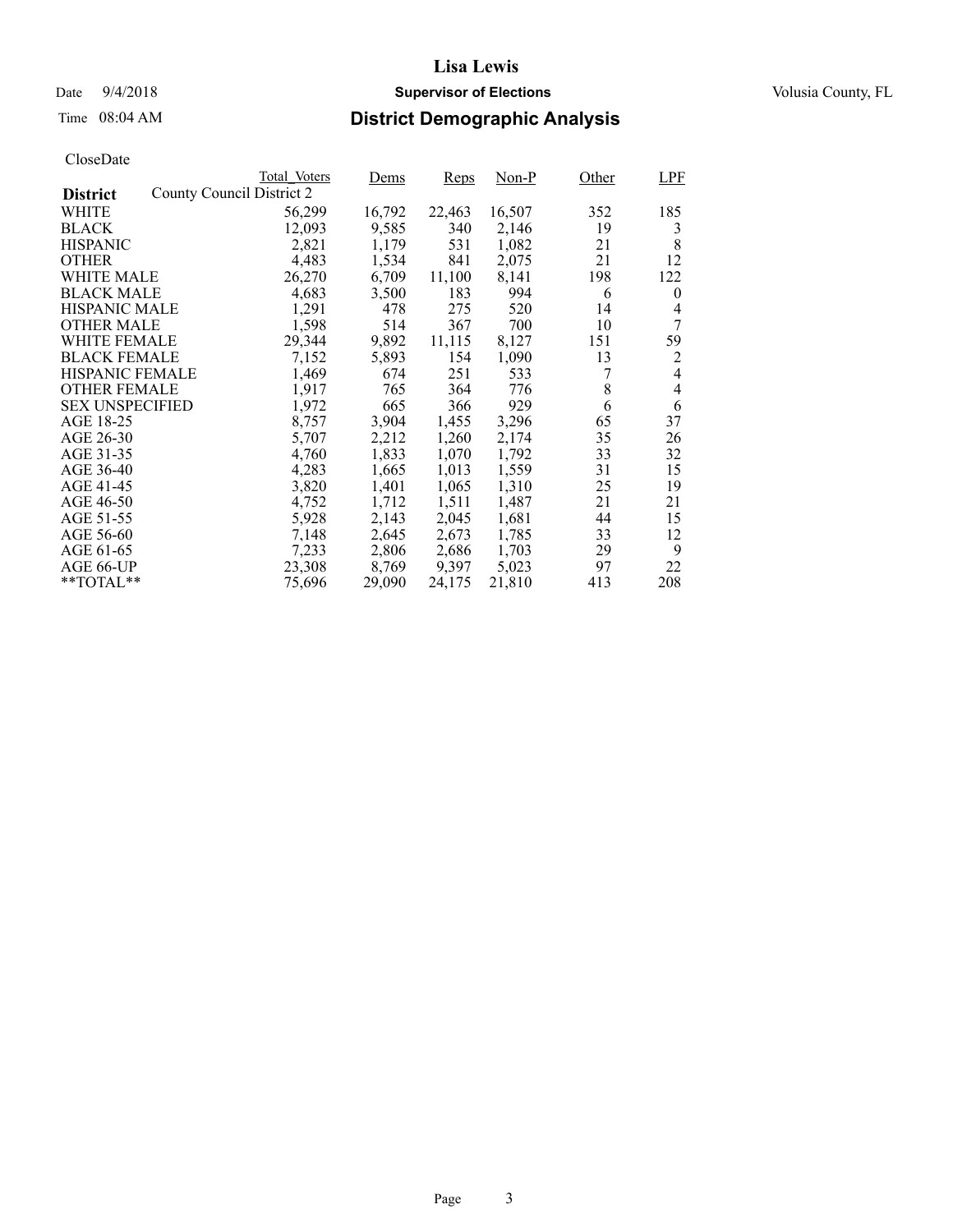### Date  $9/4/2018$  **Supervisor of Elections** Volusia County, FL

## Time 08:04 AM **District Demographic Analysis**

|                        |                           | Total Voters | Dems   | <b>Reps</b> | Non-P  | Other          | LPF            |
|------------------------|---------------------------|--------------|--------|-------------|--------|----------------|----------------|
| <b>District</b>        | County Council District 3 |              |        |             |        |                |                |
| WHITE                  |                           | 72,583       | 20,295 | 31,334      | 20,366 | 390            | 198            |
| <b>BLACK</b>           |                           | 2,120        | 1,654  | 91          | 368    | 4              | 3              |
| <b>HISPANIC</b>        |                           | 1,827        | 655    | 456         | 706    | 8              | $\overline{c}$ |
| <b>OTHER</b>           |                           | 3,070        | 874    | 807         | 1,374  | 9              | 6              |
| WHITE MALE             |                           | 33,661       | 8,016  | 15,411      | 9,927  | 180            | 127            |
| <b>BLACK MALE</b>      |                           | 934          | 679    | 47          | 202    | 3              | 3              |
| <b>HISPANIC MALE</b>   |                           | 821          | 267    | 210         | 341    | $\overline{c}$ |                |
| <b>OTHER MALE</b>      |                           | 1,100        | 296    | 338         | 456    | 6              | 4              |
| WHITE FEMALE           |                           | 38,091       | 12,074 | 15,586      | 10,153 | 209            | 69             |
| <b>BLACK FEMALE</b>    |                           | 1,162        | 954    | 44          | 163    |                | $\theta$       |
| HISPANIC FEMALE        |                           | 969          | 375    | 236         | 351    | 6              |                |
| <b>OTHER FEMALE</b>    |                           | 1,313        | 462    | 360         | 486    | 3              | $\overline{c}$ |
| <b>SEX UNSPECIFIED</b> |                           | 1,548        | 355    | 456         | 734    |                | $\overline{2}$ |
| AGE 18-25              |                           | 6,066        | 1,510  | 1,847       | 2,621  | 62             | 26             |
| AGE 26-30              |                           | 4,409        | 1,196  | 1,330       | 1,824  | 30             | 29             |
| AGE 31-35              |                           | 4,356        | 1,214  | 1,307       | 1,784  | 31             | 20             |
| AGE 36-40              |                           | 4,350        | 1,156  | 1,445       | 1,704  | 18             | 27             |
| AGE 41-45              |                           | 4,557        | 1,152  | 1,675       | 1,679  | 22             | 29             |
| AGE 46-50              |                           | 5,597        | 1,419  | 2,427       | 1,712  | 26             | 13             |
| AGE 51-55              |                           | 6,603        | 1,751  | 2,927       | 1,877  | 31             | 17             |
| AGE 56-60              |                           | 8,246        | 2,336  | 3,782       | 2,072  | 43             | 13             |
| AGE 61-65              |                           | 8,612        | 2,850  | 3,704       | 2,001  | 44             | 13             |
| AGE 66-UP              |                           | 26,804       | 8,894  | 12,244      | 5,540  | 104            | 22             |
| $*$ TOTAL $*$          |                           | 79,600       | 23,478 | 32,688      | 22,814 | 411            | 209            |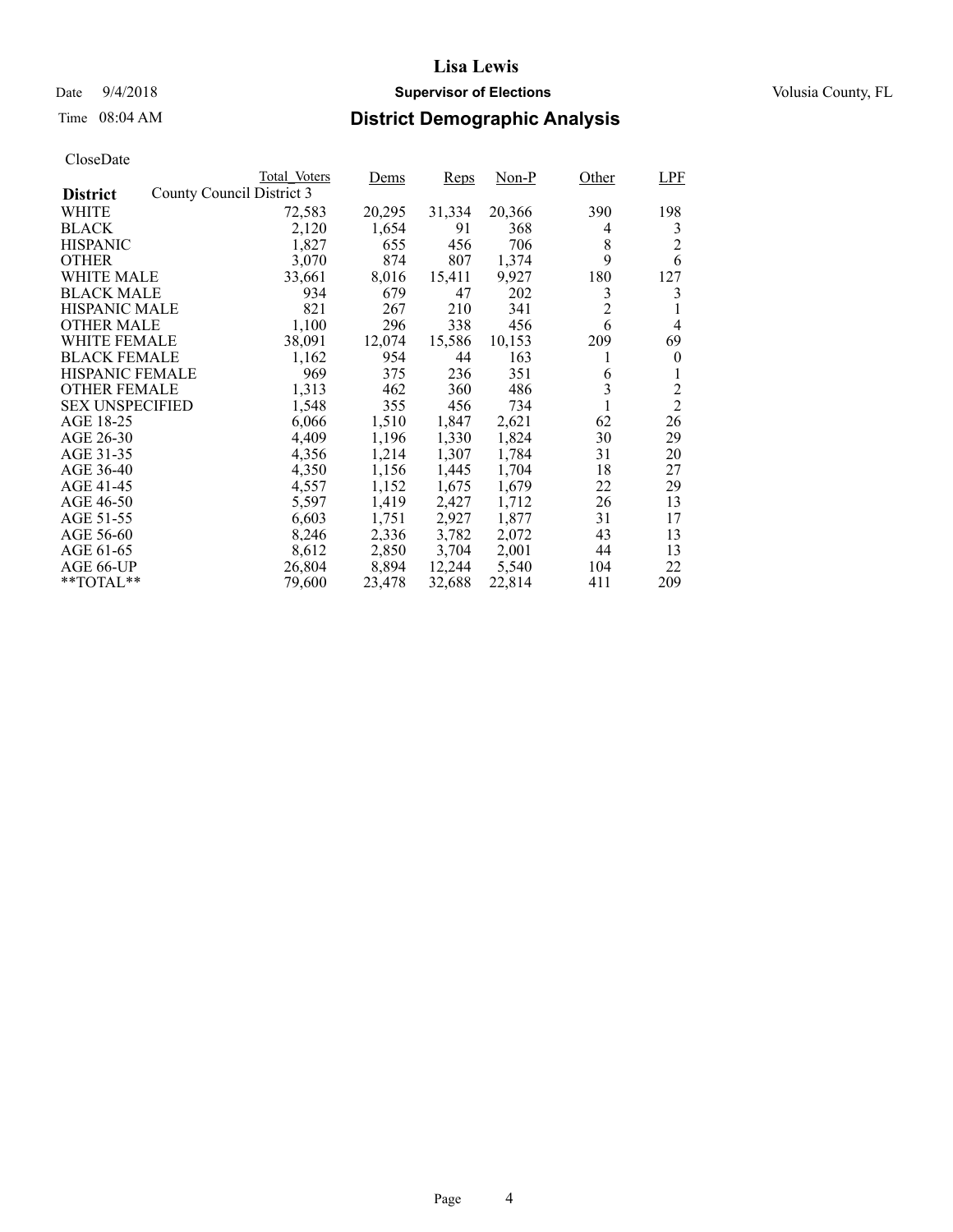### Date  $9/4/2018$  **Supervisor of Elections** Volusia County, FL

## Time 08:04 AM **District Demographic Analysis**

|                        |                           | Total Voters | Dems   | <b>Reps</b> | Non-P  | Other          | <b>LPF</b> |
|------------------------|---------------------------|--------------|--------|-------------|--------|----------------|------------|
| <b>District</b>        | County Council District 4 |              |        |             |        |                |            |
| WHITE                  |                           | 60,903       | 17,722 | 25,689      | 16,985 | 324            | 183        |
| <b>BLACK</b>           |                           | 7,258        | 5,665  | 235         | 1,339  | 15             | 4          |
| <b>HISPANIC</b>        |                           | 2,480        | 978    | 532         | 943    | 19             | 8          |
| <b>OTHER</b>           |                           | 3,896        | 1,220  | 894         | 1,767  | 10             | 5          |
| WHITE MALE             |                           | 28,093       | 6,911  | 12,563      | 8,330  | 163            | 126        |
| <b>BLACK MALE</b>      |                           | 2,829        | 2,033  | 132         | 651    | 10             | 3          |
| <b>HISPANIC MALE</b>   |                           | 1,116        | 380    | 272         | 448    | 11             | 5          |
| <b>OTHER MALE</b>      |                           | 1,458        | 452    | 353         | 644    | 6              | 3          |
| WHITE FEMALE           |                           | 32,112       | 10,662 | 12,857      | 8,376  | 160            | 57         |
| <b>BLACK FEMALE</b>    |                           | 4,334        | 3,560  | 101         | 667    | 5              | 1          |
| HISPANIC FEMALE        |                           | 1,321        | 581    | 253         | 476    | 8              | 3          |
| <b>OTHER FEMALE</b>    |                           | 1,650        | 599    | 399         | 648    | 3              | 1          |
| <b>SEX UNSPECIFIED</b> |                           | 1,623        | 407    | 419         | 794    | $\overline{2}$ | 1          |
| AGE 18-25              |                           | 6,754        | 2,163  | 1,775       | 2,741  | 41             | 34         |
| AGE 26-30              |                           | 5,058        | 1,717  | 1,293       | 1,984  | 44             | 20         |
| AGE 31-35              |                           | 4,507        | 1,575  | 1,222       | 1,658  | 23             | 29         |
| AGE 36-40              |                           | 4,088        | 1,413  | 1,124       | 1,510  | 18             | 23         |
| AGE 41-45              |                           | 4,079        | 1,303  | 1,317       | 1,415  | 20             | 24         |
| AGE 46-50              |                           | 5,043        | 1,548  | 1,923       | 1,528  | 27             | 17         |
| AGE 51-55              |                           | 6,236        | 1,934  | 2,569       | 1,695  | 28             | 10         |
| AGE 56-60              |                           | 7,306        | 2,459  | 2,885       | 1,909  | 40             | 13         |
| AGE 61-65              |                           | 7,663        | 2,784  | 3,081       | 1,742  | 43             | 13         |
| AGE 66-UP              |                           | 23,802       | 8,689  | 10,160      | 4,852  | 84             | 17         |
| $*$ TOTAL $*$          |                           | 74,537       | 25,585 | 27,350      | 21,034 | 368            | 200        |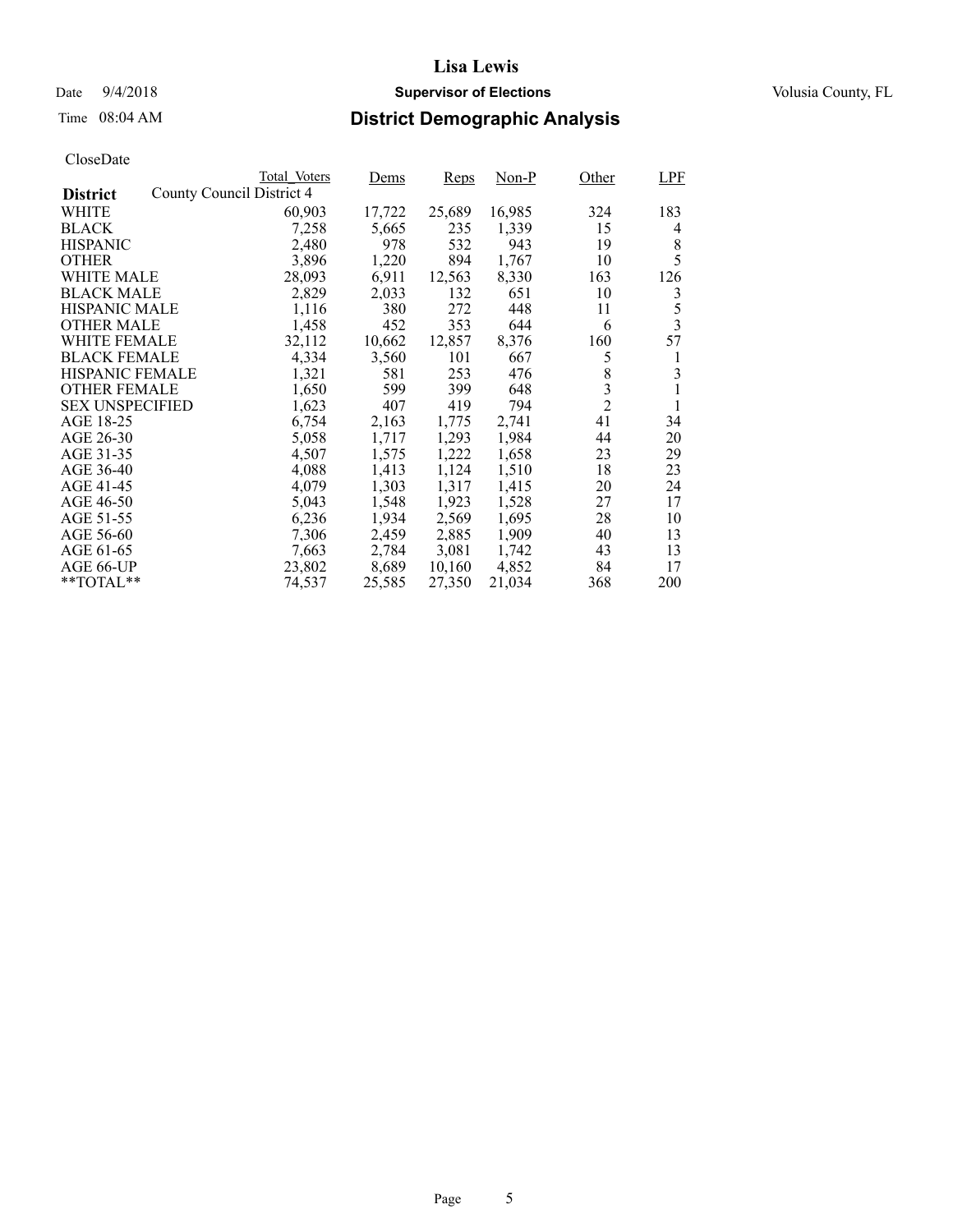### Date  $9/4/2018$  **Supervisor of Elections** Volusia County, FL

## Time 08:04 AM **District Demographic Analysis**

|                        |                           | Total Voters | Dems   | <b>Reps</b> | Non-P  | Other          | <b>LPF</b>     |
|------------------------|---------------------------|--------------|--------|-------------|--------|----------------|----------------|
| <b>District</b>        | County Council District 5 |              |        |             |        |                |                |
| WHITE                  |                           | 43,369       | 11,745 | 17,885      | 13,405 | 179            | 155            |
| <b>BLACK</b>           |                           | 6,476        | 4,769  | 301         | 1,385  | 19             | 2              |
| <b>HISPANIC</b>        |                           | 18,987       | 8,799  | 2,643       | 7,479  | 43             | 23             |
| <b>OTHER</b>           |                           | 4,404        | 1,450  | 841         | 2,092  | 14             | 7              |
| WHITE MALE             |                           | 20,165       | 4,711  | 8,737       | 6,523  | 91             | 103            |
| <b>BLACK MALE</b>      |                           | 2,836        | 1,942  | 178         | 702    | 12             | 2              |
| <b>HISPANIC MALE</b>   |                           | 8,834        | 3,806  | 1,354       | 3,634  | 27             | 13             |
| <b>OTHER MALE</b>      |                           | 1,512        | 506    | 326         | 666    | 8              | 6              |
| <b>WHITE FEMALE</b>    |                           | 22,566       | 6,877  | 8,905       | 6,648  | 86             | 50             |
| <b>BLACK FEMALE</b>    |                           | 3,544        | 2,757  | 119         | 661    | 7              | $\overline{0}$ |
| HISPANIC FEMALE        |                           | 9,852        | 4,860  | 1,259       | 3,708  | 16             | 9              |
| <b>OTHER FEMALE</b>    |                           | 1,914        | 739    | 376         | 794    | $\overline{4}$ | 1              |
| <b>SEX UNSPECIFIED</b> |                           | 2,012        | 564    | 416         | 1,025  | 4              | 3              |
| AGE 18-25              |                           | 8,083        | 2,494  | 1,541       | 3,977  | 45             | 26             |
| AGE 26-30              |                           | 6,194        | 2,045  | 1,441       | 2,659  | 19             | 30             |
| AGE 31-35              |                           | 5,894        | 1,939  | 1,386       | 2,524  | 20             | 25             |
| AGE 36-40              |                           | 5,751        | 2,004  | 1,329       | 2,359  | 31             | 28             |
| AGE 41-45              |                           | 5,727        | 2,002  | 1,514       | 2,171  | 23             | 17             |
| AGE 46-50              |                           | 6,153        | 2,147  | 1,938       | 2,025  | 27             | 16             |
| AGE 51-55              |                           | 6,743        | 2,352  | 2,334       | 2,020  | 17             | 20             |
| AGE 56-60              |                           | 7,115        | 2,569  | 2,615       | 1,904  | 20             | 7              |
| AGE 61-65              |                           | 6,232        | 2,502  | 2,139       | 1,561  | 19             | 11             |
| AGE 66-UP              |                           | 15,344       | 6,709  | 5,433       | 3,161  | 34             | 7              |
| $*$ TOTAL $*$          |                           | 73,236       | 26,763 | 21,670      | 24,361 | 255            | 187            |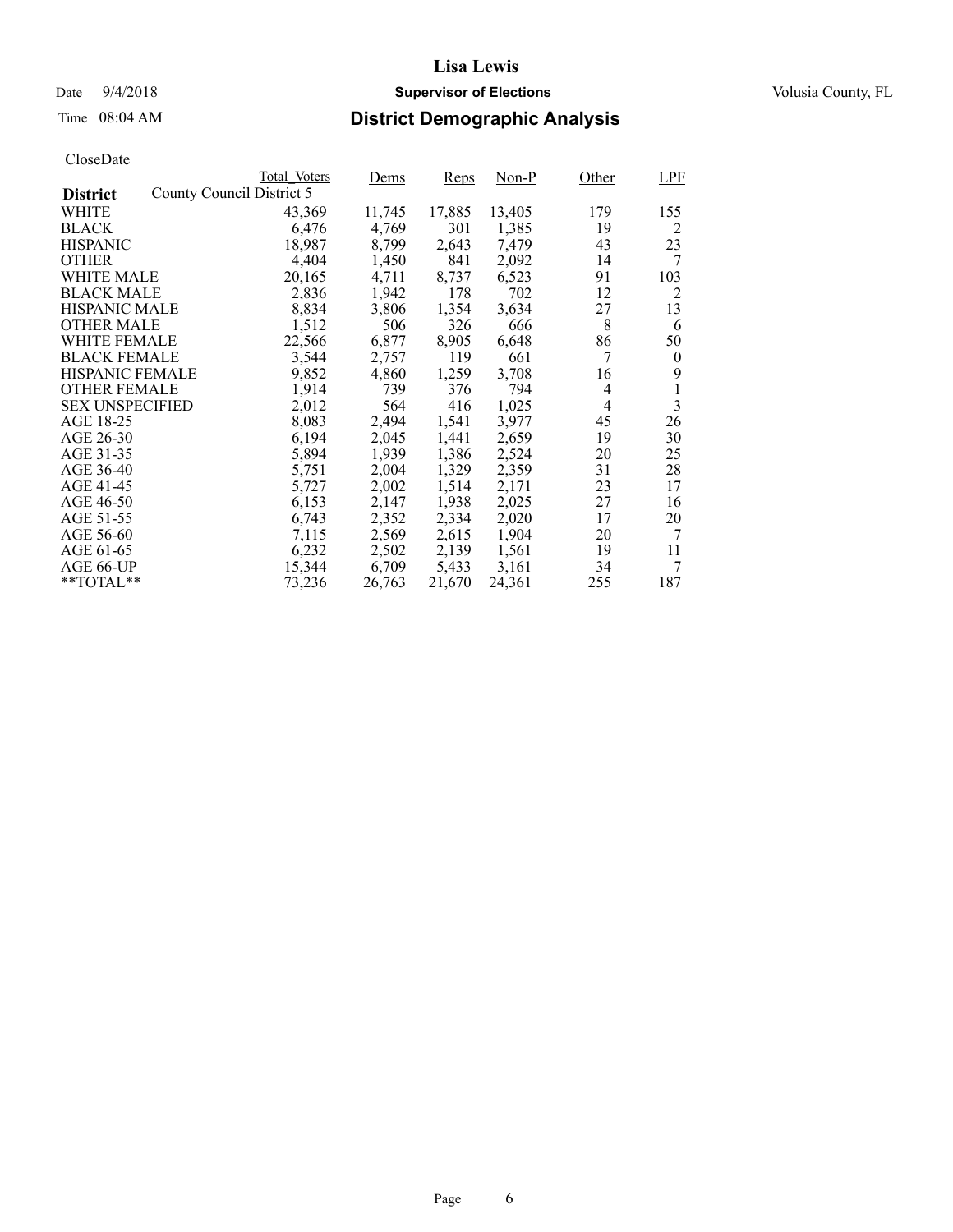### Date  $9/4/2018$  **Supervisor of Elections** Volusia County, FL

## Time 08:04 AM **District Demographic Analysis**

|                        | Total Voters                 | Dems | Reps | $Non-P$ | Other          | LPF      |
|------------------------|------------------------------|------|------|---------|----------------|----------|
| <b>District</b>        | Indigo Community Development |      |      |         |                |          |
| WHITE                  | 1,381                        | 314  | 692  | 354     | 15             | 6        |
| <b>BLACK</b>           | 177                          | 126  | 13   | 37      |                | 0        |
| <b>HISPANIC</b>        | 95                           | 34   | 21   | 39      |                | 0        |
| <b>OTHER</b>           | 118                          | 27   | 30   | 58      | 2              |          |
| WHITE MALE             | 672                          | 119  | 347  | 188     | 12             | 6        |
| <b>BLACK MALE</b>      | 79                           | 45   | 10   | 23      |                | 0        |
| <b>HISPANIC MALE</b>   | 35                           | 12   | 9    | 14      | 0              | $\theta$ |
| <b>OTHER MALE</b>      | 38                           | 7    | 9    | 21      |                | $\theta$ |
| <b>WHITE FEMALE</b>    | 696                          | 194  | 337  | 162     | 3              | 0        |
| <b>BLACK FEMALE</b>    | 93                           | 78   | 3    | 12      | 0              | 0        |
| <b>HISPANIC FEMALE</b> | 60                           | 22   | 12   | 25      |                | 0        |
| <b>OTHER FEMALE</b>    | 66                           | 17   | 17   | 30      |                |          |
| <b>SEX UNSPECIFIED</b> | 31                           | 7    | 11   | 13      | 0              | $\theta$ |
| AGE 18-25              | 139                          | 41   | 44   | 52      | 0              | 2        |
| AGE 26-30              | 142                          | 31   | 50   | 60      |                | $\theta$ |
| AGE 31-35              | 132                          | 42   | 45   | 43      |                |          |
| AGE 36-40              | 119                          | 37   | 41   | 38      | 2              |          |
| AGE 41-45              | 123                          | 37   | 41   | 43      | $\overline{0}$ | 2        |
| AGE 46-50              | 125                          | 35   | 55   | 34      |                | $\theta$ |
| AGE 51-55              | 141                          | 38   | 57   | 43      | 3              | 0        |
| AGE 56-60              | 159                          | 41   | 78   | 37      | $\overline{c}$ |          |
| AGE 61-65              | 196                          | 67   | 91   | 36      | $\overline{c}$ | $\theta$ |
| AGE 66-UP              | 495                          | 132  | 254  | 102     | 7              | 0        |
| **TOTAL**              | 1,771                        | 501  | 756  | 488     | 19             | 7        |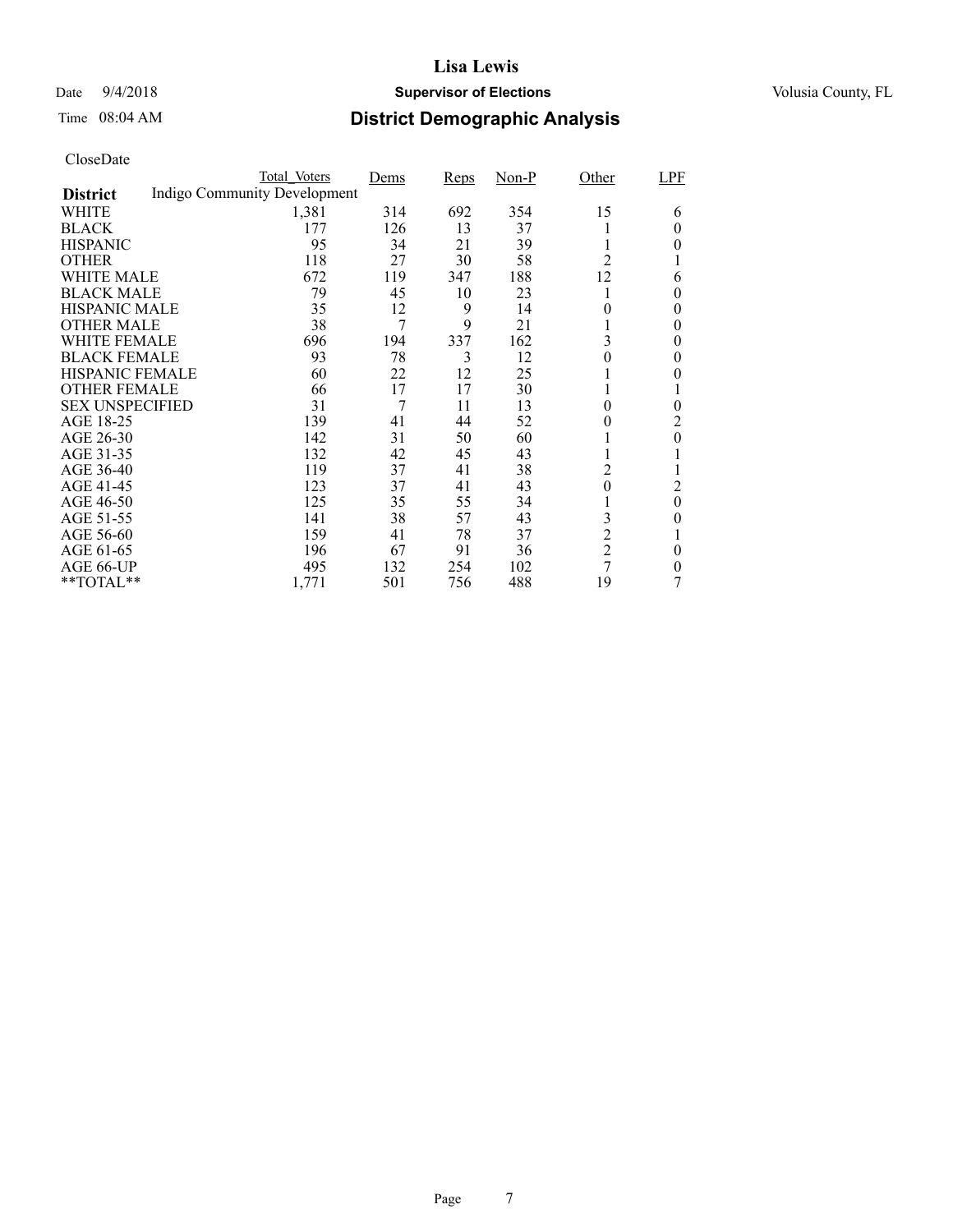### Date  $9/4/2018$  **Supervisor of Elections** Volusia County, FL

## Time 08:04 AM **District Demographic Analysis**

|                        |                  | Total Voters | Dems           | Reps | $Non-P$ | Other | LPF    |
|------------------------|------------------|--------------|----------------|------|---------|-------|--------|
| <b>District</b>        | Orlandia Heights |              |                |      |         |       |        |
| WHITE                  |                  | 680          | 172            | 306  | 201     |       | $_{0}$ |
| <b>BLACK</b>           |                  | 15           | 9              | 3    | 3       |       |        |
| <b>HISPANIC</b>        |                  | 30           | 5              | 10   | 15      | 0     | 0      |
| <b>OTHER</b>           |                  | 39           | 7              | 10   | 22      |       | 0      |
| WHITE MALE             |                  | 339          | 80             | 159  | 99      |       | 0      |
| <b>BLACK MALE</b>      |                  | 6            | 4              |      |         |       |        |
| <b>HISPANIC MALE</b>   |                  | 11           |                | 4    | 6       |       |        |
| <b>OTHER MALE</b>      |                  | 12           | $\overline{2}$ | 4    | 6       |       | 0      |
| WHITE FEMALE           |                  | 326          | 88             | 144  | 94      |       |        |
| <b>BLACK FEMALE</b>    |                  | 8            | 5              | 2    |         |       |        |
| <b>HISPANIC FEMALE</b> |                  | 17           | 4              | 5    | 8       |       |        |
| <b>OTHER FEMALE</b>    |                  | 18           | 5              | 5    | 8       | 0     | 0      |
| <b>SEX UNSPECIFIED</b> |                  | 27           | 4              | 5    | 18      |       |        |
| AGE 18-25              |                  | 94           | 14             | 29   | 50      |       |        |
| AGE 26-30              |                  | 48           | 10             | 19   | 19      |       | 0      |
| AGE 31-35              |                  | 47           | 9              | 19   | 19      |       |        |
| AGE 36-40              |                  | 38           |                | 14   | 17      |       |        |
| AGE 41-45              |                  | 49           | 9              | 22   | 18      |       |        |
| AGE 46-50              |                  | 65           | 12             | 24   | 29      | 0     | 0      |
| AGE 51-55              |                  | 85           | 15             | 51   | 19      |       |        |
| AGE 56-60              |                  | 104          | 27             | 50   | 27      |       |        |
| AGE 61-65              |                  | 93           | 30             | 44   | 19      |       | 0      |
| AGE 66-UP              |                  | 141          | 60             | 57   | 24      |       |        |
| **TOTAL**              |                  | 764          | 193            | 329  | 241     |       | $_{0}$ |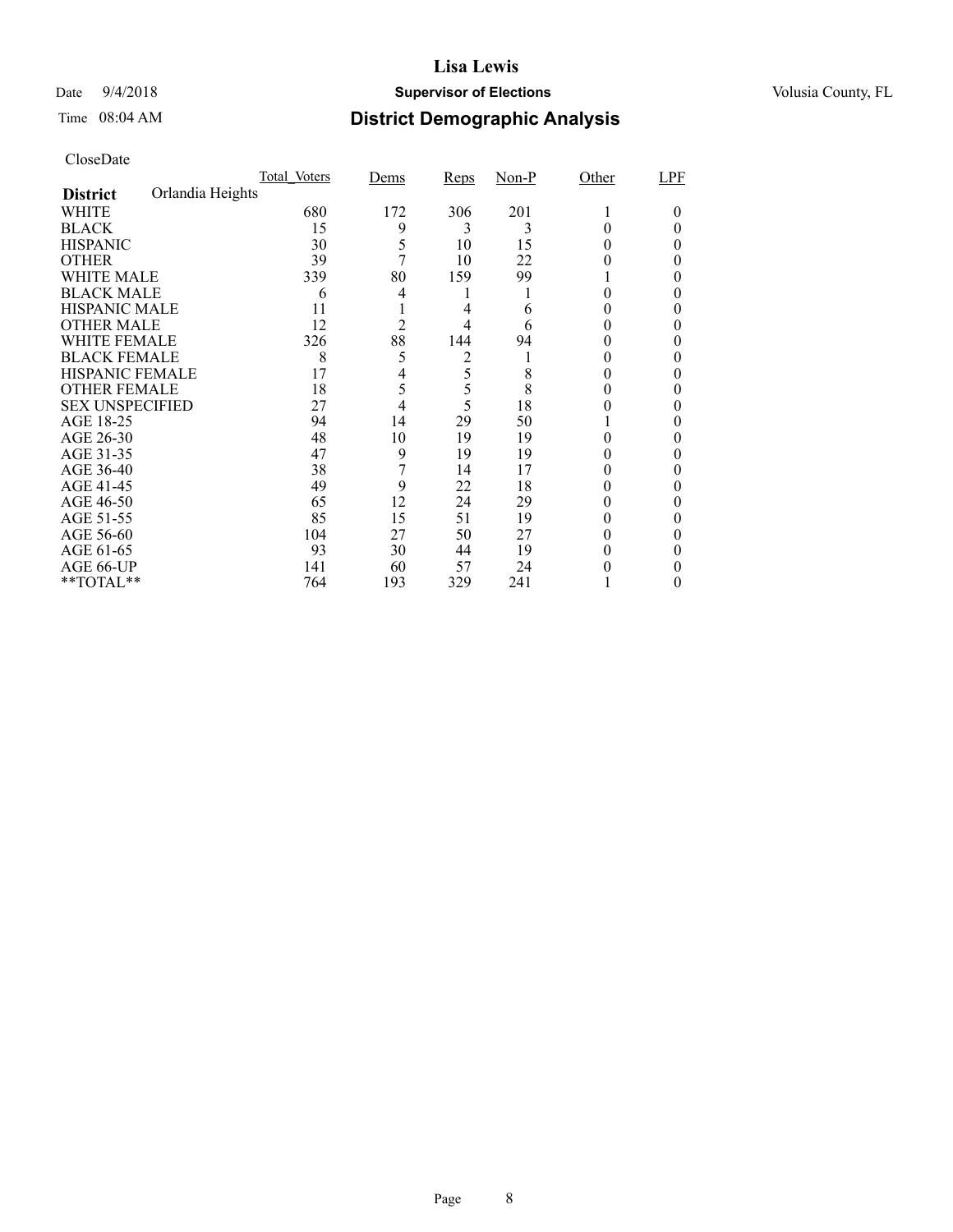### Date  $9/4/2018$  **Supervisor of Elections** Volusia County, FL

## Time 08:04 AM **District Demographic Analysis**

|                        |                          | Total Voters | Dems    | <b>Reps</b> | $Non-P$ | Other | LPF            |
|------------------------|--------------------------|--------------|---------|-------------|---------|-------|----------------|
| <b>District</b>        | Congressional District 6 |              |         |             |         |       |                |
| WHITE                  |                          | 291,717      | 82,751  | 123,678     | 82,856  | 1,505 | 927            |
| <b>BLACK</b>           |                          | 33,519       | 26,057  | 1,144       | 6,233   | 70    | 15             |
| <b>HISPANIC</b>        |                          | 32,984       | 14,485  | 5,316       | 13,007  | 121   | 55             |
| <b>OTHER</b>           |                          | 19,728       | 6,301   | 4,260       | 9,061   | 69    | 37             |
| WHITE MALE             |                          | 134,836      | 32,532  | 60,476      | 40,446  | 759   | 623            |
| <b>BLACK MALE</b>      |                          | 13,500       | 9,792   | 623         | 3,036   | 39    | 10             |
| <b>HISPANIC MALE</b>   |                          | 15,007       | 6,065   | 2,686       | 6,155   | 70    | 31             |
| <b>OTHER MALE</b>      |                          | 7,068        | 2,221   | 1,720       | 3,064   | 38    | 25             |
| <b>WHITE FEMALE</b>    |                          | 153,352      | 49,366  | 61,821      | 41,135  | 737   | 293            |
| <b>BLACK FEMALE</b>    |                          | 19,467       | 15,851  | 508         | 3,073   | 31    | $\overline{4}$ |
| HISPANIC FEMALE        |                          | 17,396       | 8,165   | 2,568       | 6,591   | 49    | 23             |
| <b>OTHER FEMALE</b>    |                          | 8.401        | 3,153   | 1,863       | 3,352   | 23    | 10             |
| <b>SEX UNSPECIFIED</b> |                          | 8,917        | 2,448   | 2,131       | 4,304   | 19    | 15             |
| AGE 18-25              |                          | 36,977       | 12,263  | 8,506       | 15,793  | 256   | 159            |
| AGE 26-30              |                          | 26.571       | 8,780   | 6,760       | 10.749  | 149   | 133            |
| AGE 31-35              |                          | 24,287       | 7,962   | 6,366       | 9,687   | 132   | 140            |
| AGE 36-40              |                          | 23,343       | 7,775   | 6,412       | 8,914   | 117   | 125            |
| AGE 41-45              |                          | 22,717       | 7,258   | 7,102       | 8,135   | 113   | 109            |
| AGE 46-50              |                          | 26,954       | 8,444   | 9,919       | 8,374   | 131   | 86             |
| AGE 51-55              |                          | 31,636       | 9,989   | 12,513      | 8.915   | 140   | 79             |
| AGE 56-60              |                          | 36,654       | 12,252  | 14.973      | 9,205   | 164   | 60             |
| AGE 61-65              |                          | 36,631       | 13,382  | 14,547      | 8,488   | 164   | 50             |
| AGE 66-UP              |                          | 112,176      | 41,488  | 47,299      | 22,897  | 399   | 93             |
| $*$ TOTAL $*$          |                          | 377,948      | 129.594 | 134,398     | 111,157 | 1,765 | 1,034          |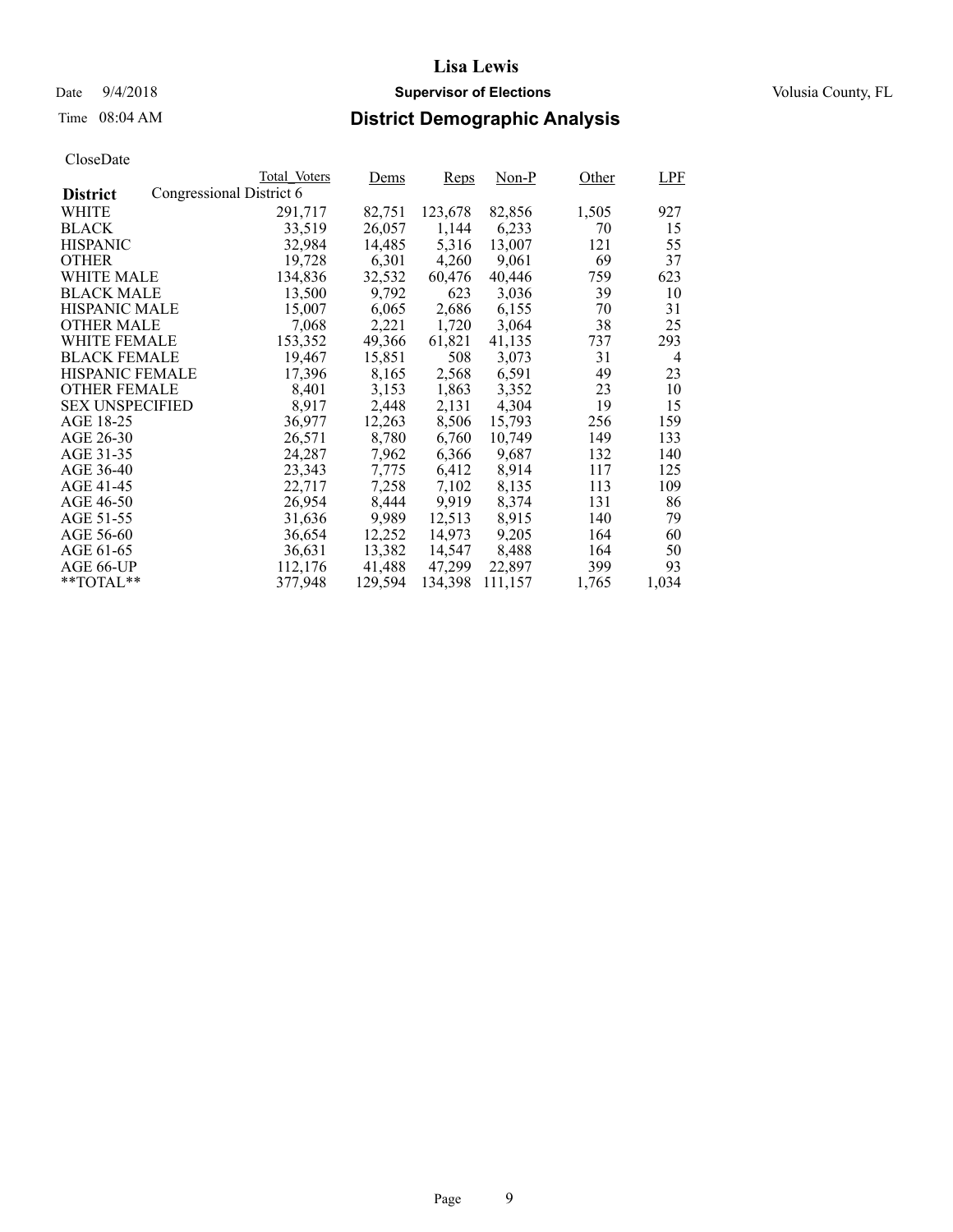## Date  $9/4/2018$  **Supervisor of Elections** Volusia County, FL

# Time 08:04 AM **District Demographic Analysis**

|                        |                     | Total Voters | Dems   | <b>Reps</b> | $Non-P$ | Other          | <b>LPF</b>     |
|------------------------|---------------------|--------------|--------|-------------|---------|----------------|----------------|
| <b>District</b>        | Unincorporated Area |              |        |             |         |                |                |
| WHITE                  |                     | 70,791       | 19,236 | 31,642      | 19,388  | 302            | 223            |
| <b>BLACK</b>           |                     | 2,957        | 2,276  | 113         | 558     | 9              | 1              |
| <b>HISPANIC</b>        |                     | 4,011        | 1,572  | 767         | 1,649   | 15             | 8              |
| <b>OTHER</b>           |                     | 3,578        | 951    | 988         | 1,624   | 10             | 5              |
| WHITE MALE             |                     | 33,436       | 7,744  | 15,798      | 9,604   | 143            | 147            |
| <b>BLACK MALE</b>      |                     | 1,283        | 925    | 58          | 295     | 4              | 1              |
| <b>HISPANIC MALE</b>   |                     | 1,822        | 644    | 385         | 780     | 6              | 7              |
| <b>OTHER MALE</b>      |                     | 1,276        | 332    | 387         | 549     | 4              | 4              |
| WHITE FEMALE           |                     | 36,514       | 11,321 | 15,483      | 9,478   | 158            | 74             |
| <b>BLACK FEMALE</b>    |                     | 1,633        | 1,319  | 53          | 256     | 5              | $\theta$       |
| HISPANIC FEMALE        |                     | 2,085        | 881    | 370         | 824     | 9              |                |
| <b>OTHER FEMALE</b>    |                     | 1,440        | 473    | 409         | 553     | $\overline{4}$ |                |
| <b>SEX UNSPECIFIED</b> |                     | 1,847        | 396    | 567         | 879     | 3              | $\overline{2}$ |
| AGE 18-25              |                     | 6,894        | 1,693  | 2,125       | 3,001   | 45             | 30             |
| AGE 26-30              |                     | 5,004        | 1,340  | 1,538       | 2,075   | 24             | 27             |
| AGE 31-35              |                     | 4,617        | 1,213  | 1,420       | 1,935   | 16             | 33             |
| AGE 36-40              |                     | 4,485        | 1,245  | 1,441       | 1,754   | 19             | 26             |
| AGE 41-45              |                     | 4,603        | 1,184  | 1,740       | 1,638   | 21             | 20             |
| AGE 46-50              |                     | 5,859        | 1,447  | 2,534       | 1,827   | 33             | 18             |
| AGE 51-55              |                     | 7,310        | 1,937  | 3,331       | 2,000   | 25             | 17             |
| AGE 56-60              |                     | 8,690        | 2,465  | 3,998       | 2,164   | 41             | 22             |
| AGE 61-65              |                     | 8,655        | 2,848  | 3,855       | 1,908   | 31             | 13             |
| AGE 66-UP              |                     | 25,219       | 8,662  | 11,528      | 4,917   | 81             | 31             |
| $*$ TOTAL $*$          |                     | 81,337       | 24,035 | 33,510      | 23,219  | 336            | 237            |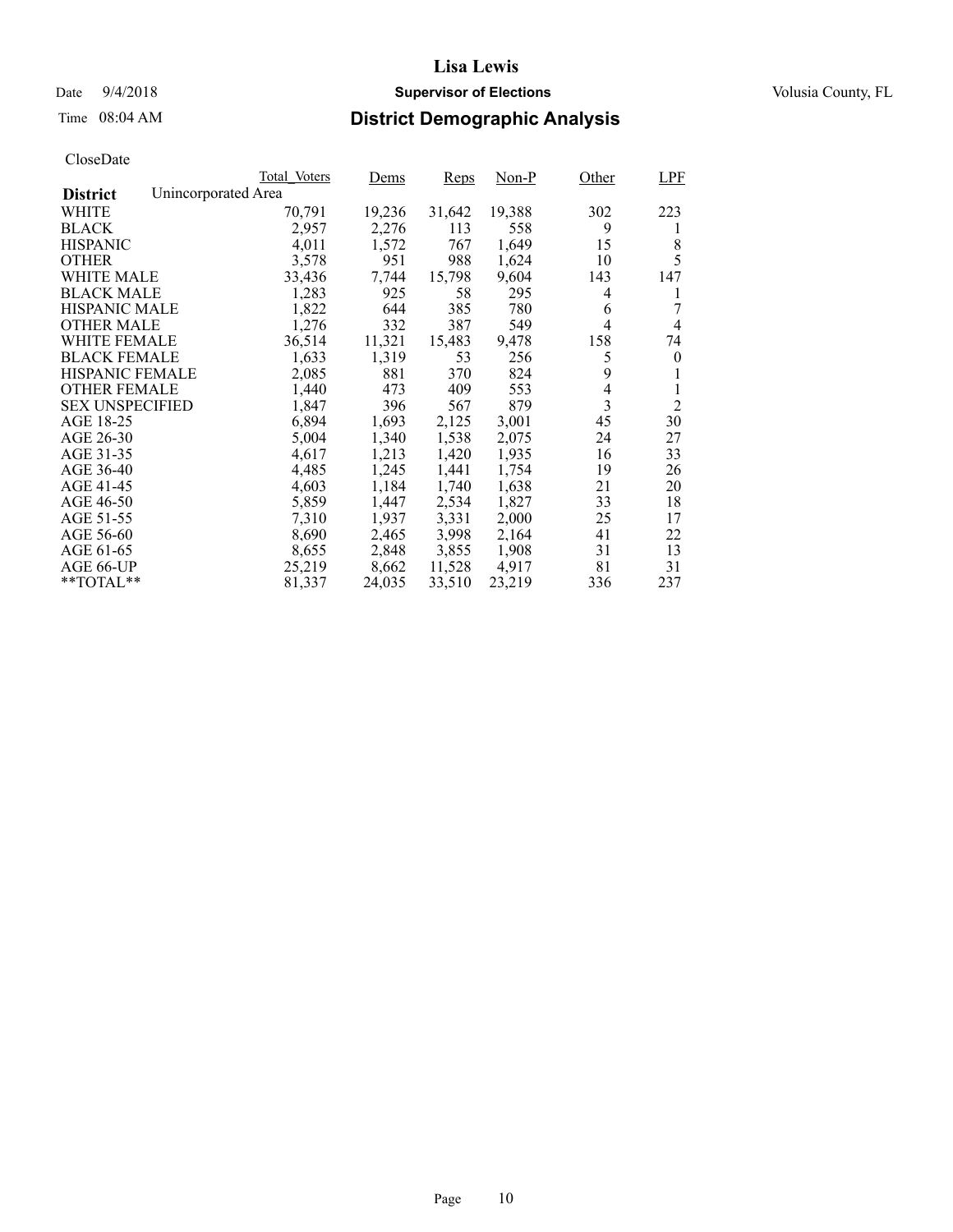### Date  $9/4/2018$  **Supervisor of Elections** Volusia County, FL

## Time 08:04 AM **District Demographic Analysis**

|                        |               | Total Voters | Dems   | <b>Reps</b> | Non-P  | Other          | <b>LPF</b>              |
|------------------------|---------------|--------------|--------|-------------|--------|----------------|-------------------------|
| <b>District</b>        | Daytona Beach |              |        |             |        |                |                         |
| WHITE                  |               | 25,152       | 7,714  | 9,482       | 7,688  | 175            | 93                      |
| <b>BLACK</b>           |               | 14,523       | 11,686 | 367         | 2,445  | 23             | 2                       |
| <b>HISPANIC</b>        |               | 1,985        | 887    | 305         | 775    | 15             | 3                       |
| <b>OTHER</b>           |               | 3,145        | 1,186  | 441         | 1,492  | 19             | 7                       |
| WHITE MALE             |               | 12,117       | 3,165  | 4,887       | 3,914  | 93             | 58                      |
| <b>BLACK MALE</b>      |               | 5,561        | 4,207  | 208         | 1,133  | 12             | 1                       |
| <b>HISPANIC MALE</b>   |               | 900          | 354    | 165         | 372    | 8              | 1                       |
| <b>OTHER MALE</b>      |               | 1,113        | 411    | 199         | 489    | 11             | 3                       |
| <b>WHITE FEMALE</b>    |               | 12,753       | 4,466  | 4,501       | 3,672  | 80             | 34                      |
| <b>BLACK FEMALE</b>    |               | 8,678        | 7,264  | 157         | 1,245  | 11             | 1                       |
| HISPANIC FEMALE        |               | 1,050        | 515    | 137         | 389    | 7              | $\overline{c}$          |
| <b>OTHER FEMALE</b>    |               | 1,286        | 565    | 182         | 530    | 6              | $\overline{\mathbf{3}}$ |
| <b>SEX UNSPECIFIED</b> |               | 1,346        | 526    | 158         | 656    | $\overline{4}$ | $\overline{2}$          |
| AGE 18-25              |               | 7,158        | 3,773  | 858         | 2,463  | 41             | 23                      |
| AGE 26-30              |               | 4,168        | 1,988  | 669         | 1,474  | 26             | 11                      |
| AGE 31-35              |               | 3,252        | 1,545  | 532         | 1,141  | 21             | 13                      |
| AGE 36-40              |               | 2,791        | 1,363  | 477         | 923    | 17             | 11                      |
| AGE 41-45              |               | 2,468        | 1,153  | 518         | 776    | 13             | 8                       |
| AGE 46-50              |               | 2,867        | 1,305  | 710         | 826    | 15             | 11                      |
| AGE 51-55              |               | 3,426        | 1,581  | 905         | 907    | 27             | 6                       |
| AGE 56-60              |               | 3,939        | 1,807  | 1,162       | 946    | 17             | 7                       |
| AGE 61-65              |               | 3,864        | 1,861  | 1,136       | 848    | 13             | 6                       |
| AGE 66-UP              |               | 10,872       | 5,097  | 3,628       | 2,096  | 42             | 9                       |
| $*$ $TOTAL**$          |               | 44,805       | 21,473 | 10,595      | 12,400 | 232            | 105                     |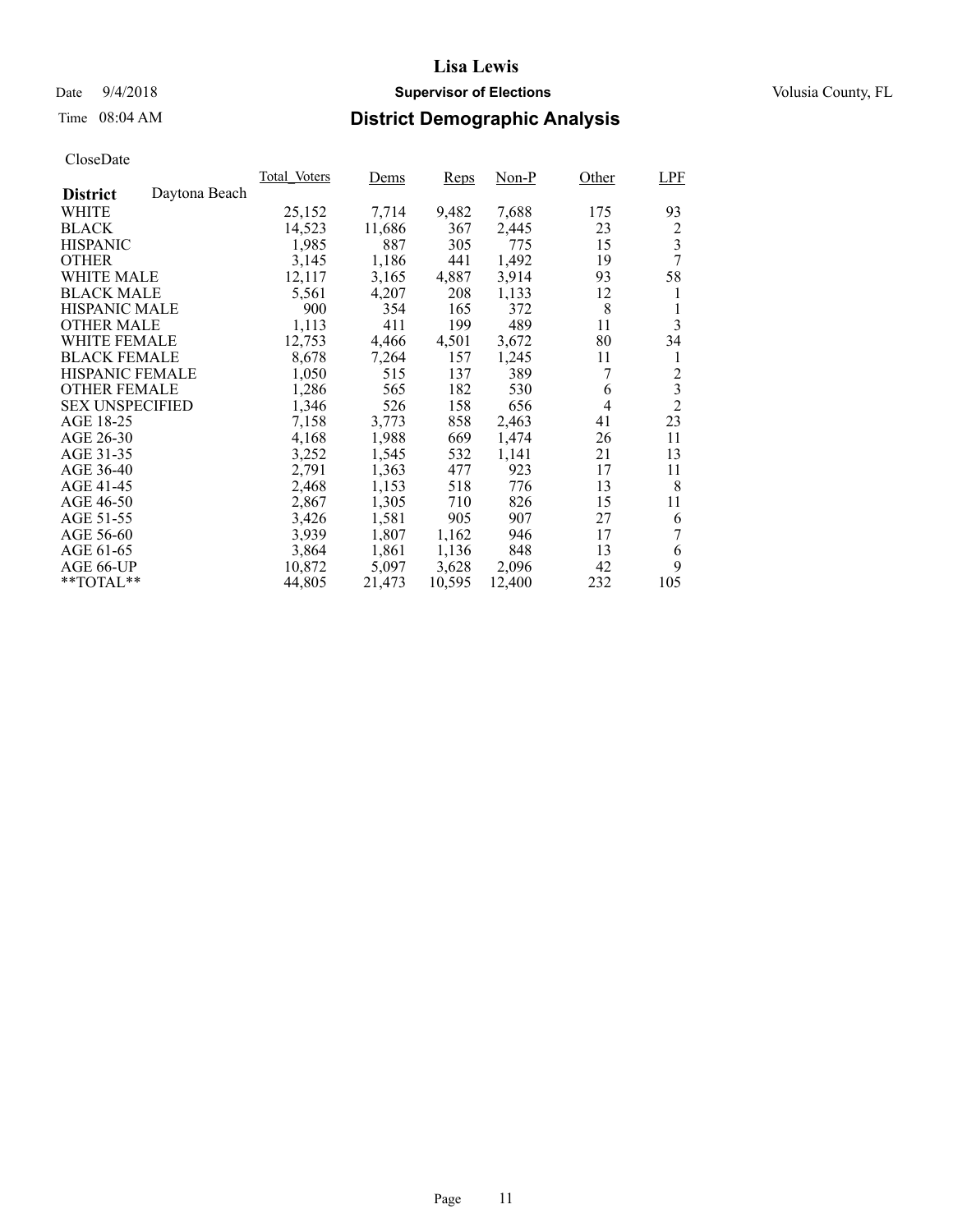## Date  $9/4/2018$  **Supervisor of Elections** Volusia County, FL

# Time 08:04 AM **District Demographic Analysis**

|                        |                      | Total Voters | Dems  | <b>Reps</b> | $Non-P$ | Other        | <b>LPF</b> |
|------------------------|----------------------|--------------|-------|-------------|---------|--------------|------------|
| <b>District</b>        | Daytona Beach Shores |              |       |             |         |              |            |
| WHITE                  |                      | 4,129        | 950   | 2,050       | 1,090   | 26           | 13         |
| <b>BLACK</b>           |                      | 76           | 44    | 4           | 26      | l            |            |
| <b>HISPANIC</b>        |                      | 123          | 40    | 41          | 41      | 1            | 0          |
| <b>OTHER</b>           |                      | 259          | 66    | 86          | 106     | 0            |            |
| WHITE MALE             |                      | 1,963        | 389   | 990         | 560     | 14           | 10         |
| <b>BLACK MALE</b>      |                      | 36           | 20    | 1           | 15      | 0            | 0          |
| <b>HISPANIC MALE</b>   |                      | 55           | 9     | 21          | 24      | $\mathbf{I}$ | 0          |
| <b>OTHER MALE</b>      |                      | 107          | 25    | 38          | 44      | $\theta$     | 0          |
| WHITE FEMALE           |                      | 2,122        | 550   | 1,039       | 518     | 12           | 3          |
| <b>BLACK FEMALE</b>    |                      | 39           | 24    | 3           | 10      | 1            |            |
| HISPANIC FEMALE        |                      | 67           | 31    | 19          | 17      | 0            | 0          |
| <b>OTHER FEMALE</b>    |                      | 120          | 36    | 35          | 48      | $\theta$     |            |
| <b>SEX UNSPECIFIED</b> |                      | 78           | 16    | 35          | 27      | 0            | 0          |
| AGE 18-25              |                      | 146          | 39    | 44          | 60      | 2            |            |
| AGE 26-30              |                      | 135          | 29    | 48          | 53      | 1            | 4          |
| AGE 31-35              |                      | 121          | 30    | 43          | 45      | 0            | 3          |
| AGE 36-40              |                      | 113          | 23    | 39          | 49      | 1            |            |
| AGE 41-45              |                      | 108          | 25    | 44          | 36      |              | 2          |
| AGE 46-50              |                      | 176          | 43    | 58          | 74      |              | $\theta$   |
| AGE 51-55              |                      | 333          | 74    | 154         | 101     | 3            |            |
| AGE 56-60              |                      | 437          | 82    | 230         | 120     | 5            | 0          |
| AGE 61-65              |                      | 566          | 141   | 278         | 139     | 6            | 2          |
| AGE 66-UP              |                      | 2,452        | 614   | 1,243       | 586     | 8            | 1          |
| **TOTAL**              |                      | 4,587        | 1,100 | 2,181       | 1,263   | 28           | 15         |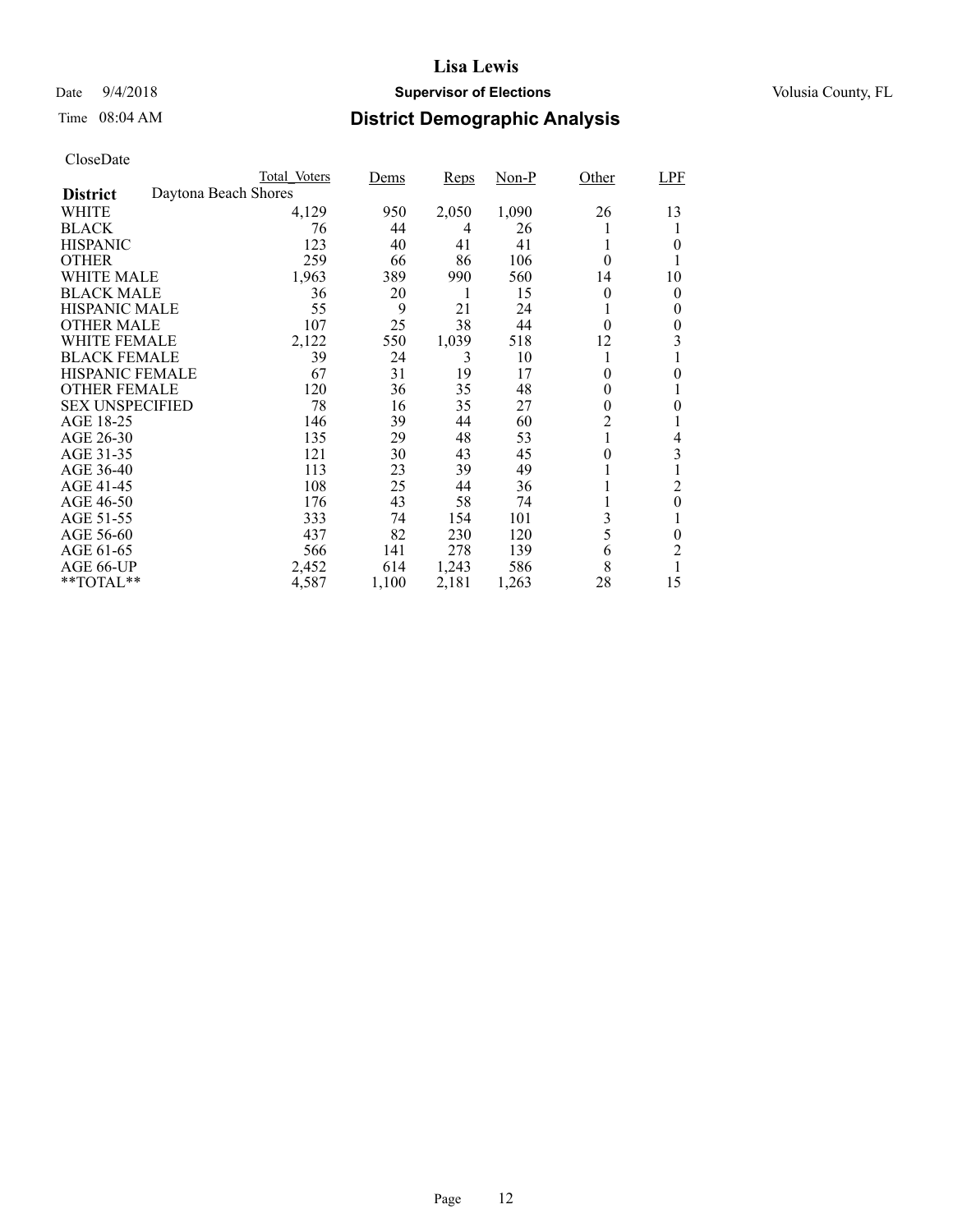### Date  $9/4/2018$  **Supervisor of Elections** Volusia County, FL

## Time 08:04 AM **District Demographic Analysis**

|                        |        | Total Voters | Dems  | <b>Reps</b> | $Non-P$ | Other          | LPF            |
|------------------------|--------|--------------|-------|-------------|---------|----------------|----------------|
| <b>District</b>        | DeBary |              |       |             |         |                |                |
| <b>WHITE</b>           |        | 12,926       | 3,049 | 6,276       | 3,499   | 66             | 36             |
| <b>BLACK</b>           |        | 624          | 469   | 29          | 125     | 1              | $\overline{0}$ |
| <b>HISPANIC</b>        |        | 1,366        | 537   | 320         | 501     | 5              | 3              |
| <b>OTHER</b>           |        | 871          | 237   | 219         | 409     | 5              |                |
| <b>WHITE MALE</b>      |        | 6,067        | 1,190 | 3,100       | 1,716   | 33             | 28             |
| <b>BLACK MALE</b>      |        | 285          | 196   | 11          | 77      | 1              | $\overline{0}$ |
| <b>HISPANIC MALE</b>   |        | 626          | 225   | 161         | 237     | $\overline{c}$ |                |
| <b>OTHER MALE</b>      |        | 300          | 77    | 90          | 129     | $\overline{3}$ |                |
| <b>WHITE FEMALE</b>    |        | 6,690        | 1,824 | 3,107       | 1,719   | 33             | 7              |
| <b>BLACK FEMALE</b>    |        | 328          | 264   | 18          | 46      | $\theta$       | $\theta$       |
| <b>HISPANIC FEMALE</b> |        | 718          | 303   | 156         | 254     | 3              | $\overline{2}$ |
| <b>OTHER FEMALE</b>    |        | 391          | 129   | 98          | 162     | $\overline{c}$ | $\theta$       |
| <b>SEX UNSPECIFIED</b> |        | 382          | 84    | 103         | 194     | $\mathbf{0}$   | 1              |
| AGE 18-25              |        | 1,302        | 306   | 392         | 586     | 12             | 6              |
| AGE 26-30              |        | 940          | 230   | 353         | 350     | 6              |                |
| AGE 31-35              |        | 972          | 224   | 357         | 382     | 4              | 5              |
| AGE 36-40              |        | 1,036        | 255   | 356         | 412     | 3              | 10             |
| AGE 41-45              |        | 1,002        | 255   | 385         | 351     | 4              | 7              |
| AGE 46-50              |        | 1,254        | 312   | 550         | 380     | 9              | 3              |
| AGE 51-55              |        | 1,407        | 359   | 676         | 360     | 7              | 5              |
| AGE 56-60              |        | 1,575        | 418   | 769         | 375     | 12             |                |
| AGE 61-65              |        | 1,549        | 441   | 727         | 371     | 10             | $\theta$       |
| AGE 66-UP              |        | 4,750        | 1,492 | 2,279       | 967     | 10             | 2              |
| $*$ $TOTAL**$          |        | 15,787       | 4,292 | 6,844       | 4,534   | 77             | 40             |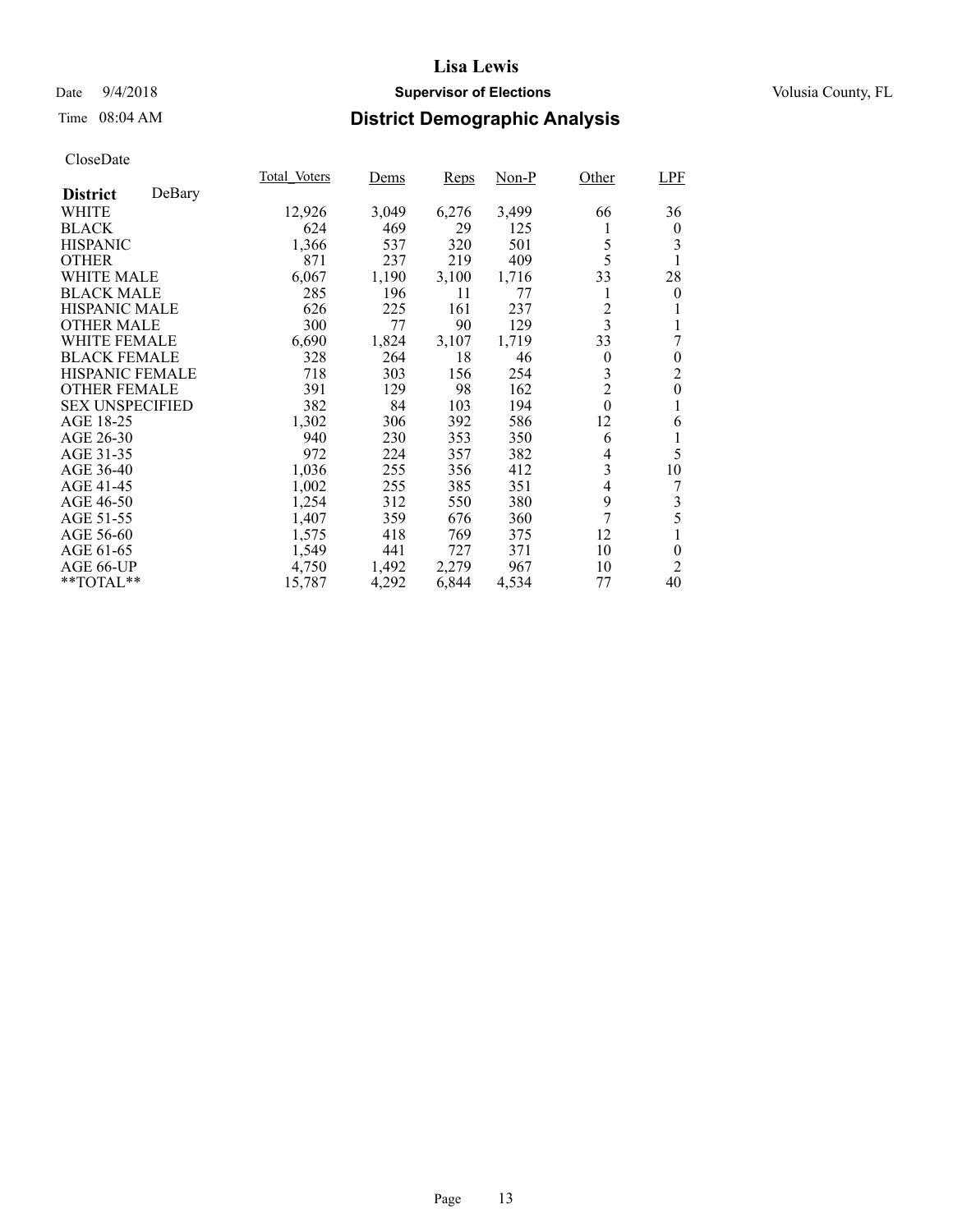### Date  $9/4/2018$  **Supervisor of Elections** Volusia County, FL

## Time 08:04 AM **District Demographic Analysis**

|                        |        | Total Voters | Dems  | <b>Reps</b> | $Non-P$ | Other    | LPF            |
|------------------------|--------|--------------|-------|-------------|---------|----------|----------------|
| <b>District</b>        | DeLand |              |       |             |         |          |                |
| WHITE                  |        | 15,670       | 4,697 | 6,669       | 4,153   | 84       | 67             |
| <b>BLACK</b>           |        | 2,950        | 2,314 | 96          | 531     | 7        | 2              |
| <b>HISPANIC</b>        |        | 2,090        | 895   | 365         | 813     | 12       | 5              |
| <b>OTHER</b>           |        | 1,303        | 476   | 219         | 603     | 3        | $\overline{2}$ |
| <b>WHITE MALE</b>      |        | 6,876        | 1,732 | 3,089       | 1,962   | 44       | 49             |
| <b>BLACK MALE</b>      |        | 1,132        | 825   | 47          | 255     | 4        | 1              |
| <b>HISPANIC MALE</b>   |        | 861          | 345   | 172         | 336     | 6        | $\overline{2}$ |
| <b>OTHER MALE</b>      |        | 478          | 183   | 88          | 204     | 3        | $\mathbf{0}$   |
| <b>WHITE FEMALE</b>    |        | 8,610        | 2,905 | 3,520       | 2,130   | 39       | 16             |
| <b>BLACK FEMALE</b>    |        | 1,775        | 1,454 | 47          | 270     | 3        | 1              |
| HISPANIC FEMALE        |        | 1,199        | 535   | 191         | 466     | 4        | 3              |
| <b>OTHER FEMALE</b>    |        | 559          | 215   | 91          | 251     | $\theta$ | $\overline{c}$ |
| <b>SEX UNSPECIFIED</b> |        | 523          | 188   | 104         | 226     | 3        | $\overline{2}$ |
| AGE 18-25              |        | 2,383        | 897   | 487         | 965     | 16       | 18             |
| AGE 26-30              |        | 1,759        | 638   | 410         | 694     | 5        | 12             |
| AGE 31-35              |        | 1,498        | 533   | 366         | 578     | 11       | 10             |
| AGE 36-40              |        | 1,576        | 597   | 437         | 528     | 6        | 8              |
| AGE 41-45              |        | 1,415        | 528   | 407         | 468     | 8        | 4              |
| AGE 46-50              |        | 1,532        | 569   | 512         | 434     | 10       | 7              |
| AGE 51-55              |        | 1,565        | 558   | 604         | 393     | 4        | 6              |
| AGE 56-60              |        | 1,693        | 670   | 666         | 350     | 5        | $\overline{c}$ |
| AGE 61-65              |        | 1,865        | 767   | 669         | 414     | 13       | $\overline{2}$ |
| AGE 66-UP              |        | 6,727        | 2,625 | 2,791       | 1,276   | 28       | $\overline{7}$ |
| **TOTAL**              |        | 22,013       | 8,382 | 7,349       | 6,100   | 106      | 76             |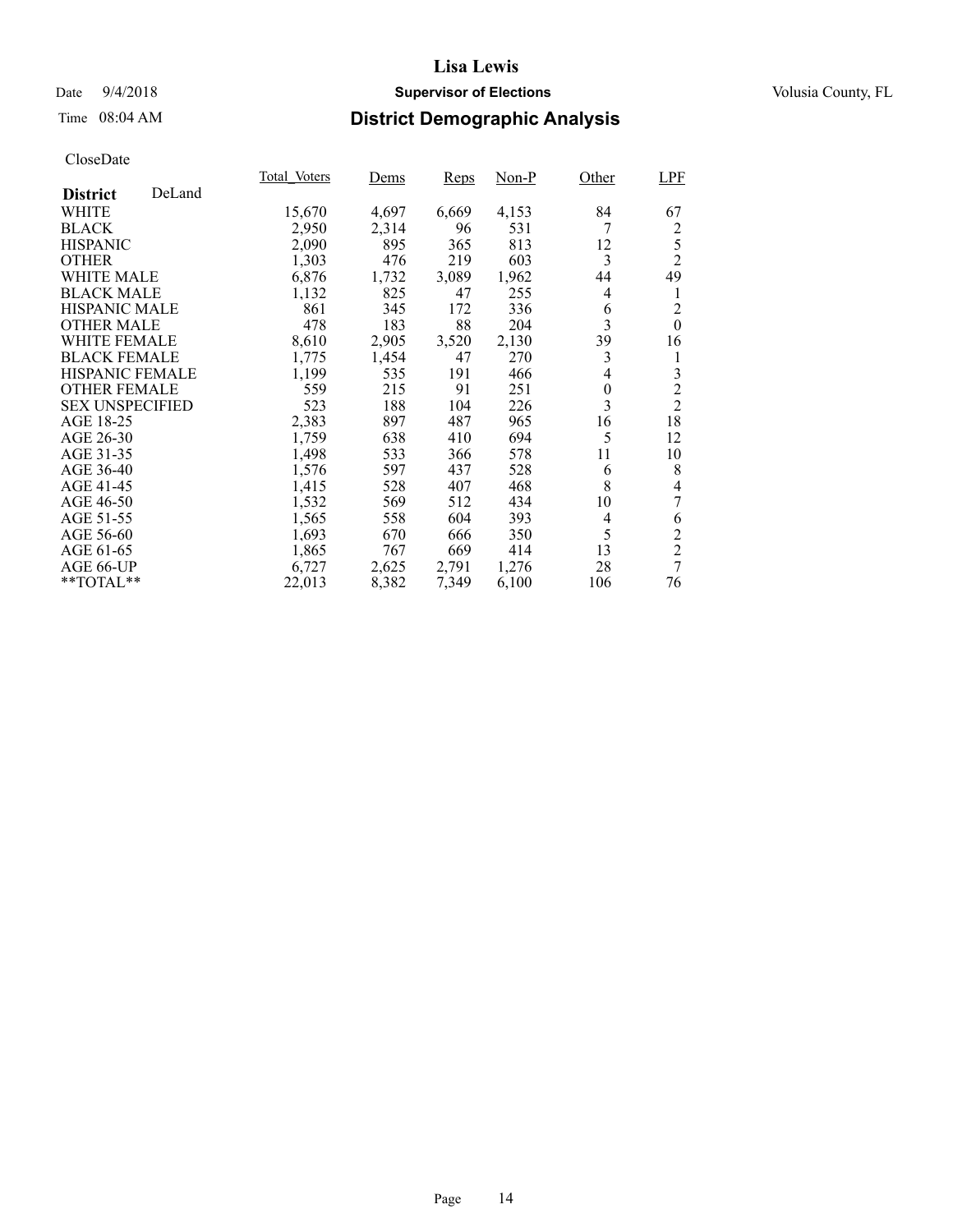### Date  $9/4/2018$  **Supervisor of Elections** Volusia County, FL

## Time 08:04 AM **District Demographic Analysis**

|                        |         | Total Voters | Dems   | <b>Reps</b> | Non-P  | Other          | LPF            |
|------------------------|---------|--------------|--------|-------------|--------|----------------|----------------|
| <b>District</b>        | Deltona |              |        |             |        |                |                |
| <b>WHITE</b>           |         | 33,786       | 9,456  | 13,365      | 10,700 | 141            | 124            |
| <b>BLACK</b>           |         | 6,004        | 4,429  | 272         | 1,283  | 18             | 2              |
| <b>HISPANIC</b>        |         | 17,963       | 8,421  | 2,407       | 7,074  | 40             | 21             |
| <b>OTHER</b>           |         | 3.798        | 1,290  | 687         | 1,803  | 11             | 7              |
| WHITE MALE             |         | 15,585       | 3,820  | 6,461       | 5.154  | 71             | 79             |
| <b>BLACK MALE</b>      |         | 2,625        | 1,802  | 164         | 645    | 12             | 2              |
| <b>HISPANIC MALE</b>   |         | 8,328        | 3,630  | 1,235       | 3,424  | 26             | 13             |
| <b>OTHER MALE</b>      |         | 1,313        | 452    | 267         | 582    | 6              | 6              |
| <b>WHITE FEMALE</b>    |         | 17,718       | 5,514  | 6,722       | 5,370  | 68             | 44             |
| <b>BLACK FEMALE</b>    |         | 3,288        | 2,561  | 104         | 617    | 6              | $\mathbf{0}$   |
| <b>HISPANIC FEMALE</b> |         | 9,348        | 4,660  | 1,147       | 3,520  | 14             | 7              |
| <b>OTHER FEMALE</b>    |         | 1,648        | 654    | 307         | 683    | 3              |                |
| <b>SEX UNSPECIFIED</b> |         | 1,697        | 502    | 324         | 865    | $\overline{4}$ | $\overline{2}$ |
| AGE 18-25              |         | 7,019        | 2,258  | 1,222       | 3,484  | 35             | 20             |
| AGE 26-30              |         | 5,369        | 1,848  | 1,130       | 2,348  | 16             | 27             |
| AGE 31-35              |         | 5,069        | 1,737  | 1,096       | 2,197  | 18             | 21             |
| AGE 36-40              |         | 4,894        | 1,788  | 1,051       | 2,008  | 27             | 20             |
| AGE 41-45              |         | 4,874        | 1,797  | 1,181       | 1,863  | 21             | 12             |
| AGE 46-50              |         | 5,132        | 1,899  | 1,490       | 1,710  | 20             | 13             |
| AGE 51-55              |         | 5,643        | 2,085  | 1,795       | 1,731  | 14             | 18             |
| AGE 56-60              |         | 5,858        | 2,235  | 2,012       | 1,589  | 15             | 7              |
| AGE 61-65              |         | 5,093        | 2,147  | 1,631       | 1,289  | 16             | 10             |
| AGE 66-UP              |         | 12,600       | 5,802  | 4,123       | 2,641  | 28             | 6              |
| $*$ TOTAL $*$          |         | 61,551       | 23,596 | 16,731      | 20,860 | 210            | 154            |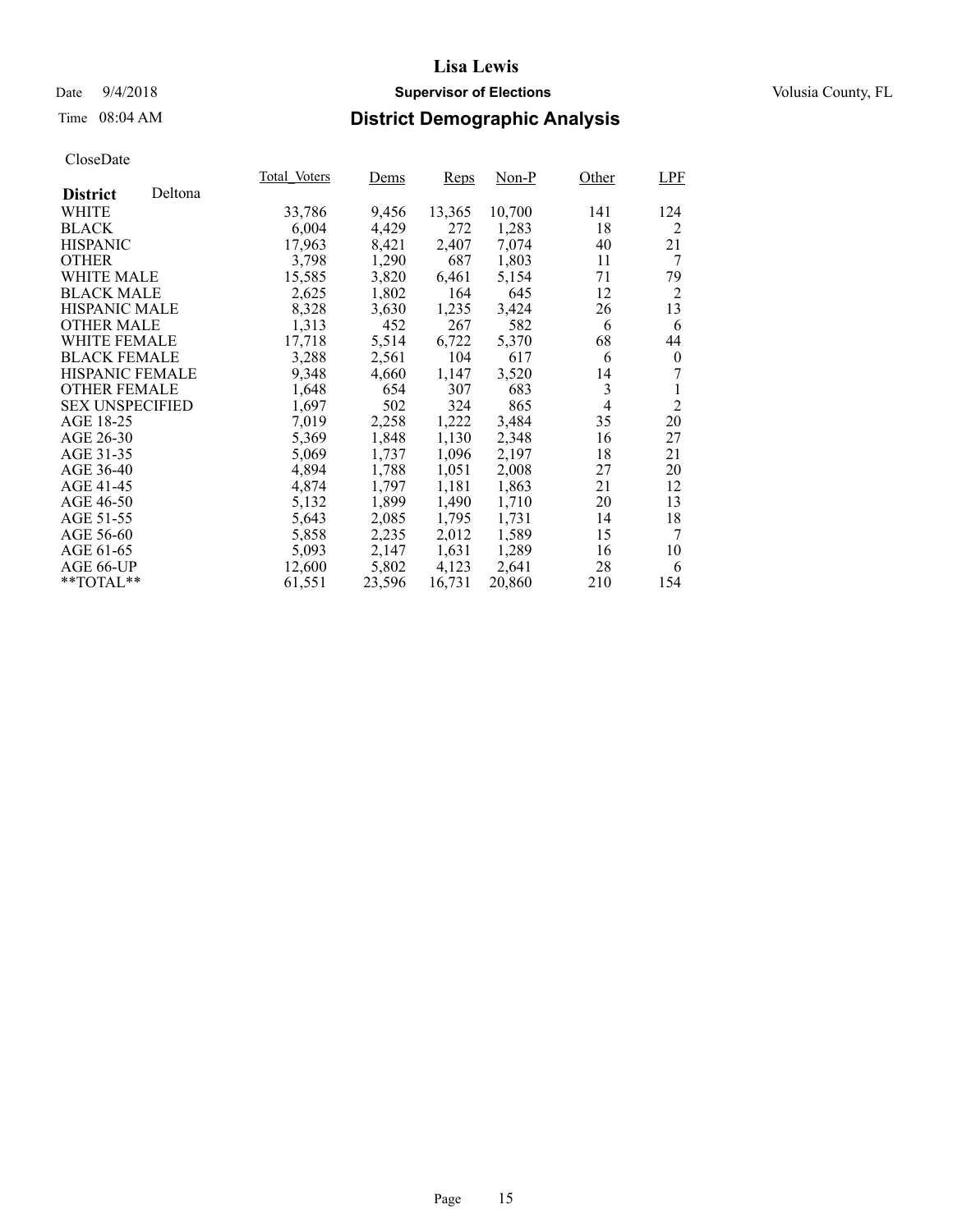### Date  $9/4/2018$  **Supervisor of Elections** Volusia County, FL

## Time 08:04 AM **District Demographic Analysis**

|                        |           | Total Voters | Dems  | <b>Reps</b> | Non-P | Other                   | LPF      |
|------------------------|-----------|--------------|-------|-------------|-------|-------------------------|----------|
| <b>District</b>        | Edgewater |              |       |             |       |                         |          |
| <b>WHITE</b>           |           | 15,215       | 4,587 | 5,890       | 4,621 | 75                      | 42       |
| <b>BLACK</b>           |           | 358          | 266   | 17          | 74    | 1                       | $\theta$ |
| <b>HISPANIC</b>        |           | 298          | 109   | 64          | 123   | $\overline{c}$          | 0        |
| <b>OTHER</b>           |           | 538          | 161   | 122         | 253   | $\overline{2}$          | $\theta$ |
| <b>WHITE MALE</b>      |           | 6,895        | 1,752 | 2,895       | 2,190 | 29                      | 29       |
| <b>BLACK MALE</b>      |           | 167          | 117   | 9           | 40    |                         | $\theta$ |
| <b>HISPANIC MALE</b>   |           | 134          | 39    | 27          | 67    |                         | 0        |
| <b>OTHER MALE</b>      |           | 179          | 53    | 49          | 76    |                         | 0        |
| <b>WHITE FEMALE</b>    |           | 8,164        | 2,799 | 2,931       | 2,375 | 46                      | 13       |
| <b>BLACK FEMALE</b>    |           | 188          | 147   | 8           | 33    | $\theta$                | $\theta$ |
| HISPANIC FEMALE        |           | 159          | 67    | 36          | 55    | 1                       | $\theta$ |
| <b>OTHER FEMALE</b>    |           | 218          | 78    | 56          | 83    | 1                       | $\theta$ |
| <b>SEX UNSPECIFIED</b> |           | 305          | 71    | 82          | 152   | $\theta$                | $\theta$ |
| AGE 18-25              |           | 1,180        | 298   | 327         | 540   | 10                      | 5        |
| AGE 26-30              |           | 994          | 272   | 268         | 442   | 8                       | 4        |
| AGE 31-35              |           | 985          | 269   | 285         | 418   | 5                       | 8        |
| AGE 36-40              |           | 940          | 267   | 263         | 398   | 3                       | 9        |
| AGE 41-45              |           | 959          | 248   | 329         | 372   | $\overline{\mathbf{3}}$ | 7        |
| AGE 46-50              |           | 1,084        | 302   | 411         | 364   | 6                       |          |
| AGE 51-55              |           | 1,265        | 376   | 506         | 371   | 9                       | 3        |
| AGE 56-60              |           | 1,641        | 498   | 677         | 457   | 8                       |          |
| AGE 61-65              |           | 1,737        | 589   | 677         | 462   | 8                       | 1        |
| AGE 66-UP              |           | 5,624        | 2,004 | 2,350       | 1,247 | 20                      | 3        |
| **TOTAL**              |           | 16,409       | 5,123 | 6,093       | 5,071 | 80                      | 42       |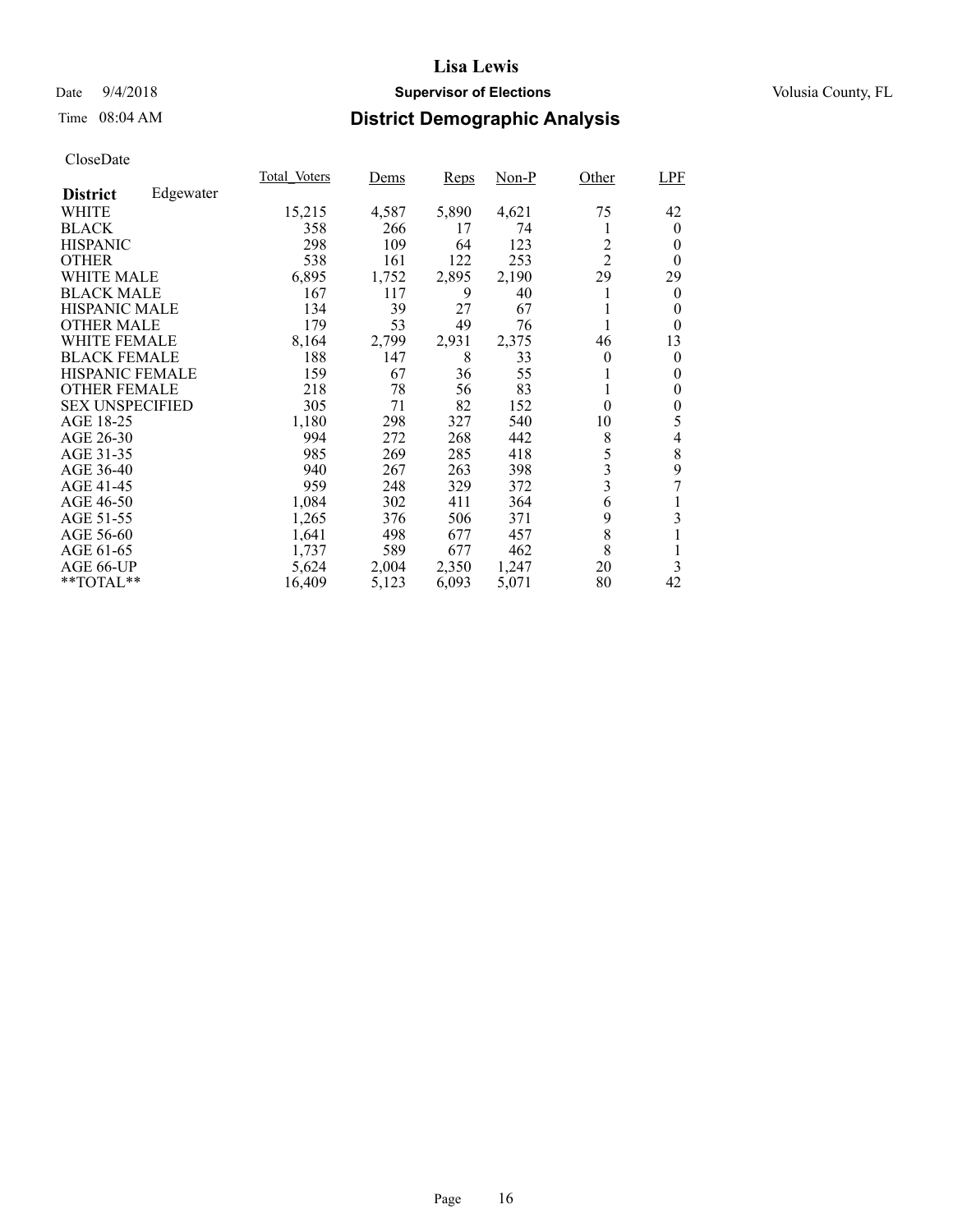### Date  $9/4/2018$  **Supervisor of Elections** Volusia County, FL

## Time 08:04 AM **District Demographic Analysis**

| Total Voters | Dems  | <b>Reps</b> | $Non-P$ | Other | LPF                                                    |
|--------------|-------|-------------|---------|-------|--------------------------------------------------------|
|              |       |             |         |       |                                                        |
| 6,248        |       | 2,181       | 1,959   | 31    | 28                                                     |
| 1,039        | 773   | 32          | 231     | 2     | 1                                                      |
| 321          | 146   | 42          | 130     |       |                                                        |
| 396          | 137   | 77          | 181     | 1     | $\theta$                                               |
| 2,871        | 808   | 1,069       | 961     | 16    | 17                                                     |
| 378          | 250   | 16          | 110     | 1     | 1                                                      |
| 155          | 65    | 22          | 65      | 2     | 1                                                      |
| 147          | 48    | 34          | 65      |       | $\theta$                                               |
| 3,310        | 1,224 | 1,089       | 971     | 15    | 11                                                     |
| 651          | 516   | 16          | 118     |       | $\theta$                                               |
| 163          | 80    | 20          | 63      | 0     | $\theta$                                               |
| 153          | 68    | 32          | 53      | 0     | $\theta$                                               |
| 176          | 46    | 34          | 95      | 1     | $\theta$                                               |
| 718          | 249   | 140         | 322     |       | 6                                                      |
| 649          | 252   | 133         | 257     | 5     | $\overline{c}$                                         |
| 563          | 222   | 102         | 232     |       | $\overline{4}$                                         |
| 489          | 186   | 104         | 192     |       | 4                                                      |
|              | 174   | 96          | 174     | 4     | $\theta$                                               |
| 572          | 205   | 158         | 207     | 0     | $\overline{c}$                                         |
| 718          | 252   | 235         | 223     |       | 5                                                      |
| 838          | 331   | 268         | 230     |       | $\overline{4}$                                         |
| 770          | 300   | 257         | 206     | 5     | $\overline{c}$                                         |
| 2,239        | 934   | 839         | 458     | 7     | 1                                                      |
| 8,004        | 3,105 | 2,332       | 2,501   | 36    | 30                                                     |
|              | 448   | 2,049       |         |       | $\overline{2}$<br>$\boldsymbol{0}$<br>3<br>3<br>3<br>5 |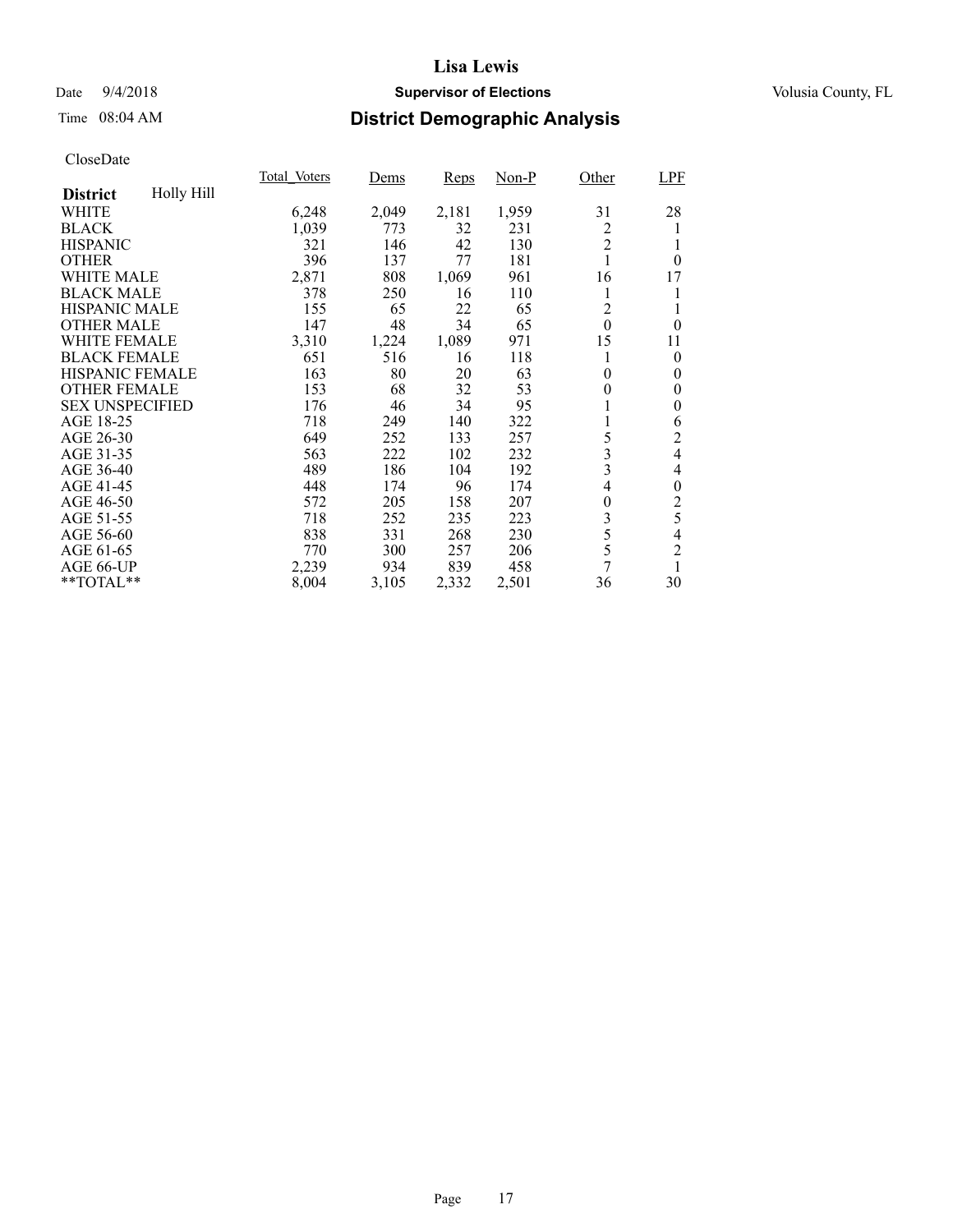### Date  $9/4/2018$  **Supervisor of Elections** Volusia County, FL

## Time 08:04 AM **District Demographic Analysis**

|                        |            | Total Voters | Dems | <b>Reps</b> | $Non-P$ | Other    | LPF            |
|------------------------|------------|--------------|------|-------------|---------|----------|----------------|
| <b>District</b>        | Lake Helen |              |      |             |         |          |                |
| WHITE                  |            | 1,841        | 540  | 765         | 524     | 10       | 2              |
| <b>BLACK</b>           |            | 168          | 142  | 4           | 22      | 0        | $\overline{0}$ |
| <b>HISPANIC</b>        |            | 73           | 28   | 19          | 25      |          | 0              |
| <b>OTHER</b>           |            | 71           | 25   | 15          | 30      | $\theta$ |                |
| WHITE MALE             |            | 826          | 205  | 375         | 242     | 2        | 2              |
| <b>BLACK MALE</b>      |            | 74           | 64   | 2           | 8       | $\theta$ | 0              |
| <b>HISPANIC MALE</b>   |            | 28           | 13   | 7           | 8       | 0        | 0              |
| <b>OTHER MALE</b>      |            | 21           | 11   | 3           | 6       | $\theta$ |                |
| WHITE FEMALE           |            | 995          | 333  | 380         | 274     | 8        | 0              |
| <b>BLACK FEMALE</b>    |            | 90           | 76   |             | 13      | 0        | 0              |
| HISPANIC FEMALE        |            | 43           | 14   | 12          | 16      |          | 0              |
| <b>OTHER FEMALE</b>    |            | 35           | 13   | 5           | 17      | 0        | 0              |
| <b>SEX UNSPECIFIED</b> |            | 41           | 6    | 18          | 17      | 0        | 0              |
| AGE 18-25              |            | 203          | 42   | 68          | 89      | 4        | 0              |
| AGE 26-30              |            | 132          | 36   | 37          | 59      | $\theta$ | 0              |
| AGE 31-35              |            | 137          | 46   | 40          | 50      |          | 0              |
| AGE 36-40              |            | 141          | 41   | 36          | 64      | 0        | 0              |
| AGE 41-45              |            | 125          | 28   | 45          | 49      |          | 2              |
| AGE 46-50              |            | 164          | 53   | 59          | 49      | 2        |                |
| AGE 51-55              |            | 170          | 47   | 76          | 46      |          | 0              |
| AGE 56-60              |            | 253          | 88   | 114         | 50      |          | 0              |
| AGE 61-65              |            | 209          | 73   | 91          | 45      | 0        | $\theta$       |
| AGE 66-UP              |            | 619          | 281  | 237         | 100     |          | 0              |
| **TOTAL**              |            | 2,153        | 735  | 803         | 601     | 11       | 3              |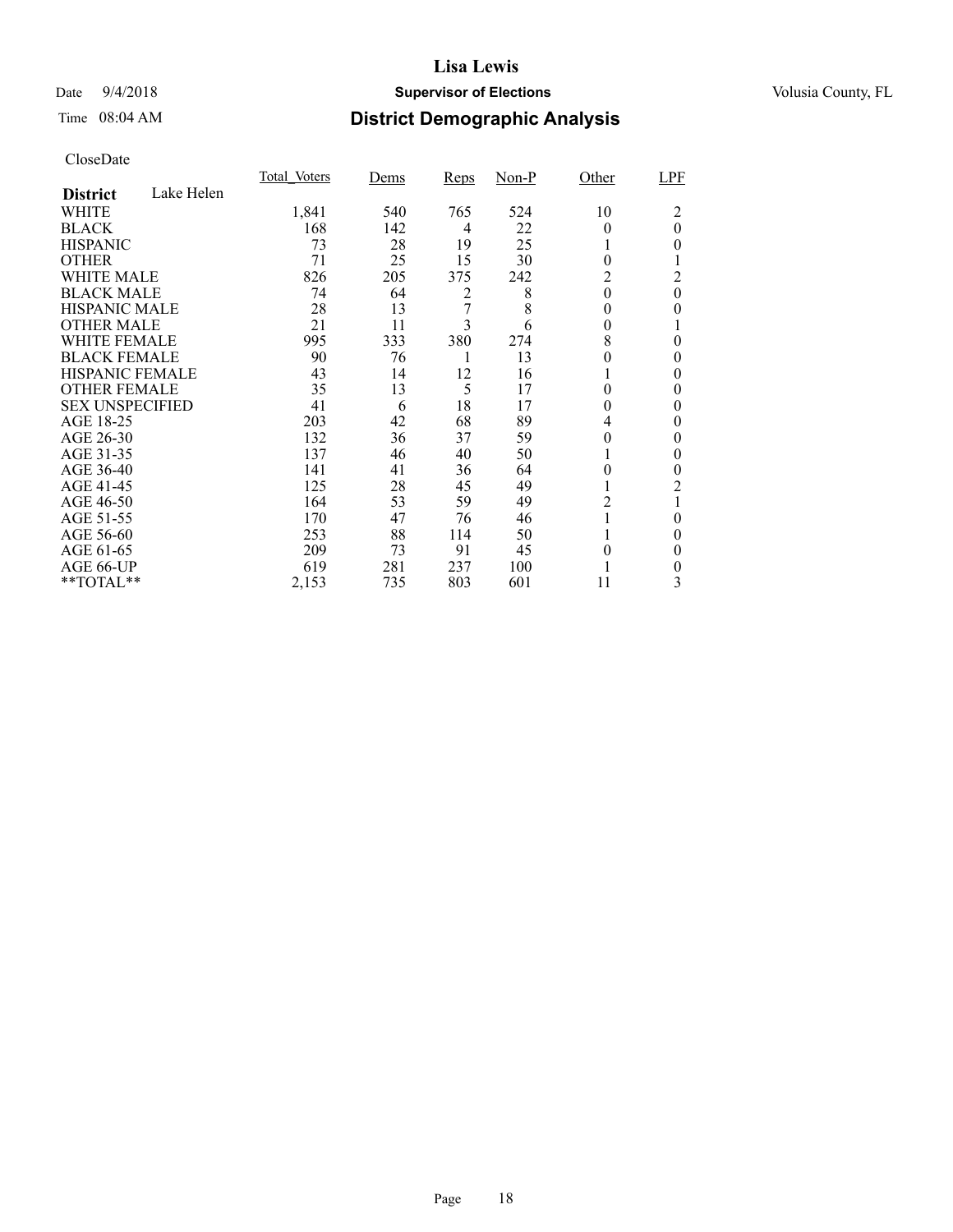### Date  $9/4/2018$  **Supervisor of Elections** Volusia County, FL

## Time 08:04 AM **District Demographic Analysis**

|                                     | Total Voters | Dems  | Reps  | Non-P | Other          | <b>LPF</b>     |
|-------------------------------------|--------------|-------|-------|-------|----------------|----------------|
| New Smyrna Beach<br><b>District</b> |              |       |       |       |                |                |
| WHITE                               | 20,089       | 5,659 | 8,949 | 5,276 | 150            | 55             |
| <b>BLACK</b>                        | 767          | 625   | 26    | 113   | 1              | 2              |
| <b>HISPANIC</b>                     | 370          | 117   | 121   | 130   | $\overline{c}$ | $\theta$       |
| <b>OTHER</b>                        | 735          | 200   | 203   | 327   | $\overline{2}$ | 3              |
| WHITE MALE                          | 9,172        | 2,182 | 4,309 | 2,570 | 73             | 38             |
| <b>BLACK MALE</b>                   | 314          | 238   | 11    | 62    | 1              | 2              |
| <b>HISPANIC MALE</b>                | 176          | 50    | 60    | 65    | 1              | $\overline{0}$ |
| <b>OTHER MALE</b>                   | 266          | 69    | 86    | 108   |                | $\overline{2}$ |
| WHITE FEMALE                        | 10,722       | 3,420 | 4,556 | 2,652 | 77             | 17             |
| <b>BLACK FEMALE</b>                 | 444          | 378   | 15    | 51    | $\theta$       | $\theta$       |
| <b>HISPANIC FEMALE</b>              | 186          | 66    | 58    | 61    | 1              | 0              |
| <b>OTHER FEMALE</b>                 | 315          | 102   | 96    | 115   | 1              | 1              |
| <b>SEX UNSPECIFIED</b>              | 366          | 96    | 108   | 162   | $\theta$       | $\theta$       |
| AGE 18-25                           | 1,353        | 361   | 418   | 553   | 14             | 7              |
| AGE 26-30                           | 983          | 261   | 294   | 412   | 8              | 8              |
| AGE 31-35                           | 1,094        | 330   | 329   | 418   | 13             | 4              |
| AGE 36-40                           | 1,080        | 300   | 349   | 416   | 8              | 7              |
| AGE 41-45                           | 1,014        | 267   | 372   | 360   | 7              | 8              |
| AGE 46-50                           | 1,324        | 360   | 566   | 384   | 8              | 6              |
| AGE 51-55                           | 1,672        | 411   | 782   | 468   | 10             | 1              |
| AGE 56-60                           | 2,268        | 633   | 1,072 | 539   | 19             | 5              |
| AGE 61-65                           | 2,554        | 858   | 1,087 | 579   | 23             | 7              |
| AGE 66-UP                           | 8,619        | 2,820 | 4,030 | 1,717 | 45             | 7              |
| $*$ $*$ TOTAL $*$ $*$               | 21,961       | 6,601 | 9,299 | 5,846 | 155            | 60             |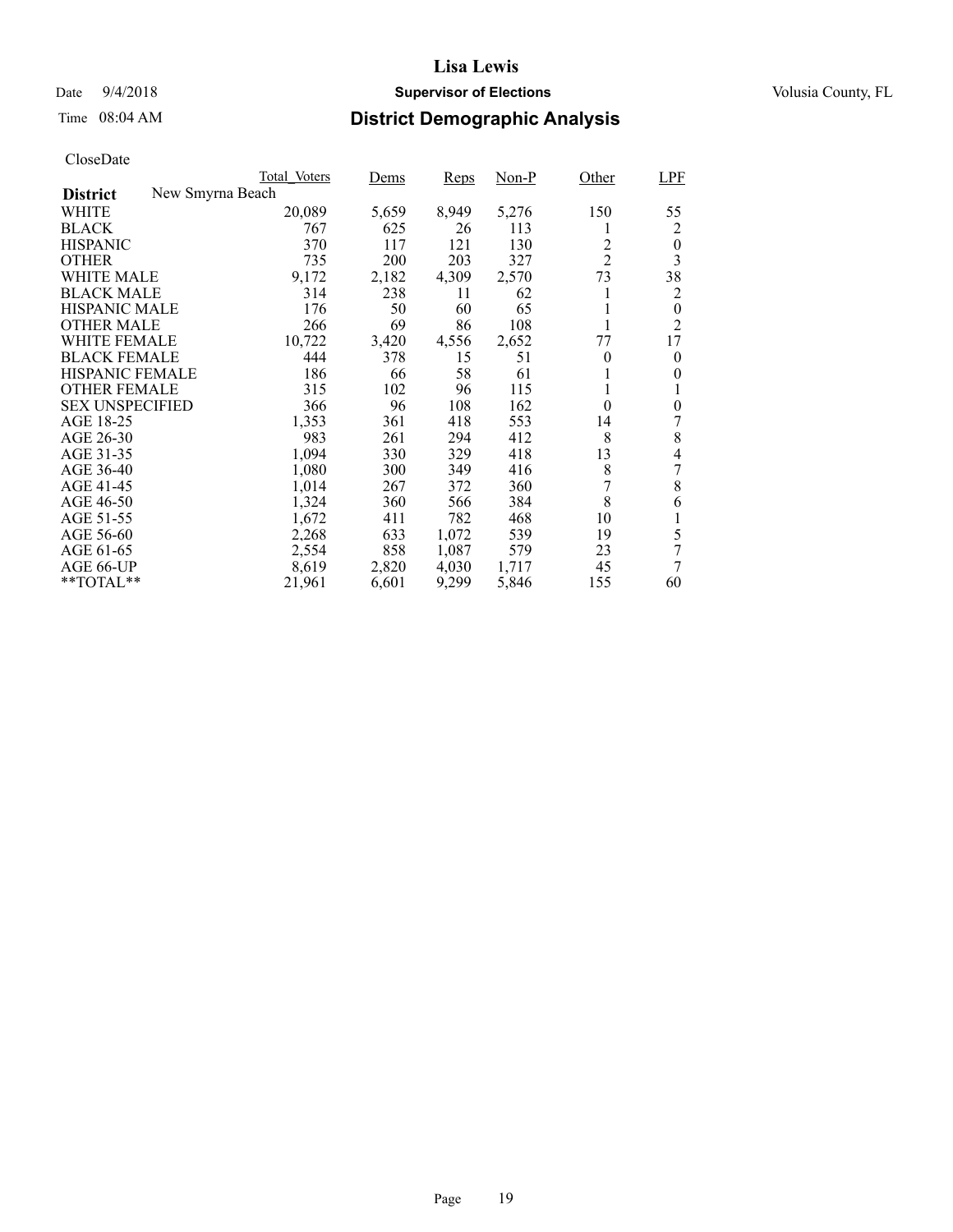### Date  $9/4/2018$  **Supervisor of Elections** Volusia County, FL

## Time 08:04 AM **District Demographic Analysis**

|                        |          | <b>Total Voters</b> | Dems           | <b>Reps</b> | $Non-P$ | Other  | LPF      |
|------------------------|----------|---------------------|----------------|-------------|---------|--------|----------|
| <b>District</b>        | Oak Hill |                     |                |             |         |        |          |
| <b>WHITE</b>           |          | 1,315               | 347            | 589         | 369     | 8      | 2        |
| <b>BLACK</b>           |          | 148                 | 127            | 3           | 18      |        | $\theta$ |
| <b>HISPANIC</b>        |          | 14                  | 6              | 3           | 5       | 0      | 0        |
| <b>OTHER</b>           |          | 39                  | 10             | 15          | 14      | 0      |          |
| WHITE MALE             |          | 660                 | 157            | 303         | 194     | 5      |          |
| <b>BLACK MALE</b>      |          | 65                  | 52             | 1           | 12      |        | 0        |
| <b>HISPANIC MALE</b>   |          | 5                   |                | 2           | 2       |        |          |
| <b>OTHER MALE</b>      |          | 16                  | $\overline{2}$ | 9           | 5       | 0      |          |
| <b>WHITE FEMALE</b>    |          | 639                 | 188            | 277         | 170     | 3      |          |
| <b>BLACK FEMALE</b>    |          | 83                  | 75             | 2           | 6       |        | 0        |
| <b>HISPANIC FEMALE</b> |          | 9                   | 5              |             |         | 0      | 0        |
| <b>OTHER FEMALE</b>    |          | 14                  | 8              | 4           | 2       | 0      | 0        |
| <b>SEX UNSPECIFIED</b> |          | 25                  | $\overline{c}$ | 11          | 12      |        | 0        |
| AGE 18-25              |          | 93                  | 29             | 22          | 41      |        |          |
| AGE 26-30              |          | 77                  | 25             | 27          | 24      |        |          |
| AGE 31-35              |          | 60                  | 20             | 17          | 23      |        |          |
| AGE 36-40              |          | 72                  | 31             | 22          | 19      |        | 0        |
| AGE 41-45              |          | 74                  | 24             | 20          | 30      | 0      |          |
| AGE 46-50              |          | 91                  | 23             | 38          | 30      | 0      | 0        |
| AGE 51-55              |          | 113                 | 39             | 43          | 30      |        |          |
| AGE 56-60              |          | 192                 | 59             | 91          | 41      |        |          |
| AGE 61-65              |          | 182                 | 63             | 79          | 38      | $_{0}$ | 2        |
| AGE 66-UP              |          | 562                 | 177            | 251         | 130     |        | 0        |
| **TOTAL**              |          | 1,516               | 490            | 610         | 406     | 8      | 2        |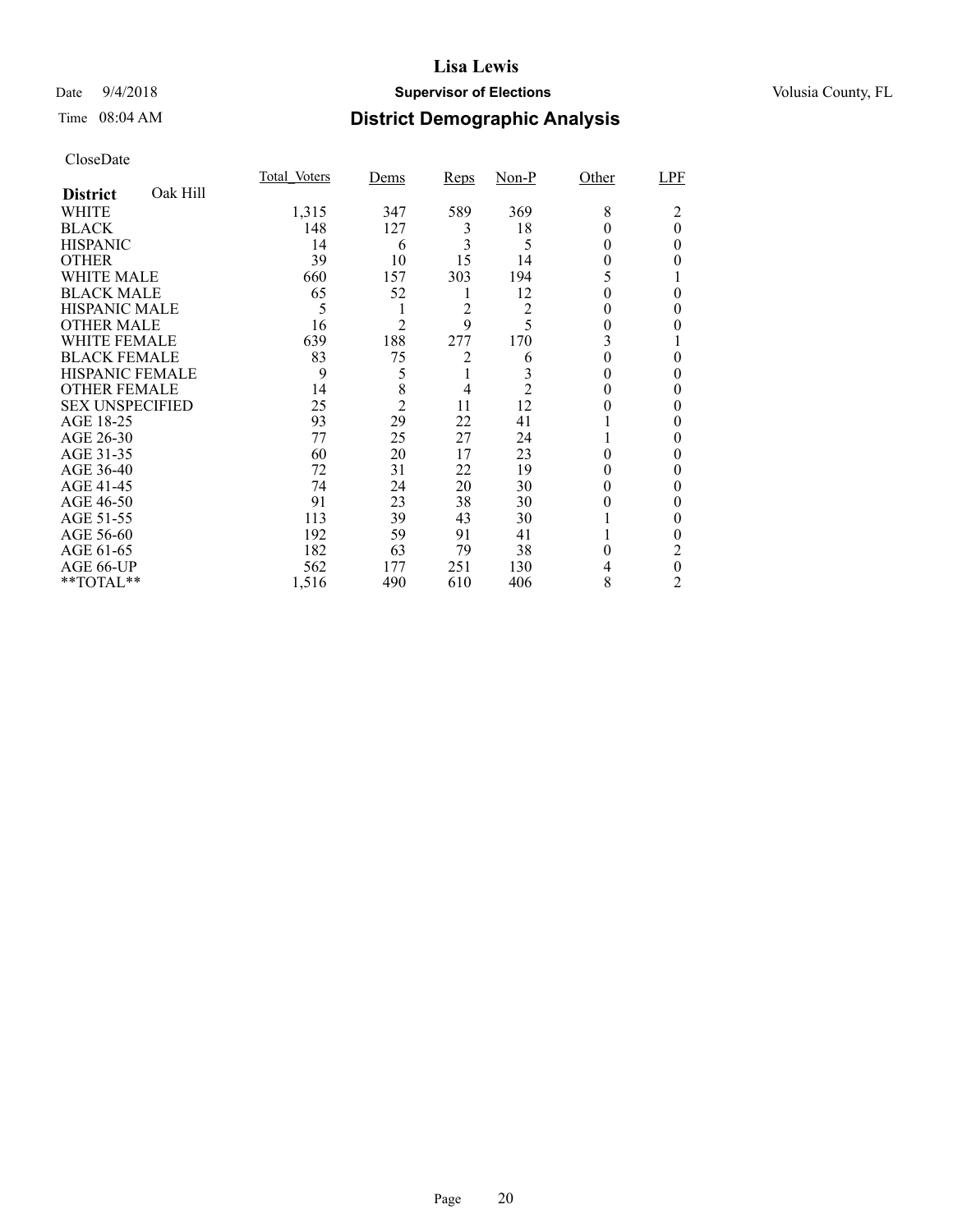### Date  $9/4/2018$  **Supervisor of Elections** Volusia County, FL

## Time 08:04 AM **District Demographic Analysis**

| Total Voters | Dems  | <b>Reps</b> | Non-P | Other          | LPF                                                                            |
|--------------|-------|-------------|-------|----------------|--------------------------------------------------------------------------------|
|              |       |             |       |                |                                                                                |
| 5,703        | 1,581 | 2,457       | 1,626 | 22             | 17                                                                             |
| 489          | 369   | 18          | 102   | $\theta$       | $\theta$                                                                       |
| 1,266        | 551   | 178         | 529   | 6              | 2                                                                              |
| 361          | 122   | 75          | 163   |                | $\theta$                                                                       |
| 2,426        | 541   | 1,092       | 770   | 11             | 12                                                                             |
| 172          | 114   | 8           | 50    | $\theta$       | $\theta$                                                                       |
| 517          | 198   | 95          | 219   | 5              | $\theta$                                                                       |
| 130          | 44    | 29          | 57    | $\theta$       | $\theta$                                                                       |
| 3,220        | 1,032 | 1,341       | 831   | 11             | 5                                                                              |
| 309          | 250   | 10          | 49    | $\theta$       | $\overline{0}$                                                                 |
| 730          | 345   | 82          | 300   | 1              | 2                                                                              |
| 161          | 70    | 35          | 55    | 1              | $\theta$                                                                       |
| 153          | 29    | 35          | 89    | $\theta$       | $\theta$                                                                       |
| 700          | 210   | 148         | 338   | 2              | $\overline{c}$                                                                 |
| 492          | 159   | 121         | 203   | $\overline{4}$ | 5                                                                              |
| 447          | 141   | 114         | 185   | 5              | $\overline{c}$                                                                 |
|              | 163   | 140         | 169   |                | $\overline{\mathbf{3}}$                                                        |
| 458          | 151   | 126         | 179   |                | 1                                                                              |
| 545          | 176   | 174         | 190   |                | $\overline{c}$                                                                 |
| 543          | 152   | 199         | 190   |                | $\boldsymbol{0}$                                                               |
| 634          | 207   | 234         | 191   | 1              |                                                                                |
| 655          | 241   | 238         | 173   |                |                                                                                |
| 2,868        | 1,023 | 1,234       | 602   |                | $\overline{2}$                                                                 |
| 7,819        | 2,623 | 2,728       | 2,420 | 29             | 19                                                                             |
|              | 477   |             |       |                | $\overline{c}$<br>1<br>3<br>$\overline{c}$<br>$\overline{c}$<br>$\overline{7}$ |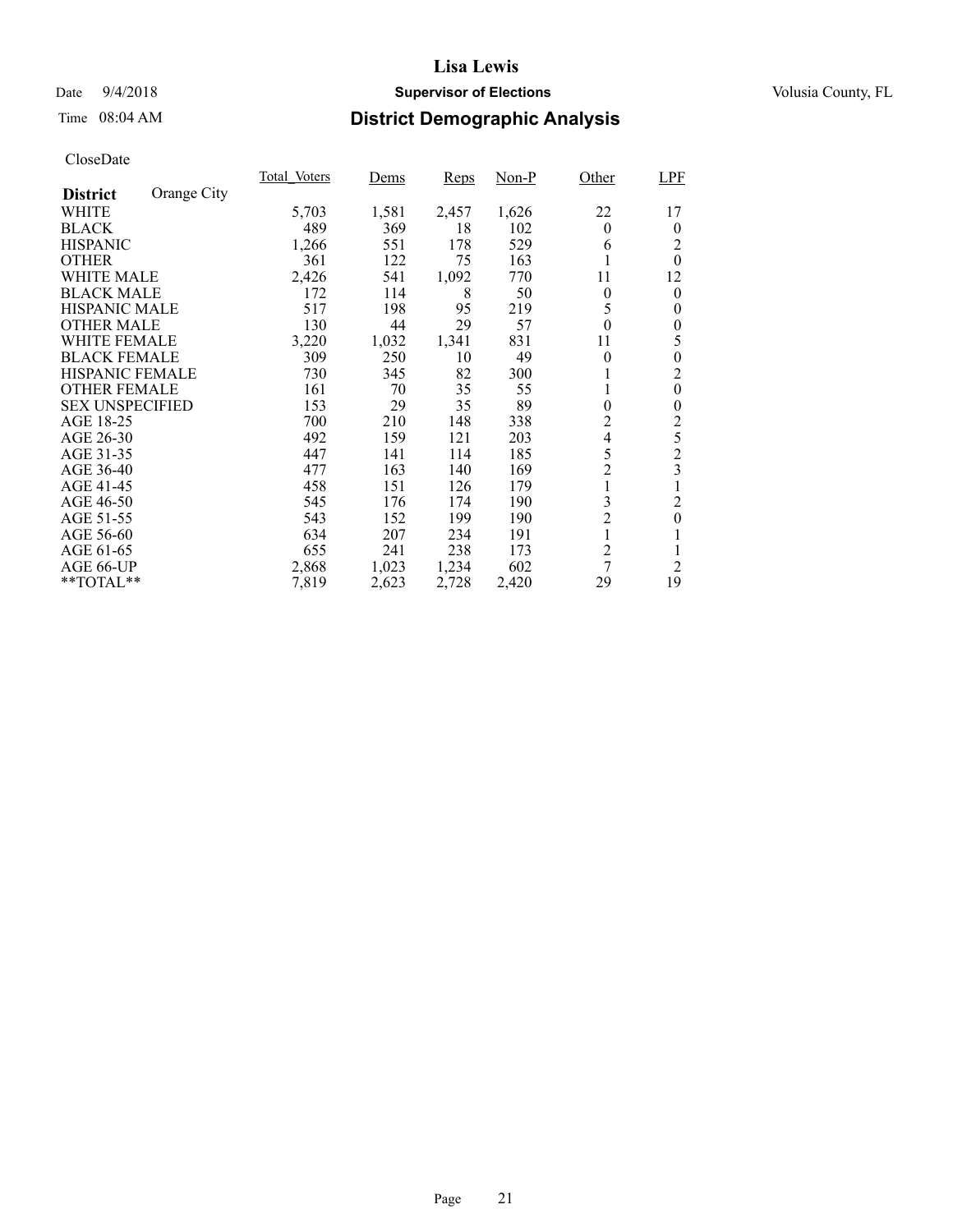# Date  $9/4/2018$  **Supervisor of Elections** Volusia County, FL

## Time 08:04 AM **District Demographic Analysis**

|                        |              | Total Voters | Dems   | Reps   | Non-P | Other | LPF              |
|------------------------|--------------|--------------|--------|--------|-------|-------|------------------|
| <b>District</b>        | Ormond Beach |              |        |        |       |       |                  |
| WHITE                  |              | 29,221       | 8,451  | 12,872 | 7,686 | 133   | 79               |
| <b>BLACK</b>           |              | 1,144        | 865    | 61     | 215   | 2     | 1                |
| <b>HISPANIC</b>        |              | 904          | 342    | 215    | 335   | 8     | 4                |
| <b>OTHER</b>           |              | 1.767        | 544    | 437    | 779   | 6     | 1                |
| WHITE MALE             |              | 13,249       | 3,249  | 6,137  | 3,737 | 70    | 56               |
| <b>BLACK MALE</b>      |              | 489          | 343    | 31     | 113   | 1     | 1                |
| <b>HISPANIC MALE</b>   |              | 387          | 129    | 107    | 144   | 5     | $\overline{c}$   |
| <b>OTHER MALE</b>      |              | 664          | 199    | 164    | 295   | 5     |                  |
| <b>WHITE FEMALE</b>    |              | 15,629       | 5,120  | 6,613  | 3,811 | 62    | 23               |
| <b>BLACK FEMALE</b>    |              | 638          | 511    | 29     | 97    | 1     | $\theta$         |
| <b>HISPANIC FEMALE</b> |              | 498          | 208    | 104    | 181   | 3     | 2                |
| <b>OTHER FEMALE</b>    |              | 792          | 271    | 211    | 309   | 1     | $\boldsymbol{0}$ |
| <b>SEX UNSPECIFIED</b> |              | 690          | 172    | 189    | 328   | 1     | $\overline{0}$   |
| AGE 18-25              |              | 2,694        | 687    | 877    | 1,099 | 19    | 12               |
| AGE 26-30              |              | 1,952        | 566    | 602    | 756   | 16    | 12               |
| AGE 31-35              |              | 1,900        | 548    | 642    | 689   | 9     | 12               |
| AGE 36-40              |              | 1,784        | 504    | 598    | 661   | 9     | 12               |
| AGE 41-45              |              | 1,796        | 487    | 669    | 615   | 9     | 16               |
| AGE 46-50              |              | 2,291        | 599    | 1,004  | 673   | 7     | 8                |
| AGE 51-55              |              | 2,803        | 745    | 1,307  | 736   | 12    | 3                |
| AGE 56-60              |              | 3,084        | 981    | 1,326  | 765   | 11    | 1                |
| AGE 61-65              |              | 3,391        | 1,146  | 1,482  | 741   | 20    | $\overline{c}$   |
| AGE 66-UP              |              | 11,340       | 3,939  | 5,077  | 2,280 | 37    | 7                |
| **TOTAL**              |              | 33,036       | 10,202 | 13,585 | 9,015 | 149   | 85               |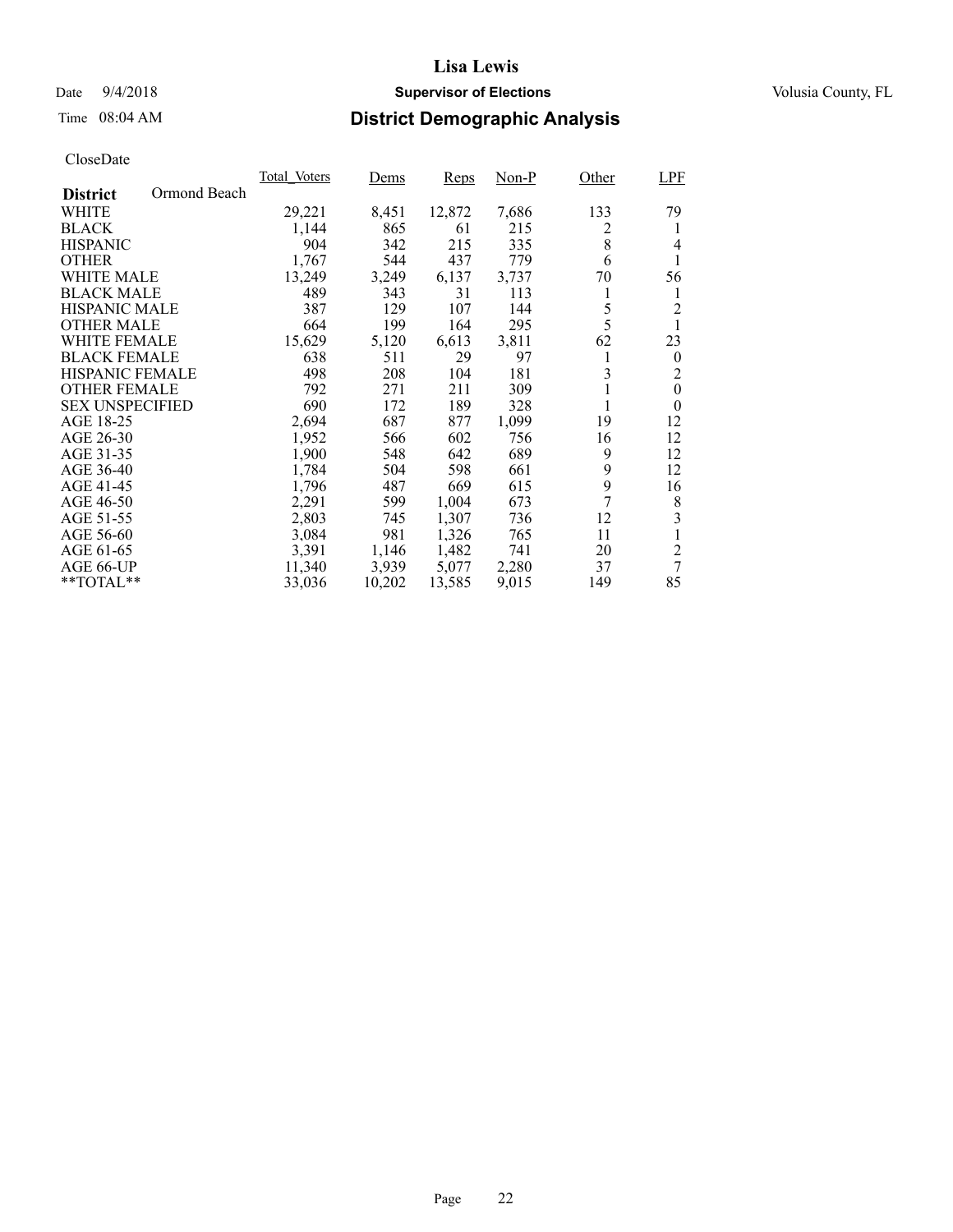### Date  $9/4/2018$  **Supervisor of Elections** Volusia County, FL

### Time 08:04 AM **District Demographic Analysis**

|                        |         | Total Voters | Dems           | <b>Reps</b>      | Non-P          | Other        | LPF      |
|------------------------|---------|--------------|----------------|------------------|----------------|--------------|----------|
| <b>District</b>        | Pierson |              |                |                  |                |              |          |
| <b>WHITE</b>           |         | 576          | 173            | 285              | 113            | 2            | 3        |
| <b>BLACK</b>           |         | 47           | 39             | 1                | 7              | $\theta$     | $\theta$ |
| <b>HISPANIC</b>        |         | 179          | 81             | 12               | 86             | 0            | 0        |
| <b>OTHER</b>           |         | 32           | 5              | 6                | 21             | $_{0}$       | 0        |
| <b>WHITE MALE</b>      |         | 282          | 79             | 142              | 56             | 2            | 3        |
| <b>BLACK MALE</b>      |         | 20           | 18             | $\boldsymbol{0}$ | $\overline{2}$ | $\theta$     | 0        |
| <b>HISPANIC MALE</b>   |         | 92           | 43             | 5                | 44             | $^{(1)}$     | 0        |
| <b>OTHER MALE</b>      |         | 18           | 3              | 4                | 11             | $\theta$     | 0        |
| <b>WHITE FEMALE</b>    |         | 289          | 94             | 139              | 56             | 0            | 0        |
| <b>BLACK FEMALE</b>    |         | 27           | 21             |                  | 5              | $\theta$     | 0        |
| <b>HISPANIC FEMALE</b> |         | 82           | 36             |                  | 39             | $\theta$     | 0        |
| <b>OTHER FEMALE</b>    |         | 7            | $\overline{c}$ |                  | 4              | $\theta$     |          |
| <b>SEX UNSPECIFIED</b> |         | 17           | $\overline{2}$ | 5                | 10             | 0            | 0        |
| AGE 18-25              |         | 119          | 32             | 29               | 58             | 0            |          |
| AGE 26-30              |         | 75           | 34             | 16               | 24             | $_{0}$       |          |
| AGE 31-35              |         | 58           | 15             | 21               | 21             | $\mathbf{0}$ |          |
| AGE 36-40              |         | 60           | 14             | 20               | 26             | $_{0}$       | 0        |
| AGE 41-45              |         | 50           | 12             | 20               | 17             | $_{0}$       |          |
| AGE 46-50              |         | 58           | 18             | 21               | 18             |              | 0        |
| AGE 51-55              |         | 61           | 24             | 23               | 14             | $_{0}$       | 0        |
| AGE 56-60              |         | 79           | 31             | 31               | 17             |              | 0        |
| AGE 61-65              |         | 96           | 36             | 44               | 16             | 0            | 0        |
| AGE 66-UP              |         | 178          | 82             | 79               | 16             |              | 0        |
| **TOTAL**              |         | 834          | 298            | 304              | 227            | 2            | 3        |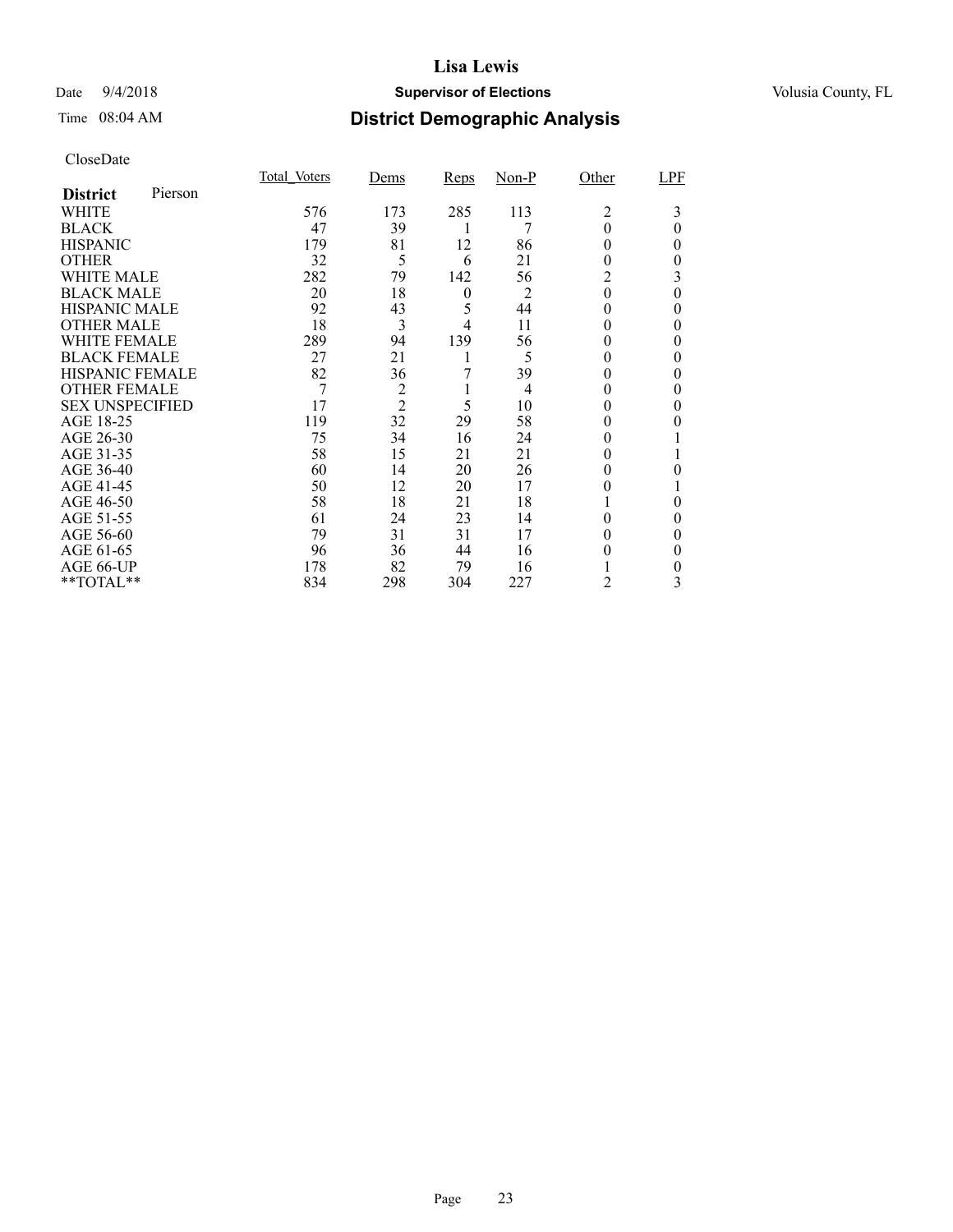### Date  $9/4/2018$  **Supervisor of Elections** Volusia County, FL

## Time 08:04 AM **District Demographic Analysis**

|                        |             | Total Voters | Dems           | <b>Reps</b> | $Non-P$  | Other | LPF            |
|------------------------|-------------|--------------|----------------|-------------|----------|-------|----------------|
| <b>District</b>        | Ponce Inlet |              |                |             |          |       |                |
| WHITE                  |             | 3,010        | 691            | 1,588       | 702      | 21    | 8              |
| <b>BLACK</b>           |             | 9            | 3              | 4           | 2        | 0     | 0              |
| <b>HISPANIC</b>        |             | 59           | 18             | 23          | 17       | 0     |                |
| <b>OTHER</b>           |             | 114          | 31             | 41          | 42       | 0     | 0              |
| WHITE MALE             |             | 1,463        | 283            | 796         | 366      | 13    | 5              |
| <b>BLACK MALE</b>      |             | 5            | 1              | 2           | 2        | 0     | 0              |
| <b>HISPANIC MALE</b>   |             | 25           | 8              | 9           | 8        | 0     | 0              |
| <b>OTHER MALE</b>      |             | 44           | 12             | 18          | 14       | 0     | 0              |
| WHITE FEMALE           |             | 1,518        | 399            | 784         | 324      | 8     | 3              |
| <b>BLACK FEMALE</b>    |             | 4            | $\overline{c}$ | 2           | $\theta$ |       | 0              |
| <b>HISPANIC FEMALE</b> |             | 34           | 10             | 14          | 9        |       |                |
| <b>OTHER FEMALE</b>    |             | 46           | 15             | 15          | 16       | 0     | 0              |
| <b>SEX UNSPECIFIED</b> |             | 53           | 13             | 16          | 24       | 0     |                |
| AGE 18-25              |             | 166          | 26             | 64          | 73       | 2     |                |
| AGE 26-30              |             | 91           | 22             | 32          | 34       |       | 2              |
| AGE 31-35              |             | 75           | 26             | 28          | 21       |       | 0              |
| AGE 36-40              |             | 96           | 21             | 37          | 37       |       | 0              |
| AGE 41-45              |             | 103          | 15             | 51          | 37       | 0     | 0              |
| AGE 46-50              |             | 149          | 36             | 73          | 36       | 2     | 2              |
| AGE 51-55              |             | 243          | 51             | 126         | 63       |       | $\overline{2}$ |
| AGE 56-60              |             | 366          | 88             | 203         | 72       | 2     |                |
| AGE 61-65              |             | 400          | 92             | 219         | 84       | 5     | 0              |
| AGE 66-UP              |             | 1,503        | 366            | 823         | 306      | 7     |                |
| **TOTAL**              |             | 3,192        | 743            | 1,656       | 763      | 21    | 9              |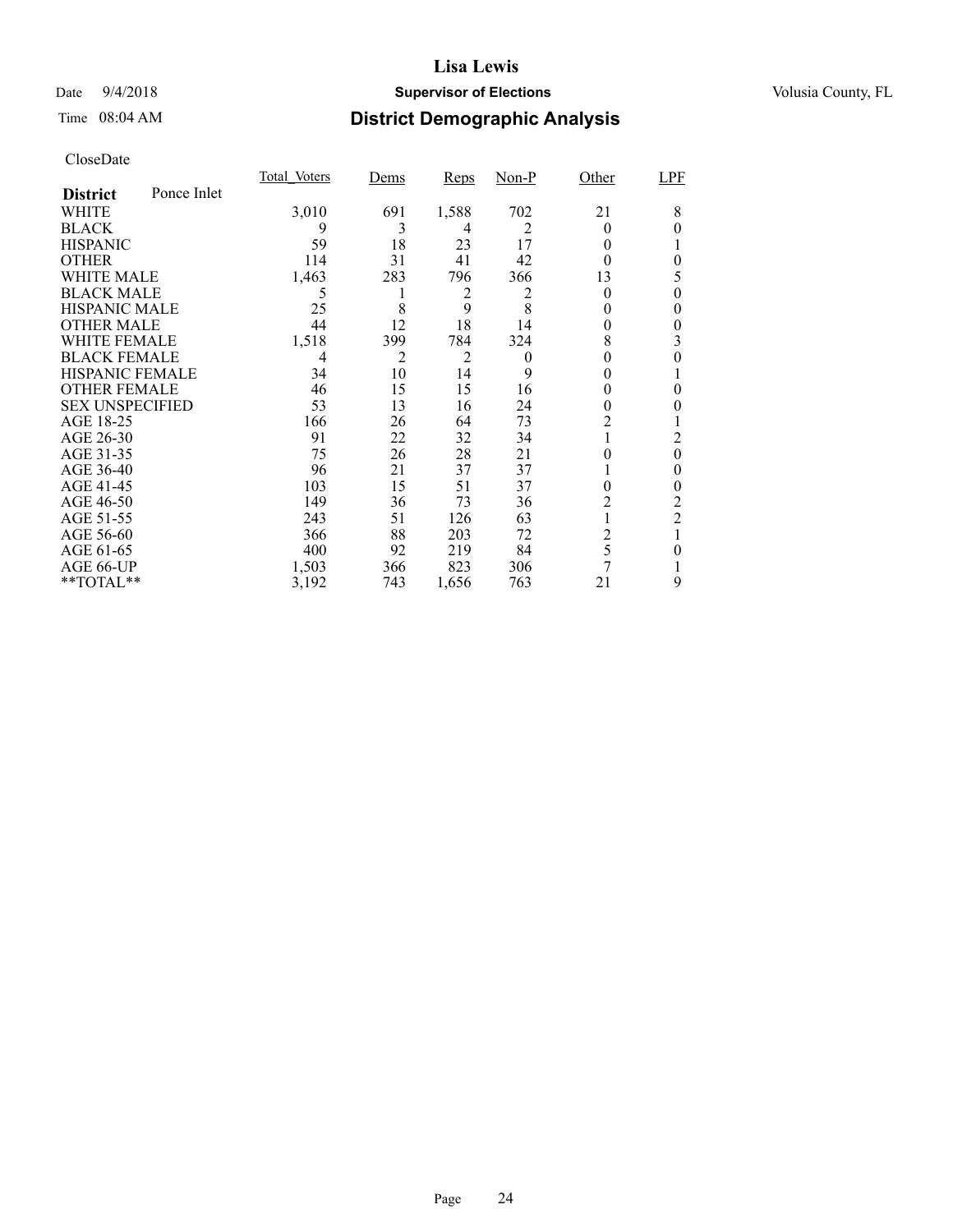### Date  $9/4/2018$  **Supervisor of Elections** Volusia County, FL

## Time 08:04 AM **District Demographic Analysis**

|                        |             | Total Voters | Dems   | <b>Reps</b> | Non-P  | Other          | <b>LPF</b>     |
|------------------------|-------------|--------------|--------|-------------|--------|----------------|----------------|
| <b>District</b>        | Port Orange |              |        |             |        |                |                |
| WHITE                  |             | 38,874       | 11,263 | 15,926      | 11,357 | 211            | 117            |
| <b>BLACK</b>           |             | 1,435        | 1,044  | 71          | 313    | 4              | 3              |
| <b>HISPANIC</b>        |             | 1,662        | 604    | 377         | 665    | 9              | 7              |
| <b>OTHER</b>           |             | 2,303        | 708    | 544         | 1,035  | 9              | 7              |
| WHITE MALE             |             | 17,703       | 4,358  | 7,720       | 5,431  | 116            | 78             |
| <b>BLACK MALE</b>      |             | 599          | 412    | 41          | 143    | 2              | 1              |
| <b>HISPANIC MALE</b>   |             | 760          | 264    | 181         | 306    | 5              | 4              |
| <b>OTHER MALE</b>      |             | 856          | 249    | 220         | 376    | 4              | 7              |
| <b>WHITE FEMALE</b>    |             | 20,612       | 6,765  | 7,986       | 5,733  | 93             | 35             |
| <b>BLACK FEMALE</b>    |             | 817          | 617    | 30          | 167    | 2              | 1              |
| HISPANIC FEMALE        |             | 870          | 330    | 189         | 344    | $\overline{4}$ | 3              |
| <b>OTHER FEMALE</b>    |             | 1,022        | 376    | 243         | 399    | $\overline{4}$ | $\theta$       |
| <b>SEX UNSPECIFIED</b> |             | 1,035        | 248    | 308         | 471    | 3              | 5              |
| AGE 18-25              |             | 4,056        | 1,104  | 1,121       | 1,761  | 47             | 23             |
| AGE 26-30              |             | 3,078        | 857    | 916         | 1,269  | 21             | 15             |
| AGE 31-35              |             | 2,827        | 849    | 820         | 1,120  | 19             | 19             |
| AGE 36-40              |             | 2,766        | 782    | 908         | 1,050  | 12             | 14             |
| AGE 41-45              |             | 2,747        | 766    | 940         | 1,003  | 18             | 20             |
| AGE 46-50              |             | 3,236        | 884    | 1,340       | 991    | 12             | 9              |
| AGE 51-55              |             | 3,627        | 1,034  | 1,478       | 1,087  | 18             | 10             |
| AGE 56-60              |             | 4,192        | 1,324  | 1,773       | 1,068  | 19             | 8              |
| AGE 61-65              |             | 4,152        | 1,428  | 1,753       | 963    | 6              | $\overline{2}$ |
| AGE 66-UP              |             | 13,593       | 4,591  | 5,869       | 3,058  | 61             | 14             |
| $*$ TOTAL $*$          |             | 44,274       | 13,619 | 16,918      | 13,370 | 233            | 134            |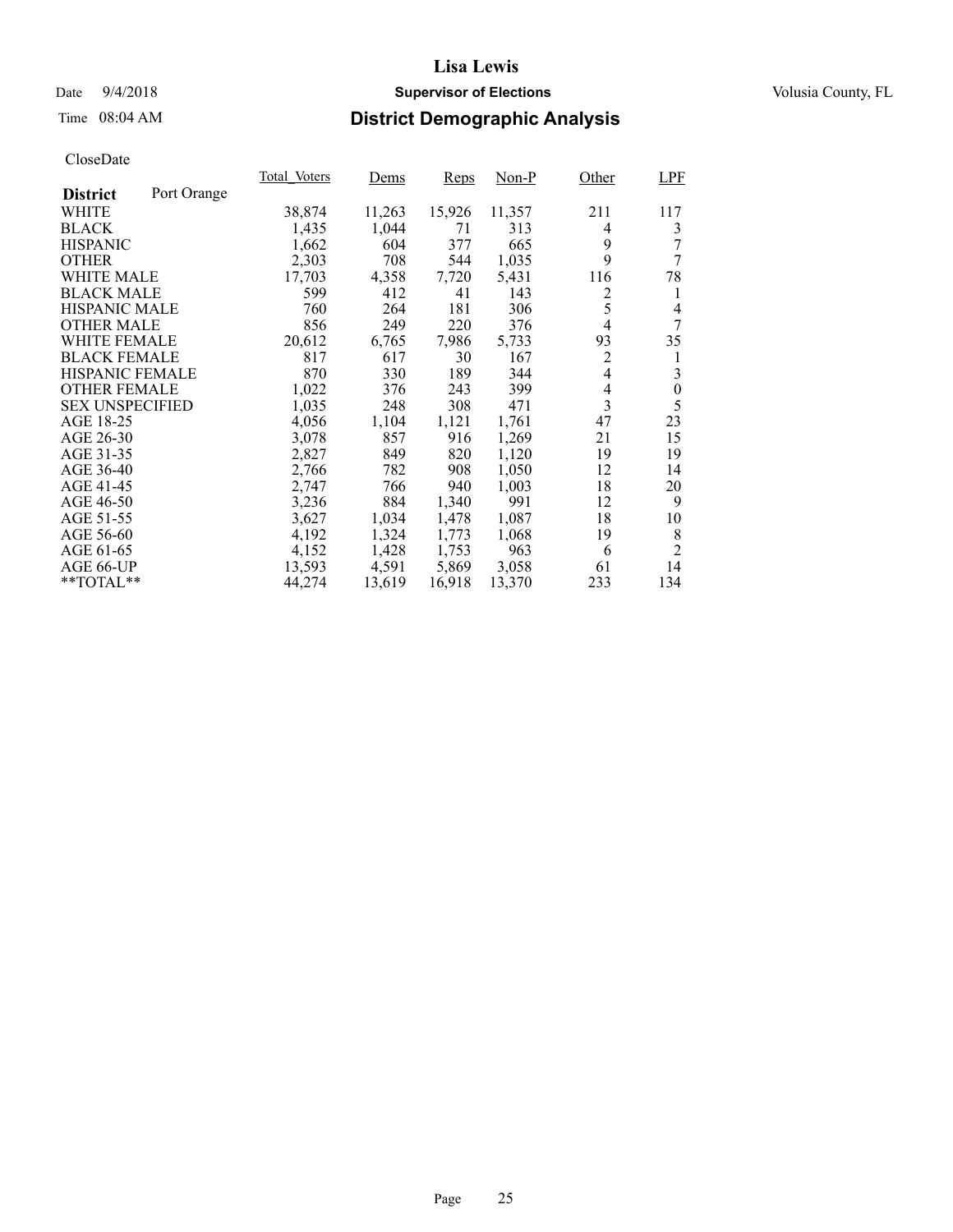### Date  $9/4/2018$  **Supervisor of Elections** Volusia County, FL

## Time 08:04 AM **District Demographic Analysis**

|                        |               | Total Voters | Dems  | <b>Reps</b> | Non-P | Other          | <b>LPF</b>       |
|------------------------|---------------|--------------|-------|-------------|-------|----------------|------------------|
| <b>District</b>        | South Daytona |              |       |             |       |                |                  |
| WHITE                  |               | 7,121        | 2,285 | 2,679       | 2,091 | 48             | 18               |
| <b>BLACK</b>           |               | 781          | 586   | 26          | 168   | 1              | $\overline{0}$   |
| <b>HISPANIC</b>        |               | 300          | 131   | 57          | 109   | 3              | 0                |
| <b>OTHER</b>           |               | 417          | 151   | 85          | 179   | $\theta$       | $\overline{2}$   |
| WHITE MALE             |               | 3,225        | 871   | 1,307       | 1,012 | 24             | 11               |
| <b>BLACK MALE</b>      |               | 295          | 208   | 13          | 74    | $\theta$       | 0                |
| <b>HISPANIC MALE</b>   |               | 136          | 48    | 32          | 54    | 2              | $\theta$         |
| <b>OTHER MALE</b>      |               | 139          | 50    | 35          | 54    | $\theta$       | $\theta$         |
| <b>WHITE FEMALE</b>    |               | 3,818        | 1,396 | 1,346       | 1,045 | 24             | 7                |
| <b>BLACK FEMALE</b>    |               | 475          | 372   | 12          | 90    | 1              | $\theta$         |
| HISPANIC FEMALE        |               | 155          | 79    | 25          | 50    | 1              | $\theta$         |
| <b>OTHER FEMALE</b>    |               | 194          | 78    | 43          | 72    | $\overline{0}$ | 1                |
| <b>SEX UNSPECIFIED</b> |               | 182          | 51    | 34          | 96    | $\theta$       | 1                |
| AGE 18-25              |               | 793          | 259   | 164         | 360   | 5              | 5                |
| AGE 26-30              |               | 672          | 223   | 166         | 274   | 7              | $\overline{c}$   |
| AGE 31-35              |               | 612          | 214   | 154         | 232   | 7              | 5                |
| AGE 36-40              |               | 543          | 195   | 134         | 208   | 6              | 0                |
| AGE 41-45              |               | 473          | 144   | 159         | 167   | $\overline{2}$ | 1                |
| AGE 46-50              |               | 619          | 212   | 221         | 181   | $\overline{c}$ | 3                |
| AGE 51-55              |               | 736          | 263   | 273         | 195   | 3              | $\overline{2}$   |
| AGE 56-60              |               | 909          | 333   | 347         | 227   | $\overline{2}$ | $\boldsymbol{0}$ |
| AGE 61-65              |               | 893          | 351   | 324         | 212   | 6              | $\theta$         |
| AGE 66-UP              |               | 2,369        | 959   | 905         | 491   | 12             | 2                |
| $*$ TOTAL $*$          |               | 8,619        | 3,153 | 2,847       | 2,547 | 52             | 20               |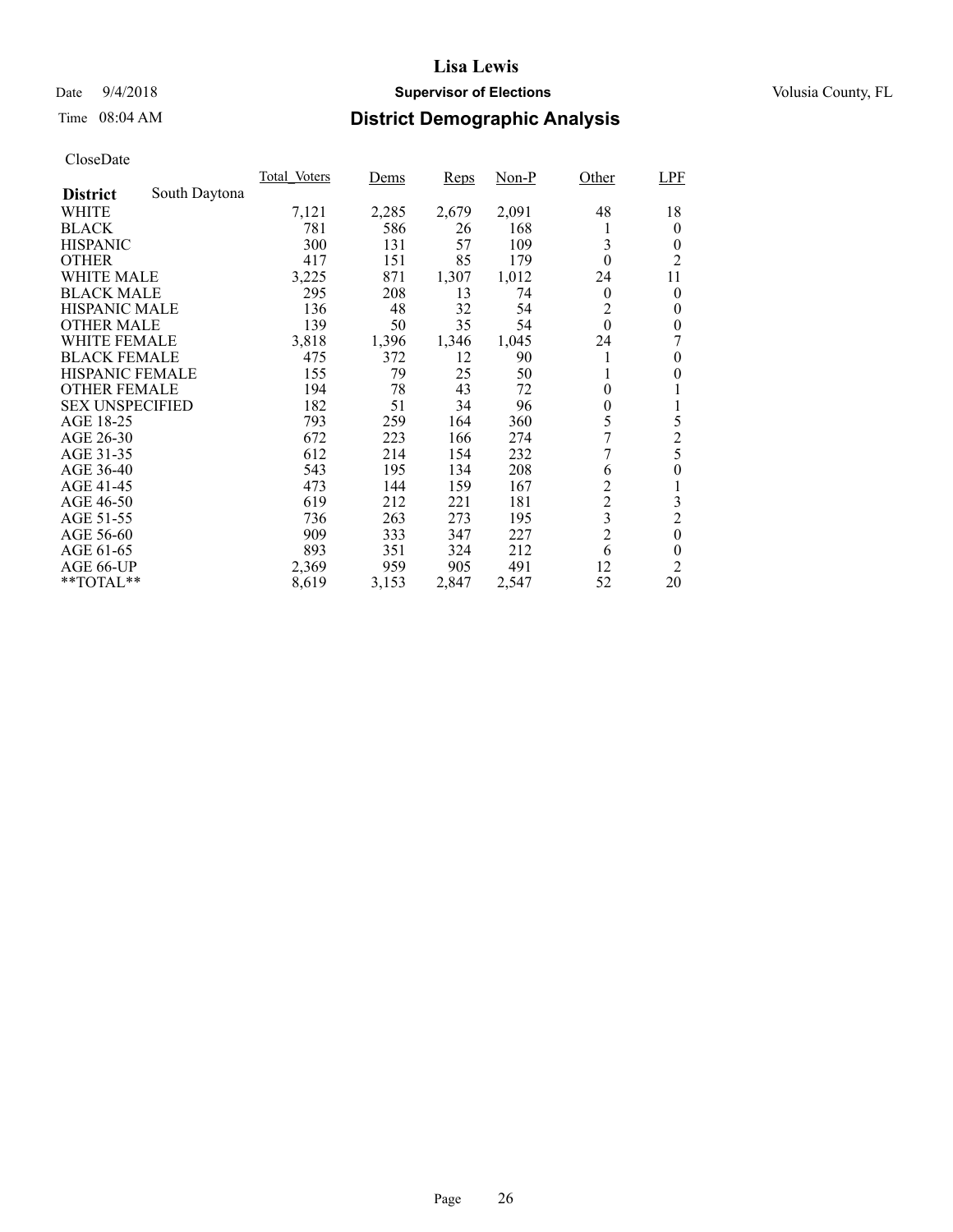### Date  $9/4/2018$  **Supervisor of Elections** Volusia County, FL

# Time 08:04 AM **District Demographic Analysis**

|                        |               | Total Voters | Dems | Reps         | $Non-P$ | Other | LPF |
|------------------------|---------------|--------------|------|--------------|---------|-------|-----|
| <b>District</b>        | Flagler Beach |              |      |              |         |       |     |
| WHITE                  |               | 50           | 23   | 13           | 14      | 0     |     |
| <b>BLACK</b>           |               |              |      | $\mathbf{0}$ |         |       |     |
| <b>HISPANIC</b>        |               |              |      |              |         |       |     |
| <b>OTHER</b>           |               |              |      |              |         |       |     |
| WHITE MALE             |               | 20           |      | 6            |         |       |     |
| <b>BLACK MALE</b>      |               |              |      |              |         |       |     |
| <b>HISPANIC MALE</b>   |               |              |      |              |         |       |     |
| <b>OTHER MALE</b>      |               |              |      |              |         |       |     |
| WHITE FEMALE           |               | 29           | 16   |              |         |       |     |
| <b>BLACK FEMALE</b>    |               |              |      |              |         |       |     |
| HISPANIC FEMALE        |               |              |      |              |         |       |     |
| <b>OTHER FEMALE</b>    |               |              |      |              |         |       |     |
| <b>SEX UNSPECIFIED</b> |               |              |      |              |         |       |     |
| AGE 18-25              |               |              |      |              |         |       |     |
| AGE 26-30              |               |              |      |              |         |       |     |
| AGE 31-35              |               |              |      |              |         |       |     |
| AGE 36-40              |               |              |      |              |         |       |     |
| AGE 41-45              |               |              |      |              |         |       |     |
| AGE 46-50              |               |              |      |              |         |       |     |
| AGE 51-55              |               |              |      |              |         |       |     |
| AGE 56-60              |               |              |      |              |         |       |     |
| AGE 61-65              |               |              | 0    |              |         |       |     |
| AGE 66-UP              |               | 42           | 20   | 13           |         |       |     |
| $*$ $TOTAL**$          |               | 51           | 24   | 13           | 14      |       |     |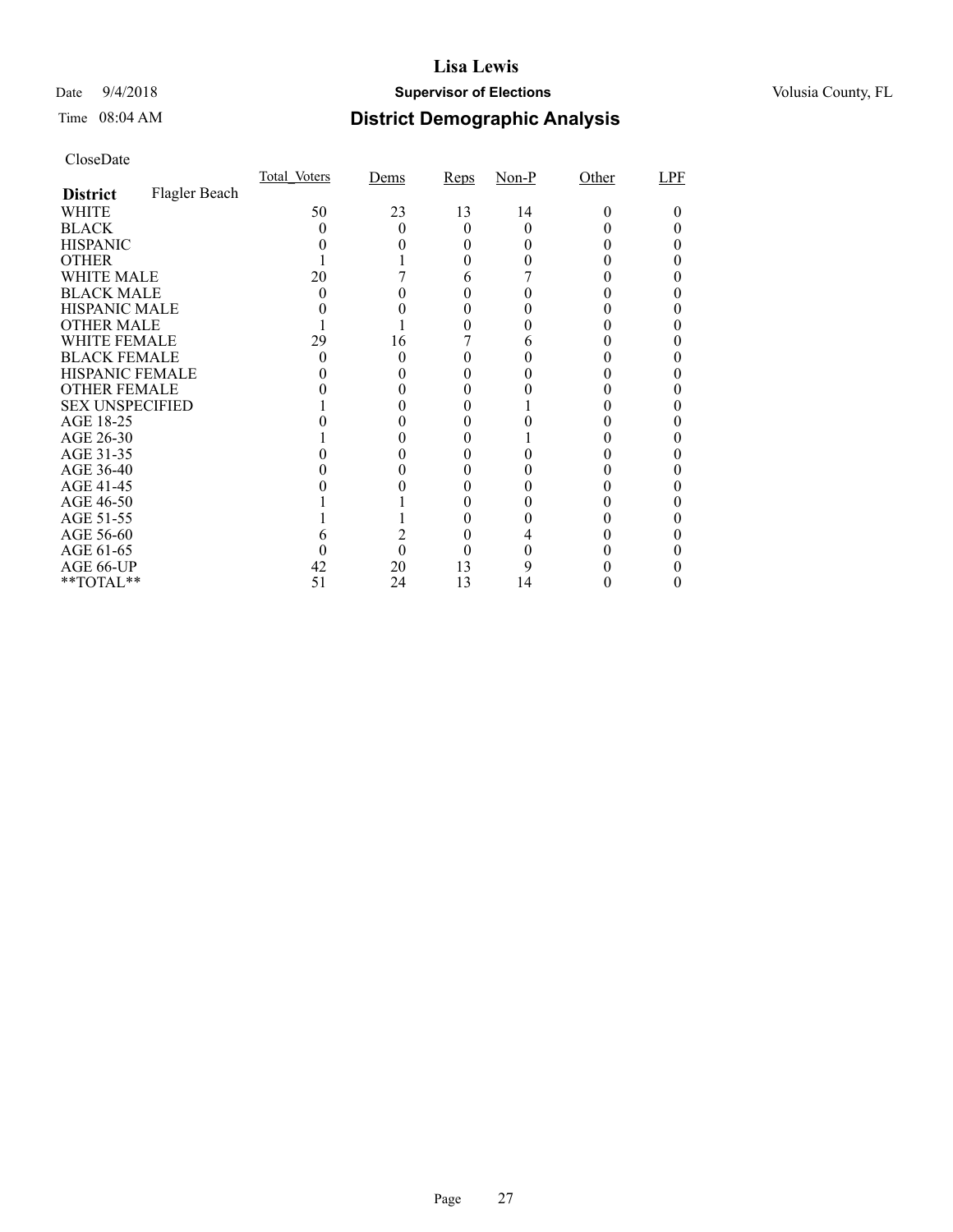# Time 08:04 AM **District Demographic Analysis**

|                        |                           | Total Voters | Dems   | <b>Reps</b> | $Non-P$ | Other | <b>LPF</b> |
|------------------------|---------------------------|--------------|--------|-------------|---------|-------|------------|
| <b>District</b>        | <b>Hospital Authority</b> |              |        |             |         |       |            |
| WHITE                  |                           | 107,197      | 29,185 | 46,647      | 30,533  | 456   | 376        |
| <b>BLACK</b>           |                           | 12,196       | 9,262  | 482         | 2,415   | 32    | 5          |
| <b>HISPANIC</b>        |                           | 26,153       | 11,802 | 3,843       | 10,397  | 74    | 37         |
| <b>OTHER</b>           |                           | 8,572        | 2,744  | 1,800       | 3,985   | 29    | 14         |
| WHITE MALE             |                           | 49.359       | 11,427 | 22,651      | 14,800  | 225   | 256        |
| <b>BLACK MALE</b>      |                           | 5,118        | 3,626  | 265         | 1,203   | 20    | 4          |
| <b>HISPANIC MALE</b>   |                           | 11,918       | 4,998  | 1,956       | 4,900   | 43    | 21         |
| <b>OTHER MALE</b>      |                           | 3,007        | 981    | 693         | 1,306   | 16    | 11         |
| <b>WHITE FEMALE</b>    |                           | 56,459       | 17,440 | 23,442      | 15,235  | 227   | 115        |
| <b>BLACK FEMALE</b>    |                           | 6,899        | 5,503  | 209         | 1,174   | 12    | 1          |
| HISPANIC FEMALE        |                           | 13,786       | 6,602  | 1,846       | 5,294   | 29    | 15         |
| <b>OTHER FEMALE</b>    |                           | 3,650        | 1,369  | 776         | 1.493   | 9     | 3          |
| <b>SEX UNSPECIFIED</b> |                           | 3,920        | 1,046  | 933         | 1,925   | 10    | 6          |
| AGE 18-25              |                           | 15,991       | 4,805  | 3,650       | 7,383   | 90    | 63         |
| AGE 26-30              |                           | 11,898       | 3,774  | 3,045       | 4.975   | 44    | 60         |
| AGE 31-35              |                           | 11,068       | 3,435  | 2,909       | 4,616   | 47    | 61         |
| AGE 36-40              |                           | 11,031       | 3,638  | 2,964       | 4,316   | 50    | 63         |
| AGE 41-45              |                           | 10,687       | 3,481  | 3,214       | 3,907   | 46    | 39         |
| AGE 46-50              |                           | 12,093       | 3,868  | 4,341       | 3,788   | 60    | 36         |
| AGE 51-55              |                           | 13,537       | 4,338  | 5,298       | 3,824   | 38    | 39         |
| AGE 56-60              |                           | 14,642       | 4,991  | 5,951       | 3,626   | 51    | 23         |
| AGE 61-65              |                           | 13,730       | 5,140  | 5,368       | 3,158   | 49    | 15         |
| AGE 66-UP              |                           | 39,440       | 15,522 | 16,032      | 7,737   | 116   | 33         |
| $*$ $TOTAL**$          |                           | 154,118      | 52,993 | 52,772      | 47,330  | 591   | 432        |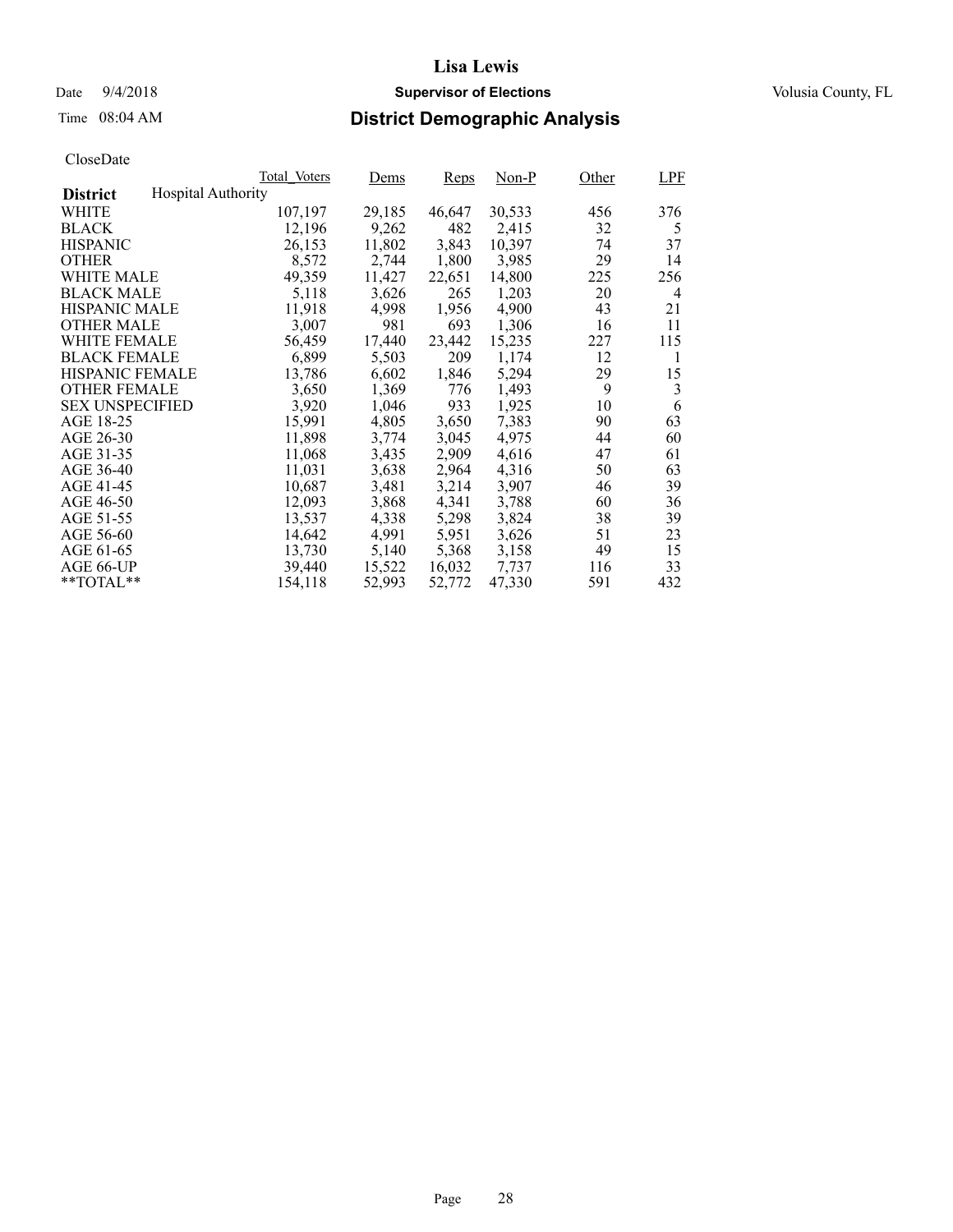### Date  $9/4/2018$  **Supervisor of Elections** Volusia County, FL

## Time 08:04 AM **District Demographic Analysis**

|                                              | Total Voters | Dems  | <b>Reps</b> | Non-P | Other                   | LPF            |
|----------------------------------------------|--------------|-------|-------------|-------|-------------------------|----------------|
| Florida House District 24<br><b>District</b> |              |       |             |       |                         |                |
| WHITE                                        | 19,687       | 5,211 | 9,265       | 5,065 | 85                      | 61             |
| <b>BLACK</b>                                 | 516          | 390   | 20          | 102   | 3                       | 1              |
| <b>HISPANIC</b>                              | 1,390        | 523   | 256         | 608   | 3                       | 0              |
| <b>OTHER</b>                                 | 937          | 219   | 291         | 422   | 3                       | 2              |
| WHITE MALE                                   | 9,179        | 2,076 | 4,508       | 2,509 | 43                      | 43             |
| <b>BLACK MALE</b>                            | 230          | 163   | 11          | 53    | 2                       | 1              |
| <b>HISPANIC MALE</b>                         | 629          | 222   | 120         | 285   | $\overline{c}$          | 0              |
| <b>OTHER MALE</b>                            | 319          | 68    | 106         | 142   | $\mathbf{1}$            | $\overline{c}$ |
| WHITE FEMALE                                 | 10,307       | 3,104 | 4,660       | 2,484 | 41                      | 18             |
| <b>BLACK FEMALE</b>                          | 282          | 223   | 9           | 49    | 1                       | $\theta$       |
| <b>HISPANIC FEMALE</b>                       | 727          | 287   | 133         | 306   | 1                       | $\theta$       |
| <b>OTHER FEMALE</b>                          | 376          | 105   | 129         | 141   | 1                       | $\theta$       |
| <b>SEX UNSPECIFIED</b>                       | 481          | 95    | 156         | 228   | $\overline{2}$          | $\theta$       |
| AGE 18-25                                    | 1,728        | 394   | 591         | 724   | 12                      | 7              |
| AGE 26-30                                    | 1,123        | 291   | 356         | 461   | 6                       | 9              |
| AGE 31-35                                    | 1,022        | 250   | 353         | 413   | $\overline{c}$          | 4              |
| AGE 36-40                                    | 987          | 250   | 335         | 392   | $\overline{\mathbf{3}}$ | 7              |
| AGE 41-45                                    | 1,011        | 243   | 422         | 336   | 5                       | 5              |
| AGE 46-50                                    | 1,315        | 290   | 602         | 409   | 10                      | 4              |
| AGE 51-55                                    | 1,762        | 420   | 870         | 463   | 5                       | $\overline{4}$ |
| AGE 56-60                                    | 2,397        | 658   | 1,124       | 595   | 14                      | 6              |
| AGE 61-65                                    | 2,563        | 774   | 1,199       | 572   | 10                      | 8              |
| AGE 66-UP                                    | 8,622        | 2,773 | 3,980       | 1,832 | 27                      | 10             |
| $*$ $TOTAL**$                                | 22,530       | 6,343 | 9,832       | 6,197 | 94                      | 64             |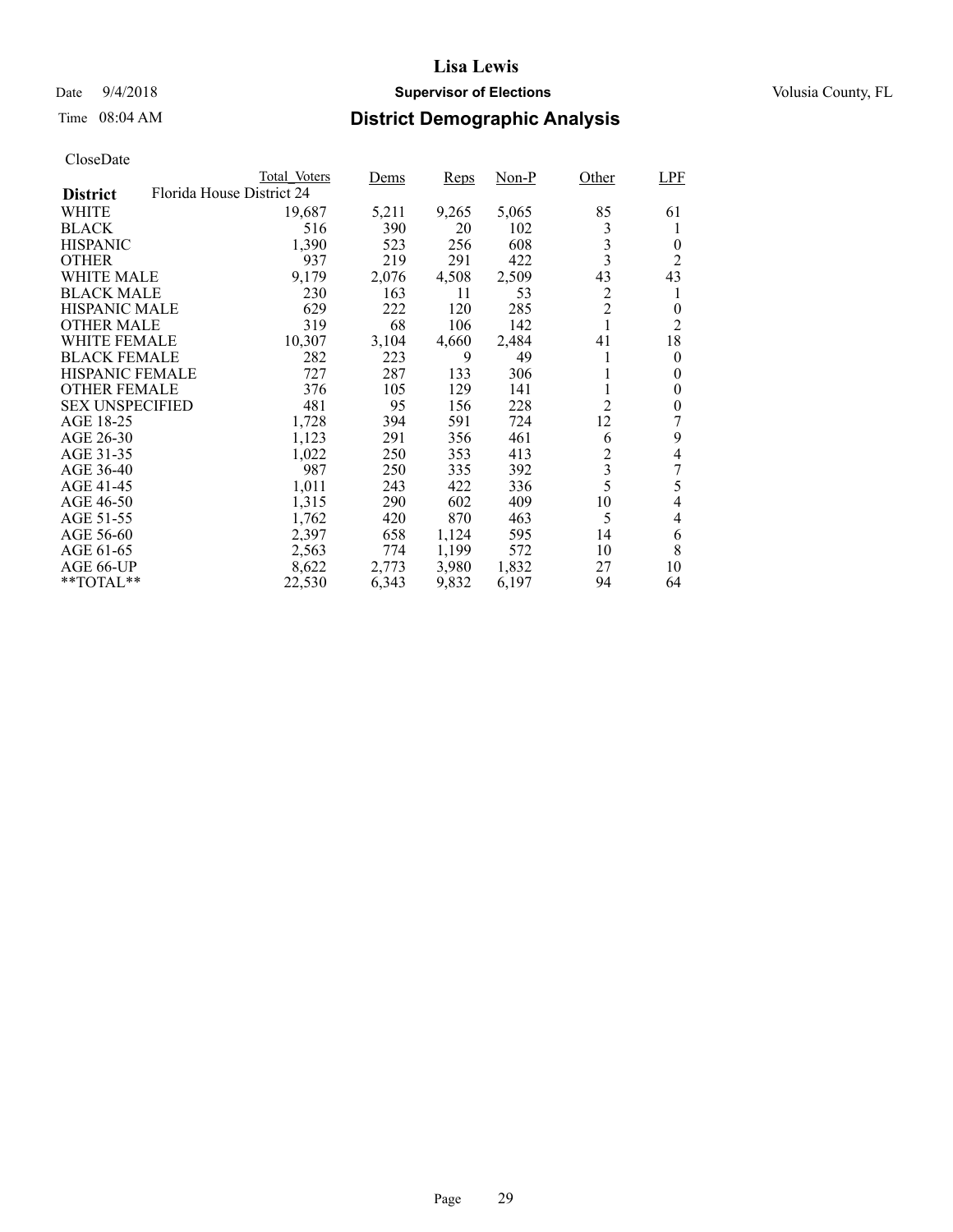### Date  $9/4/2018$  **Supervisor of Elections** Volusia County, FL

## Time 08:04 AM **District Demographic Analysis**

|                        |                           | Total Voters | Dems   | <b>Reps</b> | Non-P  | Other | LPF            |
|------------------------|---------------------------|--------------|--------|-------------|--------|-------|----------------|
| <b>District</b>        | Florida House District 25 |              |        |             |        |       |                |
| WHITE                  |                           | 115,943      | 33,077 | 50,087      | 31,762 | 675   | 342            |
| <b>BLACK</b>           |                           | 3,690        | 2,725  | 193         | 755    | 10    | 7              |
| <b>HISPANIC</b>        |                           | 3,618        | 1,321  | 895         | 1,365  | 24    | 13             |
| <b>OTHER</b>           |                           | 6,155        | 1,823  | 1,551       | 2,744  | 23    | 14             |
| WHITE MALE             |                           | 53,590       | 13,033 | 24,412      | 15,569 | 344   | 232            |
| <b>BLACK MALE</b>      |                           | 1,605        | 1,100  | 100         | 396    | 5     | 4              |
| <b>HISPANIC MALE</b>   |                           | 1,625        | 551    | 428         | 625    | 15    | 6              |
| <b>OTHER MALE</b>      |                           | 2,332        | 661    | 641         | 1,005  | 13    | 12             |
| <b>WHITE FEMALE</b>    |                           | 60,935       | 19,674 | 25,126      | 15,705 | 326   | 104            |
| <b>BLACK FEMALE</b>    |                           | 2,040        | 1,590  | 91          | 352    | 5     | 2              |
| HISPANIC FEMALE        |                           | 1,926        | 748    | 451         | 711    | 9     | 7              |
| <b>OTHER FEMALE</b>    |                           | 2,703        | 943    | 692         | 1,058  | 8     | $\overline{2}$ |
| <b>SEX UNSPECIFIED</b> |                           | 2,650        | 646    | 785         | 1,205  | 7     | 7              |
| AGE 18-25              |                           | 10,059       | 2,576  | 3,069       | 4,247  | 106   | 61             |
| AGE 26-30              |                           | 7,492        | 2,078  | 2,263       | 3,040  | 59    | 52             |
| AGE 31-35              |                           | 7,124        | 2,076  | 2,184       | 2,764  | 55    | 45             |
| AGE 36-40              |                           | 6,937        | 1,949  | 2,287       | 2,614  | 47    | 40             |
| AGE 41-45              |                           | 6,886        | 1,850  | 2,464       | 2,476  | 44    | 52             |
| AGE 46-50              |                           | 8,773        | 2,343  | 3,642       | 2,722  | 39    | 27             |
| AGE 51-55              |                           | 10,762       | 2,854  | 4,766       | 3,053  | 66    | 23             |
| AGE 56-60              |                           | 12,878       | 3,820  | 5,777       | 3,195  | 66    | 20             |
| AGE 61-65              |                           | 13,649       | 4,522  | 5,900       | 3,140  | 71    | 16             |
| AGE 66-UP              |                           | 44,845       | 14,878 | 20,373      | 9,375  | 179   | 40             |
| $*$ TOTAL $*$          |                           | 129,406      | 38,946 | 52,726      | 36,626 | 732   | 376            |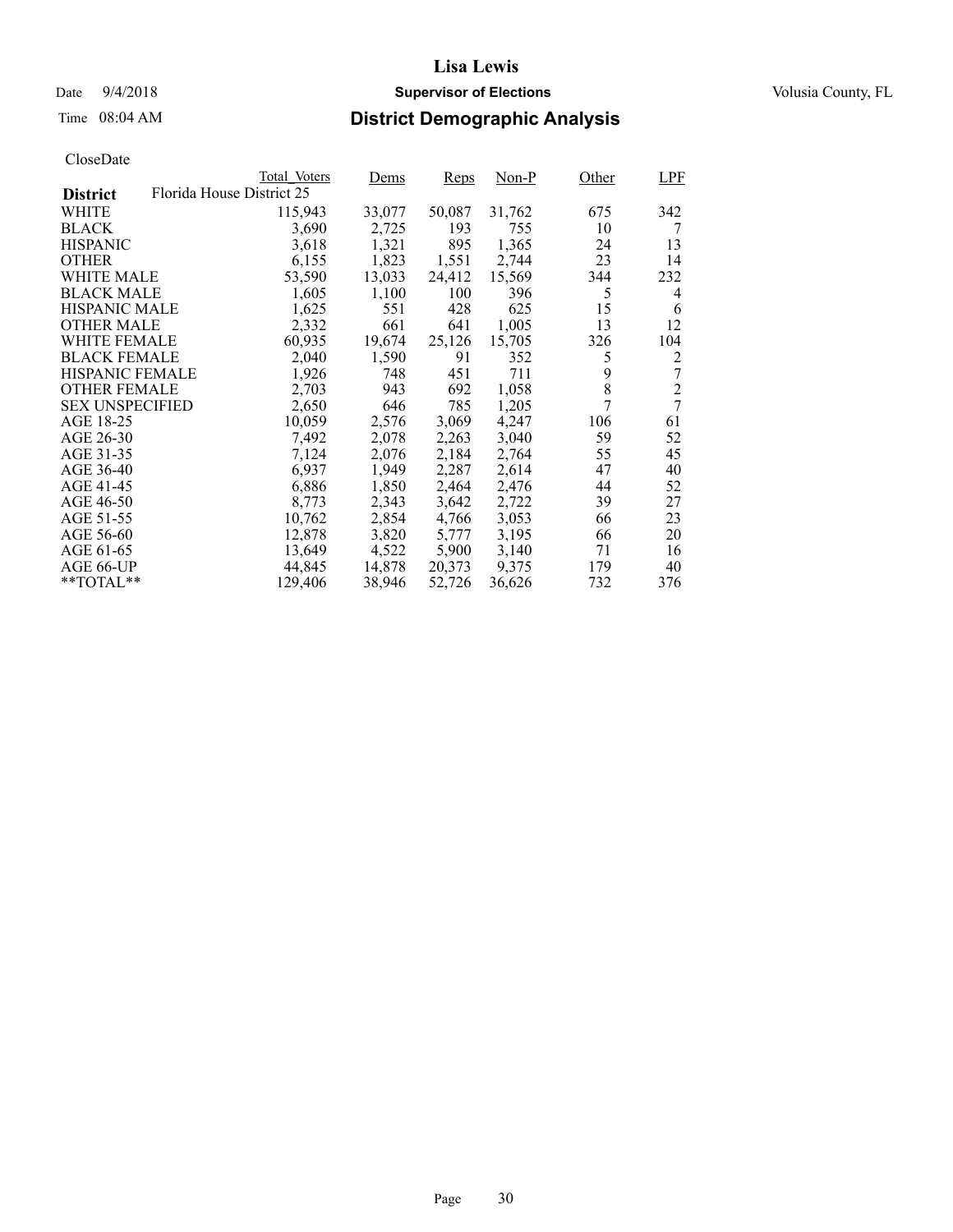### Date  $9/4/2018$  **Supervisor of Elections** Volusia County, FL

## Time 08:04 AM **District Demographic Analysis**

|                        |                           | Total Voters | Dems   | <b>Reps</b> | Non-P  | Other | <b>LPF</b>     |
|------------------------|---------------------------|--------------|--------|-------------|--------|-------|----------------|
| <b>District</b>        | Florida House District 26 |              |        |             |        |       |                |
| WHITE                  |                           | 75,865       | 22,665 | 30,364      | 22,162 | 405   | 269            |
| <b>BLACK</b>           |                           | 21,448       | 17,102 | 580         | 3,726  | 35    | 5              |
| <b>HISPANIC</b>        |                           | 6,346        | 2,737  | 1,032       | 2,526  | 37    | 14             |
| <b>OTHER</b>           |                           | 6,506        | 2,303  | 1,151       | 3,019  | 23    | 10             |
| WHITE MALE             |                           | 35,003       | 8,783  | 14,959      | 10,871 | 213   | 177            |
| <b>BLACK MALE</b>      |                           | 8,230        | 6,156  | 315         | 1,738  | 18    | 3              |
| <b>HISPANIC MALE</b>   |                           | 2,787        | 1,068  | 533         | 1,159  | 18    | 9              |
| <b>OTHER MALE</b>      |                           | 2,298        | 822    | 470         | 991    | 13    | $\overline{2}$ |
| <b>WHITE FEMALE</b>    |                           | 39,990       | 13,670 | 15,081      | 10,959 | 191   | 89             |
| <b>BLACK FEMALE</b>    |                           | 12,830       | 10,657 | 258         | 1,896  | 17    | $\overline{2}$ |
| HISPANIC FEMALE        |                           | 3,428        | 1,607  | 488         | 1,311  | 17    | 5              |
| <b>OTHER FEMALE</b>    |                           | 2,660        | 1,086  | 486         | 1,075  | 7     | 6              |
| <b>SEX UNSPECIFIED</b> |                           | 2,937        | 958    | 535         | 1,433  | 6     | 5              |
| AGE 18-25              |                           | 13,838       | 5,949  | 2,390       | 5,376  | 71    | 52             |
| AGE 26-30              |                           | 9,302        | 3,697  | 1,966       | 3,556  | 51    | 32             |
| AGE 31-35              |                           | 7,926        | 3,100  | 1,720       | 3,012  | 46    | 48             |
| AGE 36-40              |                           | 7,313        | 2,942  | 1,723       | 2,584  | 30    | 34             |
| AGE 41-45              |                           | 6,605        | 2,510  | 1,803       | 2,244  | 29    | 19             |
| AGE 46-50              |                           | 7,744        | 2,886  | 2,505       | 2,284  | 38    | 31             |
| AGE 51-55              |                           | 8,894        | 3,397  | 3,041       | 2,402  | 32    | 22             |
| AGE 56-60              |                           | 10,049       | 3,972  | 3,594       | 2,419  | 42    | 22             |
| AGE 61-65              |                           | 9,843        | 4,222  | 3,425       | 2,142  | 44    | 10             |
| AGE 66-UP              |                           | 28,650       | 12,131 | 10,960      | 5,414  | 117   | 28             |
| $*$ TOTAL $*$          |                           | 110,165      | 44,807 | 33,127      | 31,433 | 500   | 298            |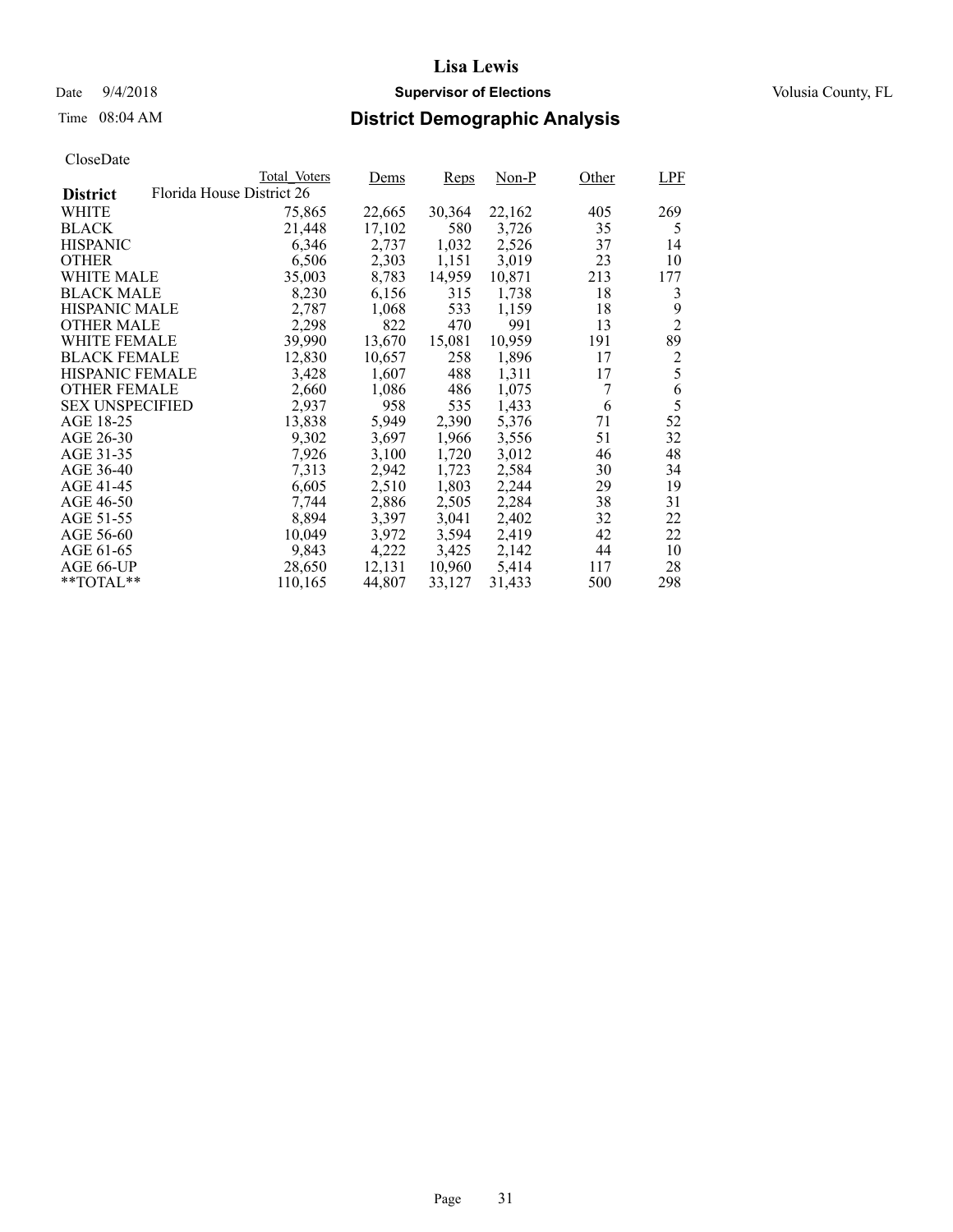## Date  $9/4/2018$  **Supervisor of Elections** Volusia County, FL

## Time 08:04 AM **District Demographic Analysis**

|                        |                           | Total Voters | Dems   | <b>Reps</b> | Non-P  | Other          | LPF                     |
|------------------------|---------------------------|--------------|--------|-------------|--------|----------------|-------------------------|
| <b>District</b>        | Florida House District 27 |              |        |             |        |                |                         |
| WHITE                  |                           | 80,222       | 21,798 | 33,962      | 23,867 | 340            | 255                     |
| <b>BLACK</b>           |                           | 7,865        | 5,840  | 351         | 1,650  | 22             | 2                       |
| <b>HISPANIC</b>        |                           | 21,630       | 9,904  | 3,133       | 8,508  | 57             | 28                      |
| <b>OTHER</b>           |                           | 6,130        | 1,956  | 1,267       | 2,876  | 20             | 11                      |
| WHITE MALE             |                           | 37,064       | 8,640  | 16,597      | 11,497 | 159            | 171                     |
| <b>BLACK MALE</b>      |                           | 3,435        | 2,373  | 197         | 849    | 14             | 2                       |
| <b>HISPANIC MALE</b>   |                           | 9,966        | 4,224  | 1,605       | 4,086  | 35             | 16                      |
| <b>OTHER MALE</b>      |                           | 2,119        | 670    | 503         | 926    | 11             | 9                       |
| <b>WHITE FEMALE</b>    |                           | 42,120       | 12,918 | 16,954      | 11,987 | 179            | 82                      |
| <b>BLACK FEMALE</b>    |                           | 4,315        | 3,381  | 150         | 776    | 8              | $\boldsymbol{0}$        |
| HISPANIC FEMALE        |                           | 11,315       | 5,523  | 1,496       | 4,263  | 22             | 11                      |
| <b>OTHER FEMALE</b>    |                           | 2,662        | 1,019  | 556         | 1,078  | 7              | $\overline{c}$          |
| <b>SEX UNSPECIFIED</b> |                           | 2,849        | 749    | 655         | 1,438  | $\overline{4}$ | $\overline{\mathbf{3}}$ |
| AGE 18-25              |                           | 11,352       | 3,344  | 2,456       | 5,446  | 67             | 39                      |
| AGE 26-30              |                           | 8,654        | 2,714  | 2,175       | 3,692  | 33             | 40                      |
| AGE 31-35              |                           | 8,215        | 2,536  | 2,109       | 3,498  | 29             | 43                      |
| AGE 36-40              |                           | 8,106        | 2,634  | 2,067       | 3,324  | 37             | 44                      |
| AGE 41-45              |                           | 8,215        | 2,655  | 2,413       | 3,079  | 35             | 33                      |
| AGE 46-50              |                           | 9,122        | 2,925  | 3,170       | 2,959  | 44             | 24                      |
| AGE 51-55              |                           | 10,218       | 3,318  | 3,836       | 2.997  | 37             | 30                      |
| AGE 56-60              |                           | 11,330       | 3,802  | 4,478       | 2,996  | 42             | 12                      |
| AGE 61-65              |                           | 10,576       | 3,864  | 4,023       | 2,634  | 39             | 16                      |
| AGE 66-UP              |                           | 30,059       | 11,706 | 11,986      | 6,276  | 76             | 15                      |
| $*$ TOTAL $*$          |                           | 115,847      | 39,498 | 38,713      | 36,901 | 439            | 296                     |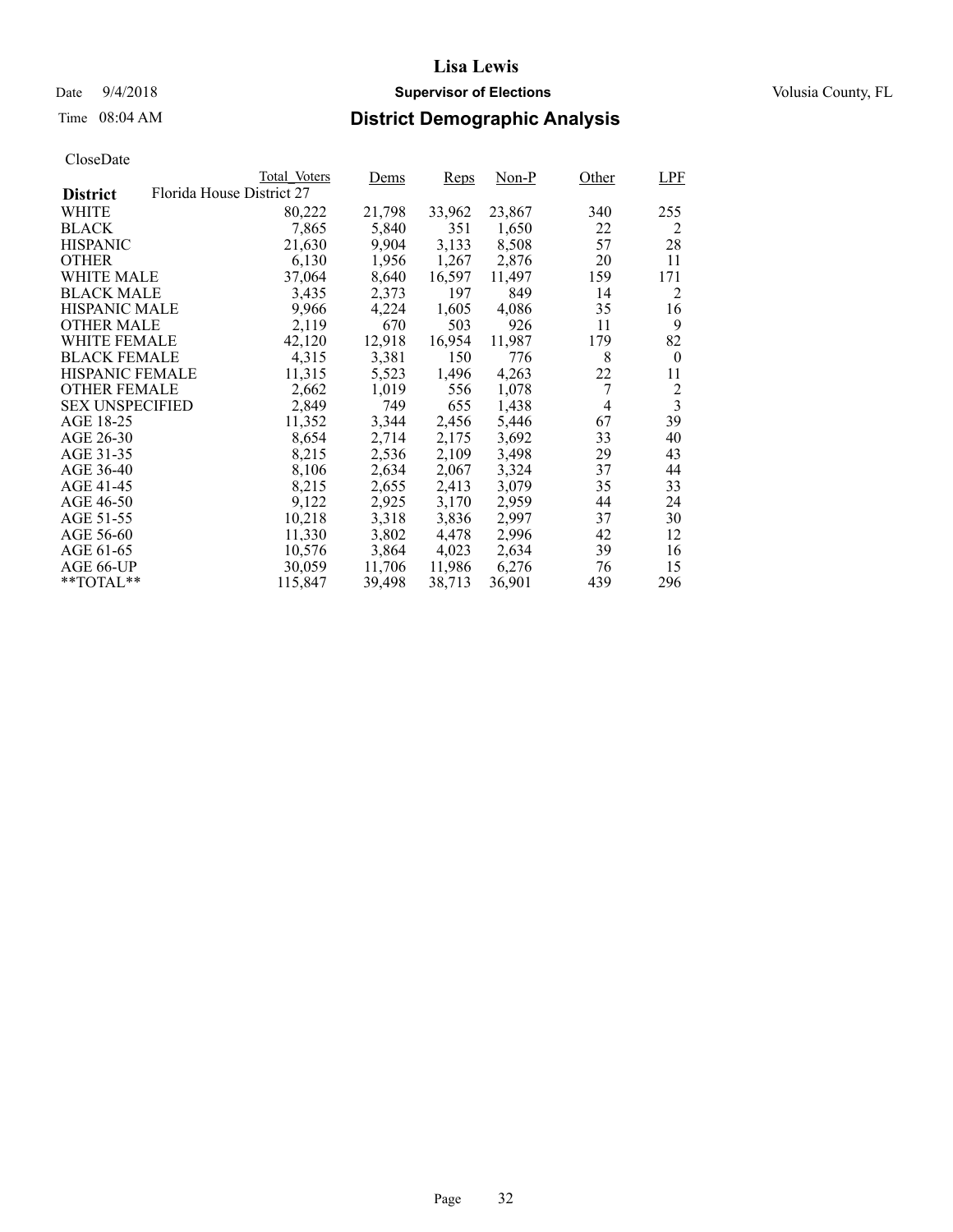## Date  $9/4/2018$  **Supervisor of Elections** Volusia County, FL

## Time 08:04 AM **District Demographic Analysis**

|                        |                         | Total Voters | Dems   | <b>Reps</b> | Non-P  | Other | <b>LPF</b>     |
|------------------------|-------------------------|--------------|--------|-------------|--------|-------|----------------|
| <b>District</b>        | School Board District 1 |              |        |             |        |       |                |
| WHITE                  |                         | 61,282       | 16,704 | 27,608      | 16,481 | 275   | 214            |
| <b>BLACK</b>           |                         | 5,699        | 4,461  | 189         | 1,035  | 12    | 2              |
| <b>HISPANIC</b>        |                         | 7,059        | 2,907  | 1,257       | 2,847  | 32    | 16             |
| <b>OTHER</b>           |                         | 4,091        | 1,276  | 922         | 1,871  | 16    | 6              |
| WHITE MALE             |                         | 27,982       | 6,367  | 13,354      | 7,978  | 133   | 150            |
| <b>BLACK MALE</b>      |                         | 2,277        | 1,674  | 85          | 510    | 7     | l              |
| <b>HISPANIC MALE</b>   |                         | 3,068        | 1,156  | 627         | 1,260  | 17    | 8              |
| <b>OTHER MALE</b>      |                         | 1,472        | 475    | 355         | 629    | 9     | 4              |
| WHITE FEMALE           |                         | 32,565       | 10,173 | 13,953      | 8,239  | 140   | 60             |
| <b>BLACK FEMALE</b>    |                         | 3,340        | 2,726  | 100         | 508    | 5     | 1              |
| HISPANIC FEMALE        |                         | 3,857        | 1,691  | 618         | 1,527  | 13    | 8              |
| <b>OTHER FEMALE</b>    |                         | 1,712        | 612    | 390         | 702    | 6     | $\overline{2}$ |
| <b>SEX UNSPECIFIED</b> |                         | 1,857        | 474    | 493         | 881    | 5     | $\overline{4}$ |
| AGE 18-25              |                         | 7,640        | 2,252  | 1,978       | 3,321  | 51    | 38             |
| AGE 26-30              |                         | 5,416        | 1,640  | 1,552       | 2,175  | 22    | 27             |
| AGE 31-35              |                         | 5,066        | 1,465  | 1,488       | 2,052  | 27    | 34             |
| AGE 36-40              |                         | 5,239        | 1,631  | 1,621       | 1,932  | 19    | 36             |
| AGE 41-45              |                         | 4,914        | 1,491  | 1,668       | 1,709  | 23    | 23             |
| AGE 46-50              |                         | 5,830        | 1,713  | 2,294       | 1,768  | 35    | 20             |
| AGE 51-55              |                         | 6,472        | 1,886  | 2,812       | 1,733  | 22    | 19             |
| AGE 56-60              |                         | 7,186        | 2,315  | 3,187       | 1,642  | 28    | 14             |
| AGE 61-65              |                         | 7,200        | 2,532  | 3,066       | 1,567  | 31    | $\overline{4}$ |
| AGE 66-UP              |                         | 23,167       | 8,422  | 10,310      | 4,335  | 77    | 23             |
| $*$ $TOTAL**$          |                         | 78,131       | 25,348 | 29,976      | 22,234 | 335   | 238            |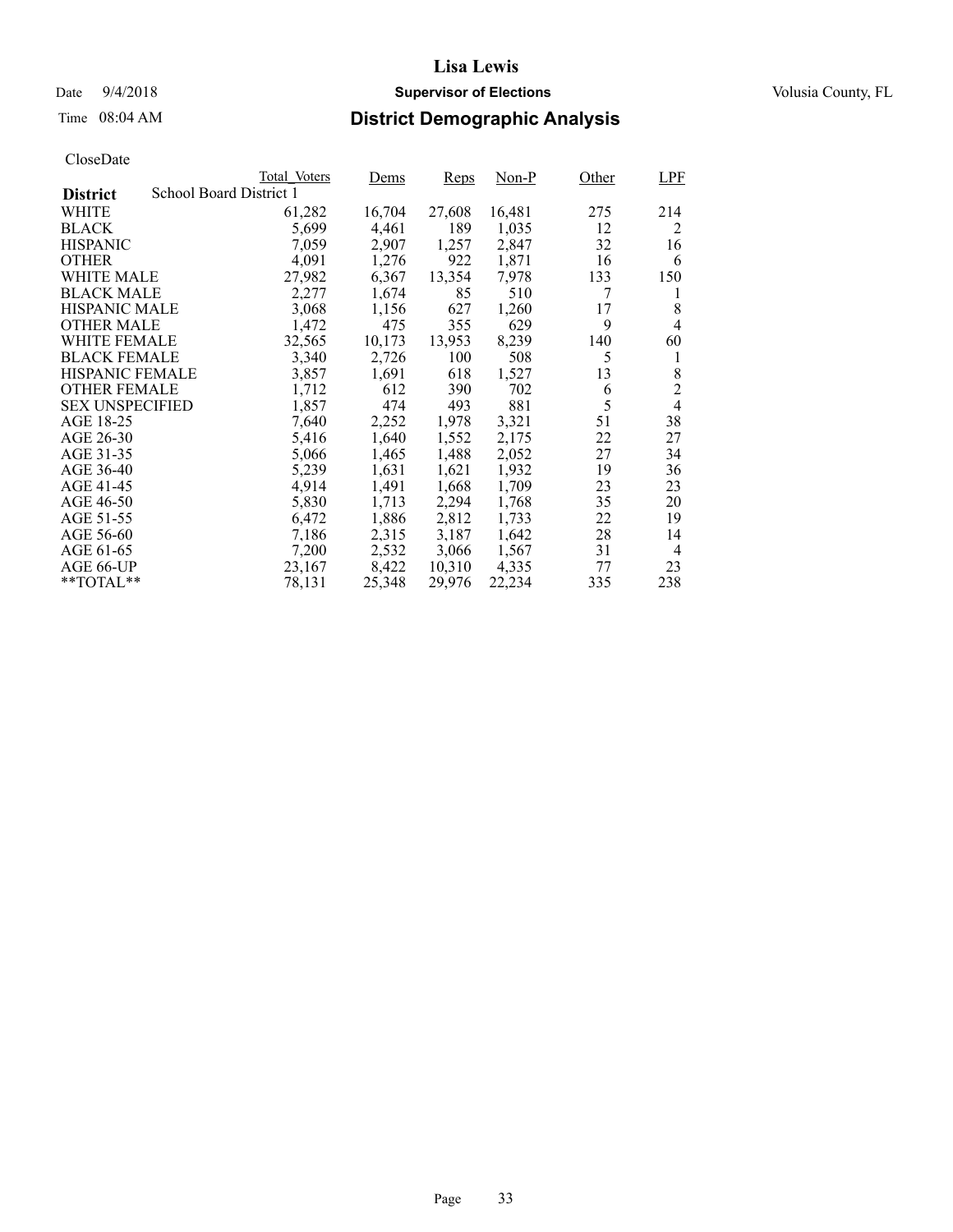### Date  $9/4/2018$  **Supervisor of Elections** Volusia County, FL

## Time 08:04 AM **District Demographic Analysis**

|                        |                         | Total Voters | Dems   | <b>Reps</b> | Non-P  | Other | <b>LPF</b>     |
|------------------------|-------------------------|--------------|--------|-------------|--------|-------|----------------|
| <b>District</b>        | School Board District 2 |              |        |             |        |       |                |
| WHITE                  |                         | 52,335       | 15,765 | 20,526      | 15,537 | 332   | 175            |
| <b>BLACK</b>           |                         | 13,486       | 10,690 | 368         | 2,404  | 20    | 4              |
| <b>HISPANIC</b>        |                         | 2,808        | 1,188  | 509         | 1,083  | 24    | $\overline{4}$ |
| <b>OTHER</b>           |                         | 4,396        | 1,561  | 764         | 2,036  | 21    | 14             |
| WHITE MALE             |                         | 24,537       | 6,304  | 10,265      | 7,679  | 176   | 113            |
| <b>BLACK MALE</b>      |                         | 5,148        | 3,846  | 199         | 1,096  | 7     | $\theta$       |
| <b>HISPANIC MALE</b>   |                         | 1,295        | 470    | 275         | 534    | 14    | 2              |
| <b>OTHER MALE</b>      |                         | 1,590        | 537    | 336         | 699    | 10    | 8              |
| WHITE FEMALE           |                         | 27,166       | 9,280  | 10,044      | 7,630  | 153   | 59             |
| <b>BLACK FEMALE</b>    |                         | 8,062        | 6,637  | 166         | 1,243  | 13    | 3              |
| HISPANIC FEMALE        |                         | 1,454        | 690    | 230         | 522    | 10    | $\overline{2}$ |
| <b>OTHER FEMALE</b>    |                         | 1,845        | 763    | 318         | 752    | 8     | 4              |
| <b>SEX UNSPECIFIED</b> |                         | 1,928        | 677    | 334         | 905    | 6     | 6              |
| AGE 18-25              |                         | 9,127        | 4,169  | 1,428       | 3,426  | 66    | 38             |
| AGE 26-30              |                         | 5,831        | 2,371  | 1,189       | 2,205  | 41    | 25             |
| AGE 31-35              |                         | 4,695        | 1,906  | 973         | 1,756  | 30    | 30             |
| AGE 36-40              |                         | 4,145        | 1,701  | 912         | 1,487  | 30    | 15             |
| AGE 41-45              |                         | 3,695        | 1,413  | 977         | 1,267  | 22    | 16             |
| AGE 46-50              |                         | 4,590        | 1,734  | 1,384       | 1,429  | 21    | 22             |
| AGE 51-55              |                         | 5,779        | 2,193  | 1,907       | 1,624  | 41    | 14             |
| AGE 56-60              |                         | 6,968        | 2,665  | 2,526       | 1,736  | 31    | 10             |
| AGE 61-65              |                         | 6,879        | 2,738  | 2,505       | 1,600  | 28    | 8              |
| AGE 66-UP              |                         | 21,316       | 8,314  | 8,366       | 4,530  | 87    | 19             |
| $*$ TOTAL $*$          |                         | 73,025       | 29,204 | 22,167      | 21,060 | 397   | 197            |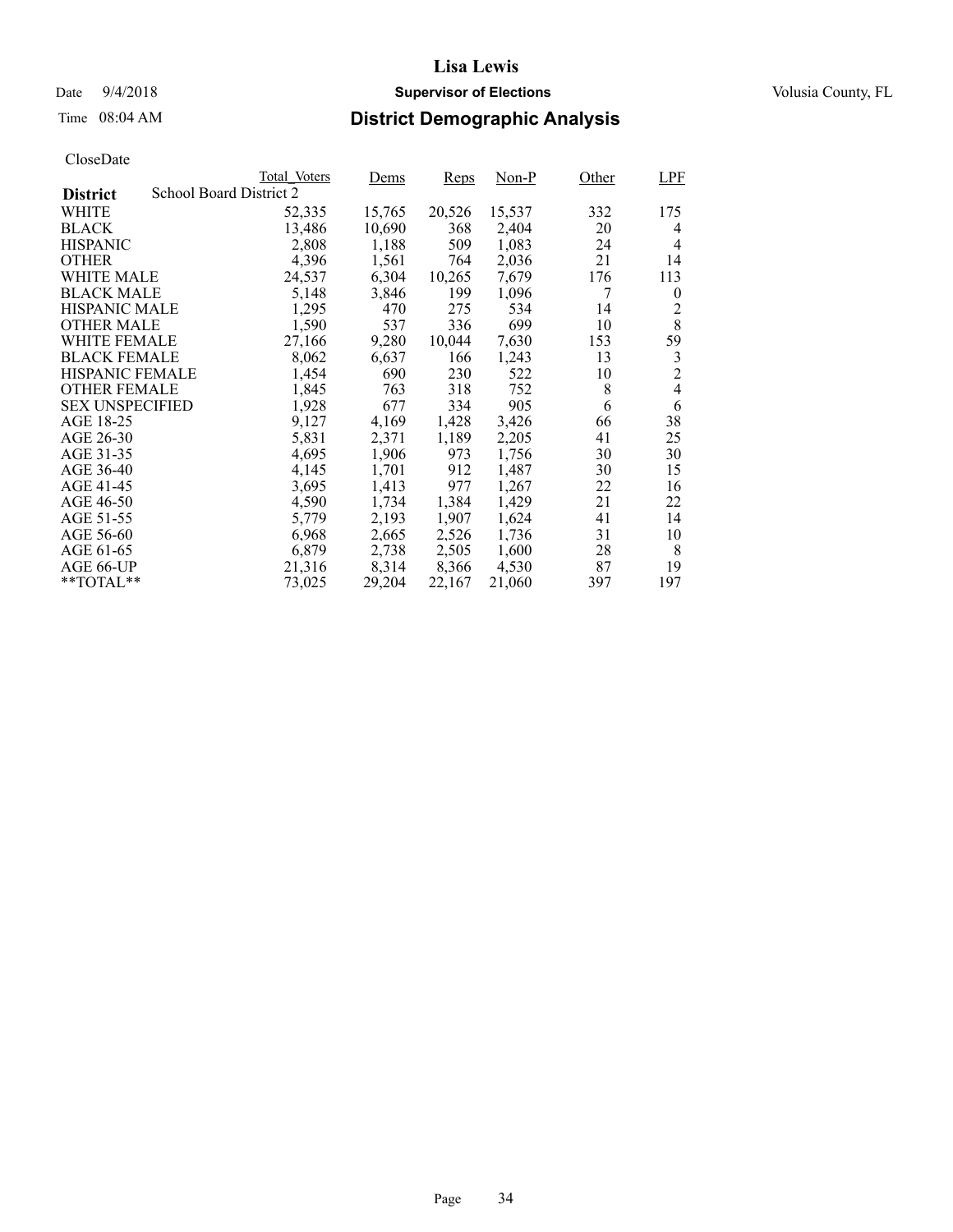### Date  $9/4/2018$  **Supervisor of Elections** Volusia County, FL

# Time 08:04 AM **District Demographic Analysis**

|                        |                         | Total Voters | Dems   | <b>Reps</b> | $Non-P$ | Other          | LPF              |
|------------------------|-------------------------|--------------|--------|-------------|---------|----------------|------------------|
| <b>District</b>        | School Board District 3 |              |        |             |         |                |                  |
| WHITE                  |                         | 74,047       | 20,854 | 31,940      | 20,632  | 419            | 202              |
| <b>BLACK</b>           |                         | 2,201        | 1,705  | 95          | 393     | 5              | 3                |
| <b>HISPANIC</b>        |                         | 1,832        | 630    | 480         | 708     | 8              | 6                |
| <b>OTHER</b>           |                         | 3,197        | 904    | 850         | 1,428   | 9              | 6                |
| WHITE MALE             |                         | 34,193       | 8,221  | 15,604      | 10,033  | 200            | 135              |
| <b>BLACK MALE</b>      |                         | 964          | 699    | 47          | 212     | 3              | 3                |
| <b>HISPANIC MALE</b>   |                         | 828          | 268    | 215         | 338     | 4              | 3                |
| <b>OTHER MALE</b>      |                         | 1,145        | 309    | 354         | 472     | 6              | 4                |
| WHITE FEMALE           |                         | 38,997       | 12,422 | 15,983      | 10,310  | 218            | 64               |
| <b>BLACK FEMALE</b>    |                         | 1,212        | 984    | 48          | 178     | 2              | $\boldsymbol{0}$ |
| HISPANIC FEMALE        |                         | 970          | 352    | 254         | 357     | $\overline{4}$ | 3                |
| <b>OTHER FEMALE</b>    |                         | 1,385        | 477    | 392         | 511     | 3              | $\overline{c}$   |
| <b>SEX UNSPECIFIED</b> |                         | 1,582        | 361    | 468         | 749     |                | $\overline{3}$   |
| AGE 18-25              |                         | 6,045        | 1,529  | 1,822       | 2,601   | 63             | 30               |
| AGE 26-30              |                         | 4,427        | 1,196  | 1,349       | 1,825   | 29             | 28               |
| AGE 31-35              |                         | 4,434        | 1,244  | 1,337       | 1,795   | 36             | 22               |
| AGE 36-40              |                         | 4,415        | 1,177  | 1,485       | 1,709   | 19             | 25               |
| AGE 41-45              |                         | 4,550        | 1,195  | 1,661       | 1,637   | 25             | 32               |
| AGE 46-50              |                         | 5,548        | 1,444  | 2,367       | 1,700   | 25             | 12               |
| AGE 51-55              |                         | 6,511        | 1,718  | 2,880       | 1,863   | 34             | 16               |
| AGE 56-60              |                         | 8,193        | 2,341  | 3,742       | 2,049   | 47             | 14               |
| AGE 61-65              |                         | 8,736        | 2,901  | 3,727       | 2,048   | 46             | 14               |
| AGE 66-UP              |                         | 28,418       | 9,348  | 12,995      | 5,934   | 117            | 24               |
| $*$ TOTAL $*$          |                         | 81,277       | 24,093 | 33,365      | 23,161  | 441            | 217              |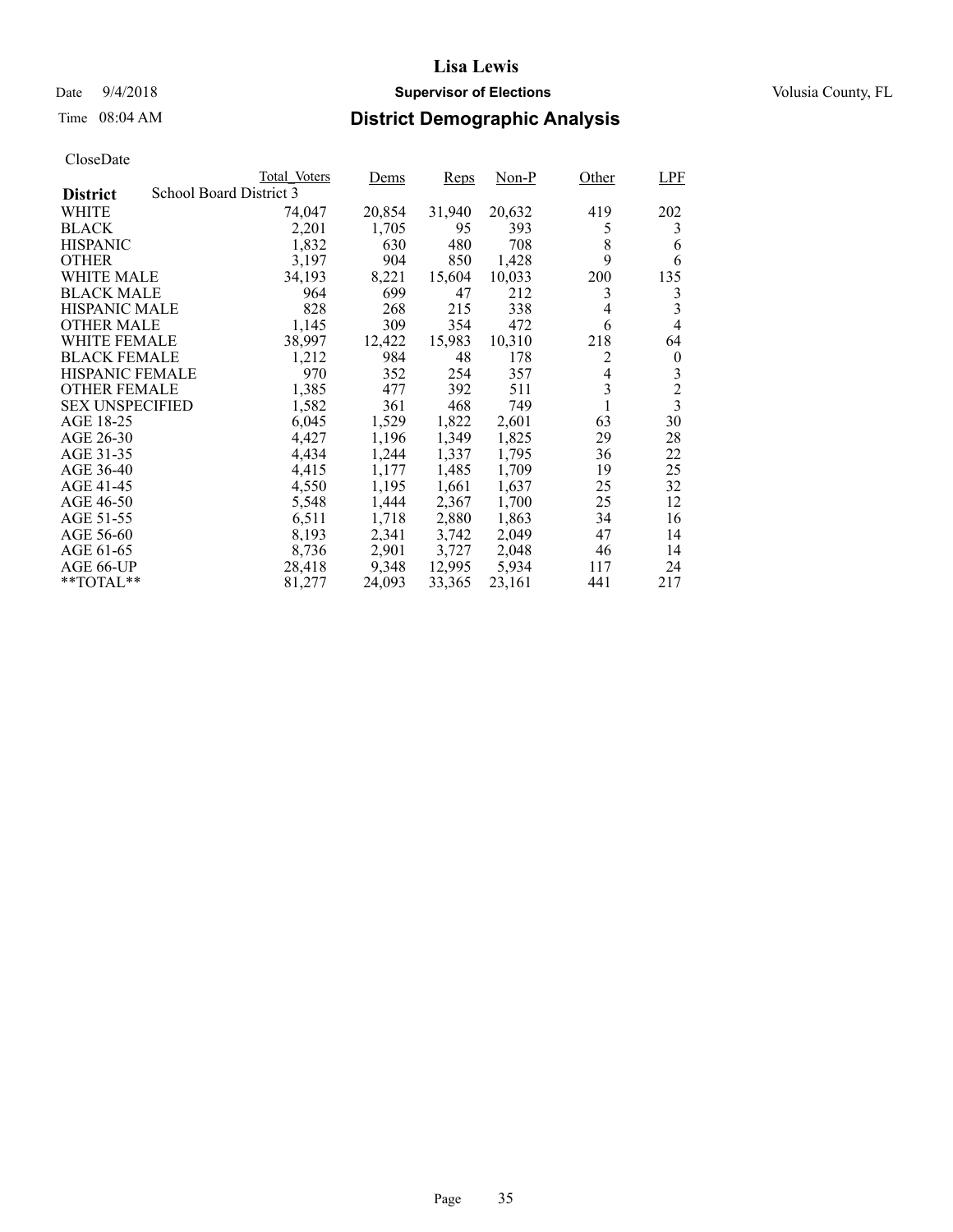## Date  $9/4/2018$  **Supervisor of Elections** Volusia County, FL

## Time 08:04 AM **District Demographic Analysis**

|                        |                         | Total Voters | Dems   | <b>Reps</b> | Non-P  | Other                   | <b>LPF</b>       |
|------------------------|-------------------------|--------------|--------|-------------|--------|-------------------------|------------------|
| <b>District</b>        | School Board District 4 |              |        |             |        |                         |                  |
| WHITE                  |                         | 62,768       | 18,228 | 26,645      | 17,395 | 315                     | 185              |
| <b>BLACK</b>           |                         | 5,796        | 4,523  | 206         | 1,049  | 14                      | 4                |
| <b>HISPANIC</b>        |                         | 2,684        | 1,060  | 549         | 1,052  | 15                      | 8                |
| <b>OTHER</b>           |                         | 3,829        | 1,160  | 921         | 1,732  | 12                      | $\overline{4}$   |
| WHITE MALE             |                         | 28,927       | 7,117  | 12,978      | 8,540  | 165                     | 127              |
| <b>BLACK MALE</b>      |                         | 2,333        | 1,664  | 118         | 537    | 10                      | 4                |
| <b>HISPANIC MALE</b>   |                         | 1,190        | 418    | 274         | 484    | 9                       | 5                |
| <b>OTHER MALE</b>      |                         | 1,411        | 412    | 364         | 625    | 7                       | 3                |
| WHITE FEMALE           |                         | 33,128       | 10,957 | 13,389      | 8,575  | 149                     | 58               |
| <b>BLACK FEMALE</b>    |                         | 3,389        | 2,805  | 86          | 494    | 4                       | $\boldsymbol{0}$ |
| HISPANIC FEMALE        |                         | 1,441        | 621    | 267         | 544    | 6                       | 3                |
| <b>OTHER FEMALE</b>    |                         | 1,633        | 584    | 407         | 638    | 3                       | 1                |
| <b>SEX UNSPECIFIED</b> |                         | 1,624        | 393    | 437         | 791    | $\overline{\mathbf{3}}$ | $\theta$         |
| AGE 18-25              |                         | 6,316        | 1,883  | 1,776       | 2,589  | 38                      | 30               |
| AGE 26-30              |                         | 4,839        | 1,549  | 1,301       | 1,928  | 39                      | 22               |
| AGE 31-35              |                         | 4,423        | 1,465  | 1,256       | 1,655  | 20                      | 27               |
| AGE 36-40              |                         | 4,051        | 1,338  | 1,145       | 1,524  | 19                      | 25               |
| AGE 41-45              |                         | 4,037        | 1,232  | 1,344       | 1,416  | 21                      | 24               |
| AGE 46-50              |                         | 5,092        | 1,483  | 2,010       | 1,557  | 25                      | 17               |
| AGE 51-55              |                         | 6,305        | 1,869  | 2,670       | 1,728  | 28                      | 10               |
| AGE 56-60              |                         | 7,465        | 2,439  | 3,031       | 1,942  | 39                      | 14               |
| AGE 61-65              |                         | 7,826        | 2,775  | 3,193       | 1,802  | 43                      | 13               |
| AGE 66-UP              |                         | 24,722       | 8,938  | 10,594      | 5,087  | 84                      | 19               |
| $*$ TOTAL $*$          |                         | 75,077       | 24,971 | 28,321      | 21,228 | 356                     | 201              |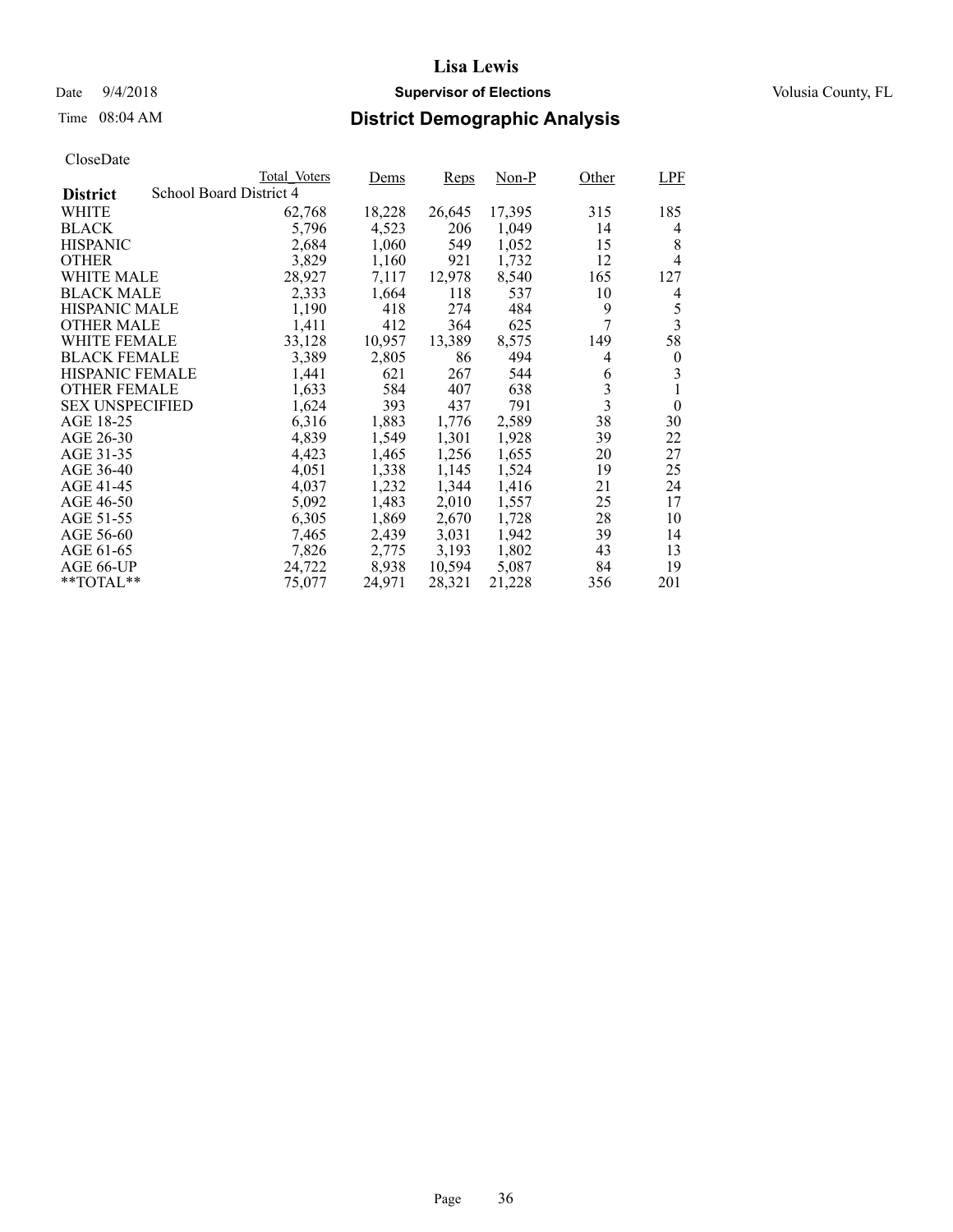## Date  $9/4/2018$  **Supervisor of Elections** Volusia County, FL

# Time 08:04 AM **District Demographic Analysis**

|                        |                         | Total Voters | Dems   | <b>Reps</b> | Non-P  | Other | <b>LPF</b>       |
|------------------------|-------------------------|--------------|--------|-------------|--------|-------|------------------|
| <b>District</b>        | School Board District 5 |              |        |             |        |       |                  |
| WHITE                  |                         | 41,285       | 11,200 | 16,959      | 12,811 | 164   | 151              |
| <b>BLACK</b>           |                         | 6,337        | 4,678  | 286         | 1,352  | 19    | 2                |
| <b>HISPANIC</b>        |                         | 18,601       | 8,700  | 2,521       | 7,317  | 42    | 21               |
| <b>OTHER</b>           |                         | 4,215        | 1,400  | 803         | 1,994  | 11    | 7                |
| WHITE MALE             |                         | 19.197       | 4,523  | 8,275       | 6,216  | 85    | 98               |
| <b>BLACK MALE</b>      |                         | 2,778        | 1,909  | 174         | 681    | 12    | $\overline{2}$   |
| <b>HISPANIC MALE</b>   |                         | 8,626        | 3,753  | 1,295       | 3,539  | 26    | 13               |
| <b>OTHER MALE</b>      |                         | 1,450        | 488    | 311         | 639    | 6     | 6                |
| <b>WHITE FEMALE</b>    |                         | 21,496       | 6,534  | 8,452       | 6,381  | 77    | 52               |
| <b>BLACK FEMALE</b>    |                         | 3,464        | 2,699  | 108         | 650    | 7     | $\boldsymbol{0}$ |
| HISPANIC FEMALE        |                         | 9,674        | 4,811  | 1,199       | 3,641  | 16    |                  |
| <b>OTHER FEMALE</b>    |                         | 1,826        | 717    | 356         | 749    | 3     |                  |
| <b>SEX UNSPECIFIED</b> |                         | 1,926        | 543    | 399         | 978    | 4     | $\overline{2}$   |
| AGE 18-25              |                         | 7,849        | 2,430  | 1,502       | 3,856  | 38    | 23               |
| AGE 26-30              |                         | 6,058        | 2,024  | 1,369       | 2,616  | 18    | 31               |
| AGE 31-35              |                         | 5,669        | 1,882  | 1,312       | 2,429  | 19    | 27               |
| AGE 36-40              |                         | 5,493        | 1,928  | 1,249       | 2,262  | 30    | 24               |
| AGE 41-45              |                         | 5,521        | 1,927  | 1,452       | 2,106  | 22    | 14               |
| AGE 46-50              |                         | 5,894        | 2,070  | 1,864       | 1,920  | 25    | 15               |
| AGE 51-55              |                         | 6,569        | 2,323  | 2,244       | 1,967  | 15    | 20               |
| AGE 56-60              |                         | 6,842        | 2,492  | 2,487       | 1,836  | 19    | 8                |
| AGE 61-65              |                         | 5,990        | 2,436  | 2,056       | 1,471  | 16    | 11               |
| AGE 66-UP              |                         | 14,553       | 6,466  | 5,034       | 3,011  | 34    | 8                |
| $*$ TOTAL $*$          |                         | 70,438       | 25,978 | 20,569      | 23.474 | 236   | 181              |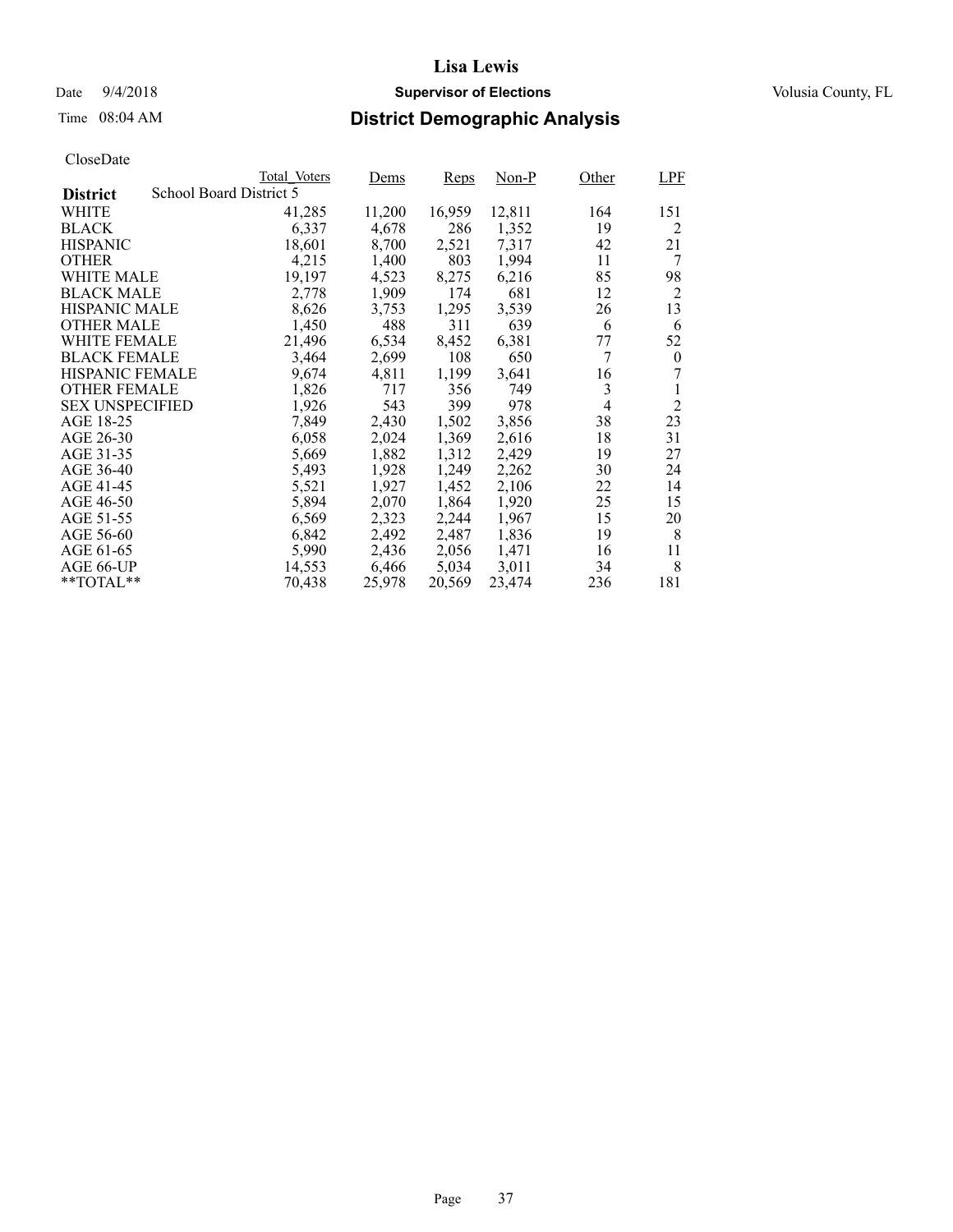## Date  $9/4/2018$  **Supervisor of Elections** Volusia County, FL

# Time 08:04 AM **District Demographic Analysis**

|                        |                           | Total Voters | Dems   | <b>Reps</b> | Non-P  | Other | LPF                     |
|------------------------|---------------------------|--------------|--------|-------------|--------|-------|-------------------------|
| <b>District</b>        | Florida Senate District 7 |              |        |             |        |       |                         |
| WHITE                  |                           | 106,208      | 31,098 | 44,453      | 29,738 | 585   | 334                     |
| <b>BLACK</b>           |                           | 18,804       | 14,880 | 541         | 3,344  | 33    | 6                       |
| <b>HISPANIC</b>        |                           | 5,571        | 2,284  | 1,019       | 2,223  | 36    | 9                       |
| <b>OTHER</b>           |                           | 7,670        | 2,502  | 1,603       | 3,520  | 32    | 13                      |
| WHITE MALE             |                           | 49,470       | 12,324 | 21,900      | 14,715 | 303   | 228                     |
| <b>BLACK MALE</b>      |                           | 7,308        | 5,400  | 302         | 1,586  | 16    | 4                       |
| <b>HISPANIC MALE</b>   |                           | 2,509        | 914    | 515         | 1,054  | 21    | 5                       |
| OTHER MALE             |                           | 2,768        | 869    | 657         | 1,218  | 18    | 6                       |
| <b>WHITE FEMALE</b>    |                           | 55,549       | 18,498 | 22,097      | 14,571 | 278   | 105                     |
| <b>BLACK FEMALE</b>    |                           | 11,156       | 9,226  | 234         | 1,677  | 17    | 2                       |
| HISPANIC FEMALE        |                           | 2,945        | 1,320  | 491         | 1,115  | 15    | 4                       |
| <b>OTHER FEMALE</b>    |                           | 3,218        | 1,223  | 702         | 1,279  | 9     | 5                       |
| <b>SEX UNSPECIFIED</b> |                           | 3,329        | 990    | 717         | 1,610  | 9     | $\overline{\mathbf{3}}$ |
| AGE 18-25              |                           | 14,682       | 5,786  | 3,085       | 5,659  | 93    | 59                      |
| AGE 26-30              |                           | 9.787        | 3,639  | 2,273       | 3,761  | 69    | 45                      |
| AGE 31-35              |                           | 8,449        | 3,120  | 2,097       | 3,137  | 46    | 49                      |
| AGE 36-40              |                           | 7,609        | 2,831  | 1,934       | 2,764  | 44    | 36                      |
| AGE 41-45              |                           | 7,212        | 2,484  | 2,202       | 2,449  | 41    | 36                      |
| AGE 46-50              |                           | 9,084        | 2,996  | 3,234       | 2,775  | 46    | 33                      |
| AGE 51-55              |                           | 11,338       | 3,791  | 4,375       | 3,085  | 62    | 25                      |
| AGE 56-60              |                           | 13,398       | 4,728  | 5,213       | 3,370  | 66    | 21                      |
| AGE 61-65              |                           | 13,808       | 5,204  | 5,382       | 3,135  | 66    | 21                      |
| AGE 66-UP              |                           | 42,885       | 16,185 | 17,820      | 8,690  | 153   | 37                      |
| $*$ TOTAL $*$          |                           | 138,253      | 50,764 | 47,616      | 38,825 | 686   | 362                     |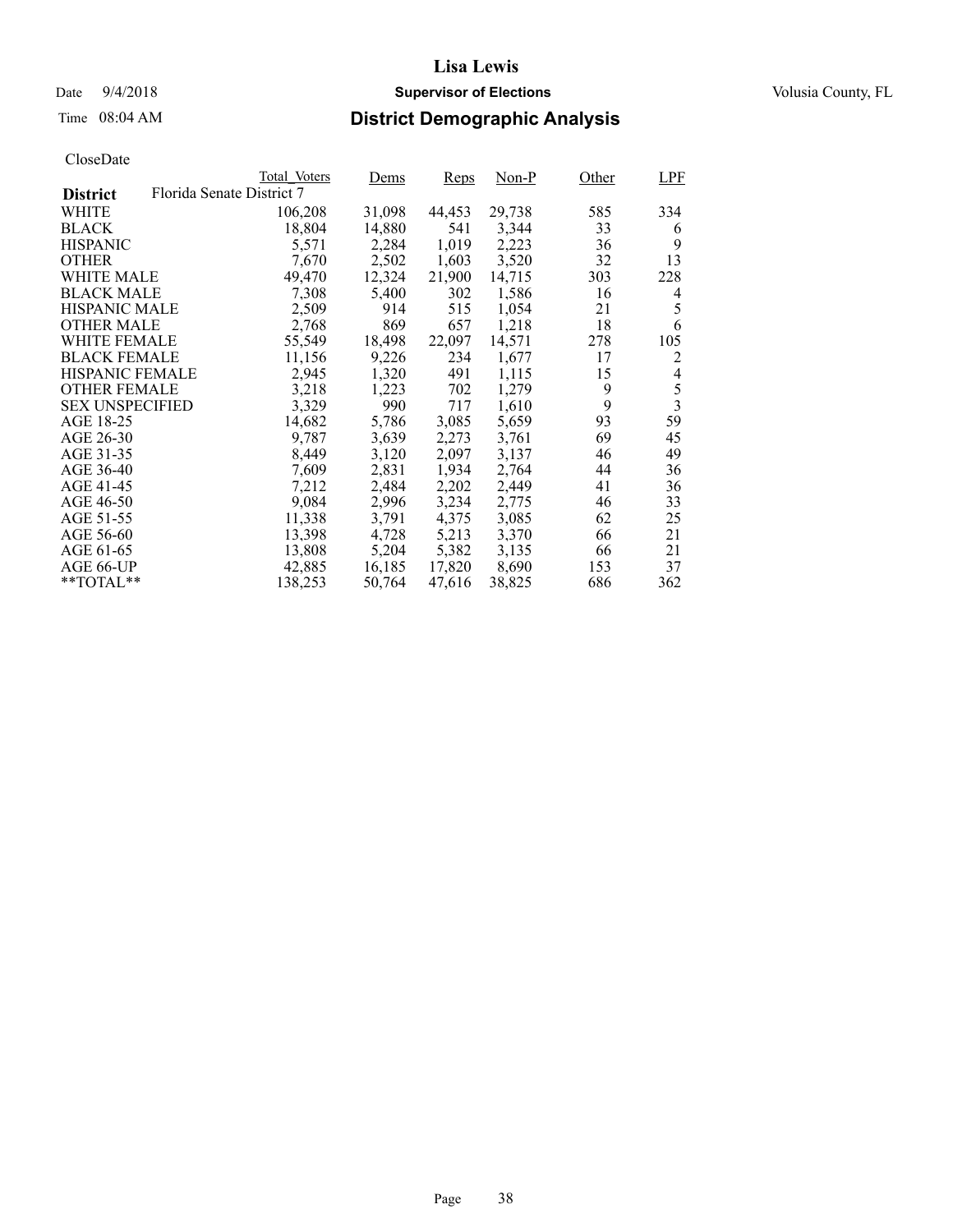## Date  $9/4/2018$  **Supervisor of Elections** Volusia County, FL

# Time 08:04 AM **District Demographic Analysis**

|                        |                           | Total Voters | Dems   | <b>Reps</b> | Non-P  | Other          | <b>LPF</b>              |
|------------------------|---------------------------|--------------|--------|-------------|--------|----------------|-------------------------|
| <b>District</b>        | Florida Senate District 9 |              |        |             |        |                |                         |
| WHITE                  |                           | 27,652       | 6,926  | 12,730      | 7,793  | 115            | 88                      |
| <b>BLACK</b>           |                           | 1,533        | 1,156  | 66          | 308    | 3              | $\theta$                |
| <b>HISPANIC</b>        |                           | 3,845        | 1,595  | 706         | 1,519  | 16             | 9                       |
| <b>OTHER</b>           |                           | 1,810        | 543    | 445         | 811    | 8              | 3                       |
| WHITE MALE             |                           | 12,743       | 2,620  | 6,201       | 3,797  | 58             | 67                      |
| <b>BLACK MALE</b>      |                           | 646          | 447    | 28          | 170    | 1              | $\boldsymbol{0}$        |
| <b>HISPANIC MALE</b>   |                           | 1,713        | 642    | 373         | 683    | 10             | 5                       |
| <b>OTHER MALE</b>      |                           | 637          | 199    | 168         | 263    | $\overline{4}$ | $\overline{\mathbf{3}}$ |
| <b>WHITE FEMALE</b>    |                           | 14,546       | 4,236  | 6,374       | 3,859  | 57             | 20                      |
| <b>BLACK FEMALE</b>    |                           | 861          | 691    | 37          | 131    | 2              | $\theta$                |
| <b>HISPANIC FEMALE</b> |                           | 2,066        | 926    | 326         | 804    | 6              | 4                       |
| <b>OTHER FEMALE</b>    |                           | 774          | 286    | 191         | 293    | 4              | $\theta$                |
| <b>SEX UNSPECIFIED</b> |                           | 853          | 173    | 248         | 431    | $\theta$       | 1                       |
| AGE 18-25              |                           | 3,141        | 805    | 856         | 1,445  | 20             | 15                      |
| AGE 26-30              |                           | 2,329        | 629    | 746         | 936    | 11             | 7                       |
| AGE 31-35              |                           | 2,284        | 593    | 741         | 923    | 11             | 16                      |
| AGE 36-40              |                           | 2,348        | 630    | 772         | 918    | 9              | 19                      |
| AGE 41-45              |                           | 2,275        | 639    | 794         | 820    | 9              | 13                      |
| AGE 46-50              |                           | 2,807        | 767    | 1,147       | 866    | 18             | 9                       |
| AGE 51-55              |                           | 3,072        | 806    | 1,368       | 880    | 11             | 7                       |
| AGE 56-60              |                           | 3,377        | 965    | 1,526       | 865    | 16             | 5                       |
| AGE 61-65              |                           | 3,176        | 979    | 1,430       | 752    | 13             | $\overline{2}$          |
| AGE 66-UP              |                           | 10,031       | 3,407  | 4,567       | 2,026  | 24             | 7                       |
| $*$ $TOTAL**$          |                           | 34,840       | 10,220 | 13,947      | 10,431 | 142            | 100                     |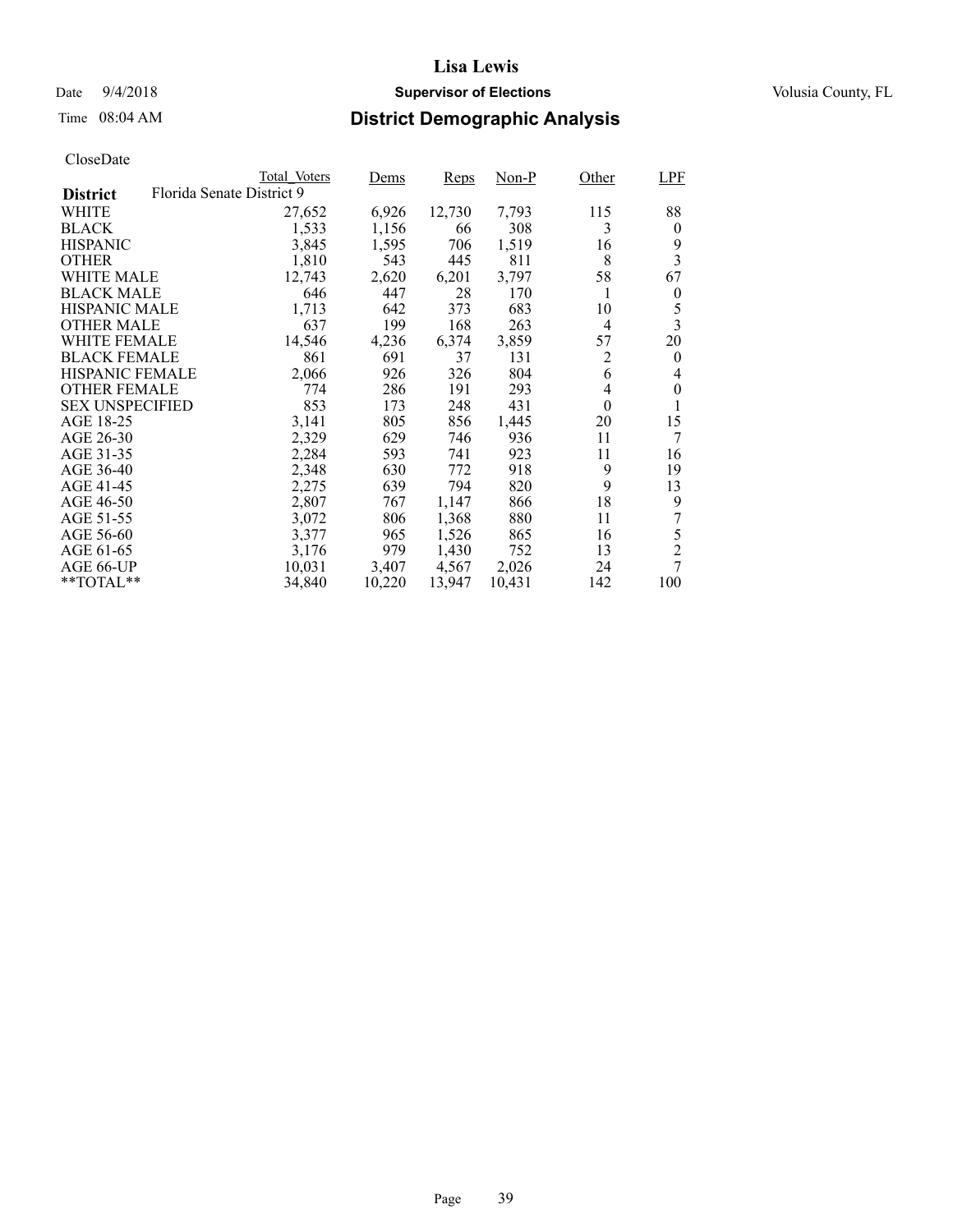## Date  $9/4/2018$  **Supervisor of Elections** Volusia County, FL

# Time 08:04 AM **District Demographic Analysis**

|                        | Total Voters               | Dems   | <b>Reps</b> | $Non-P$ | Other | LPF |
|------------------------|----------------------------|--------|-------------|---------|-------|-----|
| <b>District</b>        | Florida Senate District 14 |        |             |         |       |     |
| WHITE                  | 157,857                    | 44,727 | 66,495      | 45,325  | 805   | 505 |
| <b>BLACK</b>           | 13,182                     | 10,021 | 537         | 2,581   | 34    | 9   |
| <b>HISPANIC</b>        | 23,568                     | 10,606 | 3,591       | 9,265   | 69    | 37  |
| <b>OTHER</b>           | 10,248                     | 3,256  | 2,212       | 4,730   | 29    | 21  |
| WHITE MALE             | 72,623                     | 17,588 | 32,375      | 21,934  | 398   | 328 |
| <b>BLACK MALE</b>      | 5,546                      | 3,945  | 293         | 1,280   | 22    | 6   |
| <b>HISPANIC MALE</b>   | 10,785                     | 4,509  | 1,798       | 4,418   | 39    | 21  |
| <b>OTHER MALE</b>      | 3,663                      | 1,153  | 895         | 1,583   | 16    | 16  |
| <b>WHITE FEMALE</b>    | 83,257                     | 26,632 | 33,350      | 22,705  | 402   | 168 |
| <b>BLACK FEMALE</b>    | 7,450                      | 5,934  | 237         | 1,265   | 12    | 2   |
| HISPANIC FEMALE        | 12,385                     | 5,919  | 1,751       | 4,672   | 28    | 15  |
| <b>OTHER FEMALE</b>    | 4,409                      | 1,644  | 970         | 1.780   | 10    | 5   |
| <b>SEX UNSPECIFIED</b> | 4,735                      | 1,285  | 1,166       | 2,263   | 10    | 11  |
| AGE 18-25              | 19,154                     | 5,672  | 4,565       | 8,689   | 143   | 85  |
| AGE 26-30              | 14.455                     | 4,512  | 3,741       | 6,052   | 69    | 81  |
| AGE 31-35              | 13,554                     | 4,249  | 3,528       | 5,627   | 75    | 75  |
| AGE 36-40              | 13,386                     | 4,314  | 3,706       | 5,232   | 64    | 70  |
| AGE 41-45              | 13,230                     | 4,135  | 4,106       | 4,866   | 63    | 60  |
| AGE 46-50              | 15,063                     | 4,681  | 5,538       | 4,733   | 67    | 44  |
| AGE 51-55              | 17,226                     | 5,392  | 6,770       | 4.950   | 67    | 47  |
| AGE 56-60              | 19,879                     | 6,559  | 8,234       | 4.970   | 82    | 34  |
| AGE 61-65              | 19,647                     | 7,199  | 7,735       | 4,601   | 85    | 27  |
| AGE 66-UP              | 59,260                     | 21,896 | 24,912      | 12,181  | 222   | 49  |
| $*$ TOTAL $*$          | 204,855                    | 68,610 | 72,835      | 61,901  | 937   | 572 |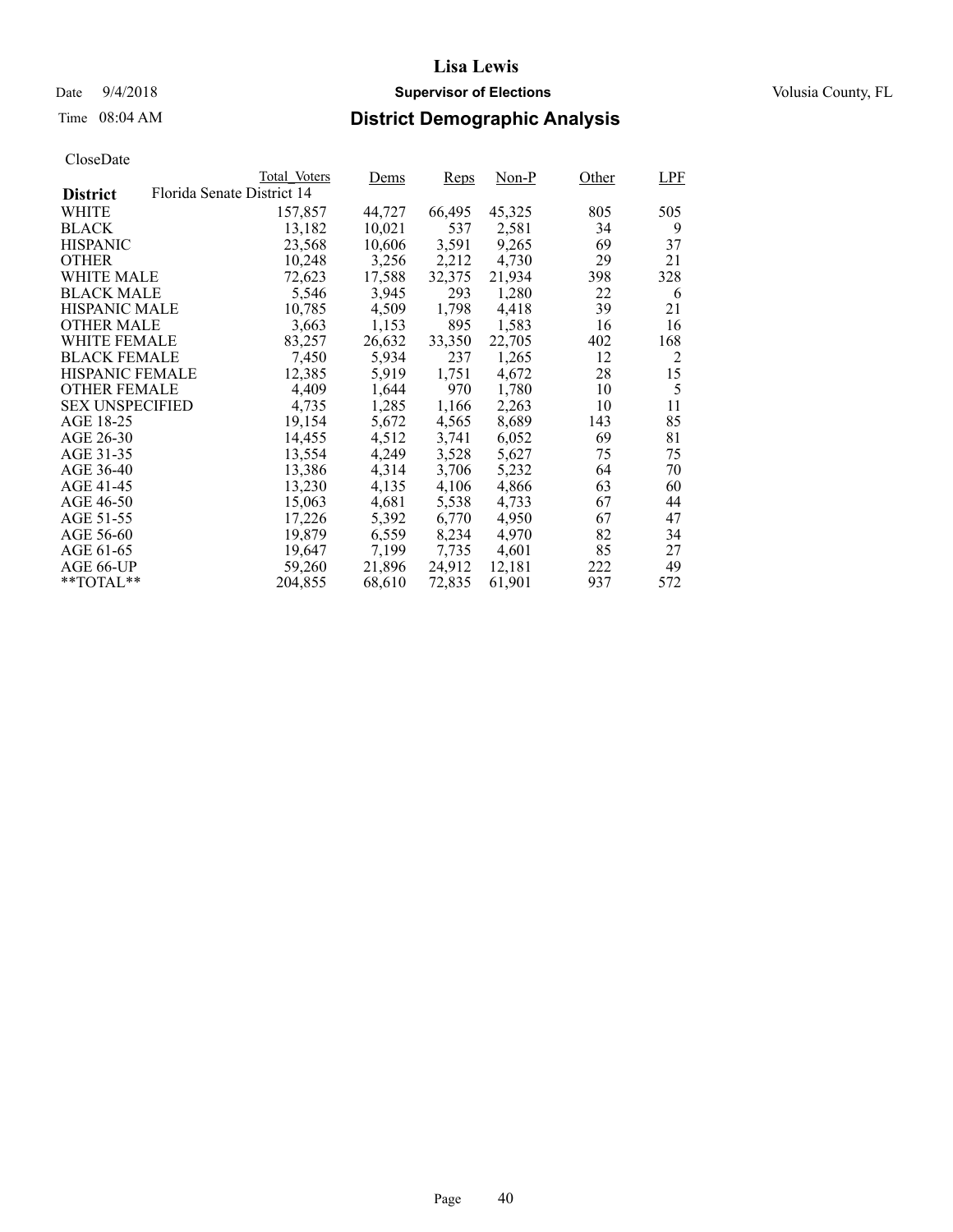## Date  $9/4/2018$  **Supervisor of Elections** Volusia County, FL

# Time 08:04 AM **District Demographic Analysis**

|                        |                      | Total Voters | Dems  | <b>Reps</b> | $Non-P$ | Other                    | <b>LPF</b>     |
|------------------------|----------------------|--------------|-------|-------------|---------|--------------------------|----------------|
| <b>District</b>        | Daytona Beach Zone 1 |              |       |             |         |                          |                |
| WHITE                  |                      | 5,191        | 1,622 | 1,917       | 1,606   | 35                       | 11             |
| <b>BLACK</b>           |                      | 1,270        | 996   | 38          | 231     | 5                        | $\overline{0}$ |
| <b>HISPANIC</b>        |                      | 316          | 135   | 49          | 129     | 3                        | 0              |
| <b>OTHER</b>           |                      | 456          | 142   | 84          | 223     | 6                        | l              |
| WHITE MALE             |                      | 2,542        | 676   | 1,002       | 835     | 21                       | 8              |
| <b>BLACK MALE</b>      |                      | 522          | 378   | 23          | 119     | $\overline{c}$           | 0              |
| <b>HISPANIC MALE</b>   |                      | 146          | 47    | 26          | 70      | 3                        | 0              |
| <b>OTHER MALE</b>      |                      | 160          | 51    | 35          | 70      | $\overline{4}$           | $\theta$       |
| WHITE FEMALE           |                      | 2,586        | 923   | 896         | 750     | 14                       | 3              |
| <b>BLACK FEMALE</b>    |                      | 731          | 607   | 15          | 106     | 3                        | $\theta$       |
| HISPANIC FEMALE        |                      | 165          | 86    | 23          | 56      | 0                        | 0              |
| <b>OTHER FEMALE</b>    |                      | 201          | 74    | 40          | 85      | 1                        |                |
| <b>SEX UNSPECIFIED</b> |                      | 180          | 53    | 28          | 98      | 1                        | $\theta$       |
| AGE 18-25              |                      | 871          | 346   | 159         | 351     | 13                       | 2              |
| AGE 26-30              |                      | 658          | 274   | 129         | 252     | 1                        | $\overline{c}$ |
| AGE 31-35              |                      | 474          | 187   | 88          | 192     | 5                        | $\overline{2}$ |
| AGE 36-40              |                      | 394          | 175   | 80          | 132     | 6                        | 1              |
| AGE 41-45              |                      | 378          | 146   | 99          | 129     | 3                        |                |
| AGE 46-50              |                      | 499          | 181   | 147         | 168     | $\overline{2}$           | 1              |
| AGE 51-55              |                      | 637          | 247   | 203         | 182     | $\overline{\mathcal{L}}$ | 1              |
| AGE 56-60              |                      | 661          | 259   | 227         | 170     | 4                        |                |
| AGE 61-65              |                      | 704          | 287   | 243         | 171     | 3                        | 0              |
| AGE 66-UP              |                      | 1,957        | 793   | 713         | 442     | 8                        |                |
| $*$ TOTAL $*$          |                      | 7,233        | 2,895 | 2,088       | 2,189   | 49                       | 12             |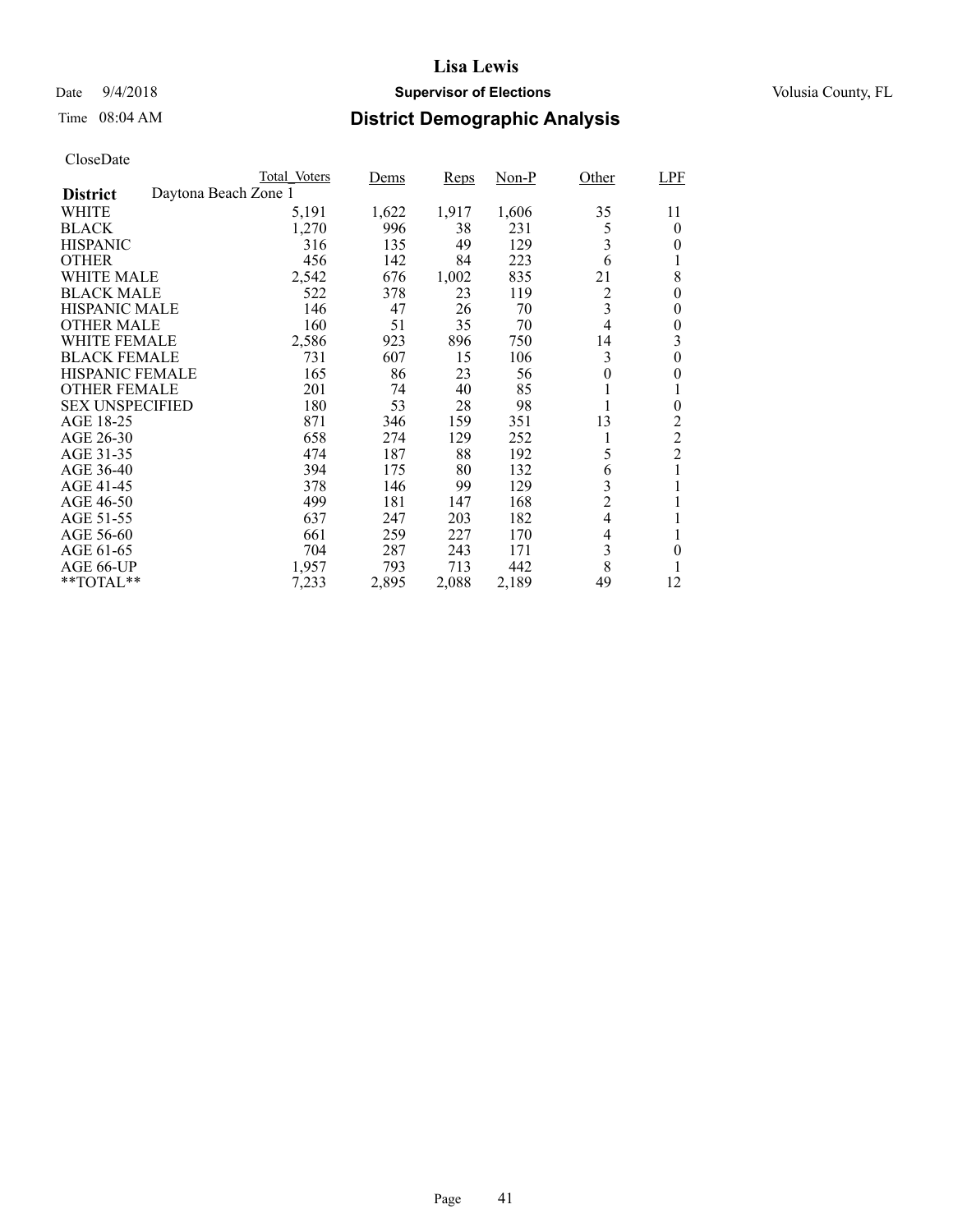## Date  $9/4/2018$  **Supervisor of Elections** Volusia County, FL

# Time 08:04 AM **District Demographic Analysis**

|                        |                      | Total Voters | Dems  | <b>Reps</b> | Non-P | Other          | LPF              |
|------------------------|----------------------|--------------|-------|-------------|-------|----------------|------------------|
| <b>District</b>        | Daytona Beach Zone 2 |              |       |             |       |                |                  |
| WHITE                  |                      | 4,681        | 1,562 | 1,697       | 1,373 | 31             | 18               |
| <b>BLACK</b>           |                      | 1,538        | 1,215 | 47          | 275   |                | $\theta$         |
| <b>HISPANIC</b>        |                      | 253          | 121   | 34          | 98    | $\theta$       | $\theta$         |
| <b>OTHER</b>           |                      | 416          | 154   | 71          | 186   | 3              | 2                |
| WHITE MALE             |                      | 2,258        | 678   | 875         | 680   | 13             | 12               |
| <b>BLACK MALE</b>      |                      | 607          | 445   | 25          | 137   | $\theta$       | $\theta$         |
| <b>HISPANIC MALE</b>   |                      | 109          | 57    | 15          | 37    | 0              | 0                |
| <b>OTHER MALE</b>      |                      | 154          | 48    | 38          | 63    | 3              | $\overline{c}$   |
| WHITE FEMALE           |                      | 2,354        | 863   | 798         | 672   | 16             | 5                |
| <b>BLACK FEMALE</b>    |                      | 917          | 760   | 22          | 134   |                | $\theta$         |
| HISPANIC FEMALE        |                      | 139          | 61    | 18          | 60    | $\theta$       | $\theta$         |
| <b>OTHER FEMALE</b>    |                      | 182          | 87    | 27          | 68    | $\theta$       | 0                |
| <b>SEX UNSPECIFIED</b> |                      | 168          | 53    | 31          | 81    | $\overline{c}$ | 1                |
| AGE 18-25              |                      | 688          | 285   | 119         | 278   | $\overline{4}$ | $\overline{c}$   |
| AGE 26-30              |                      | 529          | 245   | 84          | 193   | 4              | 3                |
| AGE 31-35              |                      | 441          | 197   | 77          | 161   | 5              | 1                |
| AGE 36-40              |                      | 389          | 186   | 67          | 134   | $\theta$       | $\overline{c}$   |
| AGE 41-45              |                      | 378          | 168   | 81          | 124   | 3              | $\overline{2}$   |
| AGE 46-50              |                      | 479          | 200   | 124         | 151   | $\overline{c}$ | $\overline{c}$   |
| AGE 51-55              |                      | 617          | 229   | 189         | 192   | 7              | $\boldsymbol{0}$ |
| AGE 56-60              |                      | 756          | 334   | 254         | 164   | $\overline{c}$ | $\overline{c}$   |
| AGE 61-65              |                      | 715          | 322   | 212         | 177   | $\overline{2}$ | $\overline{2}$   |
| AGE 66-UP              |                      | 1,896        | 886   | 642         | 358   | 6              | 4                |
| **TOTAL**              |                      | 6,888        | 3,052 | 1,849       | 1,932 | 35             | 20               |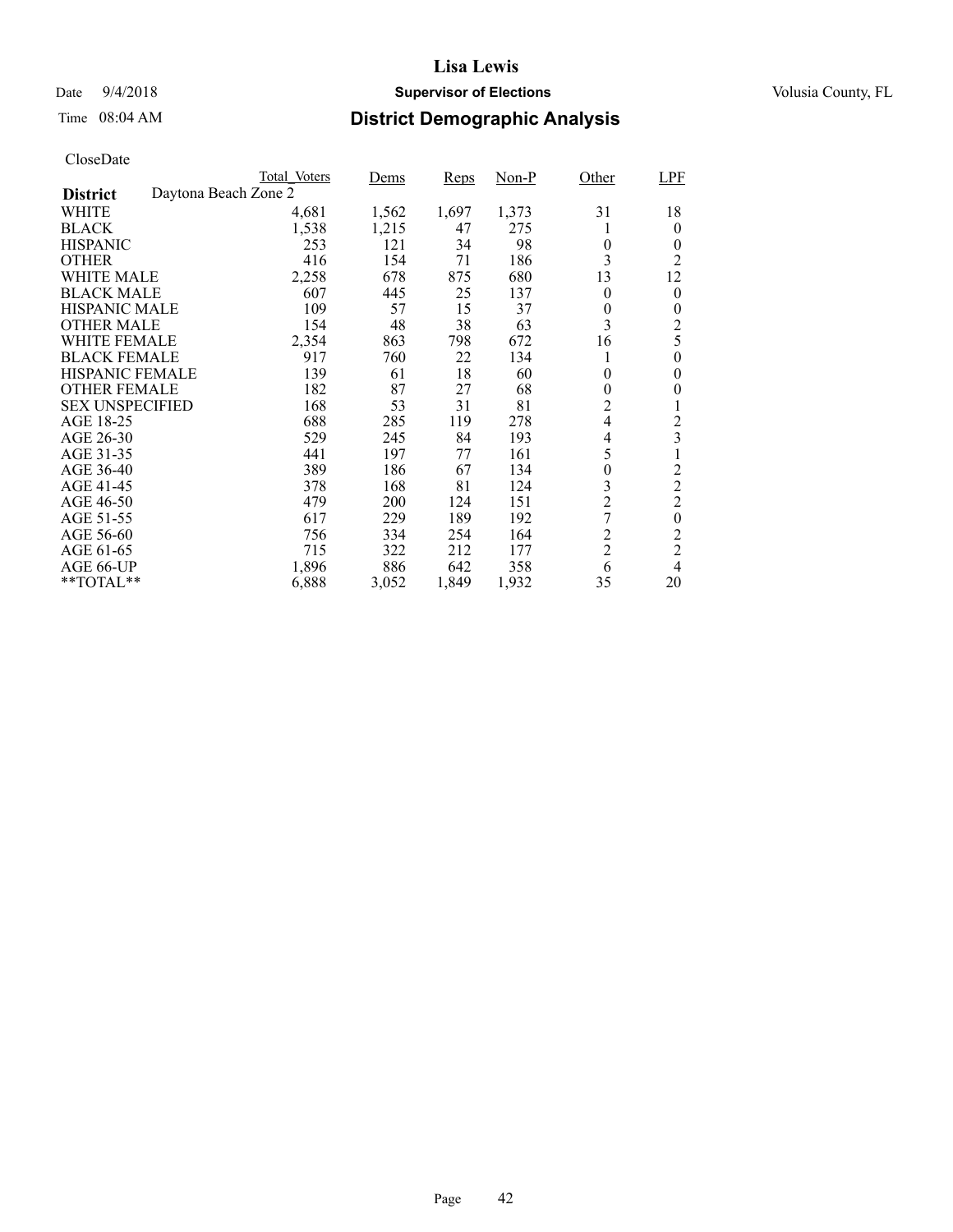## Date  $9/4/2018$  **Supervisor of Elections** Volusia County, FL

# Time 08:04 AM **District Demographic Analysis**

|                        |                      | Total Voters | Dems  | <b>Reps</b> | Non-P | Other                   | LPF            |
|------------------------|----------------------|--------------|-------|-------------|-------|-------------------------|----------------|
| <b>District</b>        | Daytona Beach Zone 3 |              |       |             |       |                         |                |
| WHITE                  |                      | 4,147        | 1,367 | 1,361       | 1,370 | 32                      | 17             |
| <b>BLACK</b>           |                      | 2,417        | 1,909 | 53          | 453   | $\overline{c}$          | $\theta$       |
| <b>HISPANIC</b>        |                      | 307          | 150   | 51          | 101   | 3                       | 2              |
| <b>OTHER</b>           |                      | 743          | 280   | 69          | 388   | 5                       | 1              |
| WHITE MALE             |                      | 2,119        | 584   | 747         | 764   | 15                      | 9              |
| <b>BLACK MALE</b>      |                      | 876          | 664   | 26          | 185   |                         | 0              |
| <b>HISPANIC MALE</b>   |                      | 134          | 58    | 29          | 45    | 1                       |                |
| <b>OTHER MALE</b>      |                      | 229          | 91    | 32          | 104   | $\overline{c}$          | $\theta$       |
| WHITE FEMALE           |                      | 1,989        | 772   | 603         | 589   | 17                      | 8              |
| <b>BLACK FEMALE</b>    |                      | 1,417        | 1,158 | 26          | 232   | 1                       | 0              |
| HISPANIC FEMALE        |                      | 162          | 87    | 21          | 51    | $\overline{c}$          |                |
| <b>OTHER FEMALE</b>    |                      | 249          | 109   | 25          | 111   | $\overline{\mathbf{3}}$ |                |
| <b>SEX UNSPECIFIED</b> |                      | 439          | 183   | 25          | 231   | $\boldsymbol{0}$        | $\overline{0}$ |
| AGE 18-25              |                      | 2,242        | 1,470 | 101         | 664   | 4                       | 3              |
| AGE 26-30              |                      | 546          | 262   | 76          | 201   | 5                       | $\overline{c}$ |
| AGE 31-35              |                      | 399          | 155   | 67          | 172   | 3                       | $\overline{2}$ |
| AGE 36-40              |                      | 387          | 148   | 75          | 156   | 7                       |                |
| AGE 41-45              |                      | 352          | 141   | 72          | 136   | $\overline{c}$          |                |
| AGE 46-50              |                      | 395          | 157   | 92          | 142   | 1                       | 3              |
| AGE 51-55              |                      | 482          | 179   | 140         | 155   | 6                       | $\overline{c}$ |
| AGE 56-60              |                      | 606          | 227   | 188         | 183   | 6                       | $\overline{c}$ |
| AGE 61-65              |                      | 606          | 266   | 198         | 138   | $\overline{2}$          | $\overline{c}$ |
| AGE 66-UP              |                      | 1,599        | 701   | 525         | 365   | 6                       | $\overline{2}$ |
| **TOTAL**              |                      | 7,614        | 3,706 | 1,534       | 2,312 | 42                      | 20             |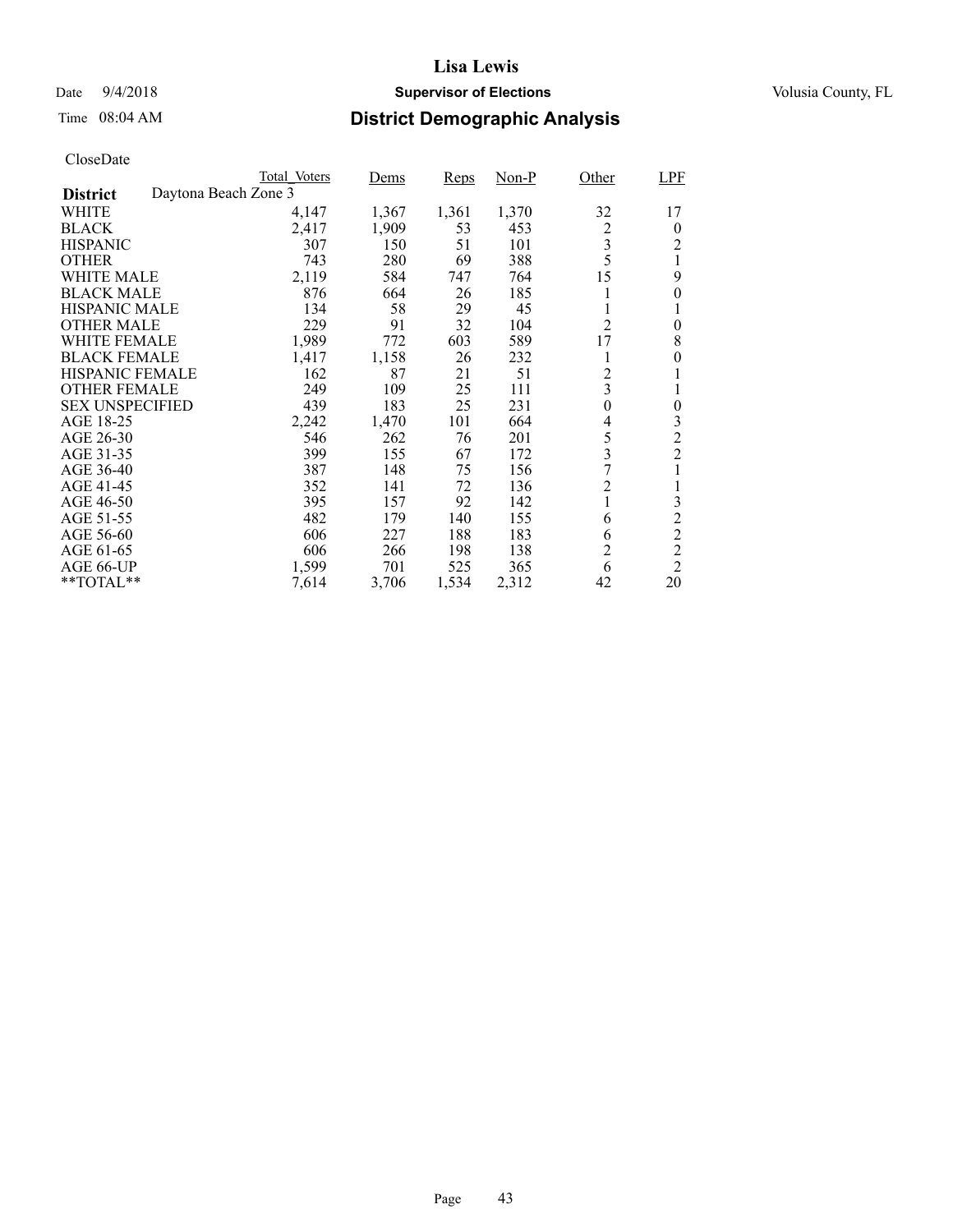## Date  $9/4/2018$  **Supervisor of Elections** Volusia County, FL

# Time 08:04 AM **District Demographic Analysis**

|                        |                      | Total Voters | Dems  | <b>Reps</b> | $Non-P$ | Other          | <b>LPF</b>     |
|------------------------|----------------------|--------------|-------|-------------|---------|----------------|----------------|
| <b>District</b>        | Daytona Beach Zone 4 |              |       |             |         |                |                |
| WHITE                  |                      | 6,956        | 1,825 | 3,105       | 1,961   | 41             | 24             |
| <b>BLACK</b>           |                      | 1,182        | 881   | 43          | 253     | 4              | 1              |
| <b>HISPANIC</b>        |                      | 431          | 181   | 84          | 163     | $\overline{2}$ |                |
| <b>OTHER</b>           |                      | 586          | 164   | 127         | 290     | $\overline{4}$ |                |
| WHITE MALE             |                      | 3,253        | 712   | 1,519       | 981     | 27             | 14             |
| <b>BLACK MALE</b>      |                      | 479          | 319   | 30          | 127     | 2              | 1              |
| <b>HISPANIC MALE</b>   |                      | 177          | 66    | 43          | 68      | $\theta$       | $\theta$       |
| <b>OTHER MALE</b>      |                      | 218          | 56    | 52          | 108     | $\overline{2}$ | $\theta$       |
| WHITE FEMALE           |                      | 3,640        | 1,095 | 1,564       | 957     | 14             | 10             |
| <b>BLACK FEMALE</b>    |                      | 686          | 548   | 13          | 123     | $\overline{c}$ | 0              |
| <b>HISPANIC FEMALE</b> |                      | 247          | 112   | 40          | 92      | $\overline{c}$ |                |
| <b>OTHER FEMALE</b>    |                      | 281          | 88    | 57          | 133     | $\overline{c}$ | 1              |
| <b>SEX UNSPECIFIED</b> |                      | 173          | 55    | 40          | 78      | $\theta$       | $\theta$       |
| AGE 18-25              |                      | 990          | 363   | 234         | 380     | 7              | 6              |
| AGE 26-30              |                      | 792          | 252   | 206         | 327     | 6              | 1              |
| AGE 31-35              |                      | 649          | 232   | 164         | 248     | $\overline{c}$ | $\mathfrak{Z}$ |
| AGE 36-40              |                      | 560          | 208   | 144         | 200     | 3              | 5              |
| AGE 41-45              |                      | 479          | 173   | 156         | 143     | 3              | 4              |
| AGE 46-50              |                      | 553          | 163   | 213         | 172     | 3              | $\overline{c}$ |
| AGE 51-55              |                      | 616          | 193   | 235         | 178     | 9              | 1              |
| AGE 56-60              |                      | 751          | 245   | 310         | 193     | $\overline{c}$ | 1              |
| AGE 61-65              |                      | 817          | 277   | 333         | 203     | $\overline{2}$ | 2              |
| AGE 66-UP              |                      | 2,948        | 945   | 1,364       | 623     | 14             | $\overline{2}$ |
| **TOTAL**              |                      | 9,155        | 3,051 | 3,359       | 2,667   | 51             | 27             |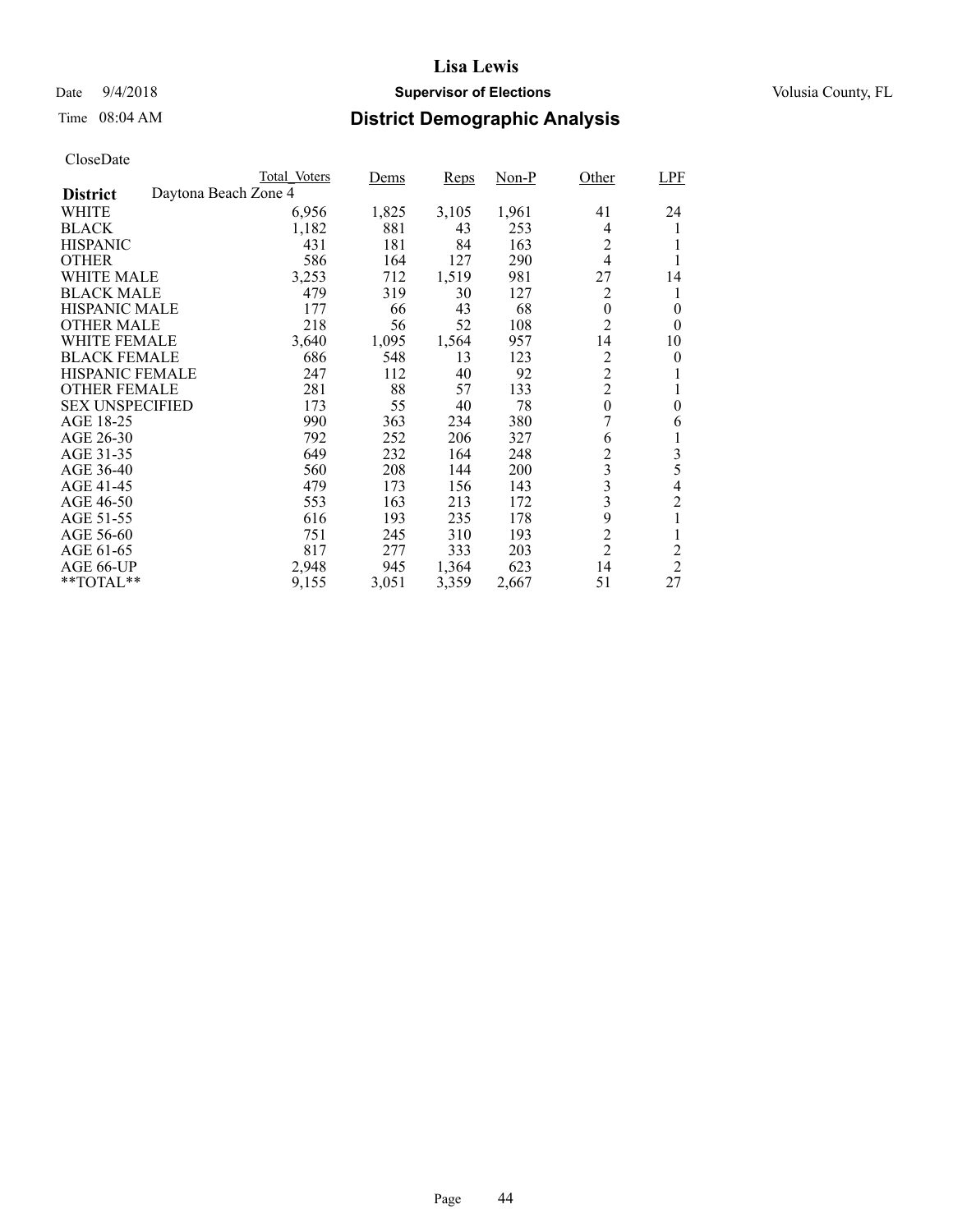## Date  $9/4/2018$  **Supervisor of Elections** Volusia County, FL

# Time 08:04 AM **District Demographic Analysis**

|                        |                      | Total Voters | Dems  | <b>Reps</b> | $Non-P$ | Other            | LPF            |
|------------------------|----------------------|--------------|-------|-------------|---------|------------------|----------------|
| <b>District</b>        | Daytona Beach Zone 5 |              |       |             |         |                  |                |
| WHITE                  |                      | 2,746        | 863   | 958         | 887     | 26               | 12             |
| <b>BLACK</b>           |                      | 4,307        | 3,559 | 91          | 647     | 9                | 1              |
| <b>HISPANIC</b>        |                      | 382          | 160   | 63          | 156     | 3                | $\theta$       |
| <b>OTHER</b>           |                      | 514          | 237   | 52          | 223     | $\theta$         | 2              |
| WHITE MALE             |                      | 1,266        | 335   | 499         | 414     | 9                | 9              |
| <b>BLACK MALE</b>      |                      | 1,604        | 1,255 | 52          | 290     | 7                | 0              |
| <b>HISPANIC MALE</b>   |                      | 172          | 58    | 37          | 76      |                  | 0              |
| <b>OTHER MALE</b>      |                      | 192          | 93    | 17          | 81      | $\mathbf{0}$     |                |
| WHITE FEMALE           |                      | 1,450        | 523   | 450         | 457     | 17               | 3              |
| <b>BLACK FEMALE</b>    |                      | 2,649        | 2,260 | 39          | 347     | 2                |                |
| <b>HISPANIC FEMALE</b> |                      | 207          | 100   | 26          | 79      | $\overline{c}$   | $\theta$       |
| <b>OTHER FEMALE</b>    |                      | 208          | 106   | 23          | 79      | $\theta$         | 0              |
| <b>SEX UNSPECIFIED</b> |                      | 201          | 89    | 21          | 90      | 0                | 1              |
| AGE 18-25              |                      | 1,191        | 648   | 120         | 410     | 8                | 5              |
| AGE 26-30              |                      | 987          | 516   | 136         | 324     | 9                | $\overline{c}$ |
| AGE 31-35              |                      | 730          | 426   | 86          | 212     | 3                | 3              |
| AGE 36-40              |                      | 597          | 355   | 74          | 166     | $\theta$         | $\overline{c}$ |
| AGE 41-45              |                      | 532          | 307   | 79          | 145     |                  | $\theta$       |
| AGE 46-50              |                      | 553          | 349   | 86          | 110     | 5                | 3              |
| AGE 51-55              |                      | 629          | 417   | 98          | 114     | $\boldsymbol{0}$ | $\overline{0}$ |
| AGE 56-60              |                      | 655          | 416   | 109         | 127     | 3                | 0              |
| AGE 61-65              |                      | 593          | 401   | 100         | 89      | 3                | 0              |
| AGE 66-UP              |                      | 1,482        | 984   | 276         | 216     | 6                | $\theta$       |
| $*$ $*$ TOTAL $*$ $*$  |                      | 7,949        | 4,819 | 1,164       | 1,913   | 38               | 15             |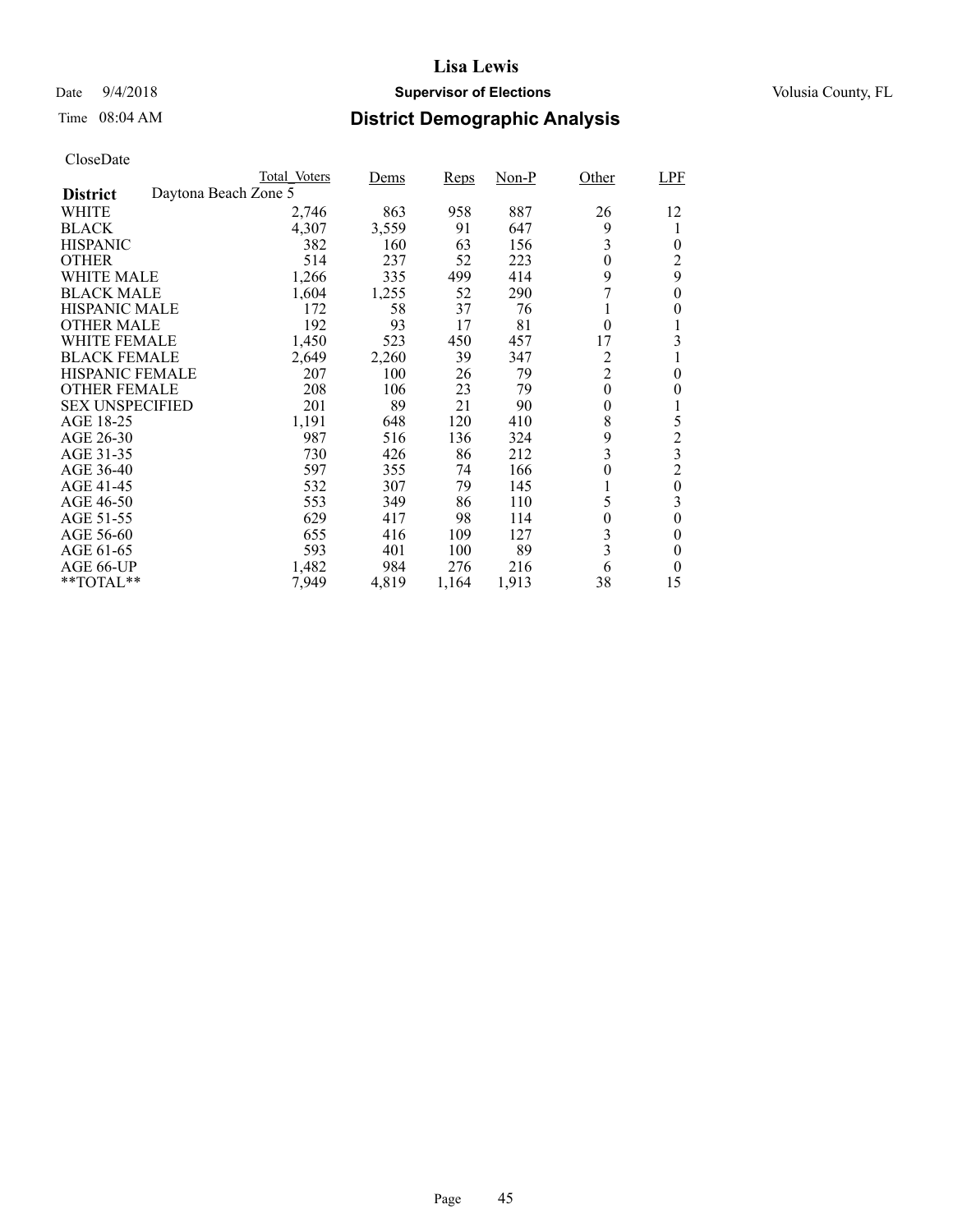## Date  $9/4/2018$  **Supervisor of Elections** Volusia County, FL

# Time 08:04 AM **District Demographic Analysis**

|                        |                      | Total Voters | Dems  | <b>Reps</b> | Non-P | Other            | LPF            |
|------------------------|----------------------|--------------|-------|-------------|-------|------------------|----------------|
| <b>District</b>        | Daytona Beach Zone 6 |              |       |             |       |                  |                |
| WHITE                  |                      | 1,431        | 475   | 444         | 491   | 10               | 11             |
| <b>BLACK</b>           |                      | 3,809        | 3,126 | 95          | 586   | 2                | $\Omega$       |
| <b>HISPANIC</b>        |                      | 296          | 140   | 24          | 128   | 4                | $\theta$       |
| <b>OTHER</b>           |                      | 430          | 209   | 38          | 182   | 1                | $\theta$       |
| WHITE MALE             |                      | 679          | 180   | 245         | 240   | 8                | 6              |
| <b>BLACK MALE</b>      |                      | 1,473        | 1,146 | 52          | 275   | $\boldsymbol{0}$ | 0              |
| <b>HISPANIC MALE</b>   |                      | 162          | 68    | 15          | 76    | 3                | $\theta$       |
| <b>OTHER MALE</b>      |                      | 160          | 72    | 25          | 63    | $\mathbf{0}$     | $\theta$       |
| WHITE FEMALE           |                      | 734          | 290   | 190         | 247   | $\overline{c}$   | 5              |
| <b>BLACK FEMALE</b>    |                      | 2,278        | 1,931 | 42          | 303   | $\overline{c}$   | $\theta$       |
| <b>HISPANIC FEMALE</b> |                      | 130          | 69    | 9           | 51    | $\mathbf{1}$     | $\theta$       |
| <b>OTHER FEMALE</b>    |                      | 165          | 101   | 10          | 54    | $\overline{0}$   | $\theta$       |
| <b>SEX UNSPECIFIED</b> |                      | 185          | 93    | 13          | 78    |                  | 0              |
| AGE 18-25              |                      | 1,176        | 661   | 125         | 380   | 5                | 5              |
| AGE 26-30              |                      | 656          | 439   | 38          | 177   |                  |                |
| AGE 31-35              |                      | 559          | 348   | 50          | 156   | 3                | $\overline{c}$ |
| AGE 36-40              |                      | 464          | 291   | 37          | 135   |                  | $\theta$       |
| AGE 41-45              |                      | 349          | 218   | 31          | 99    |                  | $\theta$       |
| AGE 46-50              |                      | 388          | 255   | 48          | 83    | $\overline{c}$   | 0              |
| AGE 51-55              |                      | 445          | 316   | 40          | 86    |                  | 2              |
| AGE 56-60              |                      | 510          | 326   | 74          | 109   | $\overline{0}$   | 1              |
| AGE 61-65              |                      | 429          | 308   | 50          | 70    |                  | $\theta$       |
| AGE 66-UP              |                      | 990          | 788   | 108         | 92    | $\overline{c}$   | $\theta$       |
| $*$ $TOTAL**$          |                      | 5,966        | 3,950 | 601         | 1,387 | 17               | 11             |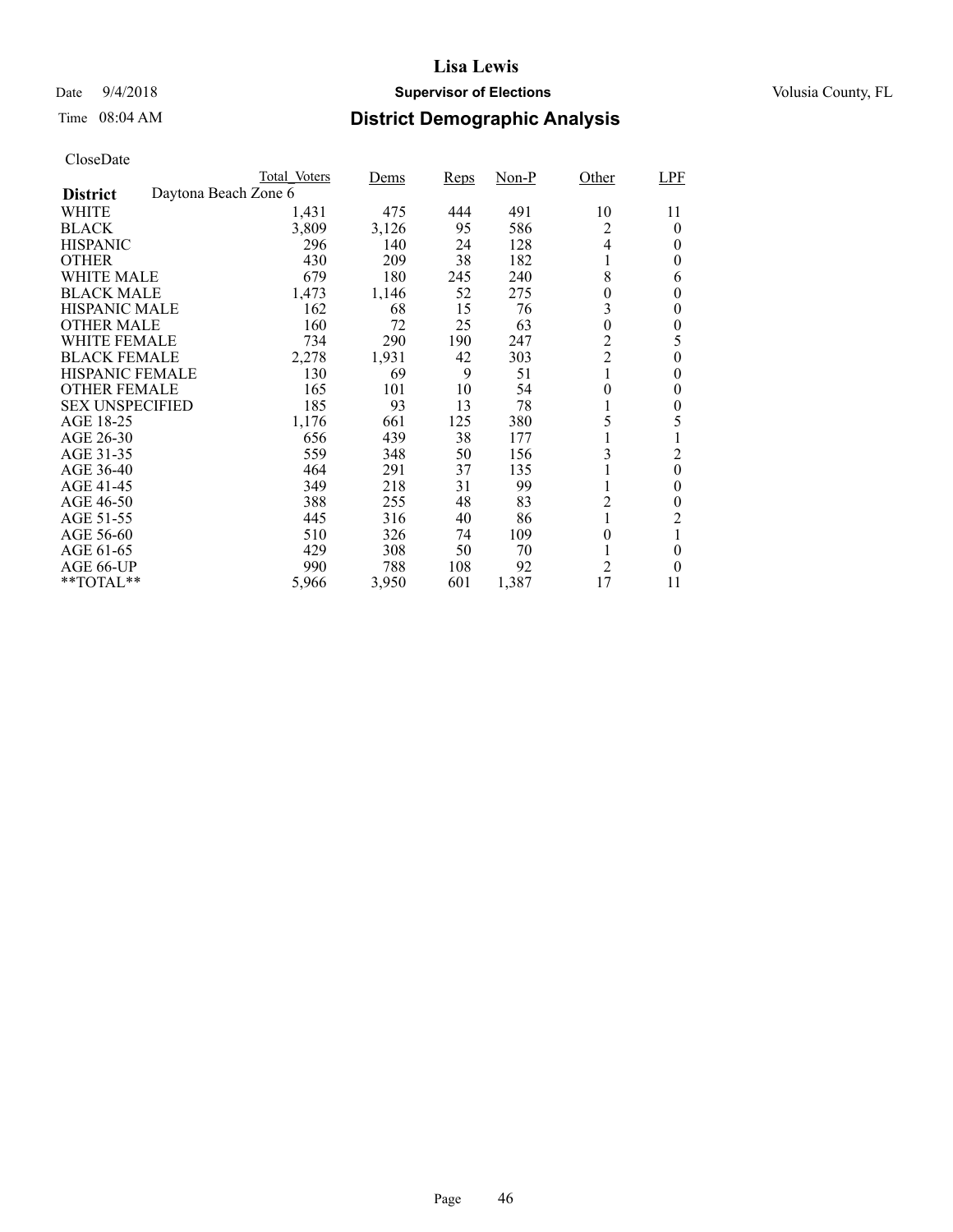# Date  $9/4/2018$  **Supervisor of Elections** Volusia County, FL

# Time 08:04 AM **District Demographic Analysis**

|                        |                      | Total Voters | Dems  | <b>Reps</b> | $Non-P$ | Other        | <b>LPF</b> |
|------------------------|----------------------|--------------|-------|-------------|---------|--------------|------------|
| <b>District</b>        | Daytona Beach Shores |              |       |             |         |              |            |
| WHITE                  |                      | 4,129        | 950   | 2,050       | 1,090   | 26           | 13         |
| <b>BLACK</b>           |                      | 76           | 44    | 4           | 26      | l            |            |
| <b>HISPANIC</b>        |                      | 123          | 40    | 41          | 41      | 1            | 0          |
| <b>OTHER</b>           |                      | 259          | 66    | 86          | 106     | 0            |            |
| WHITE MALE             |                      | 1,963        | 389   | 990         | 560     | 14           | 10         |
| <b>BLACK MALE</b>      |                      | 36           | 20    | 1           | 15      | 0            | 0          |
| <b>HISPANIC MALE</b>   |                      | 55           | 9     | 21          | 24      | $\mathbf{I}$ | 0          |
| <b>OTHER MALE</b>      |                      | 107          | 25    | 38          | 44      | $\theta$     | 0          |
| WHITE FEMALE           |                      | 2,122        | 550   | 1,039       | 518     | 12           | 3          |
| <b>BLACK FEMALE</b>    |                      | 39           | 24    | 3           | 10      | 1            |            |
| HISPANIC FEMALE        |                      | 67           | 31    | 19          | 17      | 0            | 0          |
| <b>OTHER FEMALE</b>    |                      | 120          | 36    | 35          | 48      | $\theta$     |            |
| <b>SEX UNSPECIFIED</b> |                      | 78           | 16    | 35          | 27      | 0            | 0          |
| AGE 18-25              |                      | 146          | 39    | 44          | 60      | 2            |            |
| AGE 26-30              |                      | 135          | 29    | 48          | 53      | 1            | 4          |
| AGE 31-35              |                      | 121          | 30    | 43          | 45      | 0            | 3          |
| AGE 36-40              |                      | 113          | 23    | 39          | 49      | 1            |            |
| AGE 41-45              |                      | 108          | 25    | 44          | 36      |              | 2          |
| AGE 46-50              |                      | 176          | 43    | 58          | 74      |              | $\theta$   |
| AGE 51-55              |                      | 333          | 74    | 154         | 101     | 3            |            |
| AGE 56-60              |                      | 437          | 82    | 230         | 120     | 5            | 0          |
| AGE 61-65              |                      | 566          | 141   | 278         | 139     | 6            | 2          |
| AGE 66-UP              |                      | 2,452        | 614   | 1,243       | 586     | 8            | 1          |
| **TOTAL**              |                      | 4,587        | 1,100 | 2,181       | 1,263   | 28           | 15         |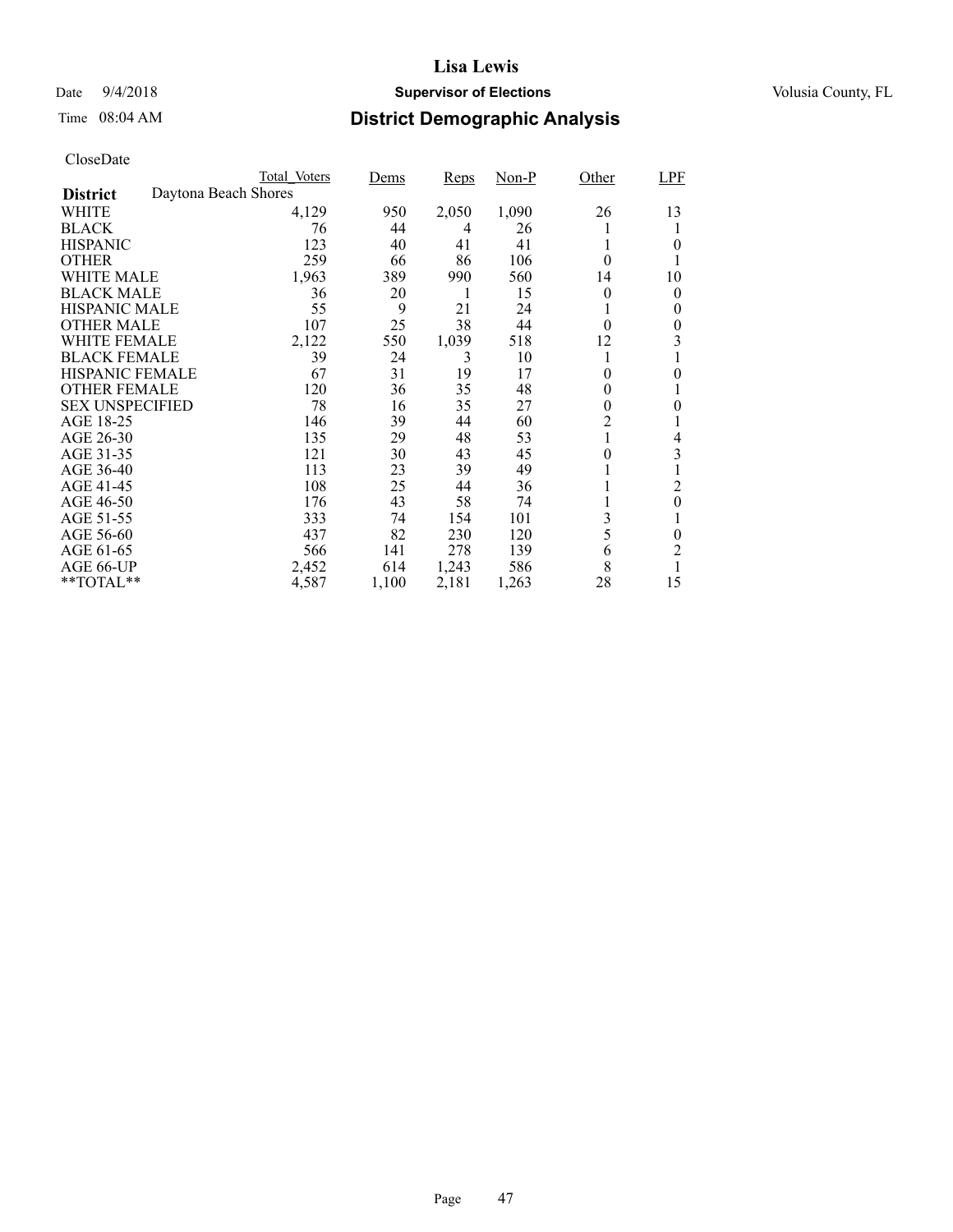## Date  $9/4/2018$  **Supervisor of Elections** Volusia County, FL

# Time 08:04 AM **District Demographic Analysis**

|                        |        | Total Voters | Dems  | <b>Reps</b> | Non-P | Other            | LPF              |
|------------------------|--------|--------------|-------|-------------|-------|------------------|------------------|
| <b>District</b>        | DeBary |              |       |             |       |                  |                  |
| WHITE                  |        | 12,926       | 3,049 | 6,276       | 3,499 | 66               | 36               |
| <b>BLACK</b>           |        | 624          | 469   | 29          | 125   | 1                | $\overline{0}$   |
| <b>HISPANIC</b>        |        | 1,366        | 537   | 320         | 501   | 5                | 3                |
| <b>OTHER</b>           |        | 871          | 237   | 219         | 409   | 5                | 1                |
| <b>WHITE MALE</b>      |        | 6,067        | 1,190 | 3,100       | 1,716 | 33               | 28               |
| <b>BLACK MALE</b>      |        | 285          | 196   | 11          | 77    | 1                | $\overline{0}$   |
| <b>HISPANIC MALE</b>   |        | 626          | 225   | 161         | 237   | 2                |                  |
| <b>OTHER MALE</b>      |        | 300          | 77    | 90          | 129   | $\mathfrak{Z}$   |                  |
| <b>WHITE FEMALE</b>    |        | 6,690        | 1,824 | 3,107       | 1,719 | 33               | 7                |
| <b>BLACK FEMALE</b>    |        | 328          | 264   | 18          | 46    | $\theta$         | $\theta$         |
| HISPANIC FEMALE        |        | 718          | 303   | 156         | 254   | 3                | $\overline{c}$   |
| <b>OTHER FEMALE</b>    |        | 391          | 129   | 98          | 162   | $\overline{2}$   | $\boldsymbol{0}$ |
| <b>SEX UNSPECIFIED</b> |        | 382          | 84    | 103         | 194   | $\boldsymbol{0}$ | 1                |
| AGE 18-25              |        | 1,302        | 306   | 392         | 586   | 12               | 6                |
| AGE 26-30              |        | 940          | 230   | 353         | 350   | 6                |                  |
| AGE 31-35              |        | 972          | 224   | 357         | 382   | 4                | 5                |
| AGE 36-40              |        | 1,036        | 255   | 356         | 412   | 3                | 10               |
| AGE 41-45              |        | 1,002        | 255   | 385         | 351   | 4                | 7                |
| AGE 46-50              |        | 1,254        | 312   | 550         | 380   | 9                | 3                |
| AGE 51-55              |        | 1,407        | 359   | 676         | 360   | 7                | 5                |
| AGE 56-60              |        | 1,575        | 418   | 769         | 375   | 12               |                  |
| AGE 61-65              |        | 1,549        | 441   | 727         | 371   | 10               | $\theta$         |
| AGE 66-UP              |        | 4,750        | 1,492 | 2,279       | 967   | 10               | 2                |
| **TOTAL**              |        | 15,787       | 4,292 | 6,844       | 4,534 | 77               | 40               |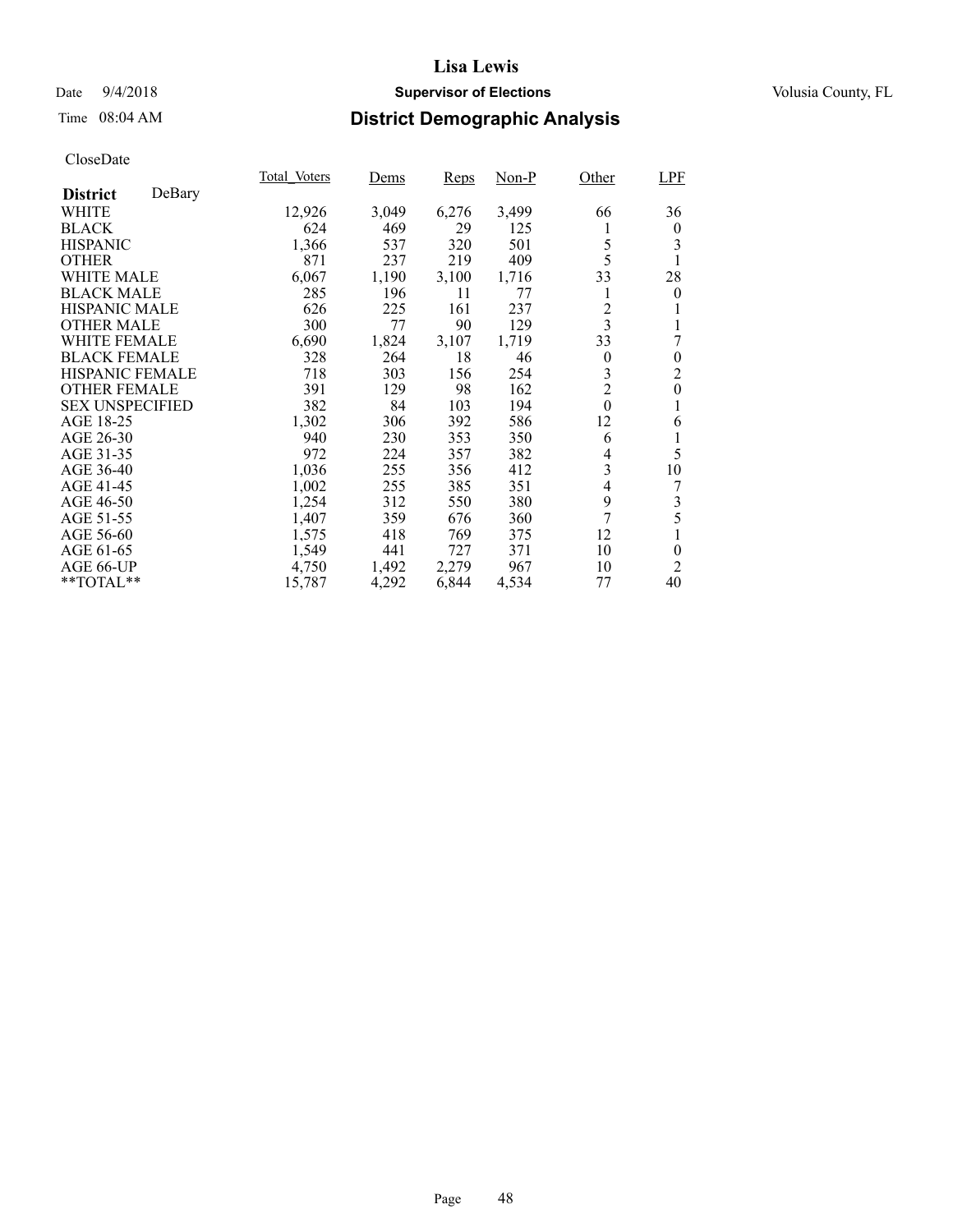## Date  $9/4/2018$  **Supervisor of Elections** Volusia County, FL

## Time 08:04 AM **District Demographic Analysis**

|                        |        | Total Voters | Dems  | <b>Reps</b> | $Non-P$ | Other    | <b>LPF</b>     |
|------------------------|--------|--------------|-------|-------------|---------|----------|----------------|
| <b>District</b>        | DeLand |              |       |             |         |          |                |
| WHITE                  |        | 15,670       | 4,697 | 6,669       | 4,153   | 84       | 67             |
| <b>BLACK</b>           |        | 2,950        | 2,314 | 96          | 531     | 7        | 2              |
| <b>HISPANIC</b>        |        | 2,090        | 895   | 365         | 813     | 12       | 5              |
| <b>OTHER</b>           |        | 1,303        | 476   | 219         | 603     | 3        | $\overline{2}$ |
| <b>WHITE MALE</b>      |        | 6,876        | 1,732 | 3,089       | 1,962   | 44       | 49             |
| <b>BLACK MALE</b>      |        | 1,132        | 825   | 47          | 255     | 4        | 1              |
| <b>HISPANIC MALE</b>   |        | 861          | 345   | 172         | 336     | 6        | $\overline{2}$ |
| <b>OTHER MALE</b>      |        | 478          | 183   | 88          | 204     | 3        | $\mathbf{0}$   |
| <b>WHITE FEMALE</b>    |        | 8,610        | 2,905 | 3,520       | 2,130   | 39       | 16             |
| <b>BLACK FEMALE</b>    |        | 1,775        | 1,454 | 47          | 270     | 3        | 1              |
| HISPANIC FEMALE        |        | 1,199        | 535   | 191         | 466     | 4        | 3              |
| <b>OTHER FEMALE</b>    |        | 559          | 215   | 91          | 251     | $\theta$ | $\overline{c}$ |
| <b>SEX UNSPECIFIED</b> |        | 523          | 188   | 104         | 226     | 3        | $\overline{2}$ |
| AGE 18-25              |        | 2,383        | 897   | 487         | 965     | 16       | 18             |
| AGE 26-30              |        | 1,759        | 638   | 410         | 694     | 5        | 12             |
| AGE 31-35              |        | 1,498        | 533   | 366         | 578     | 11       | 10             |
| AGE 36-40              |        | 1,576        | 597   | 437         | 528     | 6        | 8              |
| AGE 41-45              |        | 1,415        | 528   | 407         | 468     | 8        | 4              |
| AGE 46-50              |        | 1,532        | 569   | 512         | 434     | 10       | 7              |
| AGE 51-55              |        | 1,565        | 558   | 604         | 393     | 4        | 6              |
| AGE 56-60              |        | 1,693        | 670   | 666         | 350     | 5        | $\overline{c}$ |
| AGE 61-65              |        | 1,865        | 767   | 669         | 414     | 13       | $\overline{2}$ |
| AGE 66-UP              |        | 6,727        | 2,625 | 2,791       | 1,276   | 28       | $\overline{7}$ |
| **TOTAL**              |        | 22,013       | 8,382 | 7,349       | 6,100   | 106      | 76             |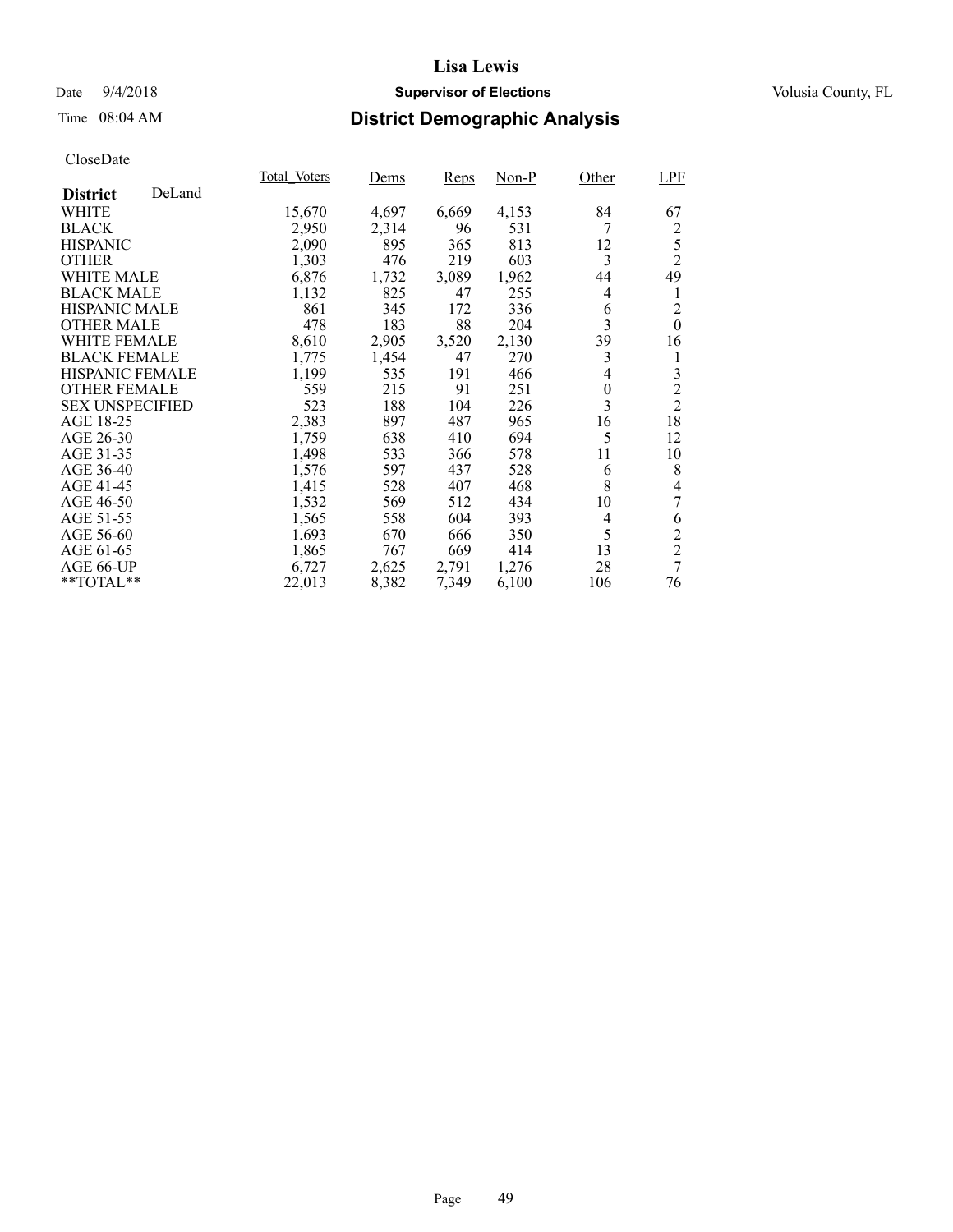## Date  $9/4/2018$  **Supervisor of Elections** Volusia County, FL

# Time 08:04 AM **District Demographic Analysis**

|                                       | Total Voters | Dems  | Reps  | Non-P | Other          | LPF            |
|---------------------------------------|--------------|-------|-------|-------|----------------|----------------|
| Deltona District 1<br><b>District</b> |              |       |       |       |                |                |
| WHITE                                 | 5,115        | 1,422 | 1,946 | 1,722 | 12             | 13             |
| <b>BLACK</b>                          | 1,092        | 800   | 52    | 238   | $\overline{c}$ | $\theta$       |
| <b>HISPANIC</b>                       | 2,799        | 1,359 | 323   | 1,111 | $\overline{4}$ | 2              |
| <b>OTHER</b>                          | 603          | 197   | 95    | 308   | $\overline{c}$ | 1              |
| WHITE MALE                            | 2,373        | 568   | 945   | 843   | 8              | 9              |
| <b>BLACK MALE</b>                     | 471          | 315   | 35    | 120   |                | $\theta$       |
| <b>HISPANIC MALE</b>                  | 1,288        | 600   | 153   | 532   |                | $\overline{2}$ |
| <b>OTHER MALE</b>                     | 194          | 65    | 34    | 93    |                |                |
| <b>WHITE FEMALE</b>                   | 2,681        | 842   | 981   | 850   | 4              | 4              |
| <b>BLACK FEMALE</b>                   | 608          | 477   | 16    | 114   |                | $\theta$       |
| HISPANIC FEMALE                       | 1,467        | 740   | 167   | 557   | 3              | $\theta$       |
| <b>OTHER FEMALE</b>                   | 270          | 100   | 46    | 124   | $\overline{0}$ | $\theta$       |
| <b>SEX UNSPECIFIED</b>                | 257          | 71    | 39    | 146   | 1              | $\theta$       |
| AGE 18-25                             | 1,211        | 384   | 192   | 630   | $\overline{c}$ | 3              |
| AGE 26-30                             | 939          | 344   | 184   | 406   |                | 4              |
| AGE 31-35                             | 869          | 280   | 197   | 387   | 3              | $\overline{c}$ |
| AGE 36-40                             | 857          | 330   | 185   | 337   | 3              | $\overline{2}$ |
| AGE 41-45                             | 771          | 297   | 186   | 285   |                | $\overline{2}$ |
| AGE 46-50                             | 820          | 317   | 236   | 266   |                | $\theta$       |
| AGE 51-55                             | 898          | 337   | 289   | 268   | 4              | $\theta$       |
| AGE 56-60                             | 886          | 349   | 277   | 256   | $\overline{c}$ | $\overline{c}$ |
| AGE 61-65                             | 755          | 333   | 221   | 199   |                | 1              |
| AGE 66-UP                             | 1,603        | 807   | 449   | 345   | 2              | $\theta$       |
| $*$ TOTAL $*$                         | 9,609        | 3,778 | 2,416 | 3,379 | 20             | 16             |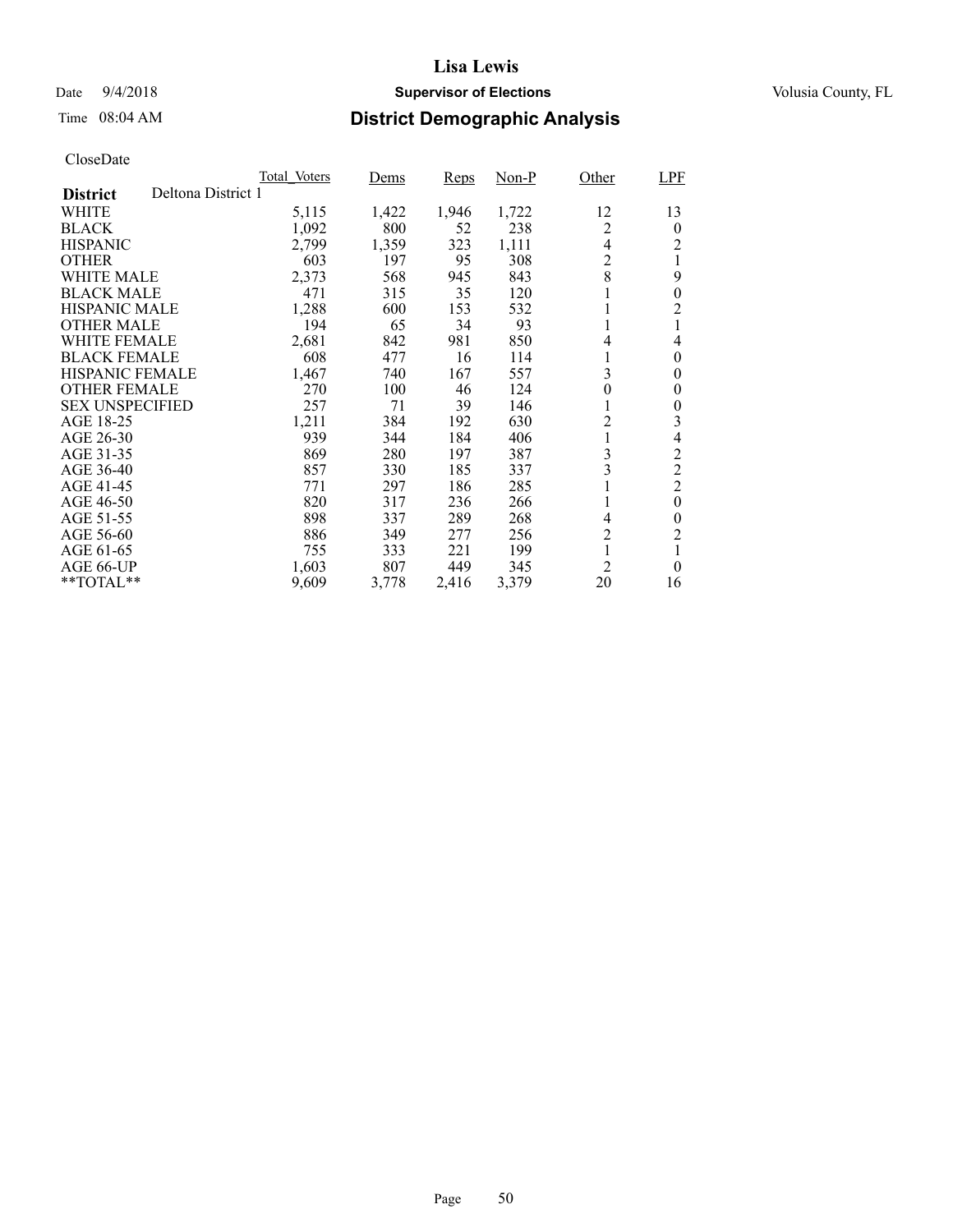## Date  $9/4/2018$  **Supervisor of Elections** Volusia County, FL

# Time 08:04 AM **District Demographic Analysis**

|                        |                    | Total Voters | Dems  | <b>Reps</b> | Non-P | Other          | <b>LPF</b>       |
|------------------------|--------------------|--------------|-------|-------------|-------|----------------|------------------|
| <b>District</b>        | Deltona District 2 |              |       |             |       |                |                  |
| WHITE                  |                    | 6,191        | 1,724 | 2,526       | 1,881 | 36             | 24               |
| <b>BLACK</b>           |                    | 945          | 688   | 49          | 202   | 6              | $\bf{0}$         |
| <b>HISPANIC</b>        |                    | 3,001        | 1,400 | 483         | 1,105 | 8              | 5                |
| <b>OTHER</b>           |                    | 643          | 254   | 100         | 285   | 3              |                  |
| WHITE MALE             |                    | 2,847        | 702   | 1,202       | 916   | 13             | 14               |
| <b>BLACK MALE</b>      |                    | 436          | 294   | 34          | 105   | 3              | $\overline{0}$   |
| <b>HISPANIC MALE</b>   |                    | 1,402        | 602   | 243         | 550   | 4              | 3                |
| <b>OTHER MALE</b>      |                    | 240          | 94    | 45          | 98    | $\overline{2}$ |                  |
| <b>WHITE FEMALE</b>    |                    | 3,266        | 1,007 | 1,295       | 932   | 22             | 10               |
| <b>BLACK FEMALE</b>    |                    | 496          | 384   | 15          | 94    | 3              | $\theta$         |
| <b>HISPANIC FEMALE</b> |                    | 1,555        | 780   | 237         | 533   | 4              |                  |
| <b>OTHER FEMALE</b>    |                    | 280          | 128   | 40          | 112   | $\theta$       | $\boldsymbol{0}$ |
| <b>SEX UNSPECIFIED</b> |                    | 258          | 75    | 47          | 133   | $\overline{2}$ |                  |
| AGE 18-25              |                    | 1,138        | 367   | 202         | 552   | 15             | 2                |
| AGE 26-30              |                    | 841          | 282   | 186         | 366   | 3              | 4                |
| AGE 31-35              |                    | 841          | 307   | 187         | 332   | 6              | 9                |
| AGE 36-40              |                    | 833          | 308   | 186         | 329   | 5              | 5                |
| AGE 41-45              |                    | 843          | 315   | 213         | 312   | $\overline{c}$ | 1                |
| AGE 46-50              |                    | 891          | 315   | 268         | 302   | 3              | 3                |
| AGE 51-55              |                    | 980          | 356   | 300         | 318   | $\overline{4}$ | $\overline{c}$   |
| AGE 56-60              |                    | 993          | 357   | 365         | 267   | $\overline{c}$ | $\overline{2}$   |
| AGE 61-65              |                    | 974          | 404   | 340         | 225   | 5              | $\boldsymbol{0}$ |
| AGE 66-UP              |                    | 2,446        | 1,055 | 911         | 470   | 8              | $\overline{2}$   |
| $*$ TOTAL $*$          |                    | 10,780       | 4,066 | 3,158       | 3,473 | 53             | 30               |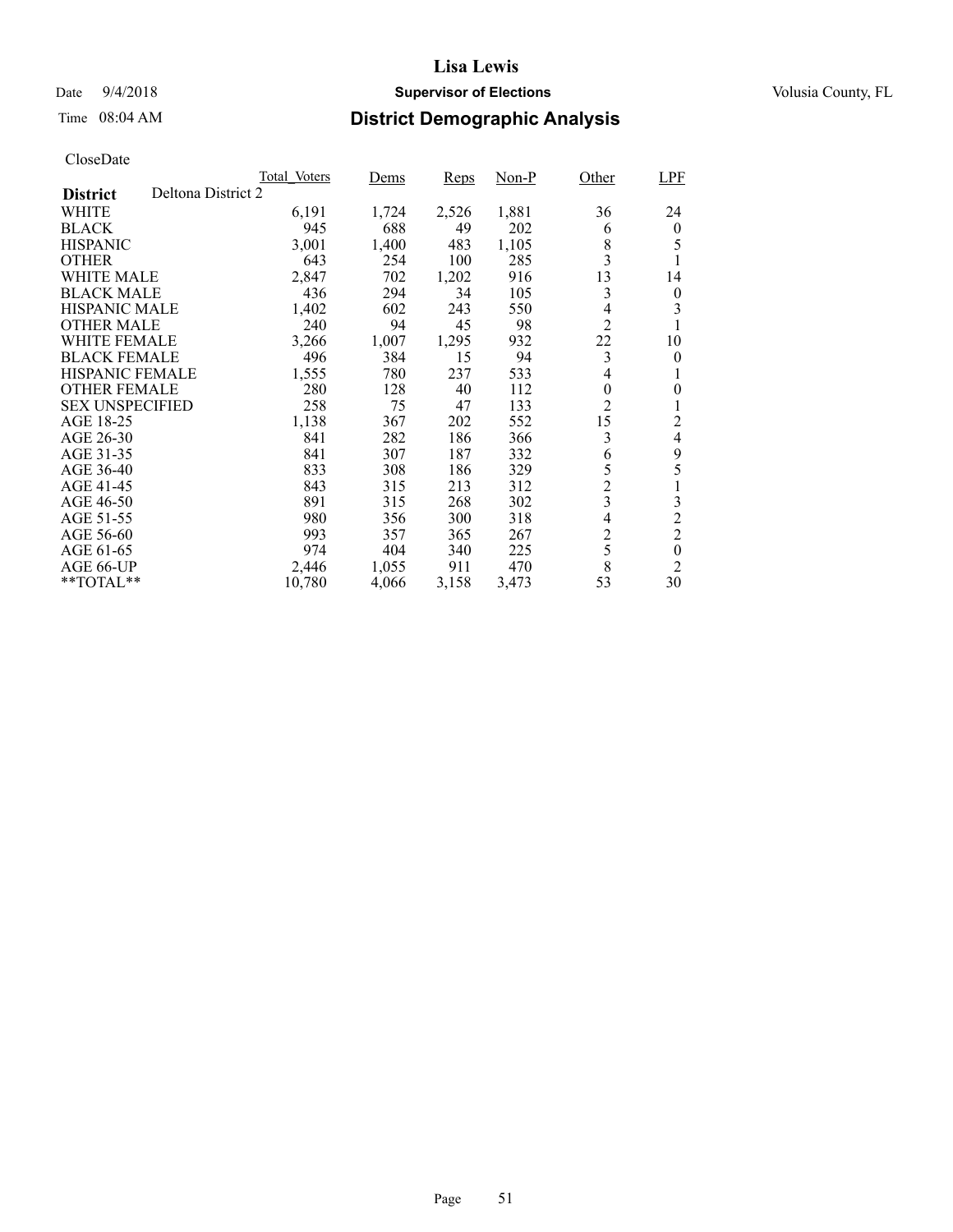## Date  $9/4/2018$  **Supervisor of Elections** Volusia County, FL

# Time 08:04 AM **District Demographic Analysis**

|                        | Total Voters       | Dems  | <b>Reps</b> | Non-P | Other          | <b>LPF</b>              |
|------------------------|--------------------|-------|-------------|-------|----------------|-------------------------|
| <b>District</b>        | Deltona District 3 |       |             |       |                |                         |
| WHITE                  | 5,508              | 1,539 | 2,116       | 1,804 | 26             | 23                      |
| <b>BLACK</b>           | 937                | 704   | 33          | 197   | 3              | $\theta$                |
| <b>HISPANIC</b>        | 3,268              | 1,524 | 415         | 1,316 | 8              | 5                       |
| <b>OTHER</b>           | 654                | 225   | 99          | 328   | 1              | 1                       |
| WHITE MALE             | 2,508              | 616   | 1,013       | 850   | 13             | 16                      |
| <b>BLACK MALE</b>      | 400                | 285   | 22          | 91    | 2              | 0                       |
| <b>HISPANIC MALE</b>   | 1,507              | 656   | 211         | 632   | 5              | 3                       |
| <b>OTHER MALE</b>      | 234                | 80    | 39          | 113   |                |                         |
| <b>WHITE FEMALE</b>    | 2,897              | 890   | 1,068       | 919   | 13             | 7                       |
| <b>BLACK FEMALE</b>    | 523                | 409   | 11          | 102   | 1              | $\theta$                |
| <b>HISPANIC FEMALE</b> | 1,708              | 843   | 199         | 661   | 3              | $\overline{c}$          |
| <b>OTHER FEMALE</b>    | 283                | 118   | 41          | 124   | $\theta$       | $\overline{0}$          |
| <b>SEX UNSPECIFIED</b> | 307                | 95    | 59          | 153   | 0              | $\theta$                |
| AGE 18-25              | 1,147              | 403   | 162         | 577   | 3              | 2                       |
| AGE 26-30              | 910                | 316   | 171         | 413   | 5              | 5                       |
| AGE 31-35              | 867                | 307   | 197         | 358   | 1              | $\overline{4}$          |
| AGE 36-40              | 836                | 282   | 181         | 363   | 8              | $\overline{c}$          |
| AGE 41-45              | 831                | 295   | 189         | 338   | 6              | $\overline{\mathbf{3}}$ |
| AGE 46-50              | 862                | 313   | 252         | 293   | $\overline{c}$ | $\overline{c}$          |
| AGE 51-55              | 928                | 331   | 283         | 308   | 1              | 5                       |
| AGE 56-60              | 945                | 382   | 284         | 276   | 3              | 0                       |
| AGE 61-65              | 823                | 340   | 250         | 228   | $\overline{2}$ | 3                       |
| AGE 66-UP              | 2,218              | 1,023 | 694         | 491   | 7              | $\overline{\mathbf{3}}$ |
| **TOTAL**              | 10,367             | 3,992 | 2,663       | 3,645 | 38             | 29                      |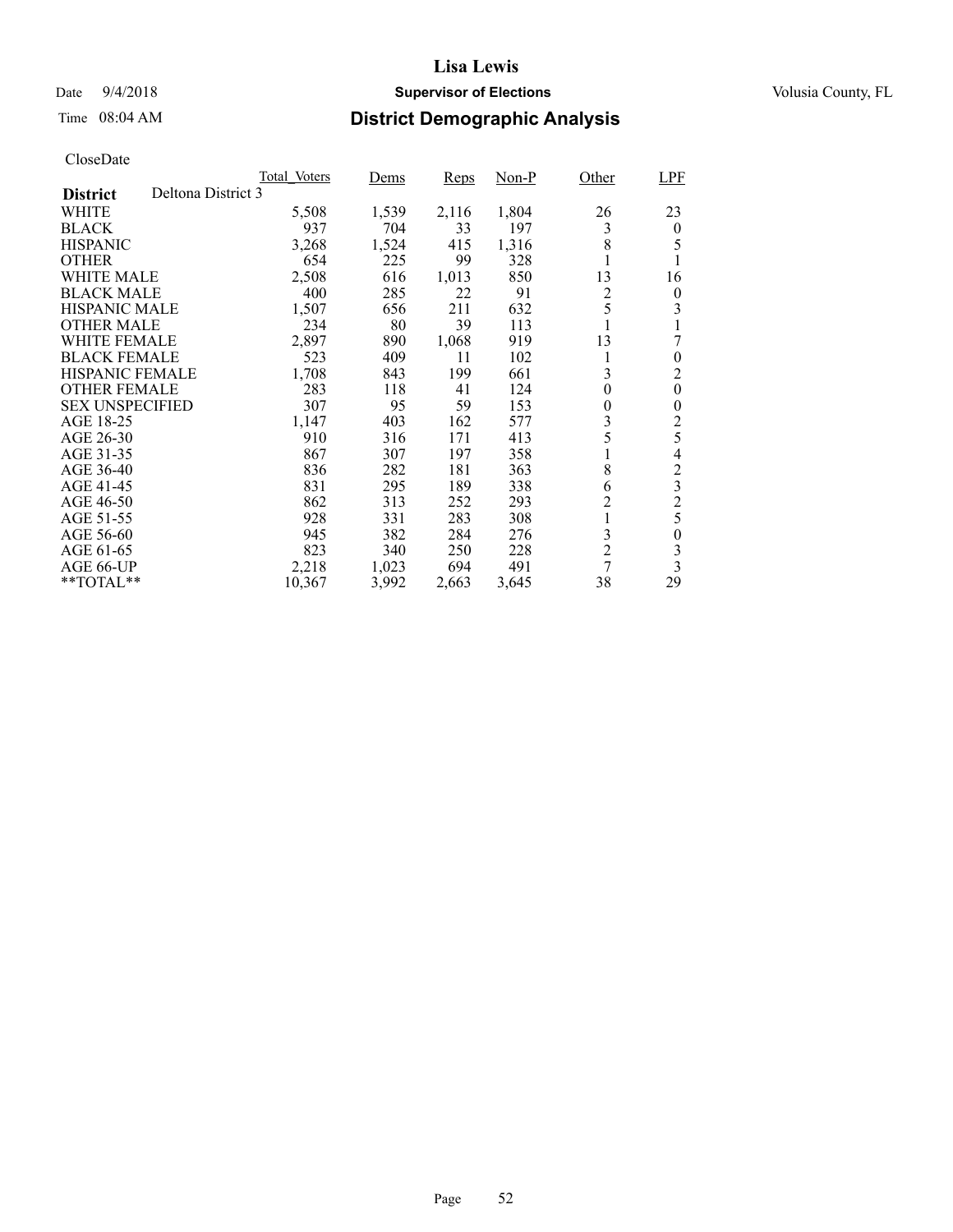## Date  $9/4/2018$  **Supervisor of Elections** Volusia County, FL

# Time 08:04 AM **District Demographic Analysis**

|                                       | Total Voters | Dems  | <b>Reps</b> | Non-P | Other          | <b>LPF</b>       |
|---------------------------------------|--------------|-------|-------------|-------|----------------|------------------|
| Deltona District 4<br><b>District</b> |              |       |             |       |                |                  |
| WHITE                                 | 5,491        | 1,658 | 2,116       | 1,672 | 25             | 20               |
| <b>BLACK</b>                          | 989          | 689   | 54          | 243   |                | 2                |
| <b>HISPANIC</b>                       | 3,475        | 1,690 | 441         | 1,334 | 6              | 4                |
| <b>OTHER</b>                          | 700          | 236   | 139         | 324   |                | $\theta$         |
| WHITE MALE                            | 2,514        | 678   | 1,002       | 810   | 13             | 11               |
| <b>BLACK MALE</b>                     | 425          | 267   | 30          | 125   |                | 2                |
| <b>HISPANIC MALE</b>                  | 1,598        | 714   | 230         | 649   | 4              | 1                |
| <b>OTHER MALE</b>                     | 236          | 72    | 53          | 111   | $\theta$       | $\overline{0}$   |
| <b>WHITE FEMALE</b>                   | 2,904        | 957   | 1,083       | 845   | 11             | 8                |
| <b>BLACK FEMALE</b>                   | 546          | 412   | 21          | 113   | $\theta$       | $\theta$         |
| HISPANIC FEMALE                       | 1,818        | 948   | 204         | 661   | $\overline{c}$ | 3                |
| <b>OTHER FEMALE</b>                   | 306          | 129   | 62          | 114   | 1              | 0                |
| <b>SEX UNSPECIFIED</b>                | 308          | 96    | 65          | 145   | 1              | 1                |
| AGE 18-25                             | 1,182        | 406   | 213         | 554   | 6              | 3                |
| AGE 26-30                             | 931          | 337   | 192         | 394   |                |                  |
| AGE 31-35                             | 889          | 295   | 165         | 422   | 4              | 3                |
| AGE 36-40                             | 795          | 309   | 150         | 329   | 4              | 3                |
| AGE 41-45                             | 835          | 328   | 200         | 306   | 1              | $\boldsymbol{0}$ |
| AGE 46-50                             | 866          | 340   | 229         | 290   | 4              | 3                |
| AGE 51-55                             | 914          | 353   | 277         | 280   | 1              | 3                |
| AGE 56-60                             | 998          | 425   | 305         | 263   | 3              | $\overline{2}$   |
| AGE 61-65                             | 860          | 368   | 255         | 234   | $\overline{2}$ | 1                |
| AGE 66-UP                             | 2,385        | 1,112 | 764         | 501   | 7              |                  |
| **TOTAL**                             | 10,655       | 4,273 | 2,750       | 3,573 | 33             | 26               |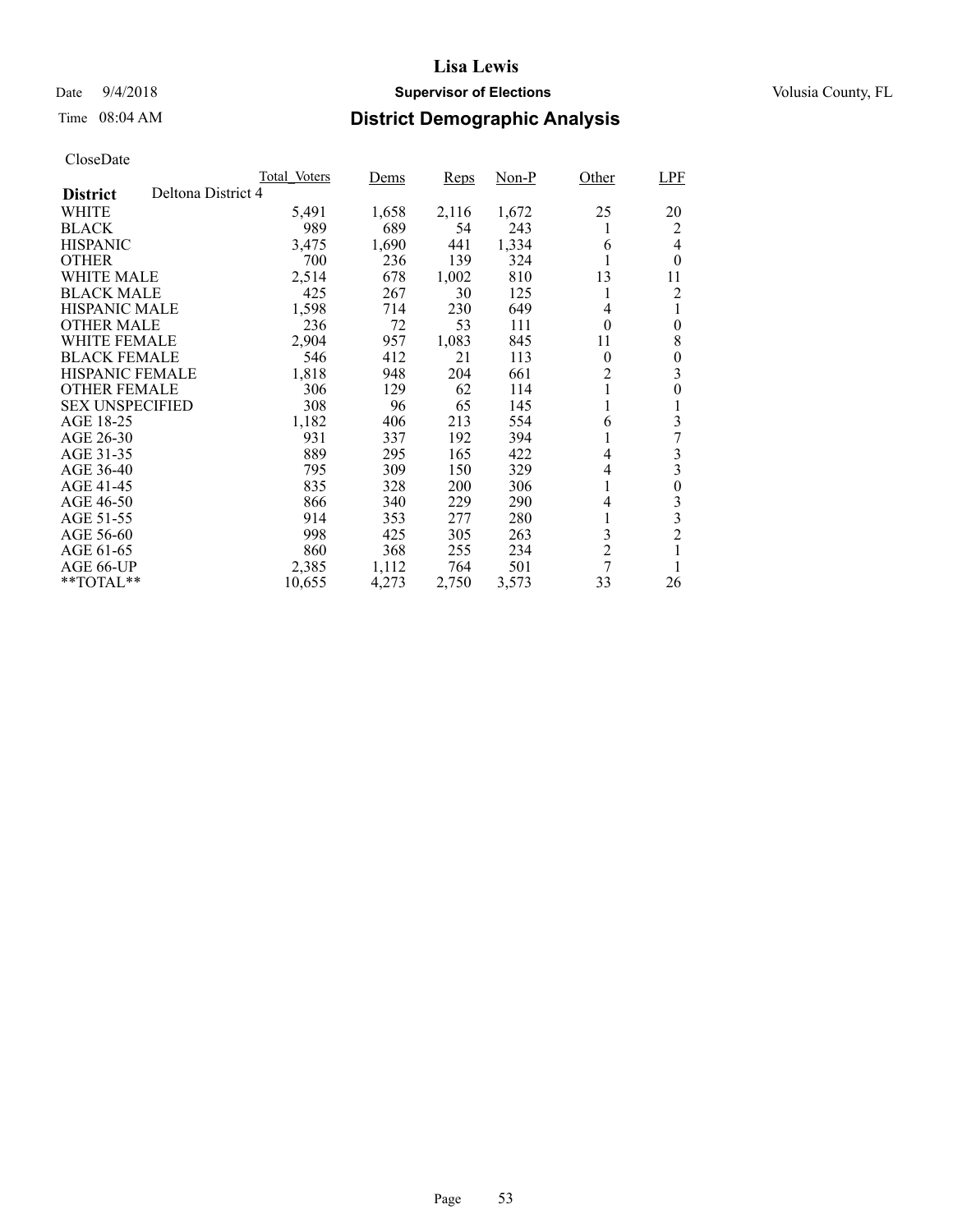## Date  $9/4/2018$  **Supervisor of Elections** Volusia County, FL

# Time 08:04 AM **District Demographic Analysis**

|                        | Total Voters       | Dems  | <b>Reps</b> | Non-P | Other                    | <b>LPF</b>              |
|------------------------|--------------------|-------|-------------|-------|--------------------------|-------------------------|
| <b>District</b>        | Deltona District 5 |       |             |       |                          |                         |
| WHITE                  | 5,462              | 1,536 | 2,155       | 1,727 | 25                       | 19                      |
| <b>BLACK</b>           | 1,052              | 808   | 42          | 199   | 3                        | $\theta$                |
| <b>HISPANIC</b>        | 2,940              | 1,340 | 430         | 1,164 | 4                        | 2                       |
| <b>OTHER</b>           | 585                | 185   | 121         | 274   | $\overline{2}$           | $\overline{3}$          |
| WHITE MALE             | 2,577              | 631   | 1,067       | 851   | 14                       | 14                      |
| <b>BLACK MALE</b>      | 456                | 321   | 21          | 111   | 3                        | $\boldsymbol{0}$        |
| <b>HISPANIC MALE</b>   | 1,377              | 570   | 229         | 573   | 3                        | $\overline{c}$          |
| <b>OTHER MALE</b>      | 185                | 71    | 43          | 67    | $\overline{2}$           | $\overline{c}$          |
| WHITE FEMALE           | 2,813              | 888   | 1,057       | 852   | 11                       | 5                       |
| <b>BLACK FEMALE</b>    | 581                | 474   | 21          | 86    | $\theta$                 | $\theta$                |
| <b>HISPANIC FEMALE</b> | 1,519              | 744   | 199         | 575   |                          | $\theta$                |
| <b>OTHER FEMALE</b>    | 257                | 86    | 58          | 112   | $\theta$                 |                         |
| <b>SEX UNSPECIFIED</b> | 273                | 83    | 53          | 137   | $\theta$                 | $\theta$                |
| AGE 18-25              | 1,168              | 353   | 227         | 579   | 3                        | 6                       |
| AGE 26-30              | 886                | 282   | 203         | 395   | $\overline{\mathcal{L}}$ | $\overline{c}$          |
| AGE 31-35              | 752                | 274   | 154         | 319   | $\overline{2}$           | 3                       |
| AGE 36-40              | 771                | 291   | 153         | 319   | 4                        | 4                       |
| AGE 41-45              | 814                | 311   | 183         | 312   | 6                        | $\overline{c}$          |
| AGE 46-50              | 841                | 322   | 241         | 271   | 4                        | $\overline{\mathbf{3}}$ |
| AGE 51-55              | 944                | 363   | 304         | 273   | $\overline{c}$           | $\overline{2}$          |
| AGE 56-60              | 995                | 353   | 367         | 272   | $\overline{c}$           |                         |
| AGE 61-65              | 836                | 358   | 266         | 207   | $\overline{\mathcal{L}}$ |                         |
| AGE 66-UP              | 2,032              | 962   | 650         | 417   | 3                        | $\theta$                |
| $*$ TOTAL $*$          | 10,039             | 3,869 | 2,748       | 3,364 | 34                       | 24                      |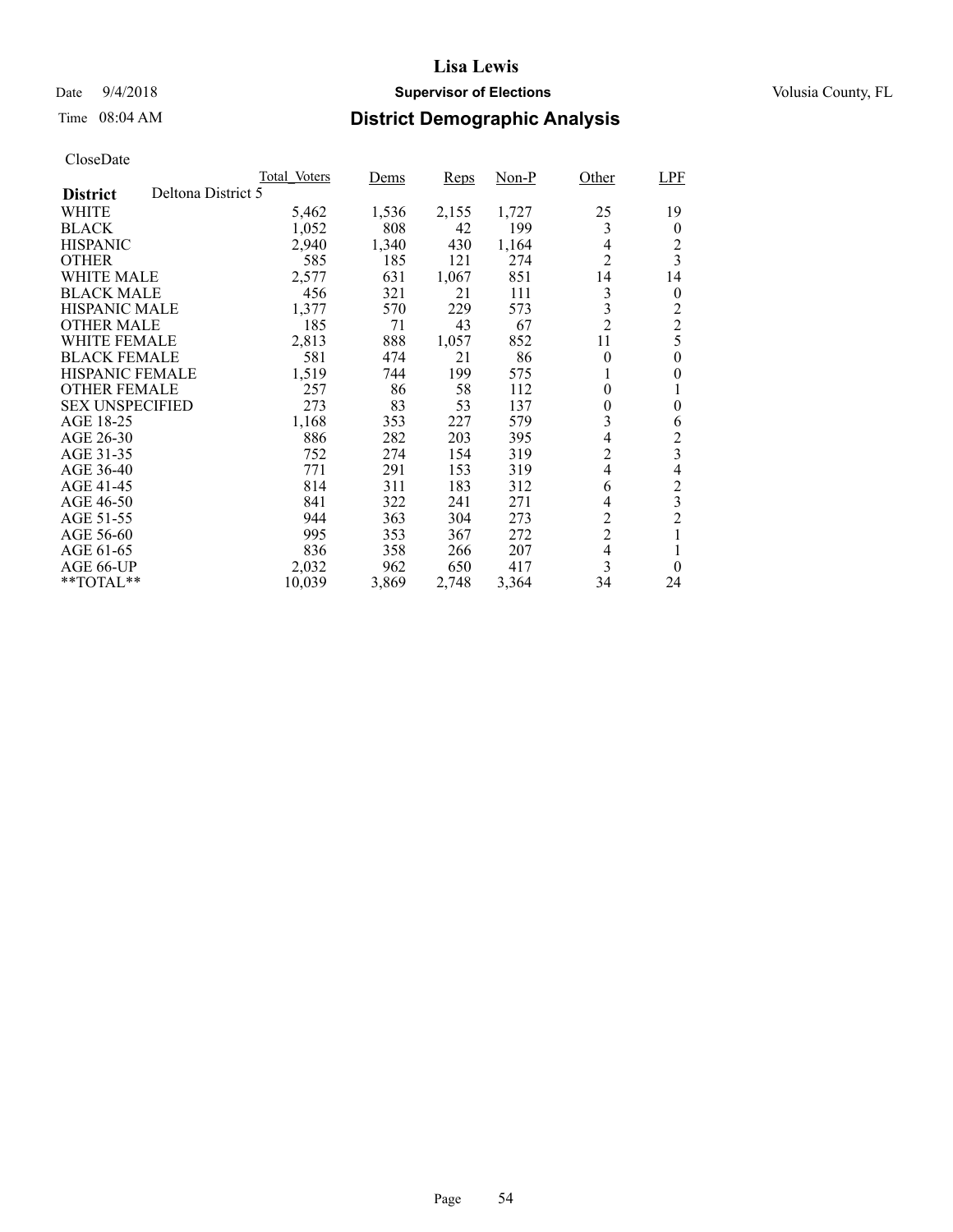## Date  $9/4/2018$  **Supervisor of Elections** Volusia County, FL

## Time 08:04 AM **District Demographic Analysis**

|                                       | Total Voters | Dems  | <b>Reps</b> | Non-P | Other            | <b>LPF</b>     |
|---------------------------------------|--------------|-------|-------------|-------|------------------|----------------|
| Deltona District 6<br><b>District</b> |              |       |             |       |                  |                |
| WHITE                                 | 6,019        | 1,577 | 2,506       | 1,894 | 17               | 25             |
| <b>BLACK</b>                          | 989          | 740   | 42          | 204   | 3                | $\overline{0}$ |
| <b>HISPANIC</b>                       | 2,480        | 1,108 | 315         | 1,044 | 10               | 3              |
| <b>OTHER</b>                          | 613          | 193   | 133         | 284   | 2                |                |
| WHITE MALE                            | 2,766        | 625   | 1,232       | 884   | 10               | 15             |
| <b>BLACK MALE</b>                     | 437          | 320   | 22          | 93    | 2                | $\theta$       |
| <b>HISPANIC MALE</b>                  | 1,156        | 488   | 169         | 488   | 9                | $\overline{2}$ |
| <b>OTHER MALE</b>                     | 224          | 70    | 53          | 100   | $\theta$         |                |
| WHITE FEMALE                          | 3,157        | 930   | 1,238       | 972   |                  | 10             |
| <b>BLACK FEMALE</b>                   | 534          | 405   | 20          | 108   |                  | $\theta$       |
| <b>HISPANIC FEMALE</b>                | 1,281        | 605   | 141         | 533   |                  |                |
| <b>OTHER FEMALE</b>                   | 252          | 93    | 60          | 97    | $\overline{c}$   | $\theta$       |
| <b>SEX UNSPECIFIED</b>                | 294          | 82    | 61          | 151   | $\boldsymbol{0}$ | $\theta$       |
| AGE 18-25                             | 1,173        | 345   | 226         | 592   | 6                | 4              |
| AGE 26-30                             | 862          | 287   | 194         | 374   | $\overline{c}$   | 5              |
| AGE 31-35                             | 851          | 274   | 196         | 379   | $\overline{c}$   | $\overline{0}$ |
| AGE 36-40                             | 802          | 268   | 196         | 331   | 3                | 4              |
| AGE 41-45                             | 780          | 251   | 210         | 310   | 5                | 4              |
| AGE 46-50                             | 852          | 292   | 264         | 288   | 6                | $\overline{c}$ |
| AGE 51-55                             | 979          | 345   | 342         | 284   | $\overline{2}$   | 6              |
| AGE 56-60                             | 1,041        | 369   | 414         | 255   | 3                | $\theta$       |
| AGE 61-65                             | 845          | 344   | 299         | 196   | $\overline{2}$   | 4              |
| AGE 66-UP                             | 1,916        | 843   | 655         | 417   |                  | $\theta$       |
| $*$ $*$ TOTAL $*$ $*$                 | 10,101       | 3,618 | 2,996       | 3,426 | 32               | 29             |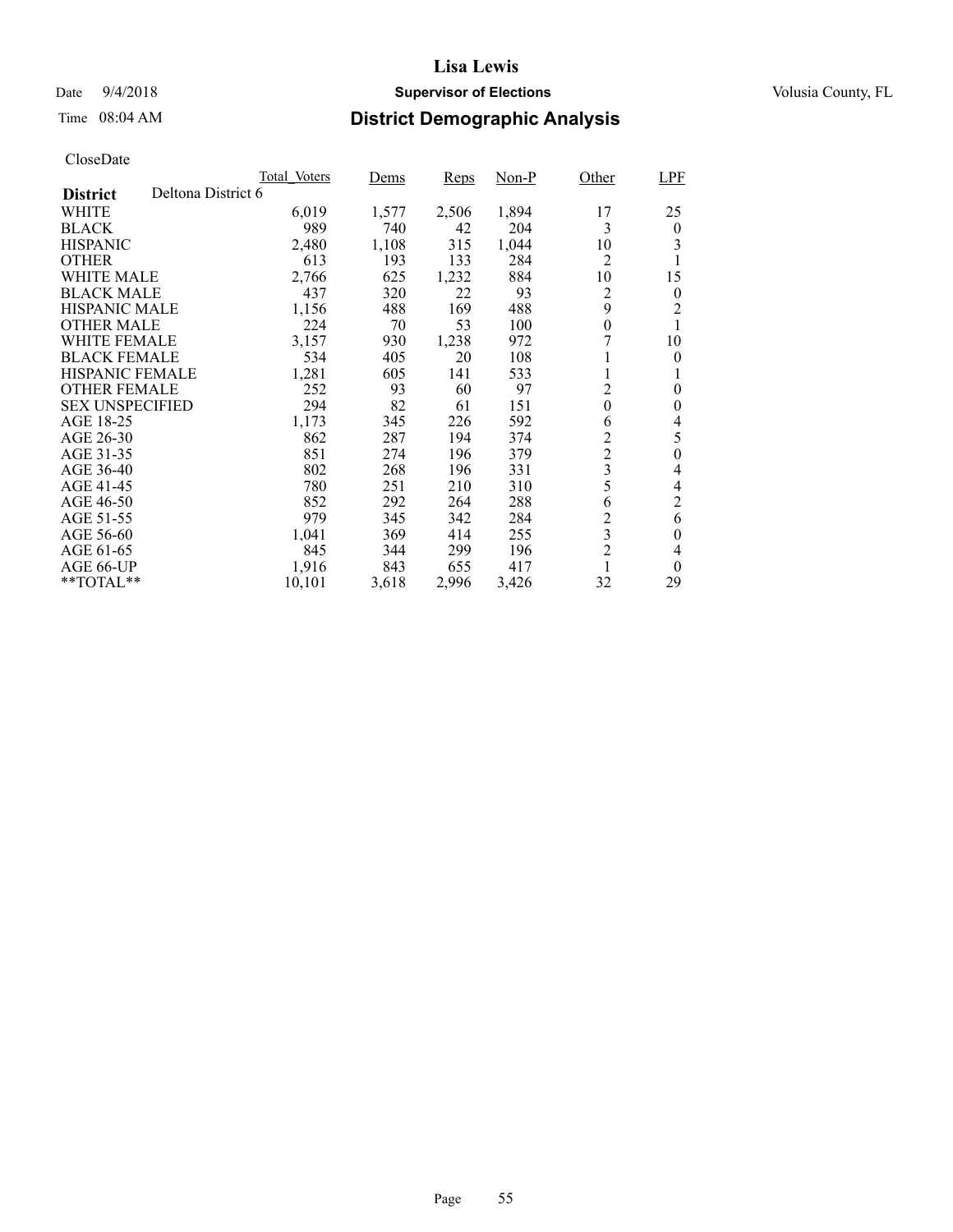## Date  $9/4/2018$  **Supervisor of Elections** Volusia County, FL

# Time 08:04 AM **District Demographic Analysis**

|                        |                      | Total Voters | Dems  | <b>Reps</b> | $Non-P$ | Other          | LPF            |
|------------------------|----------------------|--------------|-------|-------------|---------|----------------|----------------|
| <b>District</b>        | Edgewater District 1 |              |       |             |         |                |                |
| WHITE                  |                      | 3,371        | 1,076 | 1,263       | 1,004   | 17             | 11             |
| <b>BLACK</b>           |                      | 91           | 66    | 2           | 23      | 0              | $\theta$       |
| <b>HISPANIC</b>        |                      | 73           | 25    | 17          | 30      |                | 0              |
| <b>OTHER</b>           |                      | 135          | 46    | 23          | 66      | $\theta$       | 0              |
| WHITE MALE             |                      | 1,512        | 385   | 647         | 466     | 5              | 9              |
| <b>BLACK MALE</b>      |                      | 46           | 29    | 2           | 15      | $\theta$       | 0              |
| <b>HISPANIC MALE</b>   |                      | 28           | 6     | 5           | 17      | 0              | 0              |
| <b>OTHER MALE</b>      |                      | 47           | 17    | 10          | 20      | $\theta$       | 0              |
| WHITE FEMALE           |                      | 1,815        | 678   | 599         | 524     | 12             | 2              |
| <b>BLACK FEMALE</b>    |                      | 44           | 36    | $\theta$    | 8       | $\theta$       | $\theta$       |
| HISPANIC FEMALE        |                      | 45           | 19    | 12          | 13      |                | 0              |
| <b>OTHER FEMALE</b>    |                      | 52           | 22    | 9           | 21      | 0              | 0              |
| <b>SEX UNSPECIFIED</b> |                      | 81           | 21    | 21          | 39      | 0              | 0              |
| AGE 18-25              |                      | 251          | 61    | 71          | 115     |                | 3              |
| AGE 26-30              |                      | 242          | 68    | 63          | 108     | 3              | 0              |
| AGE 31-35              |                      | 219          | 64    | 61          | 92      |                |                |
| AGE 36-40              |                      | 222          | 75    | 66          | 79      | 0              | $\overline{c}$ |
| AGE 41-45              |                      | 225          | 58    | 75          | 89      |                | $\overline{2}$ |
| AGE 46-50              |                      | 222          | 55    | 87          | 77      | 3              | $\theta$       |
| AGE 51-55              |                      | 326          | 106   | 123         | 95      |                |                |
| AGE 56-60              |                      | 422          | 129   | 173         | 117     | 3              | 0              |
| AGE 61-65              |                      | 433          | 156   | 145         | 132     | $\overline{0}$ | 0              |
| AGE 66-UP              |                      | 1,108        | 441   | 441         | 219     | 5              | $\overline{2}$ |
| **TOTAL**              |                      | 3,670        | 1,213 | 1,305       | 1,123   | 18             | 11             |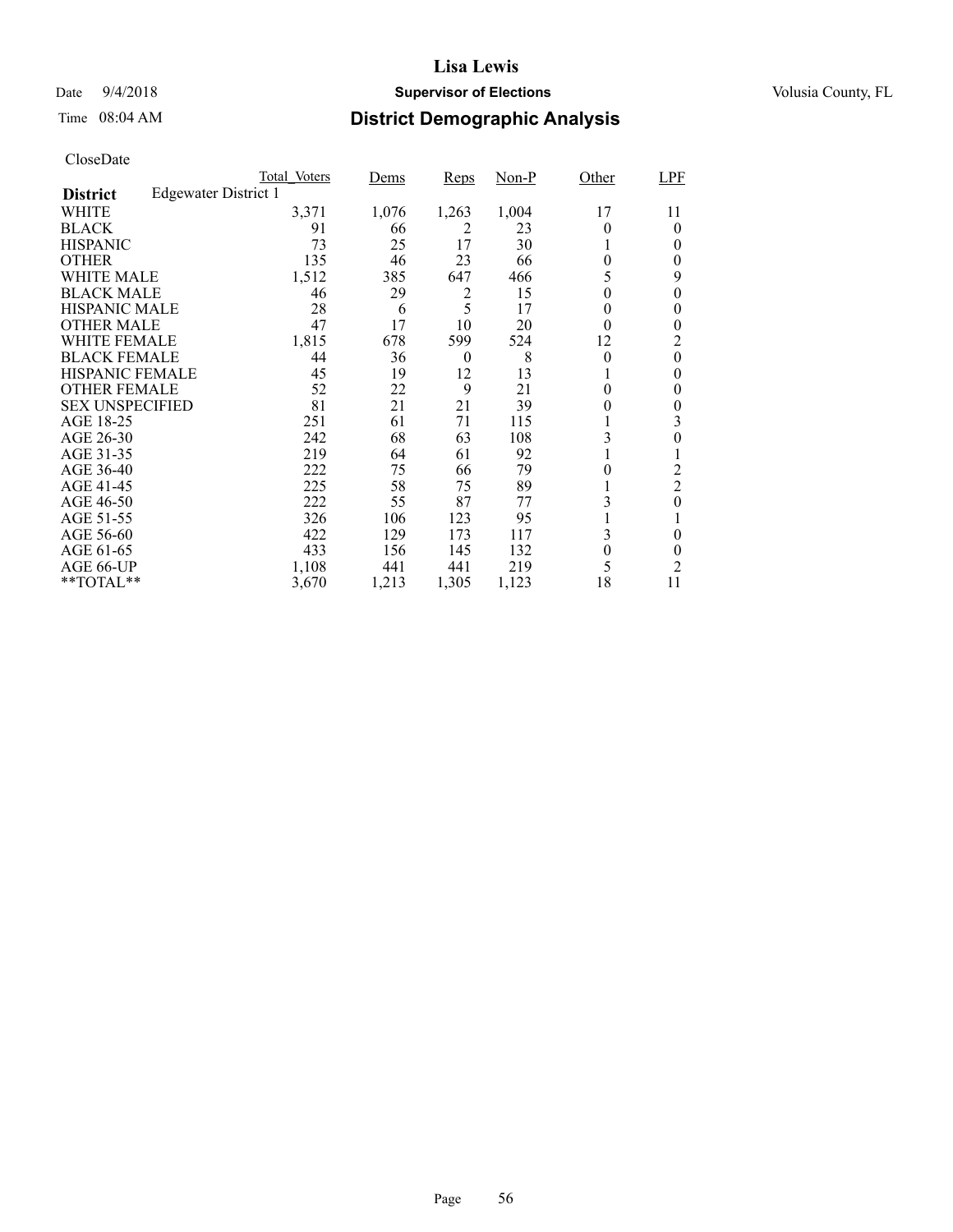## Date  $9/4/2018$  **Supervisor of Elections** Volusia County, FL

# Time 08:04 AM **District Demographic Analysis**

|                        |                      | Total Voters | Dems  | <b>Reps</b>    | $Non-P$ | Other          | LPF      |
|------------------------|----------------------|--------------|-------|----------------|---------|----------------|----------|
| <b>District</b>        | Edgewater District 2 |              |       |                |         |                |          |
| WHITE                  |                      | 3,774        | 1,159 | 1,448          | 1,139   | 20             | 8        |
| <b>BLACK</b>           |                      | 62           | 46    | 6              | 9       |                | 0        |
| <b>HISPANIC</b>        |                      | 67           | 26    | 17             | 23      |                | 0        |
| <b>OTHER</b>           |                      | 118          | 37    | 35             | 46      | $\theta$       | 0        |
| WHITE MALE             |                      | 1,735        | 472   | 721            | 528     |                |          |
| <b>BLACK MALE</b>      |                      | 26           | 19    | $\overline{2}$ | 4       |                | 0        |
| <b>HISPANIC MALE</b>   |                      | 41           | 15    | 10             | 15      |                | 0        |
| <b>OTHER MALE</b>      |                      | 40           | 9     | 14             | 17      | $\theta$       | 0        |
| WHITE FEMALE           |                      | 2,009        | 677   | 721            | 597     | 13             |          |
| <b>BLACK FEMALE</b>    |                      | 36           | 27    | 4              | 5       | $\theta$       | 0        |
| <b>HISPANIC FEMALE</b> |                      | 24           | 11    | 6              |         |                | 0        |
| <b>OTHER FEMALE</b>    |                      | 46           | 19    | 15             | 12      | 0              | 0        |
| <b>SEX UNSPECIFIED</b> |                      | 64           | 19    | 13             | 32      | 0              | 0        |
| AGE 18-25              |                      | 310          | 79    | 84             | 142     | 5              | 0        |
| AGE 26-30              |                      | 265          | 84    | 68             | 110     | $\overline{c}$ |          |
| AGE 31-35              |                      | 279          | 78    | 82             | 112     | 3              | 4        |
| AGE 36-40              |                      | 250          | 65    | 75             | 108     |                |          |
| AGE 41-45              |                      | 264          | 75    | 89             | 99      | 0              |          |
| AGE 46-50              |                      | 305          | 80    | 117            | 106     | 2              | $\theta$ |
| AGE 51-55              |                      | 305          | 82    | 130            | 90      | 3              | 0        |
| AGE 56-60              |                      | 434          | 134   | 187            | 111     | $\overline{2}$ | 0        |
| AGE 61-65              |                      | 383          | 147   | 151            | 82      | $\overline{c}$ |          |
| AGE 66-UP              |                      | 1,226        | 444   | 523            | 257     | $\overline{2}$ | 0        |
| **TOTAL**              |                      | 4,021        | 1,268 | 1,506          | 1,217   | 22             | 8        |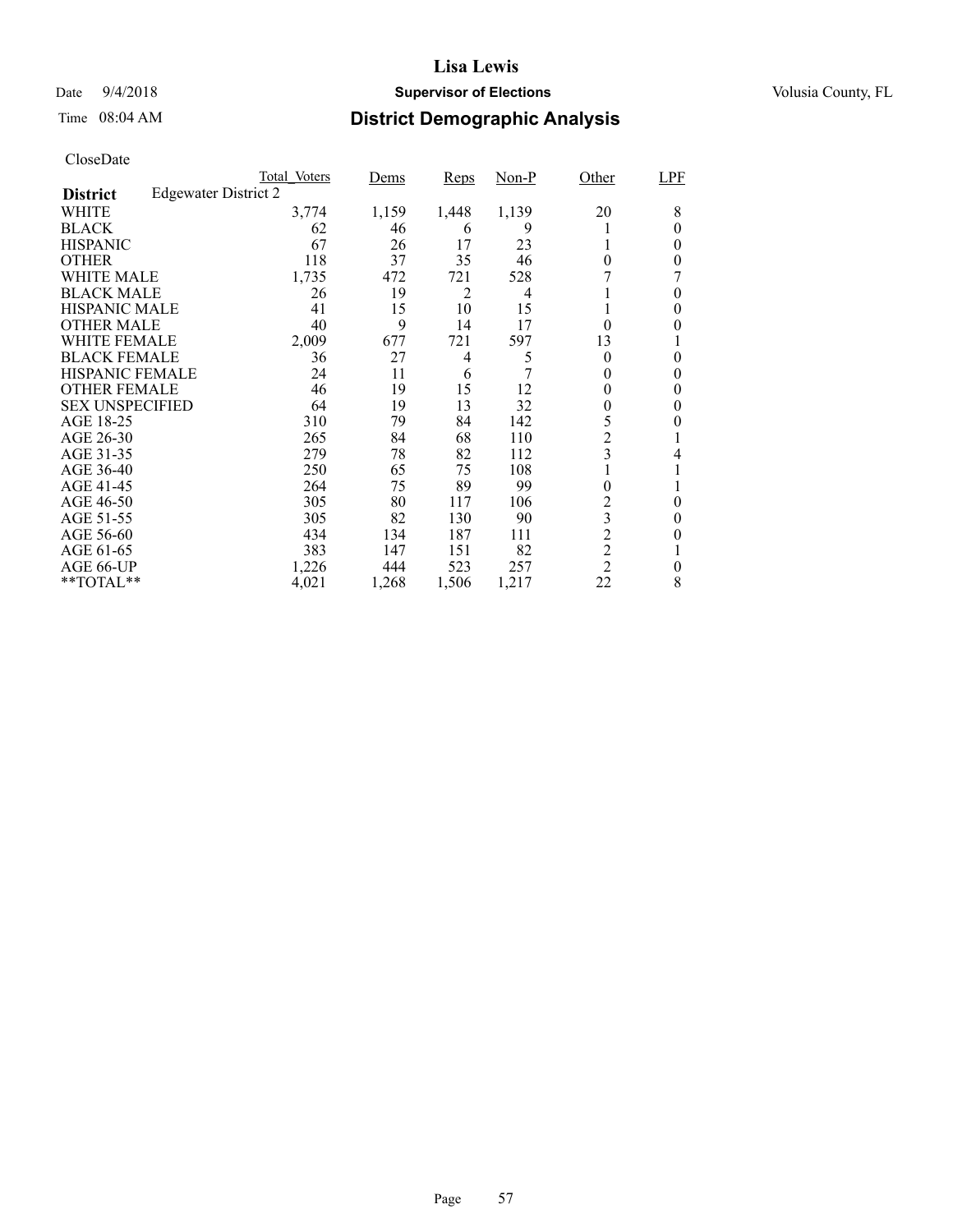## Date  $9/4/2018$  **Supervisor of Elections** Volusia County, FL

# Time 08:04 AM **District Demographic Analysis**

|                        |                             | Total Voters | <u>Dems</u> | Reps  | $Non-P$ | Other                   | LPF            |
|------------------------|-----------------------------|--------------|-------------|-------|---------|-------------------------|----------------|
| <b>District</b>        | <b>Edgewater District 3</b> |              |             |       |         |                         |                |
| WHITE                  |                             | 3,504        | 1,068       | 1,334 | 1,073   | 20                      | 9              |
| <b>BLACK</b>           |                             | 100          | 75          | 5     | 20      | 0                       | 0              |
| <b>HISPANIC</b>        |                             | 76           | 28          | 12    | 36      | 0                       | $\theta$       |
| <b>OTHER</b>           |                             | 148          | 40          | 34    | 73      |                         | 0              |
| WHITE MALE             |                             | 1,584        | 416         | 634   | 522     | 8                       | 4              |
| <b>BLACK MALE</b>      |                             | 48           | 36          | 3     | 9       | $\theta$                | 0              |
| <b>HISPANIC MALE</b>   |                             | 34           | 11          | 6     | 17      | 0                       | 0              |
| <b>OTHER MALE</b>      |                             | 47           | 12          | 13    | 22      | $\theta$                | 0              |
| WHITE FEMALE           |                             | 1,881        | 650         | 676   | 538     | 12                      | 5              |
| <b>BLACK FEMALE</b>    |                             | 51           | 39          | 2     | 10      | $\theta$                | 0              |
| <b>HISPANIC FEMALE</b> |                             | 39           | 14          | 6     | 19      | 0                       | 0              |
| <b>OTHER FEMALE</b>    |                             | 57           | 19          | 15    | 22      |                         | 0              |
| <b>SEX UNSPECIFIED</b> |                             | 87           | 14          | 30    | 43      | $\theta$                | 0              |
| AGE 18-25              |                             | 311          | 79          | 81    | 148     | 3                       | 0              |
| AGE 26-30              |                             | 250          | 76          | 68    | 105     |                         | 0              |
| AGE 31-35              |                             | 240          | 59          | 75    | 105     |                         | 0              |
| AGE 36-40              |                             | 229          | 62          | 60    | 103     |                         | 3              |
| AGE 41-45              |                             | 242          | 49          | 87    | 103     |                         | $\overline{c}$ |
| AGE 46-50              |                             | 280          | 92          | 105   | 81      |                         |                |
| AGE 51-55              |                             | 325          | 100         | 124   | 96      | 3                       | 2              |
| AGE 56-60              |                             | 361          | 127         | 125   | 106     | $\overline{c}$          |                |
| AGE 61-65              |                             | 409          | 133         | 164   | 109     | $\overline{\mathbf{3}}$ | $\theta$       |
| AGE 66-UP              |                             | 1,181        | 434         | 496   | 246     | 5                       | 0              |
| **TOTAL**              |                             | 3,828        | 1,211       | 1,385 | 1,202   | 21                      | 9              |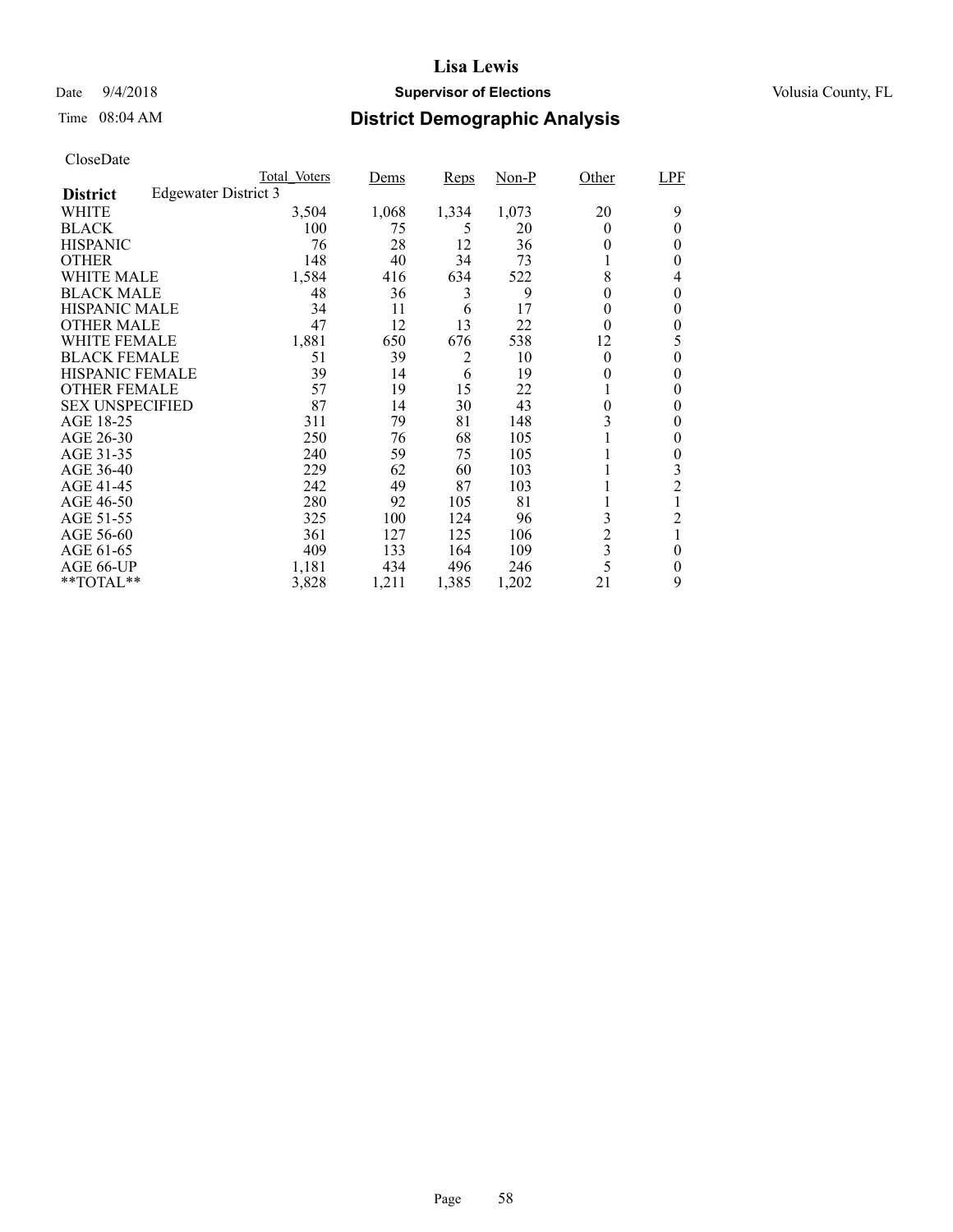## Date  $9/4/2018$  **Supervisor of Elections** Volusia County, FL

# Time 08:04 AM **District Demographic Analysis**

|                        |                             | Total Voters | Dems  | <b>Reps</b> | $Non-P$ | Other    | LPF            |
|------------------------|-----------------------------|--------------|-------|-------------|---------|----------|----------------|
| <b>District</b>        | <b>Edgewater District 4</b> |              |       |             |         |          |                |
| WHITE                  |                             | 4,566        | 1,284 | 1,845       | 1,405   | 18       | 14             |
| <b>BLACK</b>           |                             | 105          | 79    | 4           | 22      | 0        | $\theta$       |
| <b>HISPANIC</b>        |                             | 82           | 30    | 18          | 34      | 0        | 0              |
| <b>OTHER</b>           |                             | 137          | 38    | 30          | 68      |          | 0              |
| WHITE MALE             |                             | 2,064        | 479   | 893         | 674     | 9        | 9              |
| <b>BLACK MALE</b>      |                             | 47           | 33    | 2           | 12      | $\theta$ | 0              |
| <b>HISPANIC MALE</b>   |                             | 31           | 7     | 6           | 18      | 0        | 0              |
| <b>OTHER MALE</b>      |                             | 45           | 15    | 12          | 17      |          | $\theta$       |
| WHITE FEMALE           |                             | 2,459        | 794   | 935         | 716     | 9        | 5              |
| <b>BLACK FEMALE</b>    |                             | 57           | 45    | 2           | 10      | 0        | 0              |
| <b>HISPANIC FEMALE</b> |                             | 51           | 23    | 12          | 16      | 0        | 0              |
| <b>OTHER FEMALE</b>    |                             | 63           | 18    | 17          | 28      | 0        | $\theta$       |
| <b>SEX UNSPECIFIED</b> |                             | 73           | 17    | 18          | 38      | 0        | $\theta$       |
| AGE 18-25              |                             | 308          | 79    | 91          | 135     |          | 2              |
| AGE 26-30              |                             | 237          | 44    | 69          | 119     | 2        | 3              |
| AGE 31-35              |                             | 247          | 68    | 67          | 109     | 0        | 3              |
| AGE 36-40              |                             | 239          | 65    | 62          | 108     |          | 3              |
| AGE 41-45              |                             | 228          | 66    | 78          | 81      |          | $\overline{c}$ |
| AGE 46-50              |                             | 277          | 75    | 102         | 100     | $\theta$ | $\theta$       |
| AGE 51-55              |                             | 309          | 88    | 129         | 90      | 2        | 0              |
| AGE 56-60              |                             | 424          | 108   | 192         | 123     |          | 0              |
| AGE 61-65              |                             | 512          | 153   | 217         | 139     | 3        | 0              |
| AGE 66-UP              |                             | 2,109        | 685   | 890         | 525     | 8        |                |
| **TOTAL**              |                             | 4,890        | 1,431 | 1,897       | 1,529   | 19       | 14             |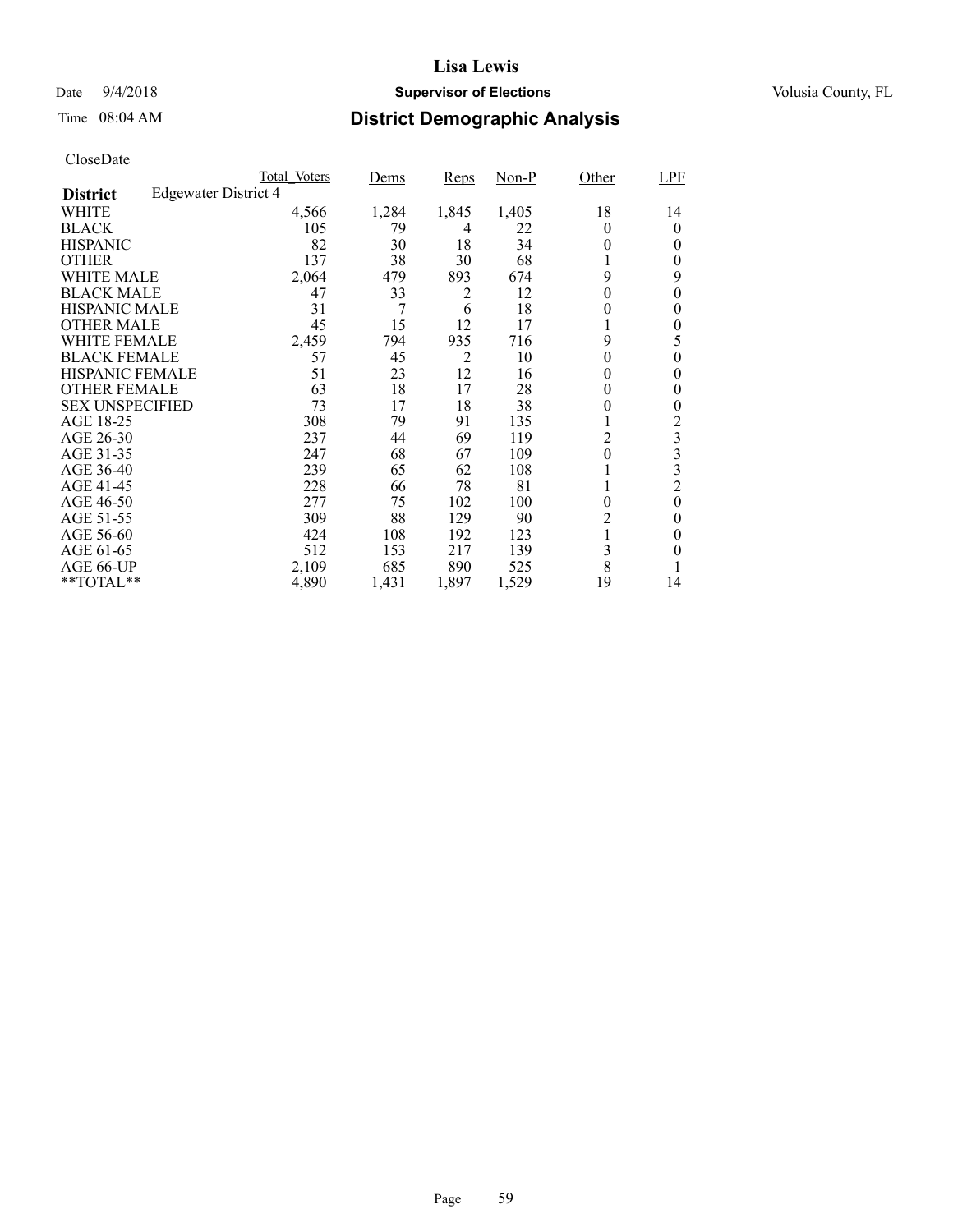## Date  $9/4/2018$  **Supervisor of Elections** Volusia County, FL

# Time 08:04 AM **District Demographic Analysis**

|                        |                       | Total Voters | <u>Dems</u> | Reps | $Non-P$ | Other          | LPF            |
|------------------------|-----------------------|--------------|-------------|------|---------|----------------|----------------|
| <b>District</b>        | Holly Hill District 1 |              |             |      |         |                |                |
| WHITE                  |                       | 1,572        | 499         | 552  | 504     |                | 10             |
| <b>BLACK</b>           |                       | 200          | 147         | 6    | 44      | $\overline{c}$ |                |
| <b>HISPANIC</b>        |                       | 107          | 45          | 13   | 49      | 0              | $\theta$       |
| <b>OTHER</b>           |                       | 110          | 31          | 30   | 48      |                | 0              |
| WHITE MALE             |                       | 776          | 211         | 288  | 270     | 3              | 4              |
| <b>BLACK MALE</b>      |                       | 79           | 58          | 2    | 17      |                | 1              |
| <b>HISPANIC MALE</b>   |                       | 55           | 20          | 9    | 26      | 0              | 0              |
| <b>OTHER MALE</b>      |                       | 41           | 11          | 11   | 19      | 0              | $\theta$       |
| WHITE FEMALE           |                       | 777          | 282         | 258  | 227     | 4              | 6              |
| <b>BLACK FEMALE</b>    |                       | 118          | 86          | 4    | 27      |                | $\theta$       |
| <b>HISPANIC FEMALE</b> |                       | 51           | 25          | 4    | 22      | 0              | 0              |
| <b>OTHER FEMALE</b>    |                       | 46           | 16          | 15   | 15      | 0              | $\theta$       |
| <b>SEX UNSPECIFIED</b> |                       | 46           | 13          | 10   | 22      |                | 0              |
| AGE 18-25              |                       | 150          | 41          | 34   | 74      | 0              |                |
| AGE 26-30              |                       | 160          | 66          | 30   | 62      |                |                |
| AGE 31-35              |                       | 120          | 48          | 21   | 46      | 3              | $\overline{2}$ |
| AGE 36-40              |                       | 126          | 35          | 28   | 59      |                | 3              |
| AGE 41-45              |                       | 130          | 49          | 27   | 53      |                | $\theta$       |
| AGE 46-50              |                       | 137          | 59          | 36   | 42      | 0              | $\theta$       |
| AGE 51-55              |                       | 188          | 58          | 71   | 57      | 0              | 2              |
| AGE 56-60              |                       | 229          | 80          | 88   | 60      |                | $\theta$       |
| AGE 61-65              |                       | 226          | 77          | 70   | 75      | 2              | 2              |
| AGE 66-UP              |                       | 523          | 209         | 196  | 117     |                | $\theta$       |
| **TOTAL**              |                       | 1,989        | 722         | 601  | 645     | 10             | 11             |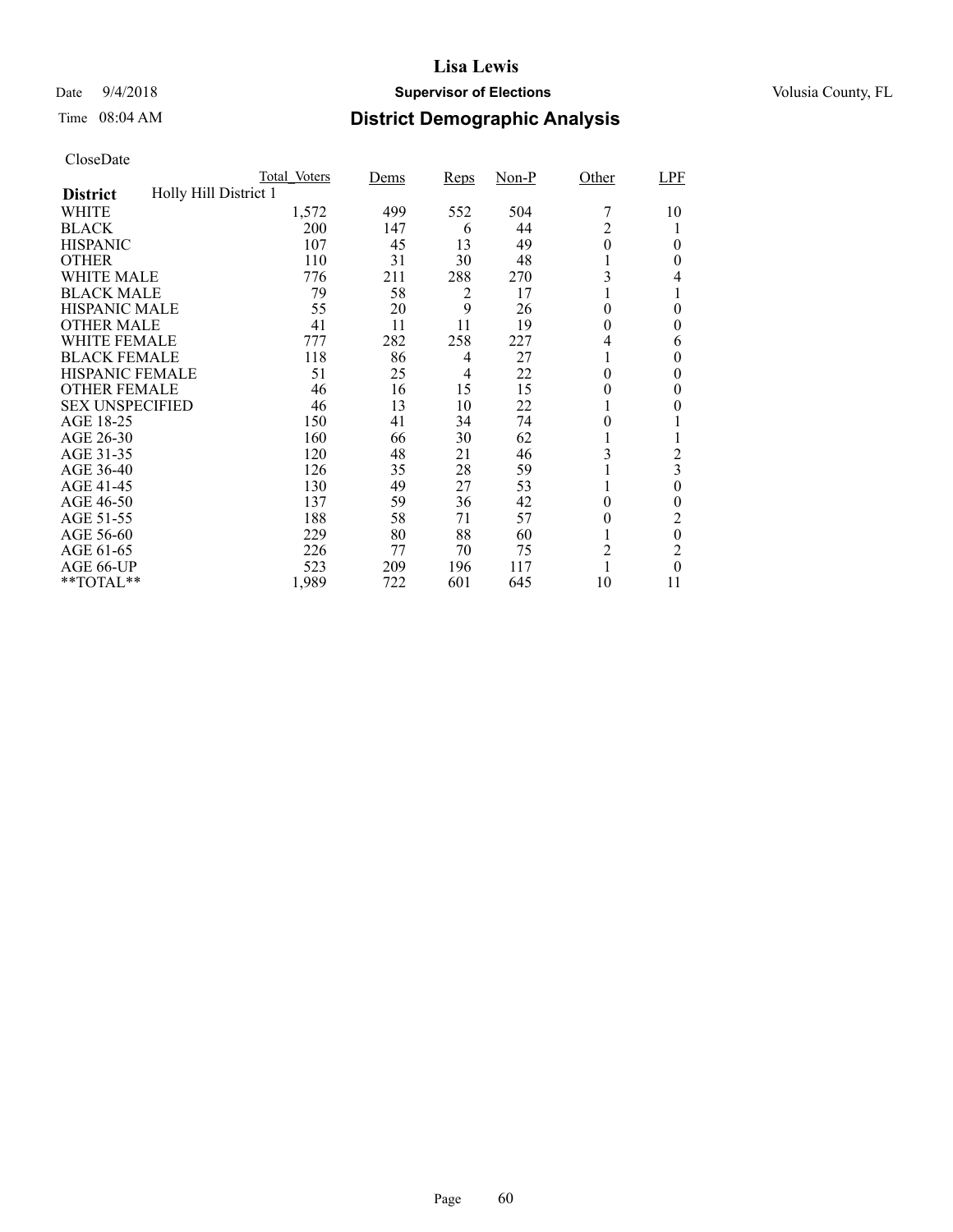## Date  $9/4/2018$  **Supervisor of Elections** Volusia County, FL

# Time 08:04 AM **District Demographic Analysis**

|                        |                       | Total Voters | Dems | <b>Reps</b> | $Non-P$ | Other          | LPF            |
|------------------------|-----------------------|--------------|------|-------------|---------|----------------|----------------|
| <b>District</b>        | Holly Hill District 2 |              |      |             |         |                |                |
| WHITE                  |                       | 1,536        | 538  | 471         | 514     | 3              | 10             |
| <b>BLACK</b>           |                       | 285          | 209  | 9           | 67      | 0              | $\theta$       |
| <b>HISPANIC</b>        |                       | 72           | 39   | 11          | 22      | 0              | 0              |
| <b>OTHER</b>           |                       | 100          | 37   | 15          | 48      | $\theta$       | 0              |
| WHITE MALE             |                       | 724          | 221  | 242         | 252     | $\overline{c}$ |                |
| <b>BLACK MALE</b>      |                       | 115          | 74   | 5           | 36      | $\theta$       | $\theta$       |
| <b>HISPANIC MALE</b>   |                       | 32           | 13   | 7           | 12      | 0              | 0              |
| <b>OTHER MALE</b>      |                       | 38           | 9    | 8           | 21      | 0              | $\theta$       |
| WHITE FEMALE           |                       | 795          | 314  | 225         | 252     |                | 3              |
| <b>BLACK FEMALE</b>    |                       | 168          | 135  | 4           | 29      | 0              | 0              |
| <b>HISPANIC FEMALE</b> |                       | 40           | 26   | 4           | 10      | 0              | 0              |
| <b>OTHER FEMALE</b>    |                       | 39           | 22   | 5           | 12      | 0              | $\theta$       |
| <b>SEX UNSPECIFIED</b> |                       | 42           | 9    | 6           | 27      | 0              | 0              |
| AGE 18-25              |                       | 237          | 76   | 42          | 115     | 0              | 4              |
| AGE 26-30              |                       | 169          | 69   | 39          | 61      | $\theta$       | $\theta$       |
| AGE 31-35              |                       | 166          | 72   | 29          | 65      | 0              | 0              |
| AGE 36-40              |                       | 119          | 51   | 23          | 44      | 0              |                |
| AGE 41-45              |                       | 111          | 44   | 17          | 49      |                | 0              |
| AGE 46-50              |                       | 189          | 67   | 55          | 66      | 0              |                |
| AGE 51-55              |                       | 196          | 75   | 64          | 55      | 0              | 2              |
| AGE 56-60              |                       | 225          | 109  | 52          | 62      | 0              | $\overline{2}$ |
| AGE 61-65              |                       | 174          | 73   | 52          | 48      |                | $\theta$       |
| AGE 66-UP              |                       | 407          | 187  | 133         | 86      |                | 0              |
| **TOTAL**              |                       | 1,993        | 823  | 506         | 651     | 3              | 10             |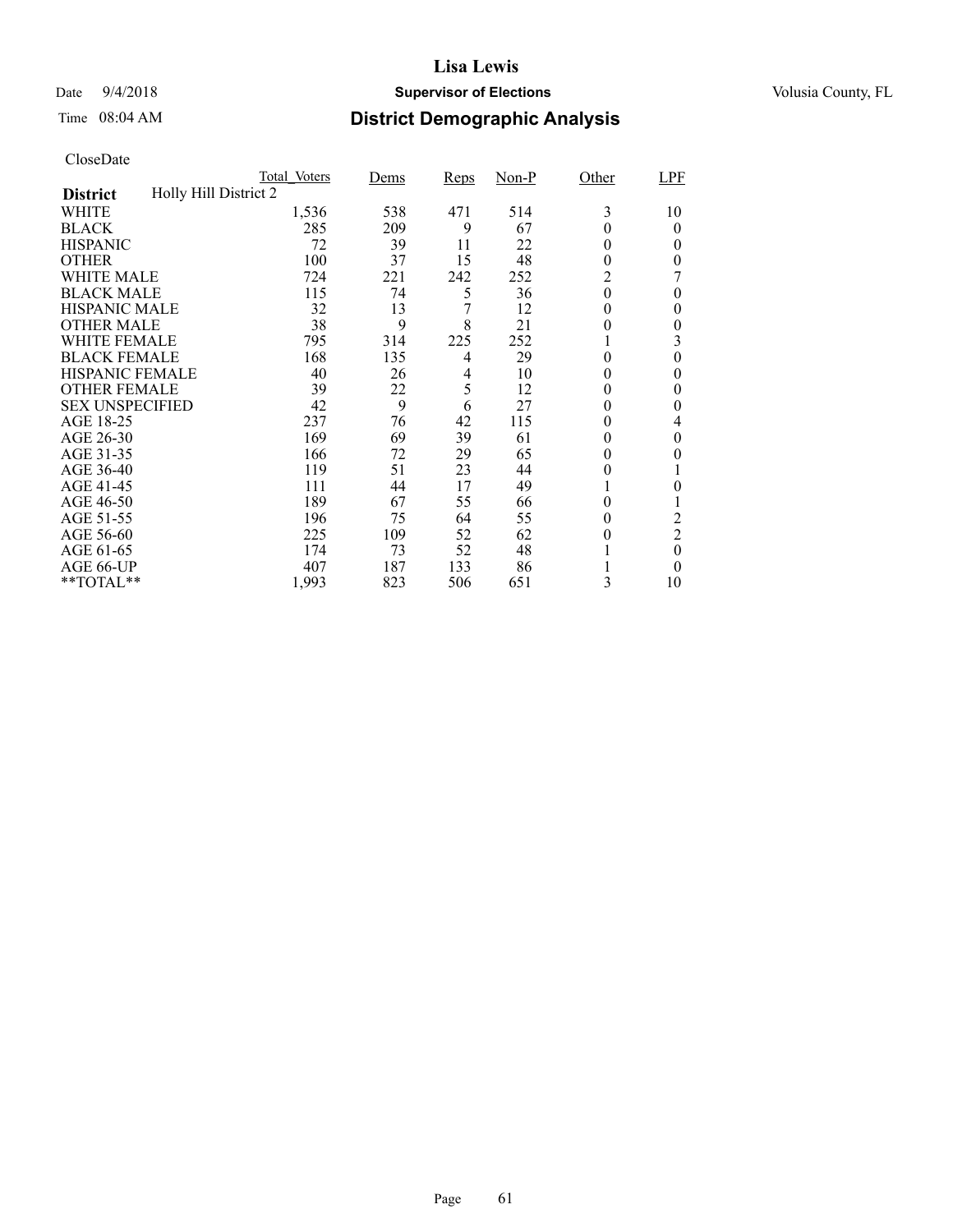## Date  $9/4/2018$  **Supervisor of Elections** Volusia County, FL

# Time 08:04 AM **District Demographic Analysis**

|                        |                       | Total Voters | <u>Dems</u> | Reps           | $Non-P$ | Other          | LPF      |
|------------------------|-----------------------|--------------|-------------|----------------|---------|----------------|----------|
| <b>District</b>        | Holly Hill District 3 |              |             |                |         |                |          |
| WHITE                  |                       | 1,643        | 534         | 628            | 468     | 9              | 4        |
| <b>BLACK</b>           |                       | 185          | 139         |                | 39      | 0              | $\theta$ |
| <b>HISPANIC</b>        |                       | 54           | 26          | 5              | 22      |                | 0        |
| <b>OTHER</b>           |                       | 88           | 31          | 14             | 43      | $\theta$       | 0        |
| WHITE MALE             |                       | 713          | 206         | 289            | 210     | 4              | 4        |
| <b>BLACK MALE</b>      |                       | 79           | 46          | 6              | 27      | 0              | $\theta$ |
| <b>HISPANIC MALE</b>   |                       | 28           | 15          | 2              | 10      |                | 0        |
| <b>OTHER MALE</b>      |                       | 34           | 14          | $\overline{4}$ | 16      | $\theta$       | 0        |
| WHITE FEMALE           |                       | 911          | 322         | 332            | 252     |                | 0        |
| <b>BLACK FEMALE</b>    |                       | 105          | 92          |                | 12      | 0              | $\theta$ |
| <b>HISPANIC FEMALE</b> |                       | 25           | 11          | 3              | 11      | 0              | 0        |
| <b>OTHER FEMALE</b>    |                       | 32           | 13          | 6              | 13      | 0              | $\theta$ |
| <b>SEX UNSPECIFIED</b> |                       | 43           | 11          | 11             | 21      | 0              | $\theta$ |
| AGE 18-25              |                       | 96           | 37          | 24             | 35      | 0              | 0        |
| AGE 26-30              |                       | 98           | 30          | 26             | 40      | 2              | $\theta$ |
| AGE 31-35              |                       | 98           | 40          | 14             | 44      | 0              | 0        |
| AGE 36-40              |                       | 84           | 24          | 20             | 40      | 0              | 0        |
| AGE 41-45              |                       | 96           | 39          | 20             | 37      | 0              | 0        |
| AGE 46-50              |                       | 113          | 32          | 36             | 44      | $\theta$       |          |
| AGE 51-55              |                       | 157          | 57          | 41             | 56      | $\overline{c}$ |          |
| AGE 56-60              |                       | 176          | 65          | 49             | 60      |                |          |
| AGE 61-65              |                       | 202          | 78          | 80             | 42      | 2              | $\theta$ |
| AGE 66-UP              |                       | 850          | 328         | 344            | 174     | 3              |          |
| **TOTAL**              |                       | 1,970        | 730         | 654            | 572     | 10             | 4        |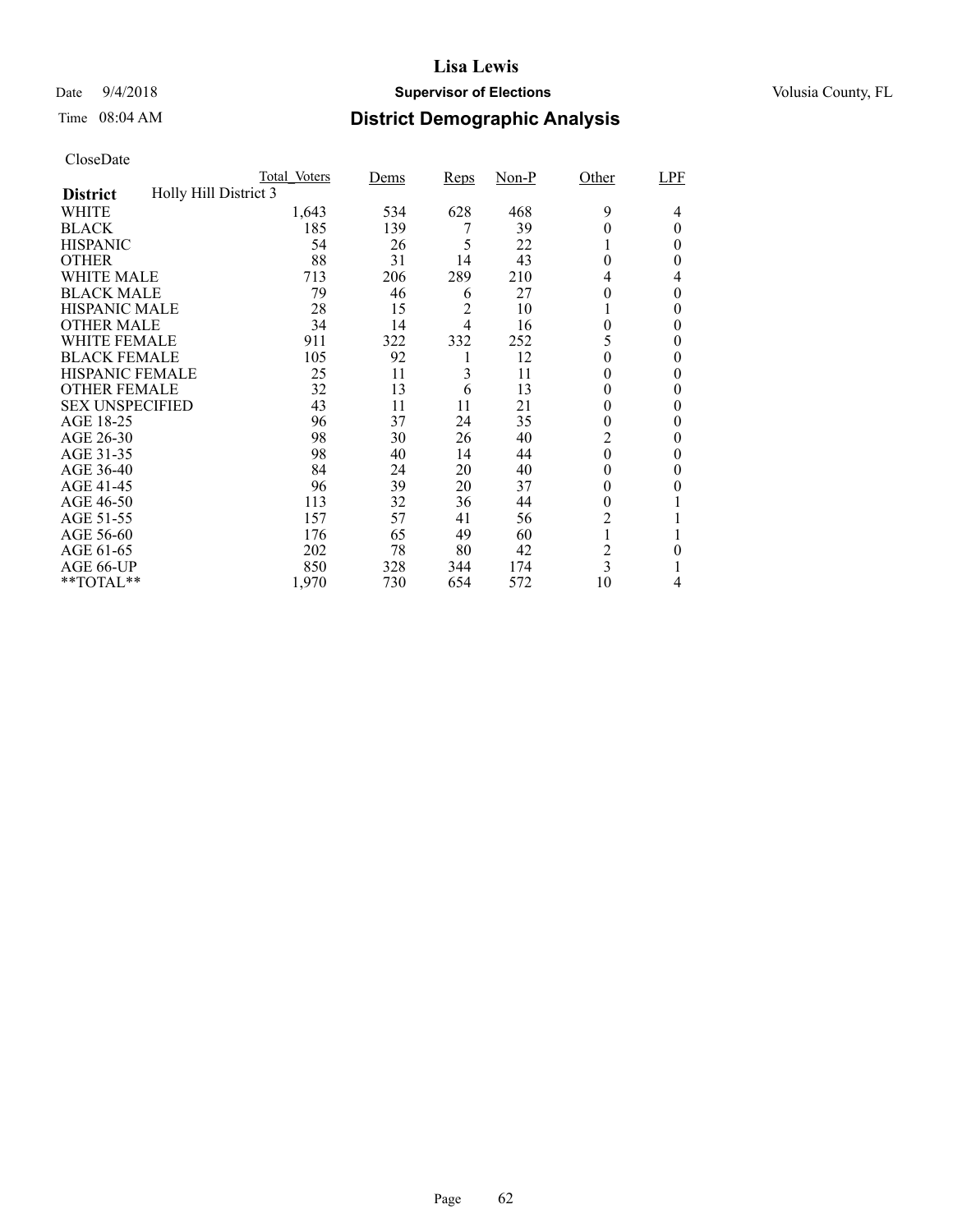## Date  $9/4/2018$  **Supervisor of Elections** Volusia County, FL

# Time 08:04 AM **District Demographic Analysis**

|                        |                       | Total Voters | <b>Dems</b> | Reps           | $Non-P$ | Other            | LPF              |
|------------------------|-----------------------|--------------|-------------|----------------|---------|------------------|------------------|
| <b>District</b>        | Holly Hill District 4 |              |             |                |         |                  |                  |
| WHITE                  |                       | 1,497        | 478         | 530            | 473     | 12               | 4                |
| <b>BLACK</b>           |                       | 369          | 278         | 10             | 81      | 0                | 0                |
| <b>HISPANIC</b>        |                       | 88           | 36          | 13             | 37      |                  |                  |
| <b>OTHER</b>           |                       | 98           | 38          | 18             | 42      | $\theta$         | $\theta$         |
| WHITE MALE             |                       | 658          | 170         | 250            | 229     |                  | 2                |
| <b>BLACK MALE</b>      |                       | 105          | 72          | 3              | 30      | 0                | $\theta$         |
| <b>HISPANIC MALE</b>   |                       | 40           | 17          | $\overline{4}$ | 17      |                  |                  |
| <b>OTHER MALE</b>      |                       | 34           | 14          | 11             | 9       | 0                | $\theta$         |
| WHITE FEMALE           |                       | 827          | 306         | 274            | 240     | 5                | 2                |
| <b>BLACK FEMALE</b>    |                       | 260          | 203         | 7              | 50      | 0                | $\theta$         |
| <b>HISPANIC FEMALE</b> |                       | 47           | 18          | 9              | 20      | 0                | 0                |
| <b>OTHER FEMALE</b>    |                       | 36           | 17          | 6              | 13      | $\theta$         | $\theta$         |
| <b>SEX UNSPECIFIED</b> |                       | 45           | 13          | 7              | 25      | $\boldsymbol{0}$ | $\theta$         |
| AGE 18-25              |                       | 235          | 95          | 40             | 98      |                  |                  |
| AGE 26-30              |                       | 222          | 87          | 38             | 94      | $\overline{c}$   |                  |
| AGE 31-35              |                       | 179          | 62          | 38             | 77      | $\mathbf{0}$     | $\overline{2}$   |
| AGE 36-40              |                       | 160          | 76          | 33             | 49      | $\overline{c}$   | $\boldsymbol{0}$ |
| AGE 41-45              |                       | 111          | 42          | 32             | 35      | $\overline{2}$   | $\Omega$         |
| AGE 46-50              |                       | 133          | 47          | 31             | 55      | $\overline{0}$   | $\theta$         |
| AGE 51-55              |                       | 177          | 62          | 59             | 55      |                  | 0                |
| AGE 56-60              |                       | 208          | 77          | 79             | 48      | 3                |                  |
| AGE 61-65              |                       | 168          | 72          | 55             | 41      | $\boldsymbol{0}$ | $\theta$         |
| AGE 66-UP              |                       | 459          | 210         | 166            | 81      | $\overline{2}$   | 0                |
| **TOTAL**              |                       | 2,052        | 830         | 571            | 633     | 13               | 5                |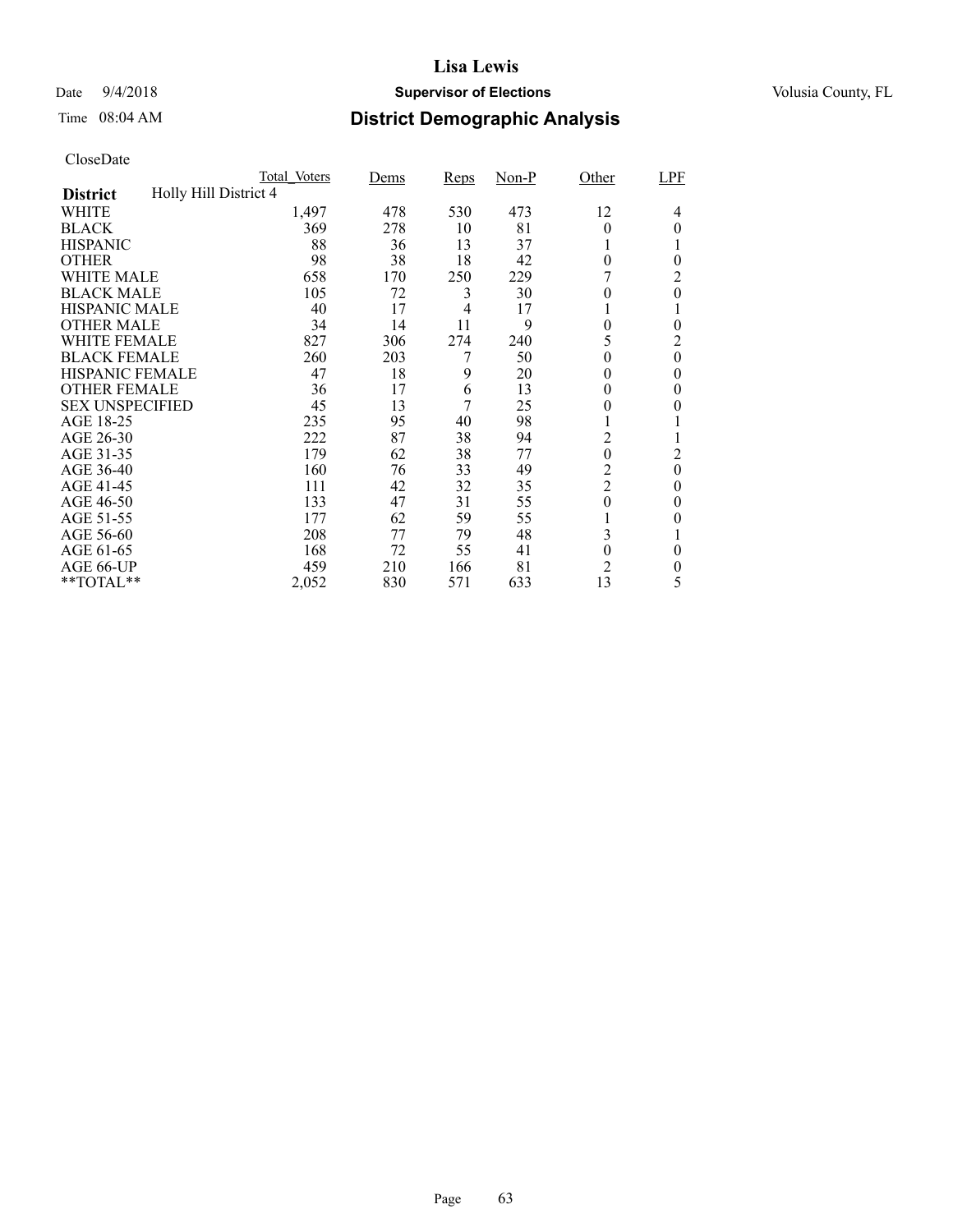## Date  $9/4/2018$  **Supervisor of Elections** Volusia County, FL

# Time 08:04 AM **District Demographic Analysis**

|                        |            | Total Voters | Dems | <b>Reps</b> | $Non-P$ | Other    | LPF            |
|------------------------|------------|--------------|------|-------------|---------|----------|----------------|
| <b>District</b>        | Lake Helen |              |      |             |         |          |                |
| WHITE                  |            | 1,841        | 540  | 765         | 524     | 10       | 2              |
| <b>BLACK</b>           |            | 168          | 142  | 4           | 22      | 0        | $\overline{0}$ |
| <b>HISPANIC</b>        |            | 73           | 28   | 19          | 25      |          | 0              |
| <b>OTHER</b>           |            | 71           | 25   | 15          | 30      | $\theta$ |                |
| WHITE MALE             |            | 826          | 205  | 375         | 242     | 2        | 2              |
| <b>BLACK MALE</b>      |            | 74           | 64   | 2           | 8       | $\theta$ | 0              |
| <b>HISPANIC MALE</b>   |            | 28           | 13   | 7           | 8       | 0        | 0              |
| <b>OTHER MALE</b>      |            | 21           | 11   | 3           | 6       | $\theta$ |                |
| WHITE FEMALE           |            | 995          | 333  | 380         | 274     | 8        | 0              |
| <b>BLACK FEMALE</b>    |            | 90           | 76   |             | 13      | 0        | 0              |
| HISPANIC FEMALE        |            | 43           | 14   | 12          | 16      |          | 0              |
| <b>OTHER FEMALE</b>    |            | 35           | 13   | 5           | 17      | 0        | 0              |
| <b>SEX UNSPECIFIED</b> |            | 41           | 6    | 18          | 17      | 0        | 0              |
| AGE 18-25              |            | 203          | 42   | 68          | 89      | 4        | 0              |
| AGE 26-30              |            | 132          | 36   | 37          | 59      | $\theta$ | 0              |
| AGE 31-35              |            | 137          | 46   | 40          | 50      |          | 0              |
| AGE 36-40              |            | 141          | 41   | 36          | 64      | 0        | 0              |
| AGE 41-45              |            | 125          | 28   | 45          | 49      |          | 2              |
| AGE 46-50              |            | 164          | 53   | 59          | 49      | 2        |                |
| AGE 51-55              |            | 170          | 47   | 76          | 46      |          | 0              |
| AGE 56-60              |            | 253          | 88   | 114         | 50      |          | 0              |
| AGE 61-65              |            | 209          | 73   | 91          | 45      | 0        | $\theta$       |
| AGE 66-UP              |            | 619          | 281  | 237         | 100     |          | 0              |
| **TOTAL**              |            | 2,153        | 735  | 803         | 601     | 11       | 3              |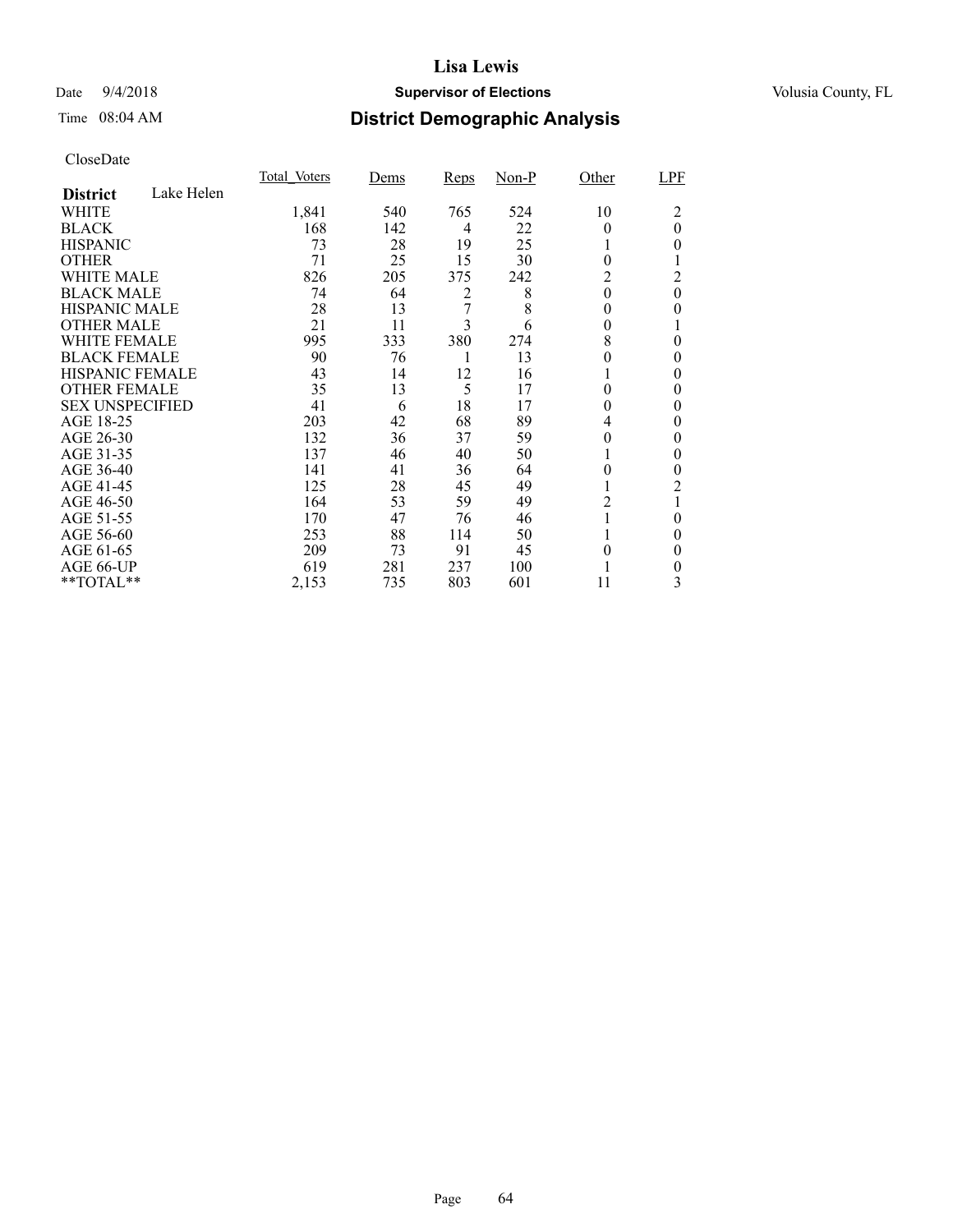## Date  $9/4/2018$  **Supervisor of Elections** Volusia County, FL

# Time 08:04 AM **District Demographic Analysis**

|                        |                       | Total Voters | Dems  | <b>Reps</b> | $Non-P$  | Other          | LPF            |
|------------------------|-----------------------|--------------|-------|-------------|----------|----------------|----------------|
| <b>District</b>        | New Smyrna Bch Zone 1 |              |       |             |          |                |                |
| WHITE                  |                       | 5,103        | 1,471 | 2,364       | 1,225    | 27             | 16             |
| <b>BLACK</b>           |                       | 14           | 9     |             | 4        |                | 0              |
| <b>HISPANIC</b>        |                       | 67           | 19    | 23          | 24       |                | 0              |
| <b>OTHER</b>           |                       | 144          | 34    | 50          | 60       | 0              | $_{0}$         |
| WHITE MALE             |                       | 2,382        | 572   | 1,167       | 621      | 12             | 10             |
| <b>BLACK MALE</b>      |                       | 8            | 4     | 0           | 4        | $\theta$       | 0              |
| <b>HISPANIC MALE</b>   |                       | 24           | 7     | 7           | 10       | 0              | 0              |
| <b>OTHER MALE</b>      |                       | 46           | 10    | 23          | 13       | $\theta$       | 0              |
| WHITE FEMALE           |                       | 2,666        | 882   | 1,176       | 587      | 15             | 6              |
| <b>BLACK FEMALE</b>    |                       | 6            | 5     |             | $\theta$ | $\theta$       | 0              |
| <b>HISPANIC FEMALE</b> |                       | 43           | 12    | 16          | 14       |                | 0              |
| <b>OTHER FEMALE</b>    |                       | 58           | 20    | 23          | 15       | 0              | 0              |
| <b>SEX UNSPECIFIED</b> |                       | 95           | 21    | 25          | 49       | 0              |                |
| AGE 18-25              |                       | 277          | 61    | 101         | 112      | 2              |                |
| AGE 26-30              |                       | 220          | 50    | 66          | 101      | 1              | 2              |
| AGE 31-35              |                       | 233          | 71    | 62          | 96       | 2              | $\overline{c}$ |
| AGE 36-40              |                       | 206          | 54    | 71          | 78       | $\overline{0}$ | 3              |
| AGE 41-45              |                       | 204          | 48    | 78          | 73       | 3              | $\overline{2}$ |
| AGE 46-50              |                       | 285          | 71    | 132         | 80       |                |                |
| AGE 51-55              |                       | 437          | 97    | 230         | 108      | 2              | $\theta$       |
| AGE 56-60              |                       | 592          | 165   | 303         | 119      | 3              | 2              |
| AGE 61-65              |                       | 648          | 199   | 306         | 140      |                | $\overline{c}$ |
| AGE 66-UP              |                       | 2,226        | 717   | 1,089       | 406      | 13             |                |
| **TOTAL**              |                       | 5,328        | 1,533 | 2,438       | 1,313    | 28             | 16             |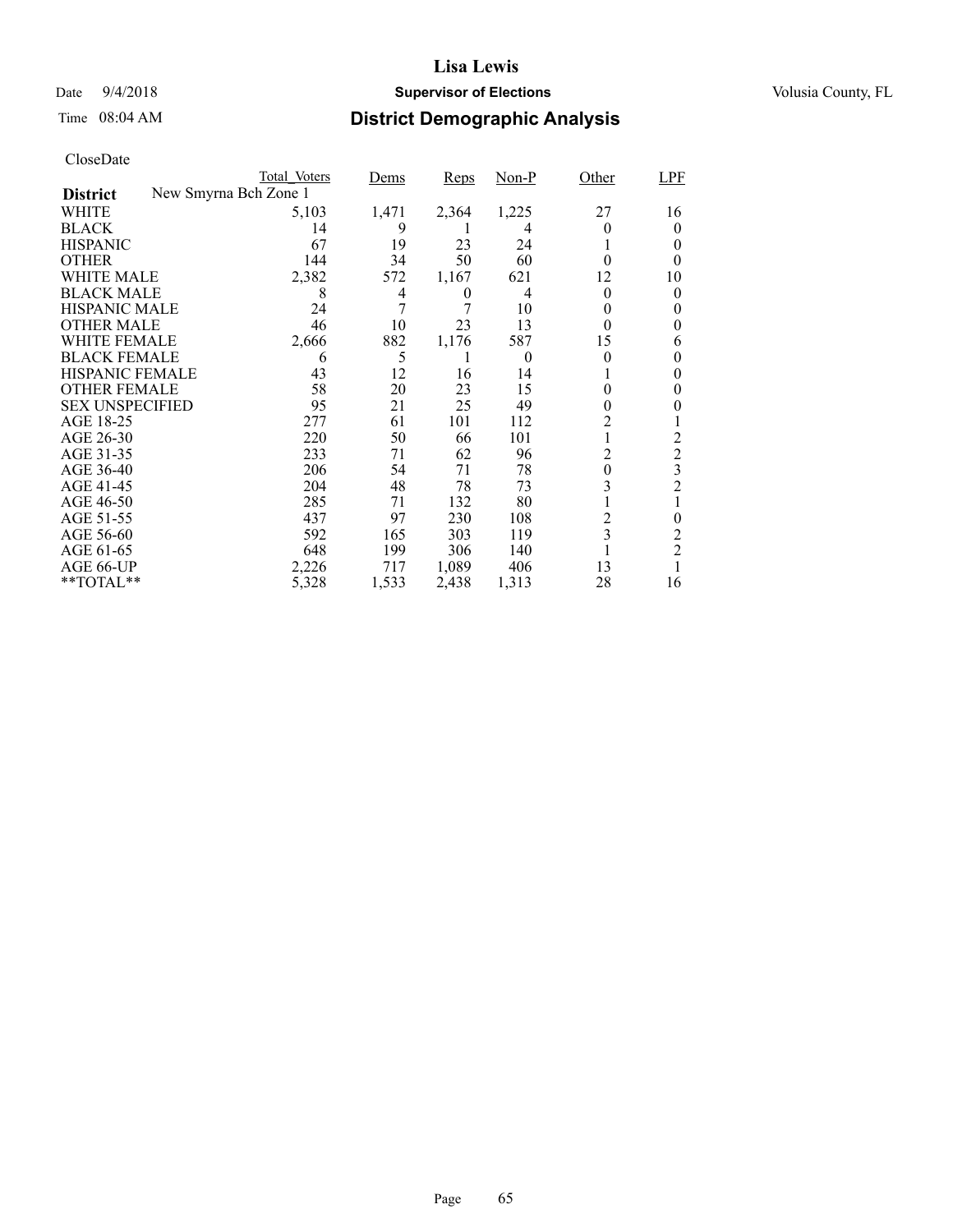## Date  $9/4/2018$  **Supervisor of Elections** Volusia County, FL

# Time 08:04 AM **District Demographic Analysis**

|                        | Total Voters          | Dems  | Reps     | $Non-P$ | Other          | LPF            |
|------------------------|-----------------------|-------|----------|---------|----------------|----------------|
| <b>District</b>        | New Smyrna Bch Zone 2 |       |          |         |                |                |
| WHITE                  | 4,374                 | 1,357 | 1,766    | 1,194   | 41             | 16             |
| <b>BLACK</b>           | 87                    | 74    | 1        | 12      | $\Omega$       | 0              |
| <b>HISPANIC</b>        | 79                    | 25    | 30       | 24      | 0              | 0              |
| <b>OTHER</b>           | 172                   | 54    | 48       | 67      | 1              | 2              |
| WHITE MALE             | 1,983                 | 527   | 838      | 586     | 20             | 12             |
| <b>BLACK MALE</b>      | 36                    | 31    | $\theta$ | 5       | $\theta$       | 0              |
| <b>HISPANIC MALE</b>   | 43                    | 7     | 18       | 18      | 0              | 0              |
| <b>OTHER MALE</b>      | 61                    | 19    | 18       | 22      | $\Omega$       | 2              |
| WHITE FEMALE           | 2,350                 | 816   | 910      | 599     | 21             | $\overline{4}$ |
| <b>BLACK FEMALE</b>    | 51                    | 43    | 1        |         | $\theta$       | $\theta$       |
| HISPANIC FEMALE        | 36                    | 18    | 12       | 6       | 0              | $\theta$       |
| <b>OTHER FEMALE</b>    | 78                    | 28    | 21       | 28      | 1              | 0              |
| <b>SEX UNSPECIFIED</b> | 74                    | 21    | 27       | 26      | $\overline{0}$ | 0              |
| AGE 18-25              | 306                   | 100   | 86       | 114     | 3              | 3              |
| AGE 26-30              | 232                   | 63    | 69       | 96      | 3              |                |
| AGE 31-35              | 257                   | 69    | 74       | 108     | 5              | 1              |
| AGE 36-40              | 258                   | 85    | 67       | 99      | 4              | 3              |
| AGE 41-45              | 247                   | 61    | 75       | 107     | 1              | 3              |
| AGE 46-50              | 308                   | 83    | 124      | 99      | 1              |                |
| AGE 51-55              | 368                   | 86    | 167      | 110     | 5              | 0              |
| AGE 56-60              | 516                   | 144   | 240      | 121     | 9              | 2              |
| AGE 61-65              | 523                   | 204   | 201      | 112     | $\overline{4}$ | $\overline{2}$ |
| AGE 66-UP              | 1,697                 | 615   | 742      | 331     | 7              | $\overline{c}$ |
| **TOTAL**              | 4,712                 | 1,510 | 1,845    | 1,297   | 42             | 18             |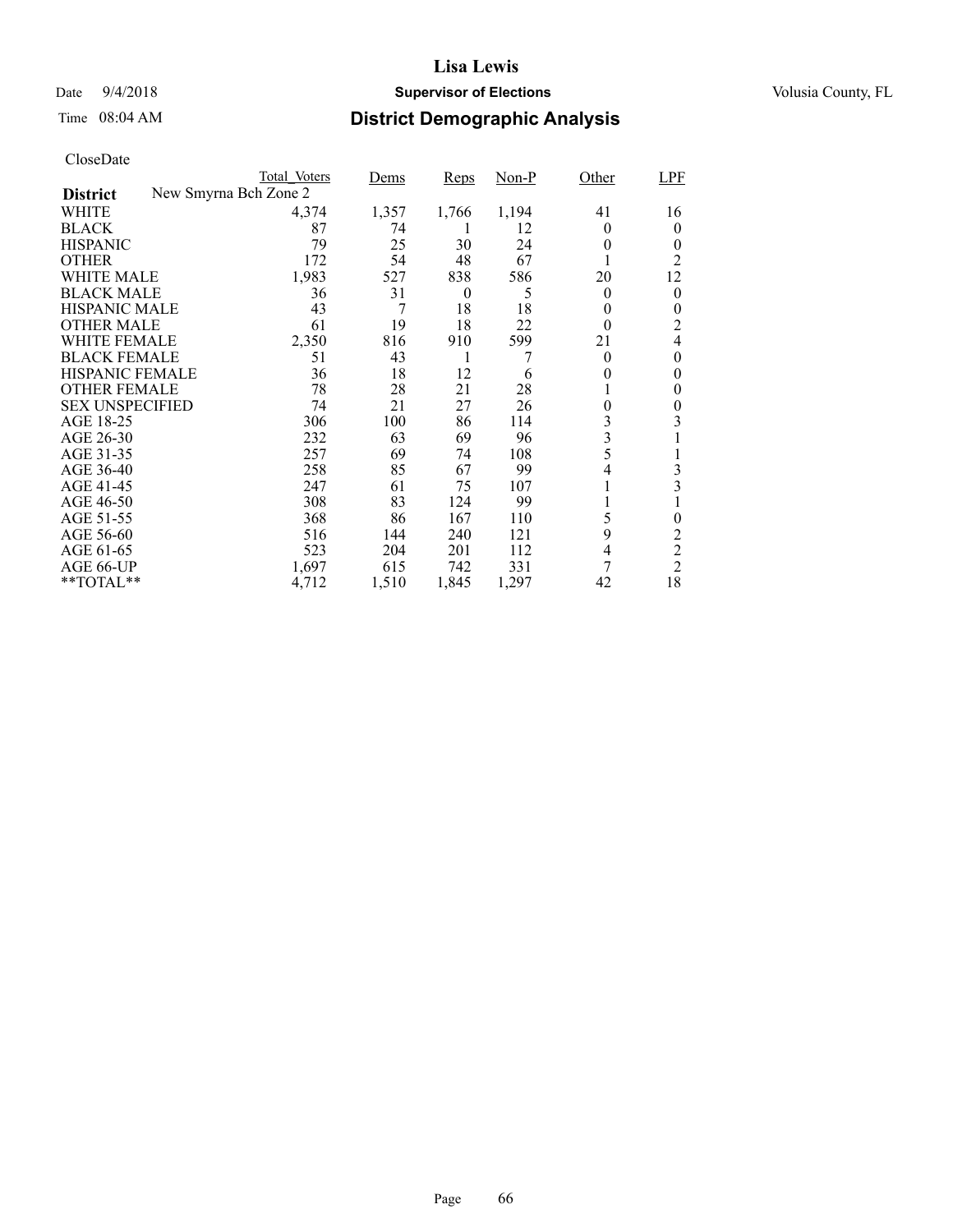## Date  $9/4/2018$  **Supervisor of Elections** Volusia County, FL

# Time 08:04 AM **District Demographic Analysis**

|                        | Total Voters          | Dems  | <b>Reps</b> | $Non-P$ | Other            | LPF            |
|------------------------|-----------------------|-------|-------------|---------|------------------|----------------|
| <b>District</b>        | New Smyrna Bch Zone 3 |       |             |         |                  |                |
| WHITE                  | 5,308                 | 1,397 | 2,408       | 1,451   | 39               | 13             |
| <b>BLACK</b>           | 50                    | 29    | 4           | 15      |                  |                |
| <b>HISPANIC</b>        | 98                    | 28    | 34          | 36      | $\theta$         | 0              |
| <b>OTHER</b>           | 162                   | 35    | 50          | 76      |                  | 0              |
| WHITE MALE             | 2,428                 | 543   | 1,144       | 712     | 21               | 8              |
| <b>BLACK MALE</b>      | 28                    | 15    | 3           | 8       |                  |                |
| <b>HISPANIC MALE</b>   | 49                    | 16    | 16          | 17      | 0                | 0              |
| <b>OTHER MALE</b>      | 61                    | 16    | 18          | 26      |                  | 0              |
| WHITE FEMALE           | 2,840                 | 846   | 1,244       | 727     | 18               | 5              |
| <b>BLACK FEMALE</b>    | 22                    | 14    | 1           | 7       | $\Omega$         | 0              |
| <b>HISPANIC FEMALE</b> | 46                    | 11    | 17          | 18      | $\theta$         | 0              |
| <b>OTHER FEMALE</b>    | 69                    | 14    | 27          | 28      | $\theta$         | 0              |
| <b>SEX UNSPECIFIED</b> | 75                    | 14    | 26          | 35      | $\boldsymbol{0}$ | 0              |
| AGE 18-25              | 309                   | 66    | 101         | 140     |                  |                |
| AGE 26-30              | 225                   | 50    | 69          | 102     |                  | 3              |
| AGE 31-35              | 279                   | 76    | 92          | 109     | $\overline{c}$   | 0              |
| AGE 36-40              | 300                   | 67    | 103         | 126     | 3                |                |
| AGE 41-45              | 239                   | 63    | 97          | 77      |                  |                |
| AGE 46-50              | 315                   | 68    | 141         | 101     | 3                | 2              |
| AGE 51-55              | 421                   | 98    | 200         | 119     | 3                | 1              |
| AGE 56-60              | 541                   | 135   | 258         | 143     | $\overline{4}$   |                |
| AGE 61-65              | 647                   | 200   | 270         | 164     | 11               | 2              |
| AGE 66-UP              | 2,342                 | 666   | 1,165       | 497     | 12               | $\overline{2}$ |
| **TOTAL**              | 5,618                 | 1,489 | 2,496       | 1,578   | 41               | 14             |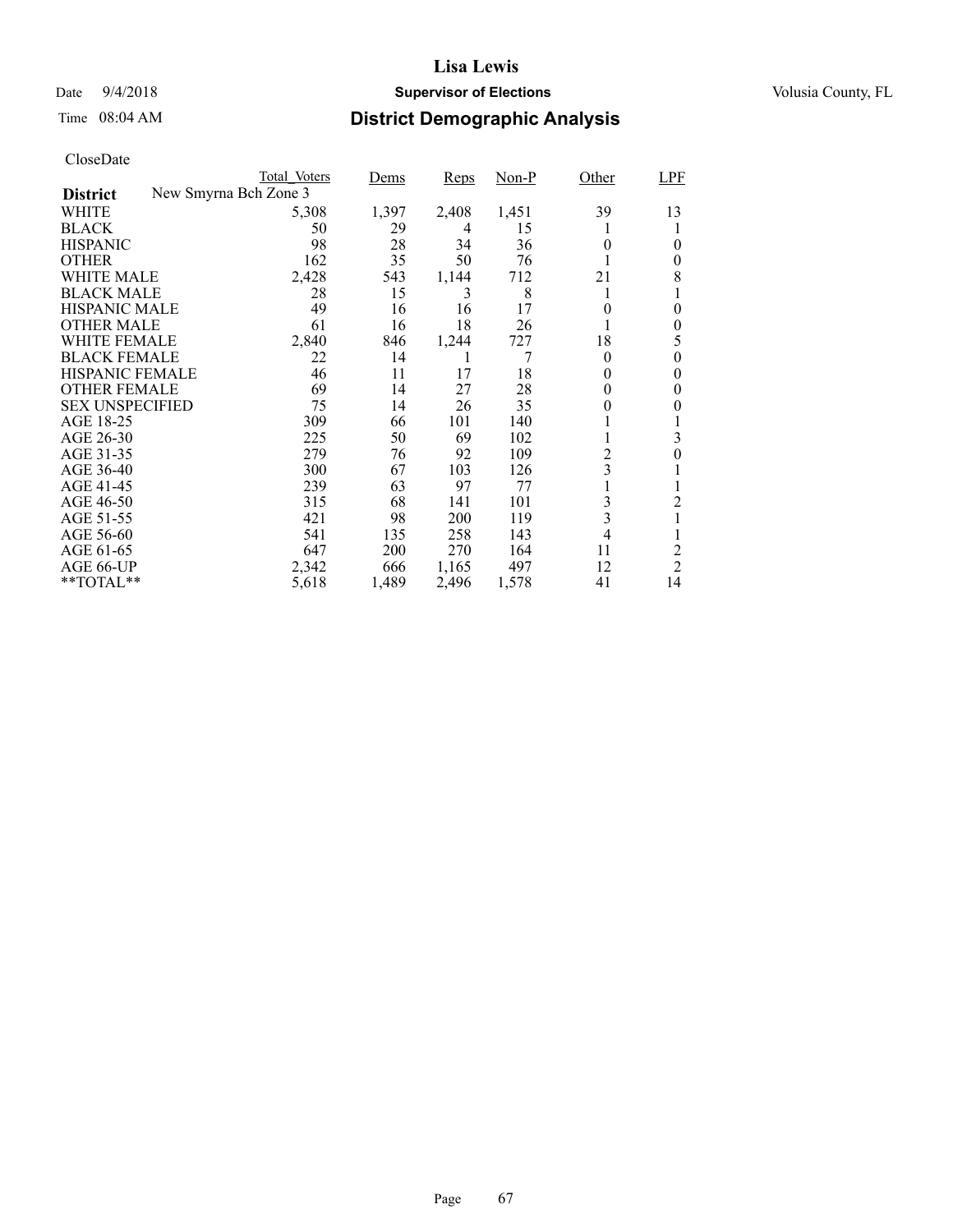## Date  $9/4/2018$  **Supervisor of Elections** Volusia County, FL

# Time 08:04 AM **District Demographic Analysis**

|                        |                       | Total Voters | Dems  | Reps  | $Non-P$ | Other            | <b>LPF</b>     |
|------------------------|-----------------------|--------------|-------|-------|---------|------------------|----------------|
| <b>District</b>        | New Smyrna Bch Zone 4 |              |       |       |         |                  |                |
| WHITE                  |                       | 5,304        | 1,434 | 2,411 | 1,406   | 43               | 10             |
| <b>BLACK</b>           |                       | 616          | 513   | 20    | 82      | $\theta$         |                |
| <b>HISPANIC</b>        |                       | 126          | 45    | 34    | 46      | 1                | 0              |
| <b>OTHER</b>           |                       | 257          | 77    | 55    | 124     | $\theta$         | 1              |
| WHITE MALE             |                       | 2,379        | 540   | 1,160 | 651     | 20               | 8              |
| <b>BLACK MALE</b>      |                       | 242          | 188   | 8     | 45      | $\theta$         | 1              |
| <b>HISPANIC MALE</b>   |                       | 60           | 20    | 19    | 20      | 1                | $\theta$       |
| <b>OTHER MALE</b>      |                       | 98           | 24    | 27    | 47      | $\Omega$         | 0              |
| WHITE FEMALE           |                       | 2,866        | 876   | 1,226 | 739     | 23               | 2              |
| <b>BLACK FEMALE</b>    |                       | 365          | 316   | 12    | 37      | $\theta$         | $\overline{0}$ |
| HISPANIC FEMALE        |                       | 61           | 25    | 13    | 23      | $\theta$         | 0              |
| <b>OTHER FEMALE</b>    |                       | 110          | 40    | 25    | 44      | $\theta$         |                |
| <b>SEX UNSPECIFIED</b> |                       | 122          | 40    | 30    | 52      | 0                | $\theta$       |
| AGE 18-25              |                       | 461          | 134   | 130   | 187     | 8                | 2              |
| AGE 26-30              |                       | 306          | 98    | 90    | 113     | 3                | $\overline{c}$ |
| AGE 31-35              |                       | 325          | 114   | 101   | 105     | 4                | 1              |
| AGE 36-40              |                       | 316          | 94    | 108   | 113     | 1                | 0              |
| AGE 41-45              |                       | 324          | 95    | 122   | 103     | $\overline{c}$   | $\overline{c}$ |
| AGE 46-50              |                       | 416          | 138   | 169   | 104     | 3                | $\overline{c}$ |
| AGE 51-55              |                       | 446          | 130   | 185   | 131     | $\boldsymbol{0}$ | $\overline{0}$ |
| AGE 56-60              |                       | 619          | 189   | 271   | 156     | 3                | 0              |
| AGE 61-65              |                       | 736          | 255   | 310   | 163     | 7                |                |
| AGE 66-UP              |                       | 2,354        | 822   | 1,034 | 483     | 13               | 2              |
| **TOTAL**              |                       | 6,303        | 2,069 | 2,520 | 1,658   | 44               | 12             |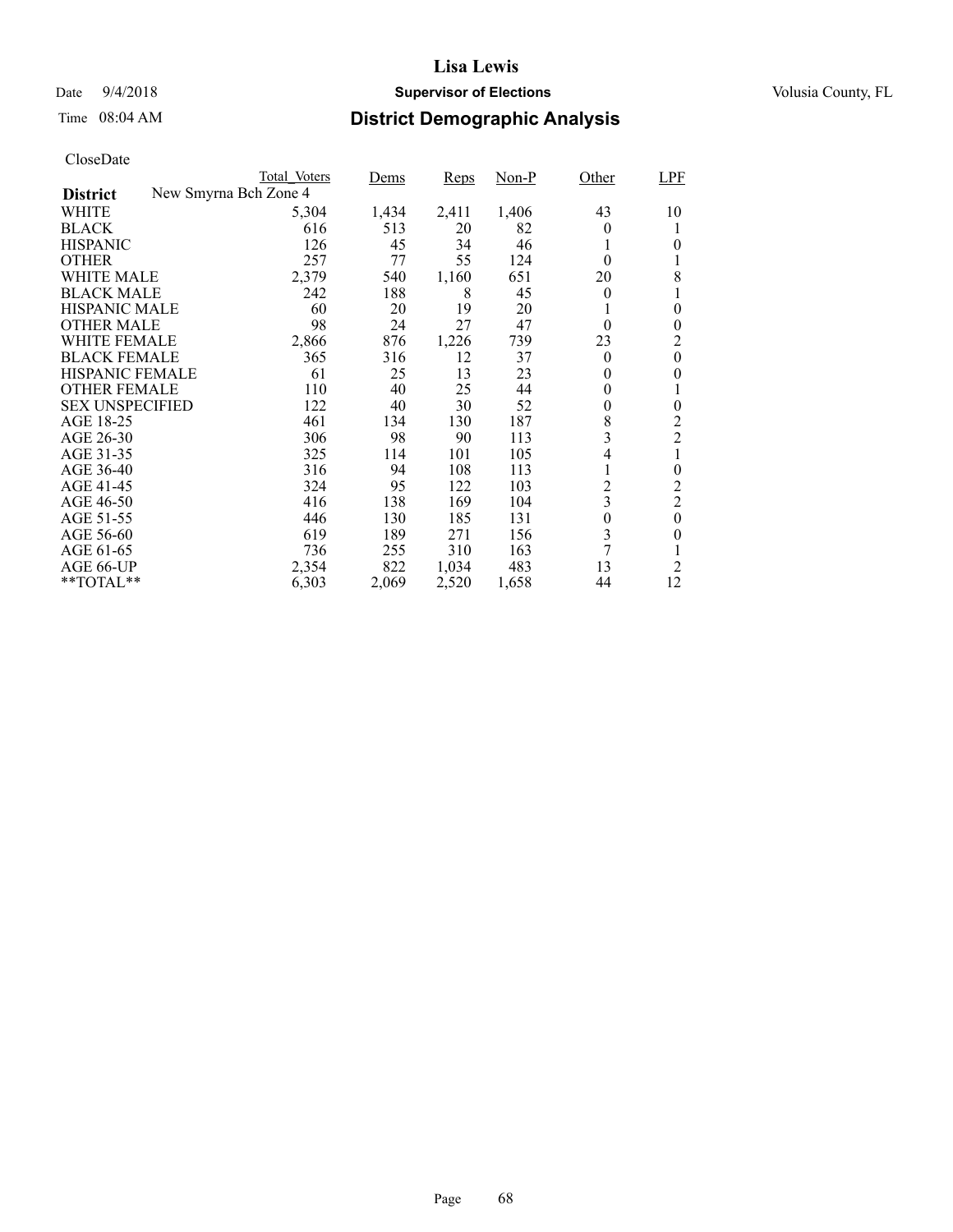## Date  $9/4/2018$  **Supervisor of Elections** Volusia County, FL

# Time 08:04 AM **District Demographic Analysis**

|                        |          | <b>Total Voters</b> | Dems           | <b>Reps</b> | $Non-P$ | Other  | LPF      |
|------------------------|----------|---------------------|----------------|-------------|---------|--------|----------|
| <b>District</b>        | Oak Hill |                     |                |             |         |        |          |
| <b>WHITE</b>           |          | 1,315               | 347            | 589         | 369     | 8      | 2        |
| <b>BLACK</b>           |          | 148                 | 127            | 3           | 18      |        | $\theta$ |
| <b>HISPANIC</b>        |          | 14                  | 6              | 3           | 5       | 0      | 0        |
| <b>OTHER</b>           |          | 39                  | 10             | 15          | 14      | 0      |          |
| WHITE MALE             |          | 660                 | 157            | 303         | 194     | 5      |          |
| <b>BLACK MALE</b>      |          | 65                  | 52             | 1           | 12      |        | 0        |
| <b>HISPANIC MALE</b>   |          | 5                   |                | 2           | 2       |        |          |
| <b>OTHER MALE</b>      |          | 16                  | $\overline{2}$ | 9           | 5       | 0      |          |
| <b>WHITE FEMALE</b>    |          | 639                 | 188            | 277         | 170     | 3      |          |
| <b>BLACK FEMALE</b>    |          | 83                  | 75             | 2           | 6       |        | 0        |
| <b>HISPANIC FEMALE</b> |          | 9                   | 5              |             |         | 0      | 0        |
| <b>OTHER FEMALE</b>    |          | 14                  | 8              | 4           | 2       | 0      | 0        |
| <b>SEX UNSPECIFIED</b> |          | 25                  | $\overline{c}$ | 11          | 12      |        | 0        |
| AGE 18-25              |          | 93                  | 29             | 22          | 41      |        |          |
| AGE 26-30              |          | 77                  | 25             | 27          | 24      |        |          |
| AGE 31-35              |          | 60                  | 20             | 17          | 23      |        |          |
| AGE 36-40              |          | 72                  | 31             | 22          | 19      |        | 0        |
| AGE 41-45              |          | 74                  | 24             | 20          | 30      | 0      |          |
| AGE 46-50              |          | 91                  | 23             | 38          | 30      | 0      | 0        |
| AGE 51-55              |          | 113                 | 39             | 43          | 30      |        |          |
| AGE 56-60              |          | 192                 | 59             | 91          | 41      |        |          |
| AGE 61-65              |          | 182                 | 63             | 79          | 38      | $_{0}$ | 2        |
| AGE 66-UP              |          | 562                 | 177            | 251         | 130     |        | 0        |
| **TOTAL**              |          | 1,516               | 490            | 610         | 406     | 8      | 2        |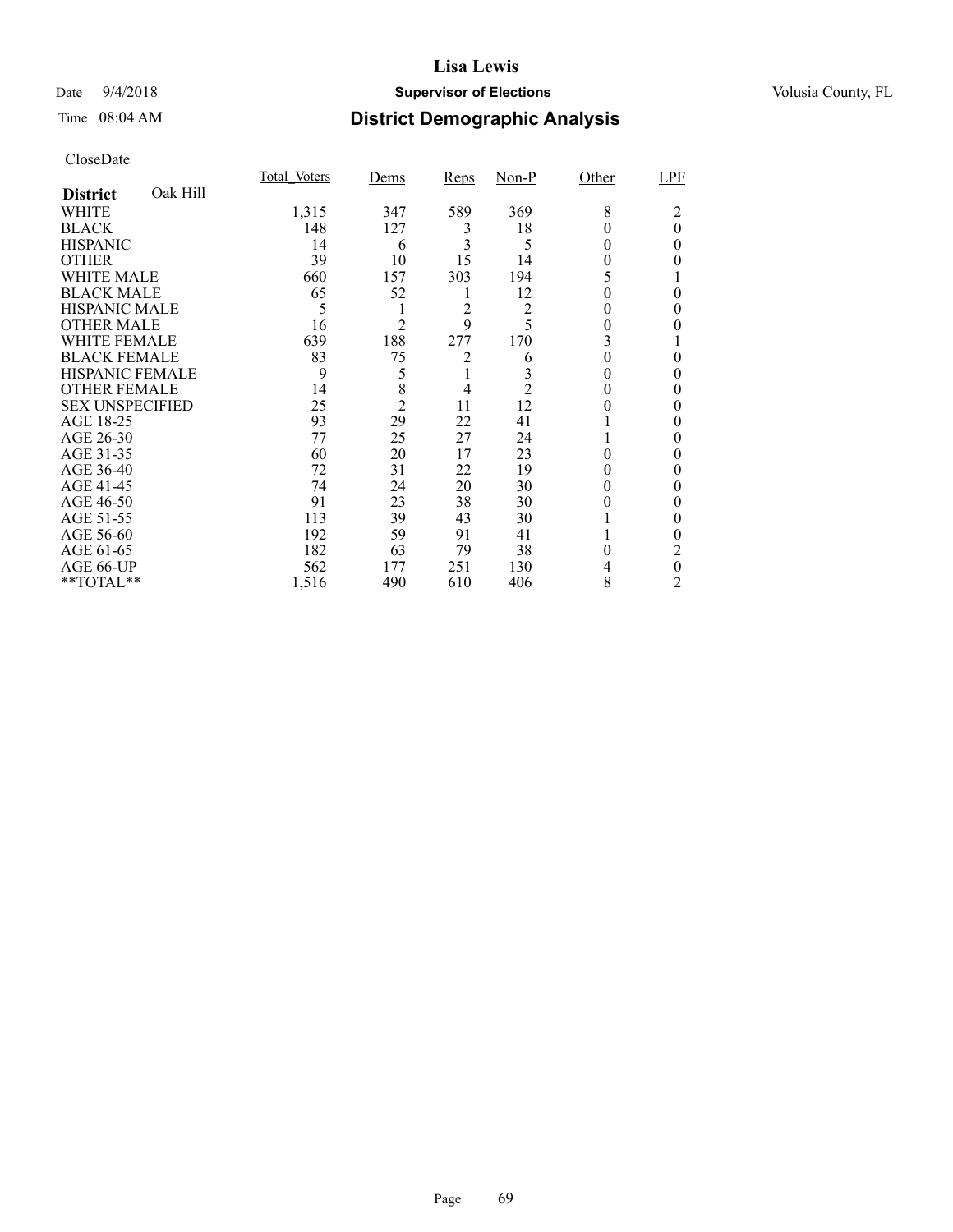## Date  $9/4/2018$  **Supervisor of Elections** Volusia County, FL

# Time 08:04 AM **District Demographic Analysis**

|                        |                    | Total Voters | Dems | Reps | $Non-P$ | Other    | LPF      |
|------------------------|--------------------|--------------|------|------|---------|----------|----------|
| <b>District</b>        | Orange City Seat 1 |              |      |      |         |          |          |
| WHITE                  |                    | 750          | 211  | 316  | 217     | 4        | 2        |
| <b>BLACK</b>           |                    | 182          | 135  | 10   | 37      | 0        | $\theta$ |
| <b>HISPANIC</b>        |                    | 531          | 225  | 72   | 234     | 0        | $\theta$ |
| <b>OTHER</b>           |                    | 80           | 39   | 17   | 24      | 0        | $\theta$ |
| WHITE MALE             |                    | 281          | 67   | 124  | 87      |          | 2        |
| <b>BLACK MALE</b>      |                    | 54           | 35   | 4    | 15      | $\theta$ | $\theta$ |
| <b>HISPANIC MALE</b>   |                    | 216          | 79   | 37   | 100     | 0        | 0        |
| <b>OTHER MALE</b>      |                    | 30           | 11   | 10   | 9       | 0        | $\theta$ |
| WHITE FEMALE           |                    | 464          | 142  | 190  | 129     | 3        | 0        |
| <b>BLACK FEMALE</b>    |                    | 125          | 98   | 6    | 21      | 0        | $\theta$ |
| <b>HISPANIC FEMALE</b> |                    | 310          | 144  | 34   | 132     | 0        | 0        |
| <b>OTHER FEMALE</b>    |                    | 39           | 24   | 4    | 11      | 0        | $\theta$ |
| <b>SEX UNSPECIFIED</b> |                    | 24           | 10   | 6    | 8       | 0        | $\theta$ |
| AGE 18-25              |                    | 170          | 69   | 33   | 68      | 0        | 0        |
| AGE 26-30              |                    | 137          | 50   | 28   | 58      |          | $\theta$ |
| AGE 31-35              |                    | 108          | 34   | 26   | 47      |          | 0        |
| AGE 36-40              |                    | 126          | 44   | 28   | 53      | 0        |          |
| AGE 41-45              |                    | 104          | 33   | 23   | 47      | 0        |          |
| AGE 46-50              |                    | 99           | 46   | 23   | 29      |          | $\theta$ |
| AGE 51-55              |                    | 94           | 34   | 21   | 38      |          | 0        |
| AGE 56-60              |                    | 101          | 46   | 27   | 28      | 0        | 0        |
| AGE 61-65              |                    | 95           | 24   | 32   | 39      | 0        | $\theta$ |
| AGE 66-UP              |                    | 509          | 230  | 174  | 105     | 0        | 0        |
| **TOTAL**              |                    | 1,543        | 610  | 415  | 512     | 4        | 2        |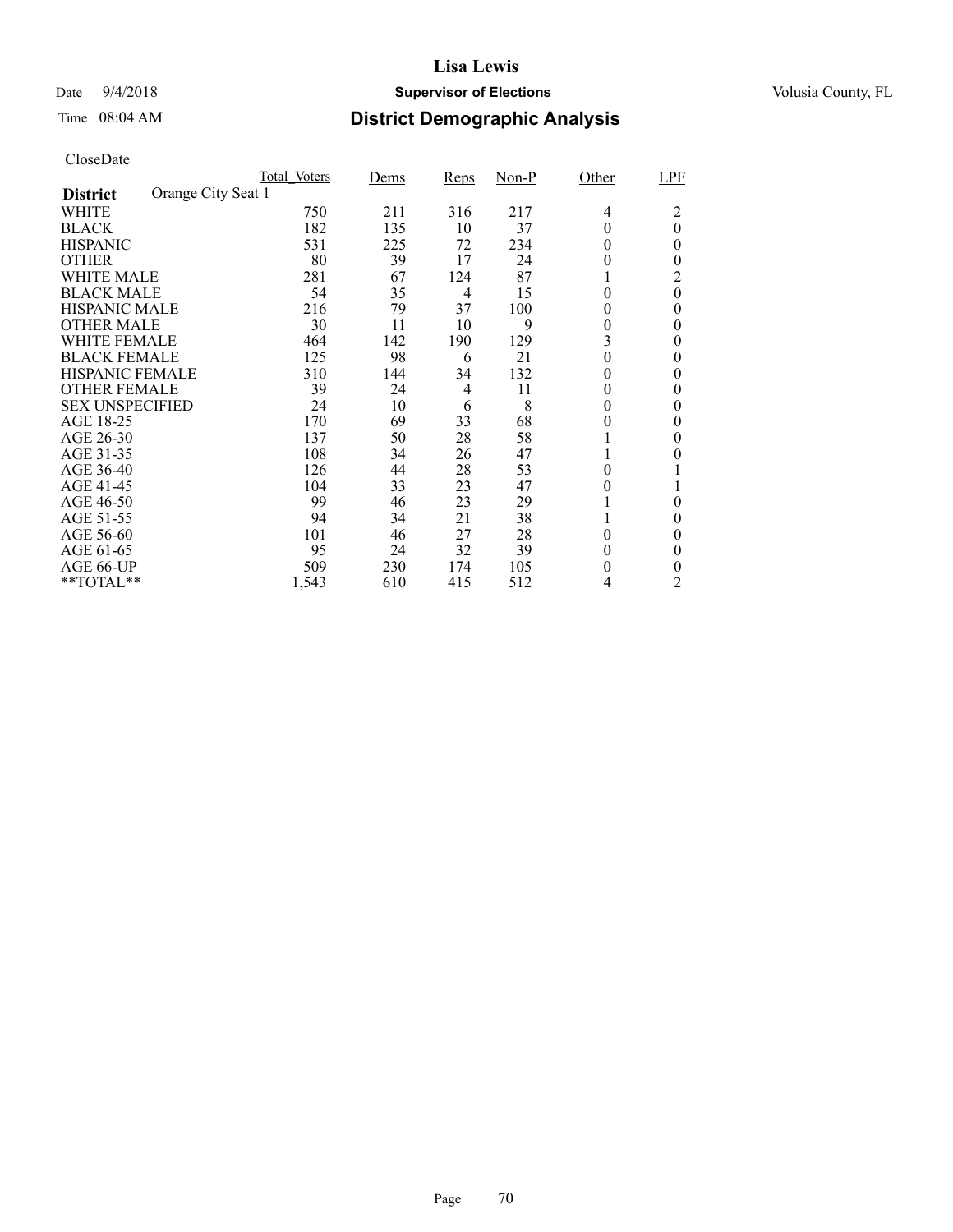## Date  $9/4/2018$  **Supervisor of Elections** Volusia County, FL

# Time 08:04 AM **District Demographic Analysis**

|                        |                    | Total Voters | Dems | Reps           | $Non-P$ | Other | LPF      |
|------------------------|--------------------|--------------|------|----------------|---------|-------|----------|
| <b>District</b>        | Orange City Seat 2 |              |      |                |         |       |          |
| WHITE                  |                    | 1,067        | 279  | 451            | 327     | 6     | 4        |
| <b>BLACK</b>           |                    | 73           | 57   | 3              | 13      | 0     | 0        |
| <b>HISPANIC</b>        |                    | 218          | 103  | 30             | 84      |       | 0        |
| <b>OTHER</b>           |                    | 64           | 18   | 14             | 32      | 0     | $_{0}$   |
| WHITE MALE             |                    | 491          | 103  | 222            | 161     | 3     | 2        |
| <b>BLACK MALE</b>      |                    | 29           | 19   | $\overline{2}$ | 8       | 0     | $\theta$ |
| <b>HISPANIC MALE</b>   |                    | 85           | 35   | 15             | 34      |       | $\theta$ |
| <b>OTHER MALE</b>      |                    | 33           | 10   | 8              | 15      | 0     | 0        |
| WHITE FEMALE           |                    | 567          | 175  | 225            | 162     |       | 2        |
| <b>BLACK FEMALE</b>    |                    | 44           | 38   |                | 5       | 0     | $\theta$ |
| <b>HISPANIC FEMALE</b> |                    | 129          | 66   | 15             | 48      | 0     | 0        |
| <b>OTHER FEMALE</b>    |                    | 19           |      | 4              | 8       | 0     | 0        |
| <b>SEX UNSPECIFIED</b> |                    | 25           | 4    | 6              | 15      | 0     |          |
| AGE 18-25              |                    | 177          | 45   | 33             | 97      |       |          |
| AGE 26-30              |                    | 106          | 36   | 30             | 39      | 0     |          |
| AGE 31-35              |                    | 98           | 29   | 30             | 36      | 3     |          |
| AGE 36-40              |                    | 105          | 31   | 37             | 36      | 0     |          |
| AGE 41-45              |                    | 92           | 29   | 30             | 33      | 0     | 0        |
| AGE 46-50              |                    | 127          | 37   | 40             | 50      | 0     | $\theta$ |
| AGE 51-55              |                    | 136          | 42   | 54             | 40      | 0     | 0        |
| AGE 56-60              |                    | 140          | 39   | 60             | 41      | 0     | $\theta$ |
| AGE 61-65              |                    | 139          | 51   | 60             | 27      |       | 0        |
| AGE 66-UP              |                    | 302          | 118  | 124            | 57      | 2     |          |
| **TOTAL**              |                    | 1,422        | 457  | 498            | 456     | 7     | 4        |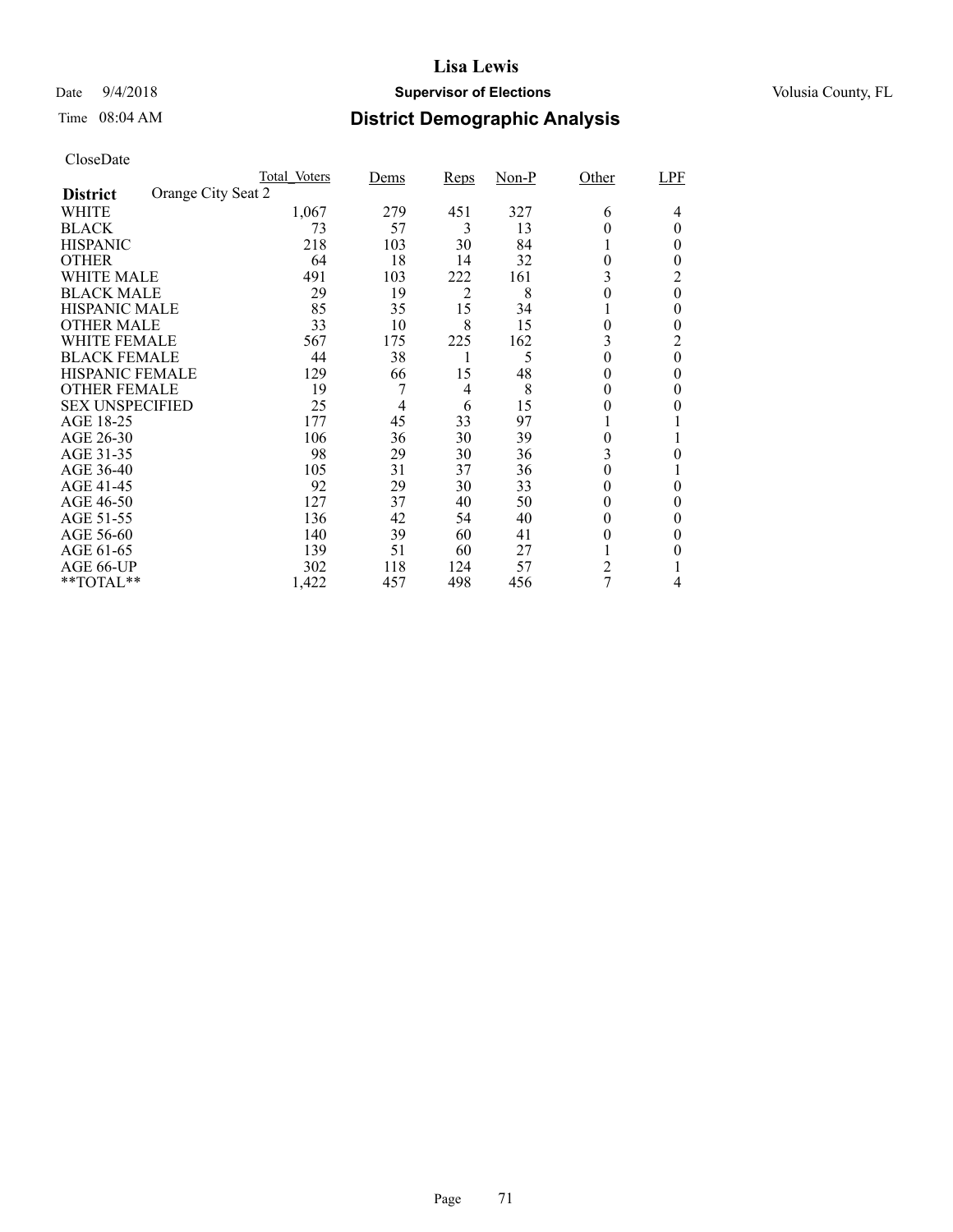## Date  $9/4/2018$  **Supervisor of Elections** Volusia County, FL

# Time 08:04 AM **District Demographic Analysis**

|                        |                    | <b>Total Voters</b> | Dems | <b>Reps</b> | $Non-P$ | Other          | LPF      |
|------------------------|--------------------|---------------------|------|-------------|---------|----------------|----------|
| <b>District</b>        | Orange City Seat 3 |                     |      |             |         |                |          |
| WHITE                  |                    | 1,146               | 327  | 467         | 348     | 1              | 3        |
| <b>BLACK</b>           |                    | 100                 | 71   | 3           | 26      | 0              | $\theta$ |
| <b>HISPANIC</b>        |                    | 280                 | 126  | 45          | 102     | 5              | 2        |
| <b>OTHER</b>           |                    | 87                  | 27   | 13          | 46      |                | $\theta$ |
| WHITE MALE             |                    | 494                 | 113  | 208         | 169     |                | 3        |
| <b>BLACK MALE</b>      |                    | 39                  | 24   | $\theta$    | 15      | 0              | 0        |
| <b>HISPANIC MALE</b>   |                    | 111                 | 43   | 23          | 41      | 4              | 0        |
| <b>OTHER MALE</b>      |                    | 28                  | 9    | 4           | 15      | 0              | 0        |
| WHITE FEMALE           |                    | 637                 | 211  | 255         | 171     | 0              | 0        |
| <b>BLACK FEMALE</b>    |                    | 59                  | 45   | 3           | 11      |                | 0        |
| <b>HISPANIC FEMALE</b> |                    | 162                 | 80   | 22          | 57      |                | 2        |
| <b>OTHER FEMALE</b>    |                    | 44                  | 16   | 7           | 20      |                | $\theta$ |
| <b>SEX UNSPECIFIED</b> |                    | 39                  | 10   | 6           | 23      | 0              | 0        |
| AGE 18-25              |                    | 127                 | 49   | 15          | 62      | 0              |          |
| AGE 26-30              |                    | 89                  | 33   | 27          | 26      |                | 2        |
| AGE 31-35              |                    | 89                  | 30   | 15          | 43      | 0              |          |
| AGE 36-40              |                    | 84                  | 31   | 21          | 31      | 0              |          |
| AGE 41-45              |                    | 107                 | 41   | 28          | 37      |                | 0        |
| AGE 46-50              |                    | 124                 | 34   | 42          | 46      | 2              | 0        |
| AGE 51-55              |                    | 95                  | 21   | 44          | 29      |                | $\theta$ |
| AGE 56-60              |                    | 129                 | 41   | 47          | 41      | 0              | $\theta$ |
| AGE 61-65              |                    | 146                 | 51   | 50          | 45      | 0              | $\theta$ |
| AGE 66-UP              |                    | 623                 | 220  | 239         | 162     | $\overline{c}$ | 0        |
| **TOTAL**              |                    | 1,613               | 551  | 528         | 522     | 7              | 5        |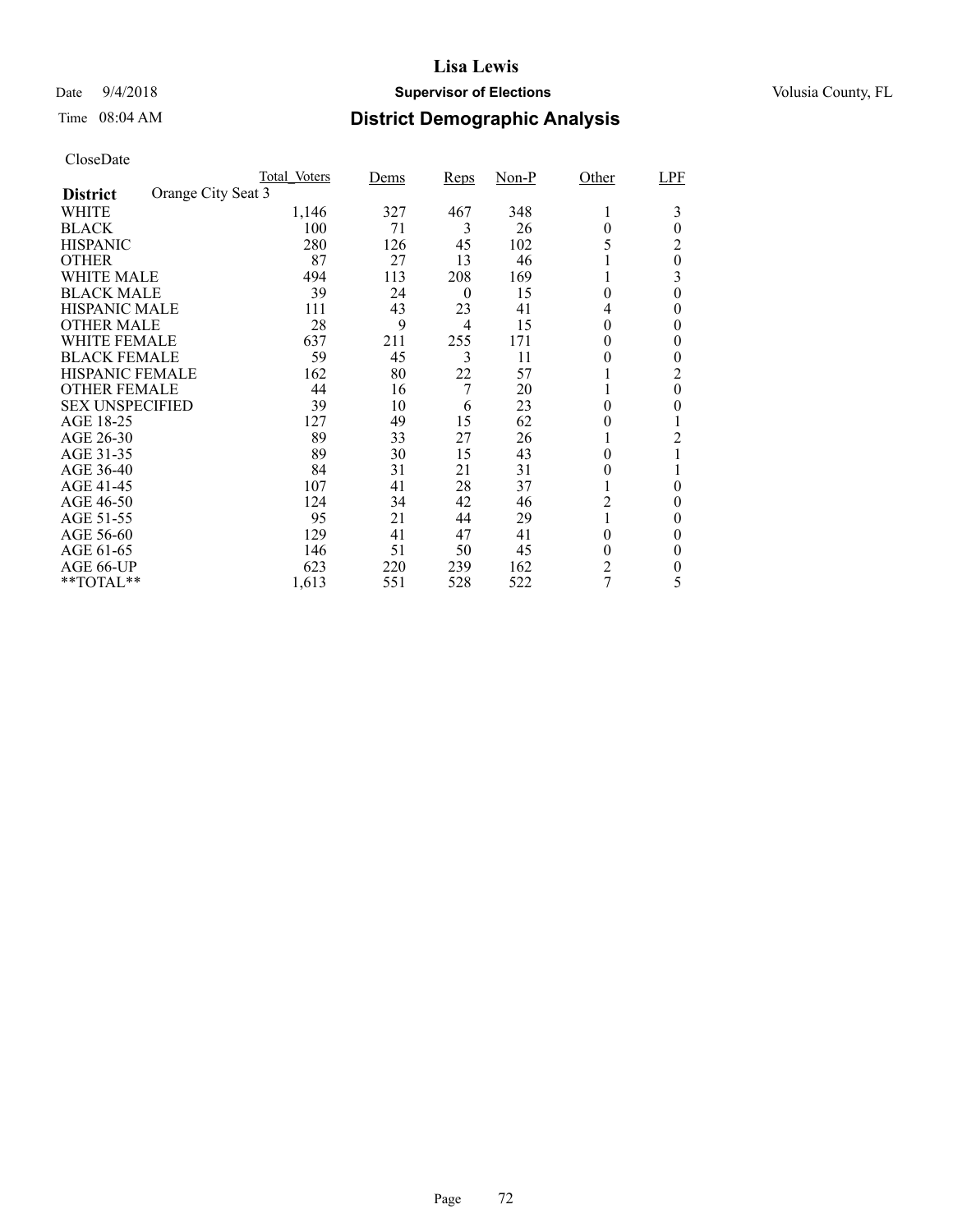### Date  $9/4/2018$  **Supervisor of Elections** Volusia County, FL

## Time 08:04 AM **District Demographic Analysis**

|                        |                    | Total Voters | Dems | <b>Reps</b> | $Non-P$ | Other | LPF |
|------------------------|--------------------|--------------|------|-------------|---------|-------|-----|
| <b>District</b>        | Orange City Seat 4 |              |      |             |         |       |     |
| WHITE                  |                    | 1,290        | 375  | 535         | 370     | 5     | 5   |
| <b>BLACK</b>           |                    | 18           | 15   |             | 2       |       | 0   |
| <b>HISPANIC</b>        |                    | 85           | 42   | 9           | 34      | 0     | 0   |
| <b>OTHER</b>           |                    | 60           | 11   | 14          | 35      | 0     | 0   |
| WHITE MALE             |                    | 605          | 137  | 264         | 198     | 3     | 3   |
| <b>BLACK MALE</b>      |                    | 8            | 6    | 1           | 1       | 0     | 0   |
| <b>HISPANIC MALE</b>   |                    | 43           | 18   | 8           | 17      | 0     | 0   |
| <b>OTHER MALE</b>      |                    | 18           | 4    | 3           | 11      | 0     | 0   |
| WHITE FEMALE           |                    | 671          | 237  | 262         | 168     | 2     | 2   |
| <b>BLACK FEMALE</b>    |                    | 10           | 9    | 0           |         | 0     | 0   |
| <b>HISPANIC FEMALE</b> |                    | 42           | 24   |             | 17      |       | 0   |
| <b>OTHER FEMALE</b>    |                    | 23           | 7    | 8           | 8       | 0     | 0   |
| <b>SEX UNSPECIFIED</b> |                    | 32           |      | 11          | 20      |       | 0   |
| AGE 18-25              |                    | 138          | 24   | 53          | 60      |       |     |
| AGE 26-30              |                    | 95           | 21   | 24          | 48      |       |     |
| AGE 31-35              |                    | 99           | 27   | 30          | 41      | 0     |     |
| AGE 36-40              |                    | 104          | 39   | 40          | 24      |       | 0   |
| AGE 41-45              |                    | 93           | 24   | 26          | 43      | 0     |     |
| AGE 46-50              |                    | 123          | 31   | 49          | 42      | 0     |     |
| AGE 51-55              |                    | 131          | 31   | 51          | 49      | 0     | 0   |
| AGE 56-60              |                    | 143          | 40   | 62          | 40      | 0     |     |
| AGE 61-65              |                    | 145          | 55   | 63          | 25      |       |     |
| AGE 66-UP              |                    | 382          | 151  | 161         | 69      |       | 0   |
| **TOTAL**              |                    | 1,453        | 443  | 559         | 441     | 5     | 5   |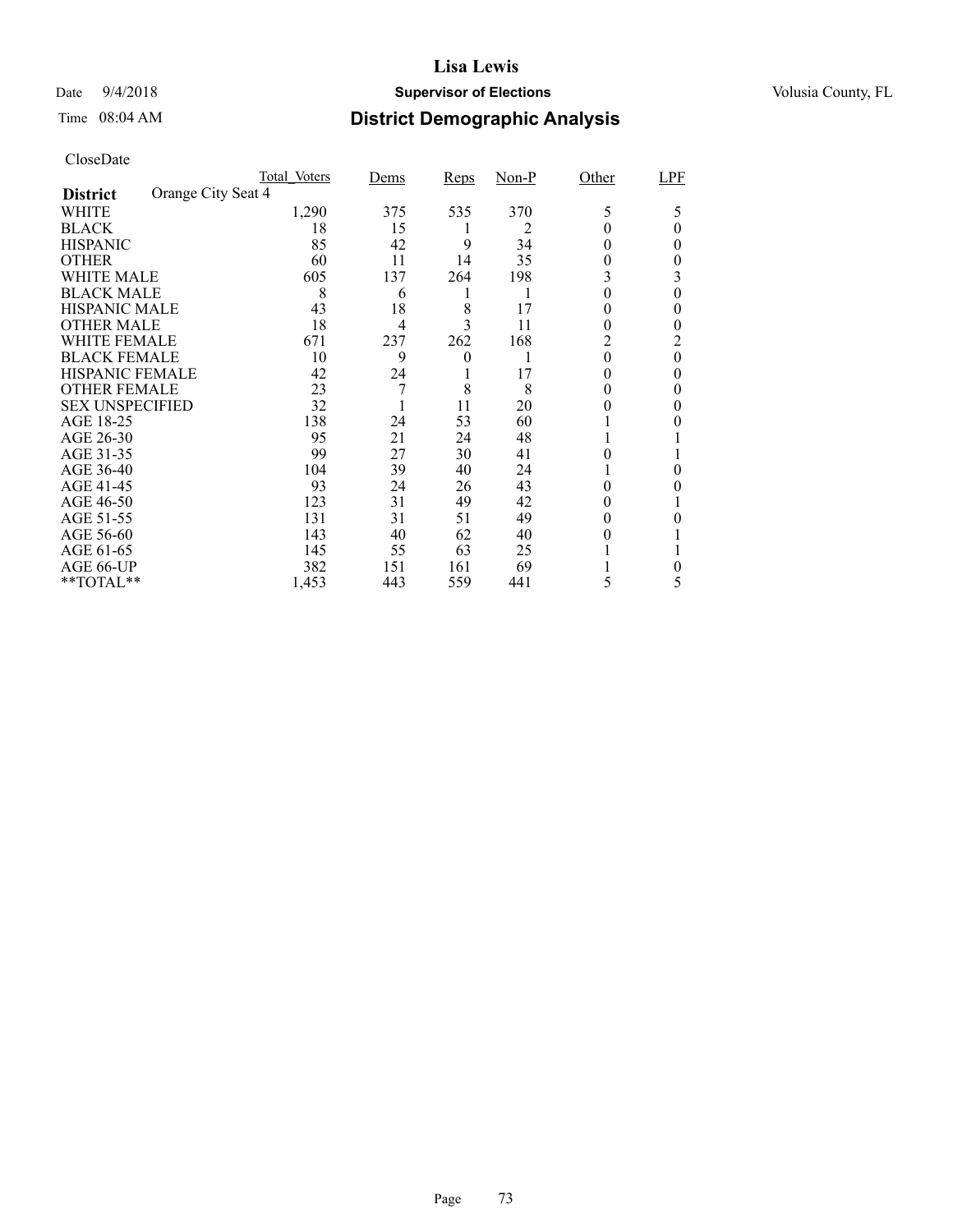### Date  $9/4/2018$  **Supervisor of Elections** Volusia County, FL

## Time 08:04 AM **District Demographic Analysis**

|                        |                    | Total Voters | Dems | Reps     | $Non-P$ | Other | LPF      |
|------------------------|--------------------|--------------|------|----------|---------|-------|----------|
| <b>District</b>        | Orange City Seat 5 |              |      |          |         |       |          |
| WHITE                  |                    | 1,450        | 389  | 688      | 364     | 6     | 3        |
| <b>BLACK</b>           |                    | 116          | 91   |          | 24      | 0     | 0        |
| <b>HISPANIC</b>        |                    | 152          | 55   | 22       | 75      | 0     | 0        |
| <b>OTHER</b>           |                    | 70           | 27   | 17       | 26      | 0     | $_{0}$   |
| WHITE MALE             |                    | 555          | 121  | 274      | 155     | 3     | 2        |
| <b>BLACK MALE</b>      |                    | 42           | 30   | 1        | 11      | 0     | $\theta$ |
| <b>HISPANIC MALE</b>   |                    | 62           | 23   | 12       | 27      | 0     | $\theta$ |
| <b>OTHER MALE</b>      |                    | 21           | 10   | 4        | 7       | 0     | 0        |
| WHITE FEMALE           |                    | 881          | 267  | 409      | 201     | 3     |          |
| <b>BLACK FEMALE</b>    |                    | 71           | 60   | $\theta$ | 11      | 0     | 0        |
| <b>HISPANIC FEMALE</b> |                    | 87           | 31   | 10       | 46      | 0     | 0        |
| <b>OTHER FEMALE</b>    |                    | 36           | 16   | 12       | 8       | 0     | $\theta$ |
| <b>SEX UNSPECIFIED</b> |                    | 33           | 4    | 6        | 23      | 0     | 0        |
| AGE 18-25              |                    | 88           | 23   | 14       | 51      | 0     |          |
| AGE 26-30              |                    | 65           | 19   | 12       | 32      |       |          |
| AGE 31-35              |                    | 53           | 21   | 13       | 18      |       | 0        |
| AGE 36-40              |                    | 58           | 18   | 14       | 25      |       | $_{0}$   |
| AGE 41-45              |                    | 62           | 24   | 19       | 19      | 0     | 0        |
| AGE 46-50              |                    | 72           | 28   | 20       | 23      | 0     |          |
| AGE 51-55              |                    | 87           | 24   | 29       | 34      | 0     | 0        |
| AGE 56-60              |                    | 121          | 41   | 38       | 41      |       | $\theta$ |
| AGE 61-65              |                    | 130          | 60   | 33       | 37      | 0     | 0        |
| AGE 66-UP              |                    | 1,052        | 304  | 536      | 209     | 2     |          |
| **TOTAL**              |                    | 1,788        | 562  | 728      | 489     | 6     | 3        |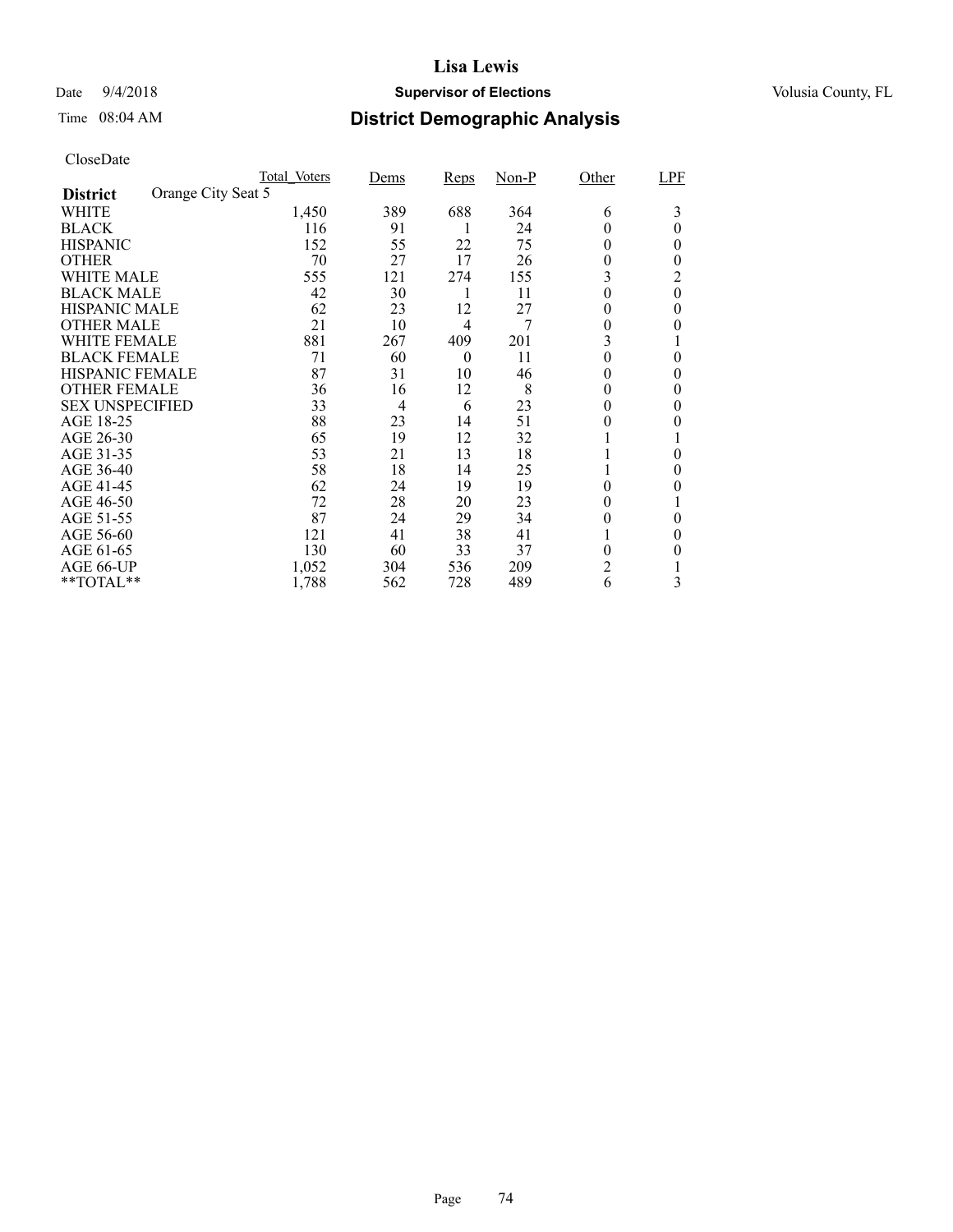### Date  $9/4/2018$  **Supervisor of Elections** Volusia County, FL

## Time 08:04 AM **District Demographic Analysis**

|                                        | Total Voters | Dems  | <b>Reps</b> | Non-P | Other          | <b>LPF</b>       |
|----------------------------------------|--------------|-------|-------------|-------|----------------|------------------|
| Ormond Beach Zone 1<br><b>District</b> |              |       |             |       |                |                  |
| WHITE                                  | 8,104        | 2,276 | 3,759       | 2,012 | 33             | 24               |
| <b>BLACK</b>                           | 127          | 87    | 12          | 28    | 0              | $\theta$         |
| <b>HISPANIC</b>                        | 192          | 66    | 58          | 65    |                | 2                |
| <b>OTHER</b>                           | 431          | 128   | 118         | 183   | $\overline{2}$ | $\theta$         |
| WHITE MALE                             | 3,711        | 870   | 1,809       | 1,000 | 16             | 16               |
| <b>BLACK MALE</b>                      | 66           | 40    | 7           | 19    | $\theta$       | 0                |
| <b>HISPANIC MALE</b>                   | 86           | 27    | 28          | 29    |                |                  |
| <b>OTHER MALE</b>                      | 169          | 48    | 48          | 72    |                | 0                |
| <b>WHITE FEMALE</b>                    | 4,309        | 1,386 | 1,921       | 977   | 17             | 8                |
| <b>BLACK FEMALE</b>                    | 60           | 47    | 5           | 8     | $\theta$       | 0                |
| <b>HISPANIC FEMALE</b>                 | 103          | 36    | 30          | 36    | $\theta$       | 1                |
| <b>OTHER FEMALE</b>                    | 199          | 62    | 53          | 83    |                | 0                |
| <b>SEX UNSPECIFIED</b>                 | 151          | 41    | 46          | 64    | $\overline{0}$ | 0                |
| AGE 18-25                              | 676          | 163   | 236         | 266   |                | 4                |
| AGE 26-30                              | 415          | 97    | 137         | 175   | 4              | 2                |
| AGE 31-35                              | 488          | 121   | 203         | 157   | 3              | 4                |
| AGE 36-40                              | 481          | 133   | 173         | 169   |                | 5                |
| AGE 41-45                              | 480          | 125   | 207         | 142   |                | 5                |
| AGE 46-50                              | 649          | 164   | 285         | 196   | $\overline{c}$ | $\overline{c}$   |
| AGE 51-55                              | 753          | 186   | 382         | 182   | 3              | $\boldsymbol{0}$ |
| AGE 56-60                              | 801          | 235   | 386         | 179   |                | 0                |
| AGE 61-65                              | 963          | 297   | 465         | 194   | 6              |                  |
| AGE 66-UP                              | 3,147        | 1,036 | 1,472       | 628   | 8              | 3                |
| $*$ TOTAL $*$                          | 8,854        | 2,557 | 3,947       | 2,288 | 36             | 26               |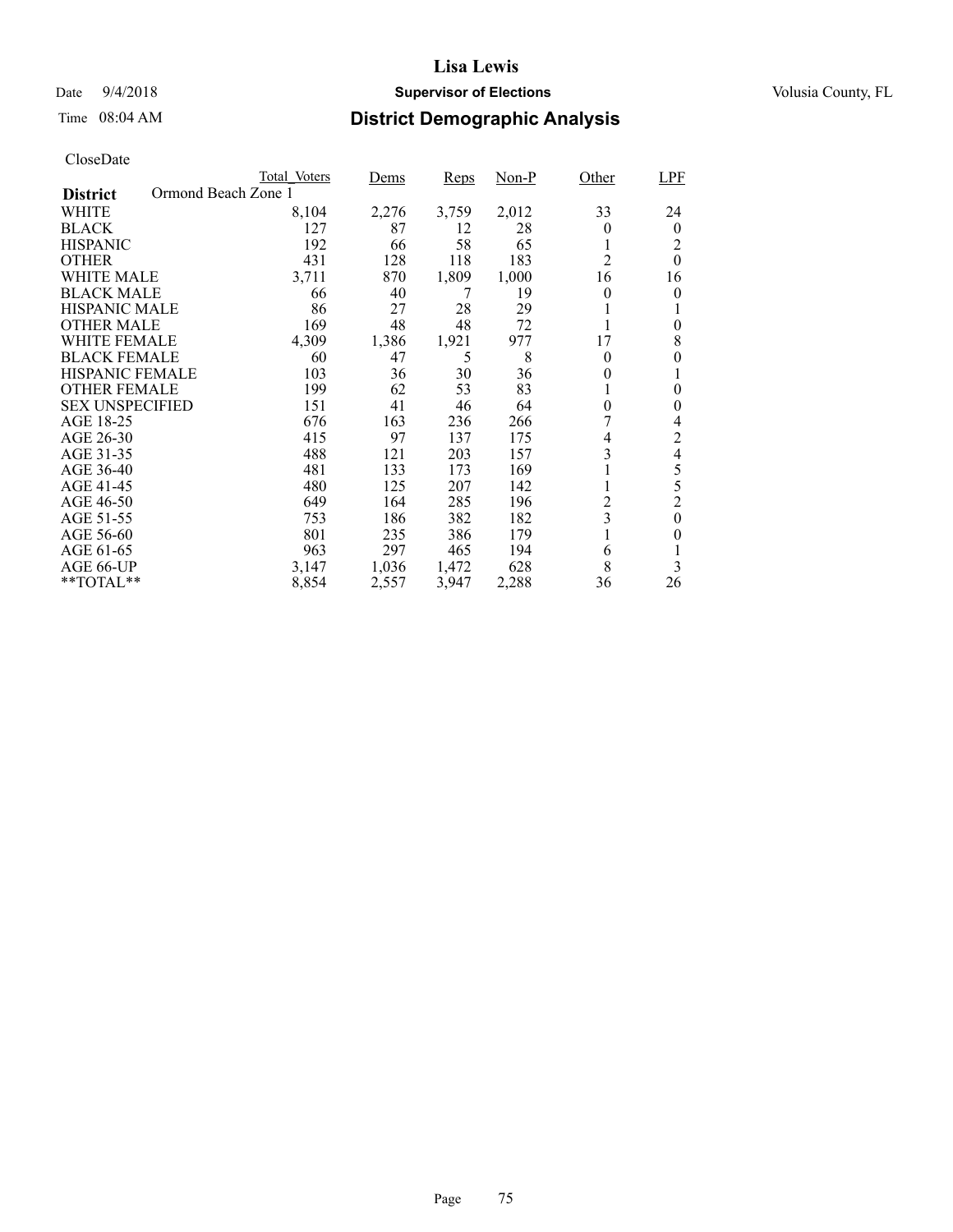### Date  $9/4/2018$  **Supervisor of Elections** Volusia County, FL

## Time 08:04 AM **District Demographic Analysis**

|                        |                     | Total Voters | Dems  | <b>Reps</b> | Non-P | Other                   | <b>LPF</b>       |
|------------------------|---------------------|--------------|-------|-------------|-------|-------------------------|------------------|
| <b>District</b>        | Ormond Beach Zone 2 |              |       |             |       |                         |                  |
| WHITE                  |                     | 6,248        | 2,014 | 2,371       | 1,818 | 25                      | 20               |
| <b>BLACK</b>           |                     | 427          | 339   | 14          | 74    | $\theta$                | $\theta$         |
| <b>HISPANIC</b>        |                     | 234          | 98    | 45          | 88    | $\overline{c}$          |                  |
| <b>OTHER</b>           |                     | 405          | 141   | 89          | 174   |                         | $\theta$         |
| WHITE MALE             |                     | 2,792        | 742   | 1,160       | 862   | 13                      | 15               |
| <b>BLACK MALE</b>      |                     | 171          | 124   | 8           | 39    | $\theta$                | 0                |
| <b>HISPANIC MALE</b>   |                     | 83           | 34    | 22          | 26    |                         | 0                |
| <b>OTHER MALE</b>      |                     | 140          | 50    | 29          | 60    |                         | $\boldsymbol{0}$ |
| <b>WHITE FEMALE</b>    |                     | 3,374        | 1,250 | 1,190       | 918   | 11                      | 5                |
| <b>BLACK FEMALE</b>    |                     | 248          | 209   | 6           | 33    | $\theta$                | 0                |
| HISPANIC FEMALE        |                     | 144          | 63    | 21          | 58    |                         |                  |
| <b>OTHER FEMALE</b>    |                     | 172          | 67    | 49          | 56    | $\theta$                | 0                |
| <b>SEX UNSPECIFIED</b> |                     | 190          | 53    | 34          | 102   |                         | 0                |
| AGE 18-25              |                     | 637          | 169   | 182         | 280   | $\overline{c}$          | 4                |
| AGE 26-30              |                     | 525          | 174   | 135         | 210   | $\overline{3}$          | 3                |
| AGE 31-35              |                     | 414          | 142   | 107         | 163   | $\overline{0}$          | $\overline{2}$   |
| AGE 36-40              |                     | 416          | 137   | 108         | 168   | 3                       | $\boldsymbol{0}$ |
| AGE 41-45              |                     | 437          | 155   | 109         | 166   | 3                       | 4                |
| AGE 46-50              |                     | 555          | 154   | 226         | 170   | $\overline{c}$          | 3                |
| AGE 51-55              |                     | 673          | 223   | 262         | 184   | $\overline{\mathbf{3}}$ |                  |
| AGE 56-60              |                     | 706          | 243   | 256         | 204   | $\overline{2}$          |                  |
| AGE 61-65              |                     | 717          | 282   | 255         | 174   | 5                       |                  |
| AGE 66-UP              |                     | 2,234        | 913   | 879         | 435   | 5                       | $\overline{2}$   |
| **TOTAL**              |                     | 7,314        | 2,592 | 2,519       | 2,154 | 28                      | 21               |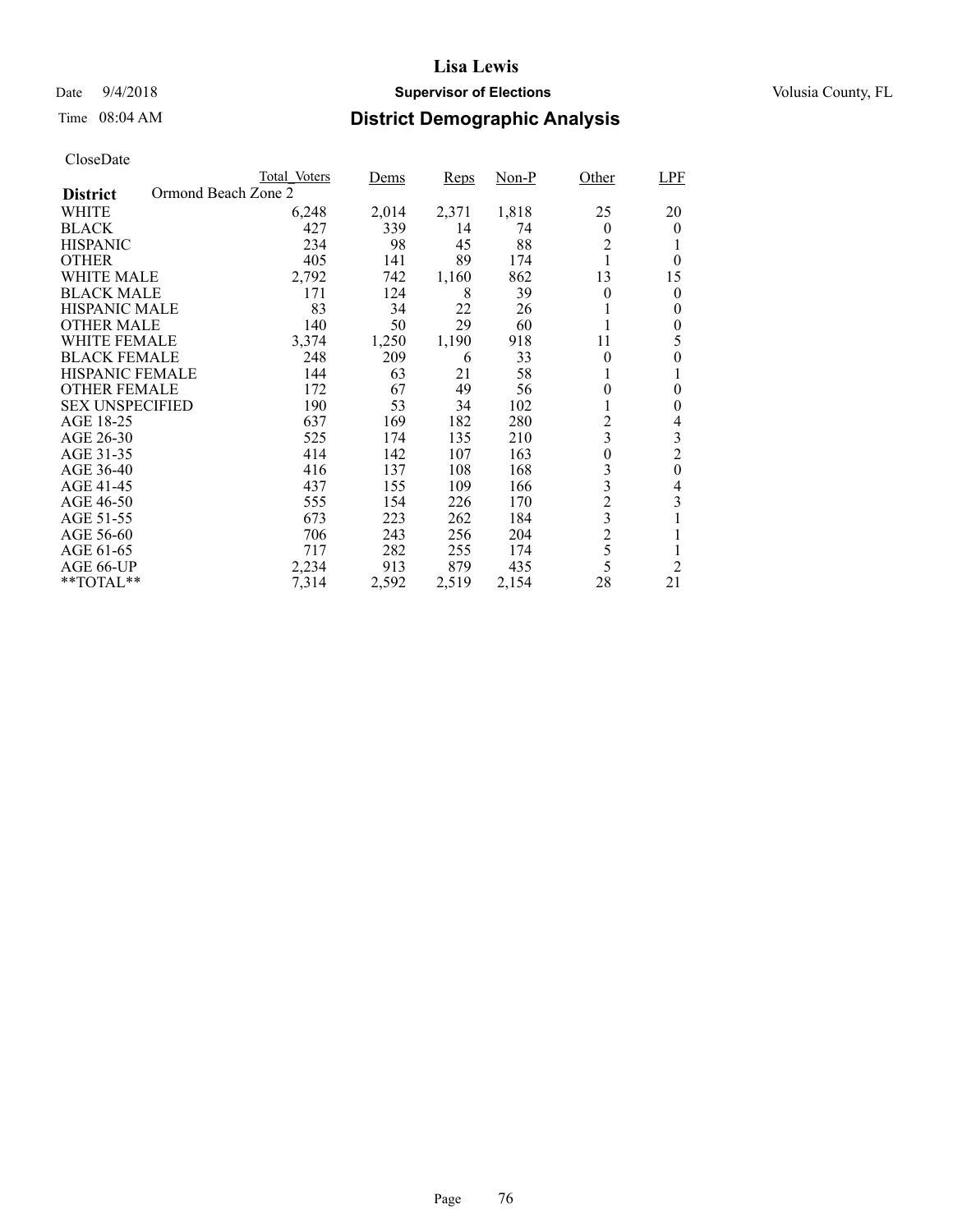### Date  $9/4/2018$  **Supervisor of Elections** Volusia County, FL

## Time 08:04 AM **District Demographic Analysis**

|                                        | Total Voters | Dems  | <b>Reps</b> | Non-P | Other            | <b>LPF</b>     |
|----------------------------------------|--------------|-------|-------------|-------|------------------|----------------|
| Ormond Beach Zone 3<br><b>District</b> |              |       |             |       |                  |                |
| WHITE                                  | 7,647        | 2,009 | 3,750       | 1,834 | 35               | 19             |
| <b>BLACK</b>                           | 349          | 261   | 20          | 66    | 2                | 0              |
| <b>HISPANIC</b>                        | 284          | 91    | 75          | 114   | 3                |                |
| <b>OTHER</b>                           | 558          | 171   | 134         | 251   |                  |                |
| WHITE MALE                             | 3,560        | 813   | 1,831       | 882   | 21               | 13             |
| <b>BLACK MALE</b>                      | 145          | 104   | 10          | 30    | 1                | 0              |
| <b>HISPANIC MALE</b>                   | 132          | 34    | 38          | 57    | 2                |                |
| <b>OTHER MALE</b>                      | 206          | 60    | 52          | 92    |                  |                |
| <b>WHITE FEMALE</b>                    | 4,002        | 1,176 | 1,886       | 920   | 14               | 6              |
| <b>BLACK FEMALE</b>                    | 200          | 155   | 10          | 34    |                  | $\theta$       |
| <b>HISPANIC FEMALE</b>                 | 145          | 57    | 35          | 52    | 1                | $\theta$       |
| <b>OTHER FEMALE</b>                    | 271          | 95    | 68          | 108   | $\overline{0}$   | 0              |
| <b>SEX UNSPECIFIED</b>                 | 177          | 38    | 49          | 90    | $\overline{0}$   | 0              |
| AGE 18-25                              | 853          | 224   | 302         | 316   |                  | 4              |
| AGE 26-30                              | 555          | 165   | 179         | 202   | 6                | 3              |
| AGE 31-35                              | 560          | 153   | 215         | 188   | $\overline{c}$   | $\overline{2}$ |
| AGE 36-40                              | 533          | 136   | 204         | 187   | $\overline{2}$   | 4              |
| AGE 41-45                              | 550          | 131   | 230         | 180   | 5                | 4              |
| AGE 46-50                              | 644          | 164   | 323         | 153   | 3                |                |
| AGE 51-55                              | 788          | 181   | 404         | 201   | $\boldsymbol{0}$ | 2              |
| AGE 56-60                              | 827          | 261   | 376         | 187   | 3                | $\theta$       |
| AGE 61-65                              | 895          | 284   | 438         | 169   | 4                | $\theta$       |
| AGE 66-UP                              | 2,633        | 833   | 1,308       | 482   | 9                |                |
| **TOTAL**                              | 8,838        | 2,532 | 3,979       | 2,265 | 41               | 21             |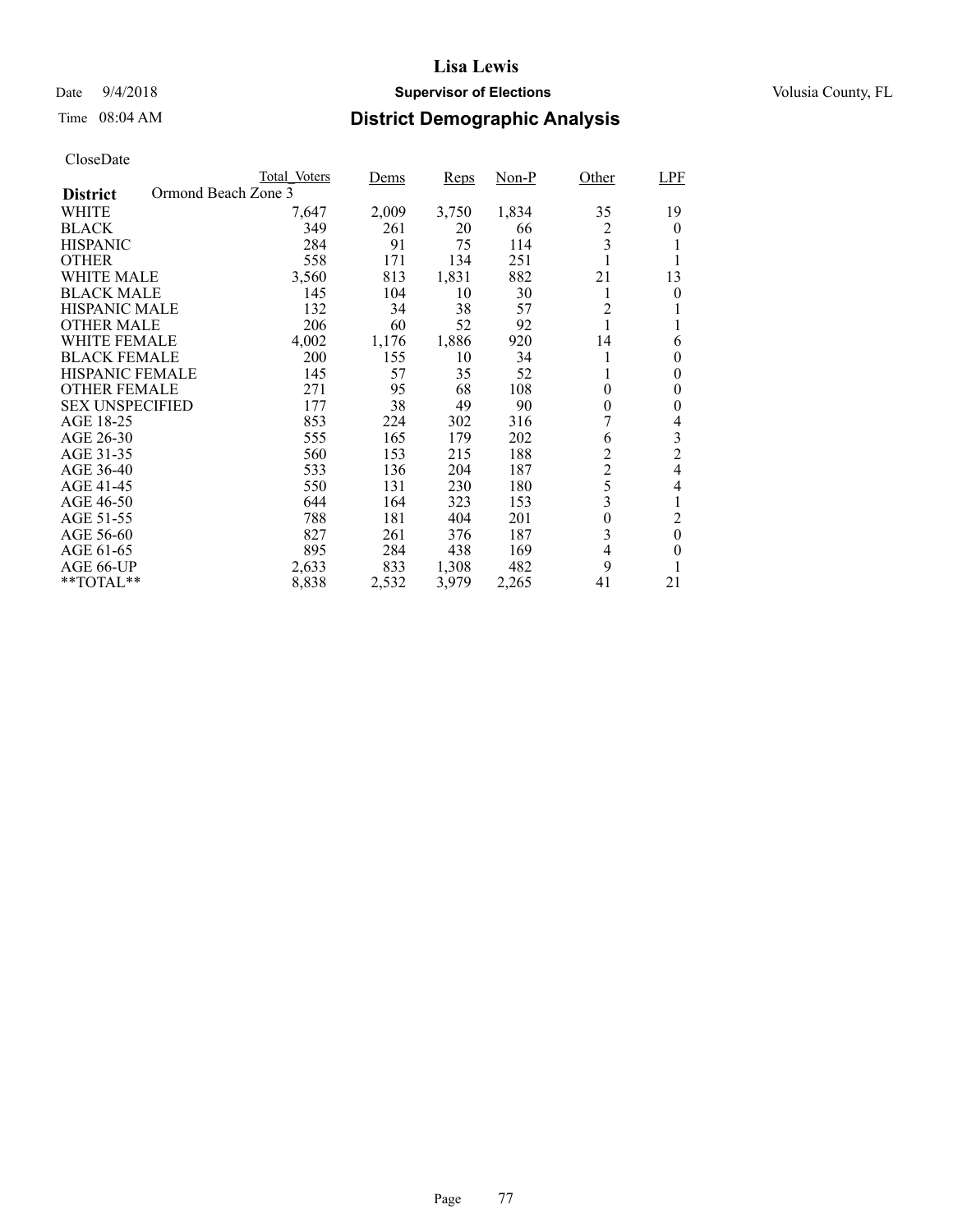### Date  $9/4/2018$  **Supervisor of Elections** Volusia County, FL

## Time 08:04 AM **District Demographic Analysis**

|                        |                     | Total Voters | Dems  | <b>Reps</b> | Non-P | Other          | <b>LPF</b>     |
|------------------------|---------------------|--------------|-------|-------------|-------|----------------|----------------|
| <b>District</b>        | Ormond Beach Zone 4 |              |       |             |       |                |                |
| WHITE                  |                     | 7,222        | 2,152 | 2,992       | 2,022 | 40             | 16             |
| <b>BLACK</b>           |                     | 241          | 178   | 15          | 47    | $\theta$       |                |
| <b>HISPANIC</b>        |                     | 194          | 87    | 37          | 68    | $\overline{c}$ | $\theta$       |
| <b>OTHER</b>           |                     | 373          | 104   | 96          | 171   | $\overline{2}$ | $\theta$       |
| WHITE MALE             |                     | 3,186        | 824   | 1,337       | 993   | 20             | 12             |
| <b>BLACK MALE</b>      |                     | 107          | 75    | 6           | 25    | $\theta$       |                |
| <b>HISPANIC MALE</b>   |                     | 86           | 34    | 19          | 32    |                | 0              |
| <b>OTHER MALE</b>      |                     | 149          | 41    | 35          | 71    | $\overline{2}$ | 0              |
| <b>WHITE FEMALE</b>    |                     | 3,944        | 1,308 | 1,616       | 996   | 20             | 4              |
| <b>BLACK FEMALE</b>    |                     | 130          | 100   | 8           | 22    | $\theta$       | 0              |
| <b>HISPANIC FEMALE</b> |                     | 106          | 52    | 18          | 35    |                | 0              |
| <b>OTHER FEMALE</b>    |                     | 150          | 47    | 41          | 62    | $\theta$       | $\theta$       |
| <b>SEX UNSPECIFIED</b> |                     | 172          | 40    | 60          | 72    | 0              | $\theta$       |
| AGE 18-25              |                     | 528          | 131   | 157         | 237   | 3              | 0              |
| AGE 26-30              |                     | 457          | 130   | 151         | 169   | 3              | 4              |
| AGE 31-35              |                     | 438          | 132   | 117         | 181   | 4              | 4              |
| AGE 36-40              |                     | 354          | 98    | 113         | 137   | 3              | $\mathfrak{Z}$ |
| AGE 41-45              |                     | 329          | 76    | 123         | 127   | $\theta$       | 3              |
| AGE 46-50              |                     | 443          | 117   | 170         | 154   | $\theta$       | $\overline{c}$ |
| AGE 51-55              |                     | 589          | 155   | 259         | 169   | 6              | $\theta$       |
| AGE 56-60              |                     | 750          | 242   | 308         | 195   | 5              | 0              |
| AGE 61-65              |                     | 816          | 283   | 324         | 204   | 5              | $\theta$       |
| AGE 66-UP              |                     | 3,326        | 1,157 | 1,418       | 735   | 15             |                |
| **TOTAL**              |                     | 8,030        | 2,521 | 3,140       | 2,308 | 44             | 17             |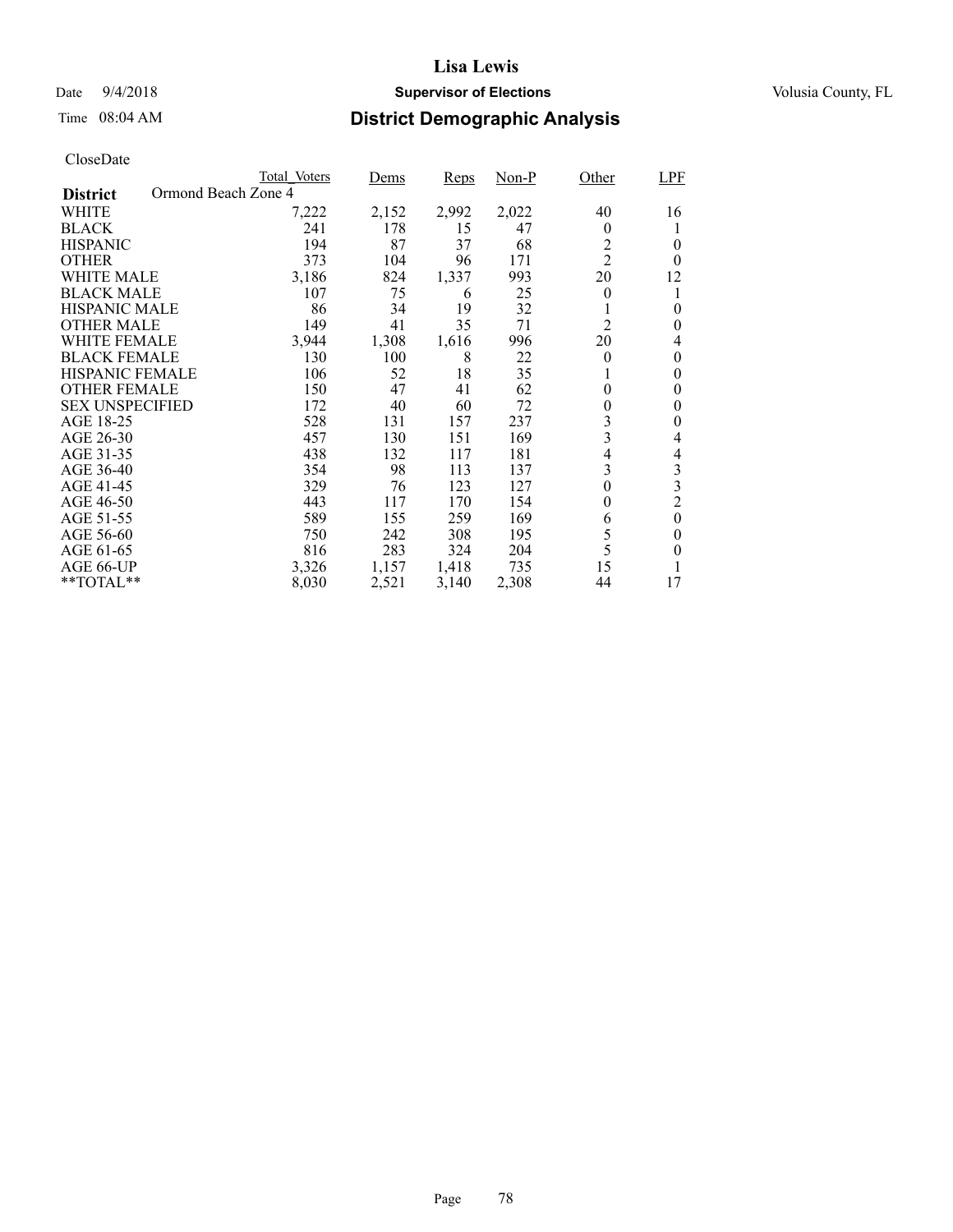### Date  $9/4/2018$  **Supervisor of Elections** Volusia County, FL

### Time 08:04 AM **District Demographic Analysis**

|                        |         | Total Voters | Dems           | <b>Reps</b>      | Non-P          | Other        | LPF      |
|------------------------|---------|--------------|----------------|------------------|----------------|--------------|----------|
| <b>District</b>        | Pierson |              |                |                  |                |              |          |
| <b>WHITE</b>           |         | 576          | 173            | 285              | 113            | 2            | 3        |
| <b>BLACK</b>           |         | 47           | 39             | 1                | 7              | $\theta$     | $\theta$ |
| <b>HISPANIC</b>        |         | 179          | 81             | 12               | 86             | 0            | 0        |
| <b>OTHER</b>           |         | 32           | 5              | 6                | 21             | $_{0}$       | 0        |
| <b>WHITE MALE</b>      |         | 282          | 79             | 142              | 56             | 2            | 3        |
| <b>BLACK MALE</b>      |         | 20           | 18             | $\boldsymbol{0}$ | $\overline{2}$ | $\theta$     | 0        |
| <b>HISPANIC MALE</b>   |         | 92           | 43             | 5                | 44             | $^{(1)}$     | 0        |
| <b>OTHER MALE</b>      |         | 18           | 3              | 4                | 11             | $\theta$     | 0        |
| <b>WHITE FEMALE</b>    |         | 289          | 94             | 139              | 56             | 0            | 0        |
| <b>BLACK FEMALE</b>    |         | 27           | 21             |                  | 5              | $\theta$     | 0        |
| <b>HISPANIC FEMALE</b> |         | 82           | 36             |                  | 39             | $\theta$     | 0        |
| <b>OTHER FEMALE</b>    |         | 7            | $\overline{c}$ |                  | 4              | $\theta$     |          |
| <b>SEX UNSPECIFIED</b> |         | 17           | $\overline{2}$ | 5                | 10             | 0            | 0        |
| AGE 18-25              |         | 119          | 32             | 29               | 58             | 0            |          |
| AGE 26-30              |         | 75           | 34             | 16               | 24             | $_{0}$       |          |
| AGE 31-35              |         | 58           | 15             | 21               | 21             | $\mathbf{0}$ |          |
| AGE 36-40              |         | 60           | 14             | 20               | 26             | $_{0}$       | 0        |
| AGE 41-45              |         | 50           | 12             | 20               | 17             | $_{0}$       |          |
| AGE 46-50              |         | 58           | 18             | 21               | 18             |              | 0        |
| AGE 51-55              |         | 61           | 24             | 23               | 14             | $_{0}$       | 0        |
| AGE 56-60              |         | 79           | 31             | 31               | 17             |              | 0        |
| AGE 61-65              |         | 96           | 36             | 44               | 16             | 0            | 0        |
| AGE 66-UP              |         | 178          | 82             | 79               | 16             |              | 0        |
| **TOTAL**              |         | 834          | 298            | 304              | 227            | 2            | 3        |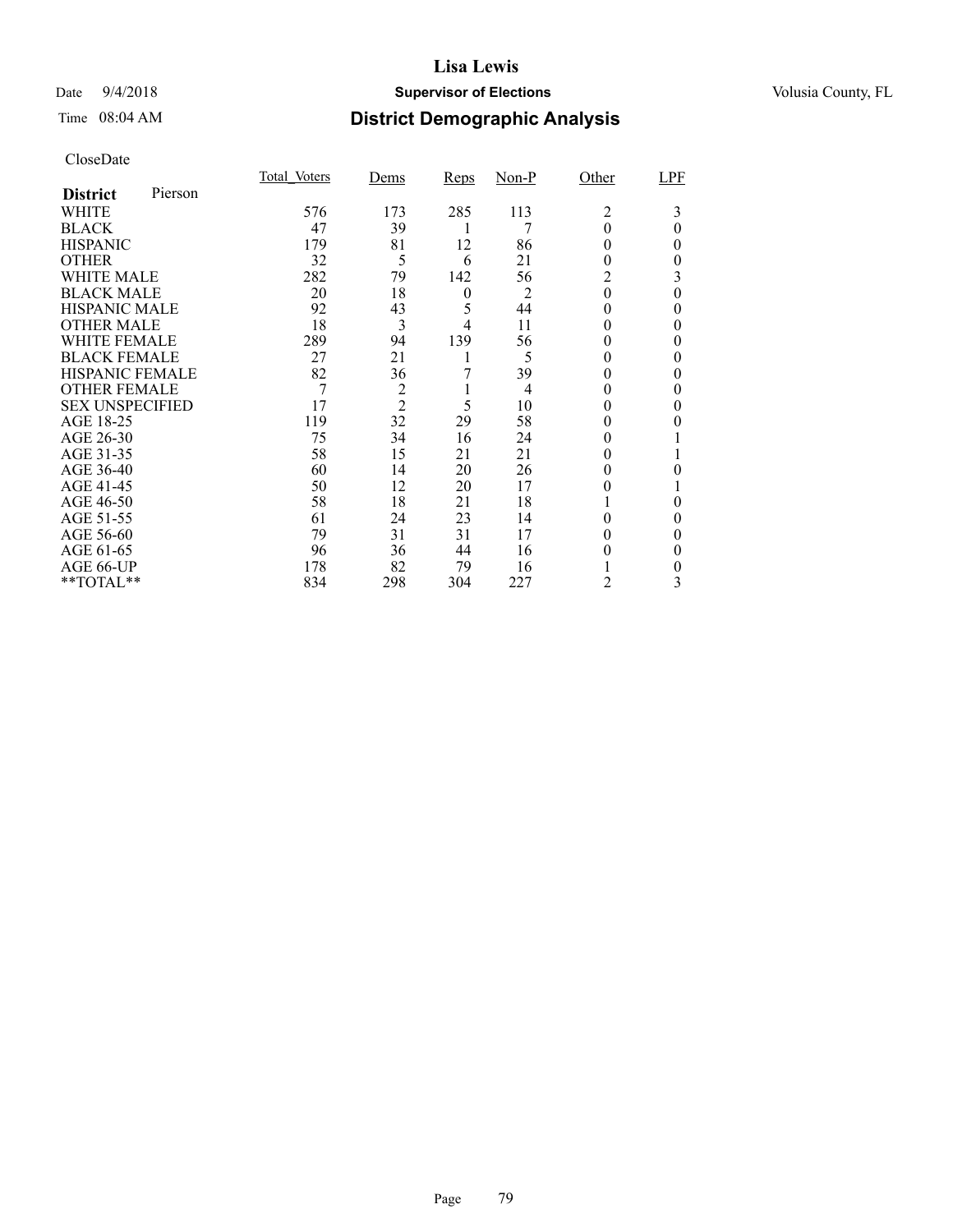### Date  $9/4/2018$  **Supervisor of Elections** Volusia County, FL

## Time 08:04 AM **District Demographic Analysis**

|                        |             | Total Voters | Dems           | <b>Reps</b> | $Non-P$  | Other | LPF            |
|------------------------|-------------|--------------|----------------|-------------|----------|-------|----------------|
| <b>District</b>        | Ponce Inlet |              |                |             |          |       |                |
| WHITE                  |             | 3,010        | 691            | 1,588       | 702      | 21    | 8              |
| <b>BLACK</b>           |             | 9            | 3              | 4           | 2        | 0     | 0              |
| <b>HISPANIC</b>        |             | 59           | 18             | 23          | 17       | 0     |                |
| <b>OTHER</b>           |             | 114          | 31             | 41          | 42       | 0     | 0              |
| WHITE MALE             |             | 1,463        | 283            | 796         | 366      | 13    | 5              |
| <b>BLACK MALE</b>      |             | 5            | 1              | 2           | 2        | 0     | 0              |
| <b>HISPANIC MALE</b>   |             | 25           | 8              | 9           | 8        | 0     | 0              |
| <b>OTHER MALE</b>      |             | 44           | 12             | 18          | 14       | 0     | 0              |
| WHITE FEMALE           |             | 1,518        | 399            | 784         | 324      | 8     | 3              |
| <b>BLACK FEMALE</b>    |             | 4            | $\overline{c}$ | 2           | $\theta$ |       | 0              |
| <b>HISPANIC FEMALE</b> |             | 34           | 10             | 14          | 9        |       |                |
| <b>OTHER FEMALE</b>    |             | 46           | 15             | 15          | 16       | 0     | 0              |
| <b>SEX UNSPECIFIED</b> |             | 53           | 13             | 16          | 24       | 0     |                |
| AGE 18-25              |             | 166          | 26             | 64          | 73       | 2     |                |
| AGE 26-30              |             | 91           | 22             | 32          | 34       |       | 2              |
| AGE 31-35              |             | 75           | 26             | 28          | 21       |       | 0              |
| AGE 36-40              |             | 96           | 21             | 37          | 37       |       | 0              |
| AGE 41-45              |             | 103          | 15             | 51          | 37       | 0     | 0              |
| AGE 46-50              |             | 149          | 36             | 73          | 36       | 2     | 2              |
| AGE 51-55              |             | 243          | 51             | 126         | 63       |       | $\overline{2}$ |
| AGE 56-60              |             | 366          | 88             | 203         | 72       | 2     |                |
| AGE 61-65              |             | 400          | 92             | 219         | 84       | 5     | 0              |
| AGE 66-UP              |             | 1,503        | 366            | 823         | 306      | 7     |                |
| **TOTAL**              |             | 3,192        | 743            | 1,656       | 763      | 21    | 9              |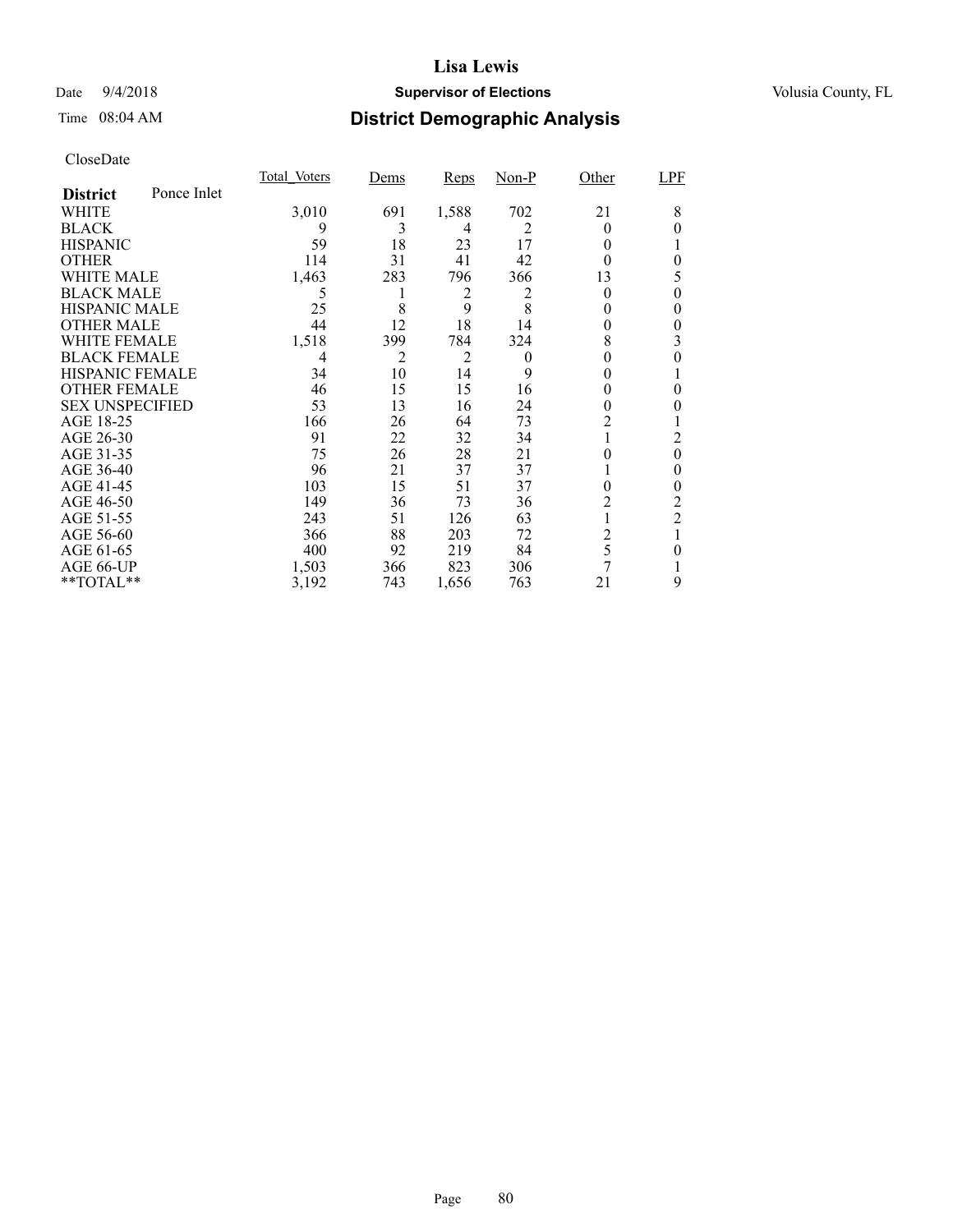### Date  $9/4/2018$  **Supervisor of Elections** Volusia County, FL

## Time 08:04 AM **District Demographic Analysis**

|                                           | Total Voters | Dems  | <b>Reps</b> | Non-P | Other          | LPF            |
|-------------------------------------------|--------------|-------|-------------|-------|----------------|----------------|
| Port Orange District 1<br><b>District</b> |              |       |             |       |                |                |
| WHITE                                     | 8,695        | 2,749 | 3,057       | 2,824 | 42             | 23             |
| <b>BLACK</b>                              | 211          | 150   | 11          | 49    |                | $\overline{0}$ |
| <b>HISPANIC</b>                           | 343          | 122   | 69          | 148   | 3              |                |
| <b>OTHER</b>                              | 409          | 116   | 93          | 195   | 3              | $\overline{2}$ |
| WHITE MALE                                | 3,915        | 1,054 | 1,522       | 1,304 | 21             | 14             |
| <b>BLACK MALE</b>                         | 89           | 64    | 6           | 18    |                | $\overline{0}$ |
| <b>HISPANIC MALE</b>                      | 152          | 53    | 29          | 70    | 0              | $\theta$       |
| <b>OTHER MALE</b>                         | 133          | 35    | 31          | 64    |                | 2              |
| <b>WHITE FEMALE</b>                       | 4,663        | 1,664 | 1,493       | 1,476 | 21             | 9              |
| <b>BLACK FEMALE</b>                       | 120          | 85    | 5           | 30    | $\theta$       | 0              |
| <b>HISPANIC FEMALE</b>                    | 180          | 66    | 38          | 72    | 3              | 1              |
| <b>OTHER FEMALE</b>                       | 183          | 61    | 52          | 69    | 1              | 0              |
| <b>SEX UNSPECIFIED</b>                    | 223          | 55    | 54          | 113   |                | 0              |
| AGE 18-25                                 | 804          | 223   | 160         | 406   | 10             | 5              |
| AGE 26-30                                 | 632          | 177   | 150         | 299   | 5              |                |
| AGE 31-35                                 | 582          | 183   | 140         | 252   | 4              | 3              |
| AGE 36-40                                 | 580          | 168   | 168         | 235   | $\overline{c}$ | 7              |
| AGE 41-45                                 | 549          | 167   | 144         | 228   | 5              | 5              |
| AGE 46-50                                 | 640          | 189   | 213         | 236   | $\overline{c}$ | $\overline{0}$ |
| AGE 51-55                                 | 846          | 253   | 306         | 285   | $\sqrt{2}$     | 0              |
| AGE 56-60                                 | 1,017        | 357   | 355         | 296   | 7              | $\overline{2}$ |
| AGE 61-65                                 | 1,004        | 337   | 408         | 259   | $\theta$       | $\theta$       |
| AGE 66-UP                                 | 3,004        | 1,083 | 1,186       | 720   | 12             | 3              |
| $*$ TOTAL $*$                             | 9,658        | 3,137 | 3,230       | 3,216 | 49             | 26             |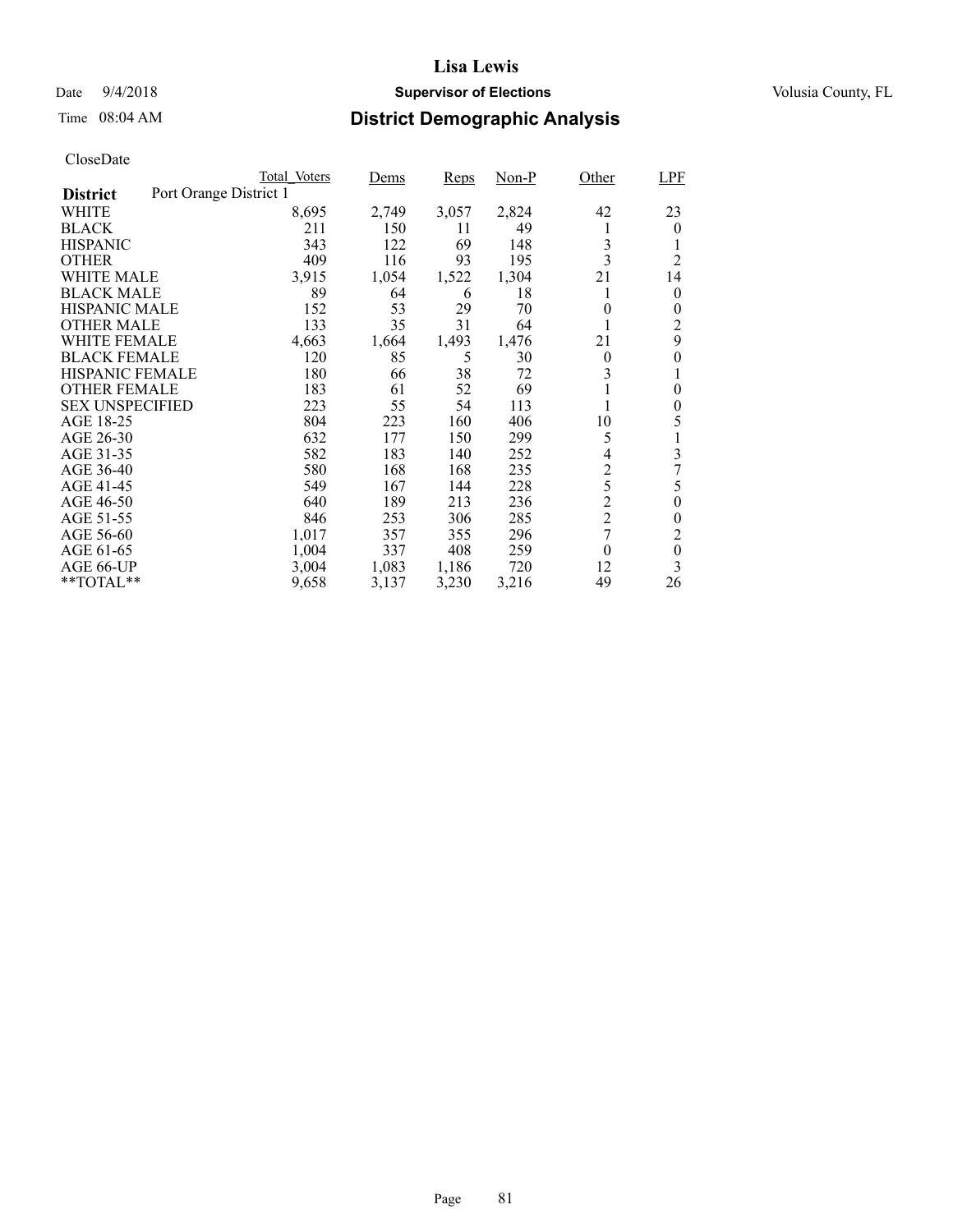### Date  $9/4/2018$  **Supervisor of Elections** Volusia County, FL

## Time 08:04 AM **District Demographic Analysis**

|                        |                        | Total Voters | Dems  | <b>Reps</b> | $Non-P$ | Other          | <b>LPF</b>     |
|------------------------|------------------------|--------------|-------|-------------|---------|----------------|----------------|
| <b>District</b>        | Port Orange District 2 |              |       |             |         |                |                |
| WHITE                  |                        | 9,072        | 2,767 | 3,534       | 2,685   | 55             | 31             |
| <b>BLACK</b>           |                        | 470          | 343   | 20          | 105     | $\theta$       | 2              |
| <b>HISPANIC</b>        |                        | 420          | 158   | 85          | 173     | 3              |                |
| <b>OTHER</b>           |                        | 575          | 184   | 113         | 274     |                | 3              |
| WHITE MALE             |                        | 4,050        | 1,048 | 1,684       | 1,267   | 31             | 20             |
| <b>BLACK MALE</b>      |                        | 171          | 116   | 8           | 47      | $\theta$       | $\overline{0}$ |
| <b>HISPANIC MALE</b>   |                        | 205          | 67    | 52          | 82      | 3              |                |
| <b>OTHER MALE</b>      |                        | 221          | 61    | 49          | 108     | $\theta$       | 3              |
| WHITE FEMALE           |                        | 4,882        | 1,679 | 1,802       | 1,369   | 23             | 9              |
| <b>BLACK FEMALE</b>    |                        | 290          | 219   | 12          | 58      | $\theta$       |                |
| HISPANIC FEMALE        |                        | 208          | 88    | 33          | 87      | 0              | $\theta$       |
| <b>OTHER FEMALE</b>    |                        | 251          | 97    | 42          | 111     |                | $\theta$       |
| <b>SEX UNSPECIFIED</b> |                        | 259          | 77    | 70          | 108     |                | 3              |
| AGE 18-25              |                        | 1,006        | 298   | 256         | 435     | 10             | 7              |
| AGE 26-30              |                        | 808          | 222   | 232         | 342     | 7              | 5              |
| AGE 31-35              |                        | 694          | 209   | 188         | 288     | $\overline{2}$ | 7              |
| AGE 36-40              |                        | 626          | 195   | 194         | 232     | $\overline{4}$ |                |
| AGE 41-45              |                        | 548          | 149   | 188         | 202     | 3              | 6              |
| AGE 46-50              |                        | 660          | 186   | 253         | 212     | 3              | 6              |
| AGE 51-55              |                        | 836          | 248   | 335         | 244     | 8              |                |
| AGE 56-60              |                        | 993          | 342   | 390         | 258     | $\overline{c}$ |                |
| AGE 61-65              |                        | 980          | 350   | 379         | 249     | 1              |                |
| AGE 66-UP              |                        | 3,386        | 1,253 | 1,337       | 775     | 19             | 2              |
| **TOTAL**              |                        | 10,537       | 3,452 | 3,752       | 3,237   | 59             | 37             |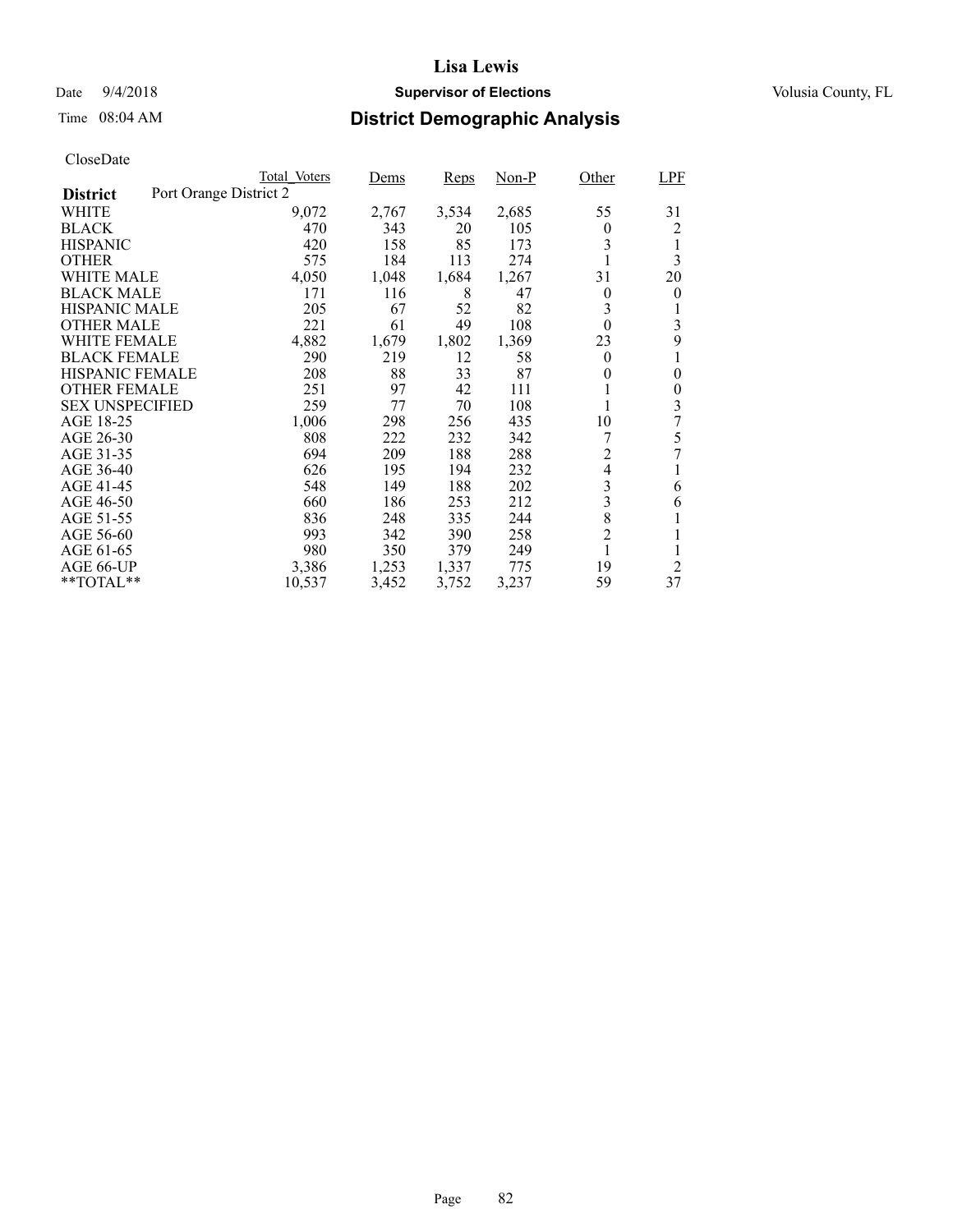### Date  $9/4/2018$  **Supervisor of Elections** Volusia County, FL

## Time 08:04 AM **District Demographic Analysis**

|                        | Total Voters           | Dems  | <b>Reps</b> | Non-P | Other          | <b>LPF</b>              |
|------------------------|------------------------|-------|-------------|-------|----------------|-------------------------|
| <b>District</b>        | Port Orange District 3 |       |             |       |                |                         |
| WHITE                  | 10,988                 | 2,961 | 4,771       | 3,153 | 71             | 32                      |
| <b>BLACK</b>           | 433                    | 319   | 16          | 95    | 2              | 1                       |
| <b>HISPANIC</b>        | 488                    | 164   | 107         | 211   | $\overline{c}$ | 4                       |
| <b>OTHER</b>           | 662                    | 192   | 171         | 296   | $\overline{3}$ | $\theta$                |
| WHITE MALE             | 4,973                  | 1,127 | 2,275       | 1,509 | 41             | 21                      |
| <b>BLACK MALE</b>      | 194                    | 138   | 10          | 44    | 1              | 1                       |
| <b>HISPANIC MALE</b>   | 229                    | 82    | 48          | 94    | $\overline{c}$ | 3                       |
| <b>OTHER MALE</b>      | 249                    | 74    | 67          | 107   |                | $\theta$                |
| <b>WHITE FEMALE</b>    | 5,862                  | 1,796 | 2,431       | 1,596 | 29             | 10                      |
| <b>BLACK FEMALE</b>    | 234                    | 176   | 6           | 51    | 1              | 0                       |
| <b>HISPANIC FEMALE</b> | 251                    | 80    | 56          | 114   | $\theta$       | 1                       |
| <b>OTHER FEMALE</b>    | 303                    | 101   | 81          | 119   | $\overline{2}$ | $\theta$                |
| <b>SEX UNSPECIFIED</b> | 276                    | 62    | 91          | 121   |                |                         |
| AGE 18-25              | 1,111                  | 277   | 352         | 458   | 17             | 7                       |
| AGE 26-30              | 970                    | 248   | 317         | 399   | 3              | 3                       |
| AGE 31-35              | 844                    | 234   | 269         | 328   | 9              | 4                       |
| AGE 36-40              | 799                    | 211   | 278         | 302   | 4              | 4                       |
| AGE 41-45              | 762                    | 205   | 280         | 269   | 6              | $\overline{c}$          |
| AGE 46-50              | 863                    | 246   | 359         | 252   | 3              | $\overline{\mathbf{3}}$ |
| AGE 51-55              | 965                    | 276   | 393         | 285   | 5              | 6                       |
| AGE 56-60              | 1,034                  | 288   | 470         | 270   | $\overline{4}$ | $\overline{2}$          |
| AGE 61-65              | 1,064                  | 379   | 442         | 238   | 4              | 1                       |
| AGE 66-UP              | 4,159                  | 1,272 | 1,905       | 954   | 23             | 5                       |
| $*$ TOTAL $*$          | 12,571                 | 3,636 | 5,065       | 3,755 | 78             | 37                      |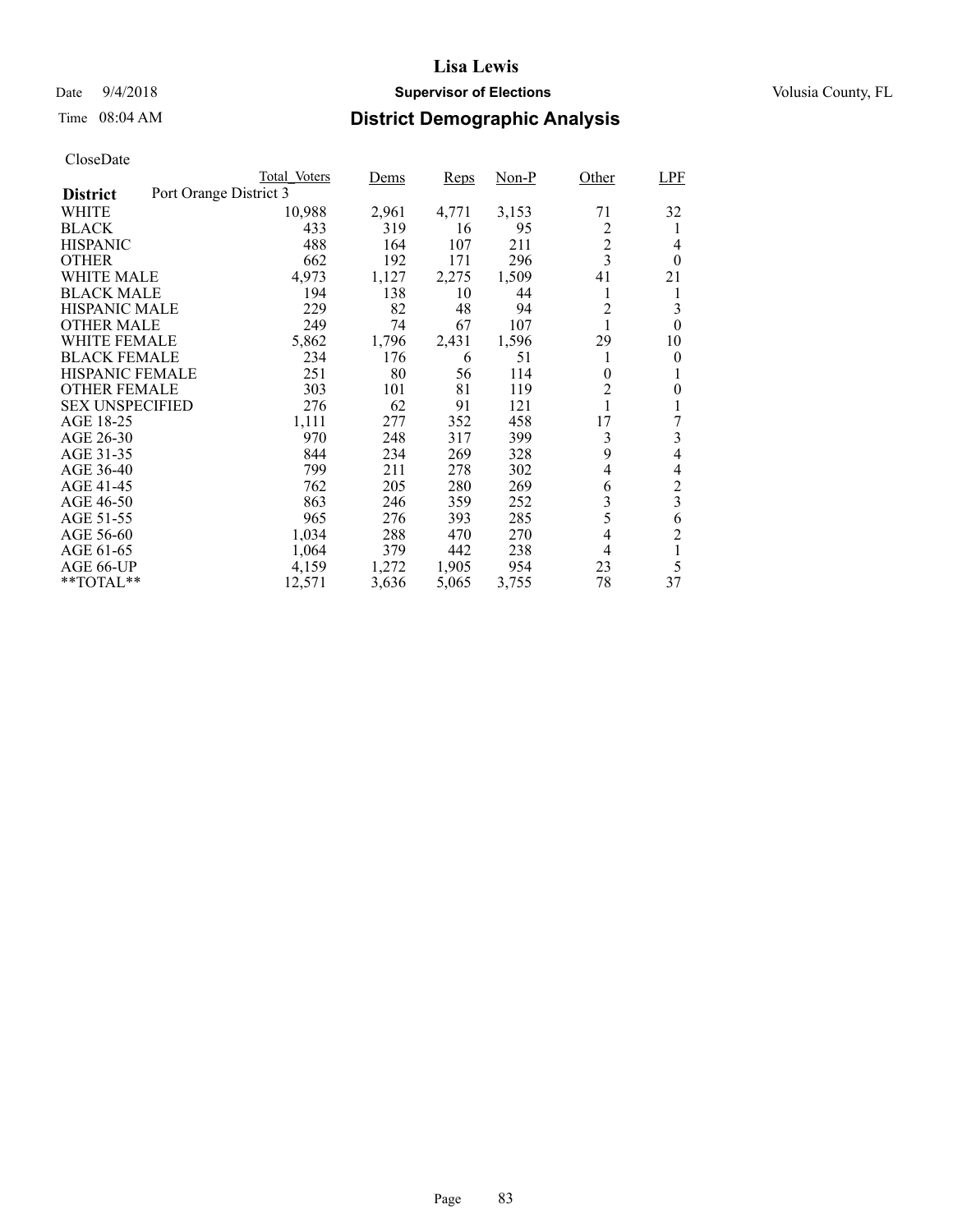### Date  $9/4/2018$  **Supervisor of Elections** Volusia County, FL

## Time 08:04 AM **District Demographic Analysis**

|                        | Total Voters           | Dems  | <b>Reps</b> | $Non-P$ | Other          | <b>LPF</b>     |
|------------------------|------------------------|-------|-------------|---------|----------------|----------------|
| <b>District</b>        | Port Orange District 4 |       |             |         |                |                |
| WHITE                  | 10,119                 | 2,786 | 4,564       | 2,695   | 43             | 31             |
| <b>BLACK</b>           | 321                    | 232   | 24          | 64      | 1              | 0              |
| <b>HISPANIC</b>        | 411                    | 160   | 116         | 133     | 1              |                |
| <b>OTHER</b>           | 657                    | 216   | 167         | 270     | $\overline{2}$ | $\overline{2}$ |
| WHITE MALE             | 4,765                  | 1,129 | 2,239       | 1,351   | 23             | 23             |
| <b>BLACK MALE</b>      | 145                    | 94    | 17          | 34      | $\theta$       | $\overline{0}$ |
| <b>HISPANIC MALE</b>   | 174                    | 62    | 52          | 60      | 0              | 0              |
| <b>OTHER MALE</b>      | 253                    | 79    | 73          | 97      | $\overline{2}$ | 2              |
| WHITE FEMALE           | 5,205                  | 1,626 | 2,260       | 1,292   | 20             | 7              |
| <b>BLACK FEMALE</b>    | 173                    | 137   |             | 28      | 1              | $\theta$       |
| HISPANIC FEMALE        | 231                    | 96    | 62          | 71      | 1              |                |
| <b>OTHER FEMALE</b>    | 285                    | 117   | 68          | 100     | $\theta$       | 0              |
| <b>SEX UNSPECIFIED</b> | 277                    | 54    | 93          | 129     | $\theta$       | 1              |
| AGE 18-25              | 1,135                  | 306   | 353         | 462     | 10             | 4              |
| AGE 26-30              | 668                    | 210   | 217         | 229     | 6              | 6              |
| AGE 31-35              | 707                    | 223   | 223         | 252     | 4              | 5              |
| AGE 36-40              | 761                    | 208   | 268         | 281     | $\overline{c}$ | $\overline{c}$ |
| AGE 41-45              | 888                    | 245   | 328         | 304     | $\overline{4}$ | 7              |
| AGE 46-50              | 1,073                  | 263   | 515         | 291     | 4              | 0              |
| AGE 51-55              | 980                    | 257   | 444         | 273     | 3              | 3              |
| AGE 56-60              | 1,148                  | 337   | 558         | 244     | 6              | 3              |
| AGE 61-65              | 1,104                  | 362   | 524         | 217     | 1              | $\theta$       |
| AGE 66-UP              | 3,044                  | 983   | 1,441       | 609     | 7              | 4              |
| **TOTAL**              | 11,508                 | 3,394 | 4,871       | 3,162   | 47             | 34             |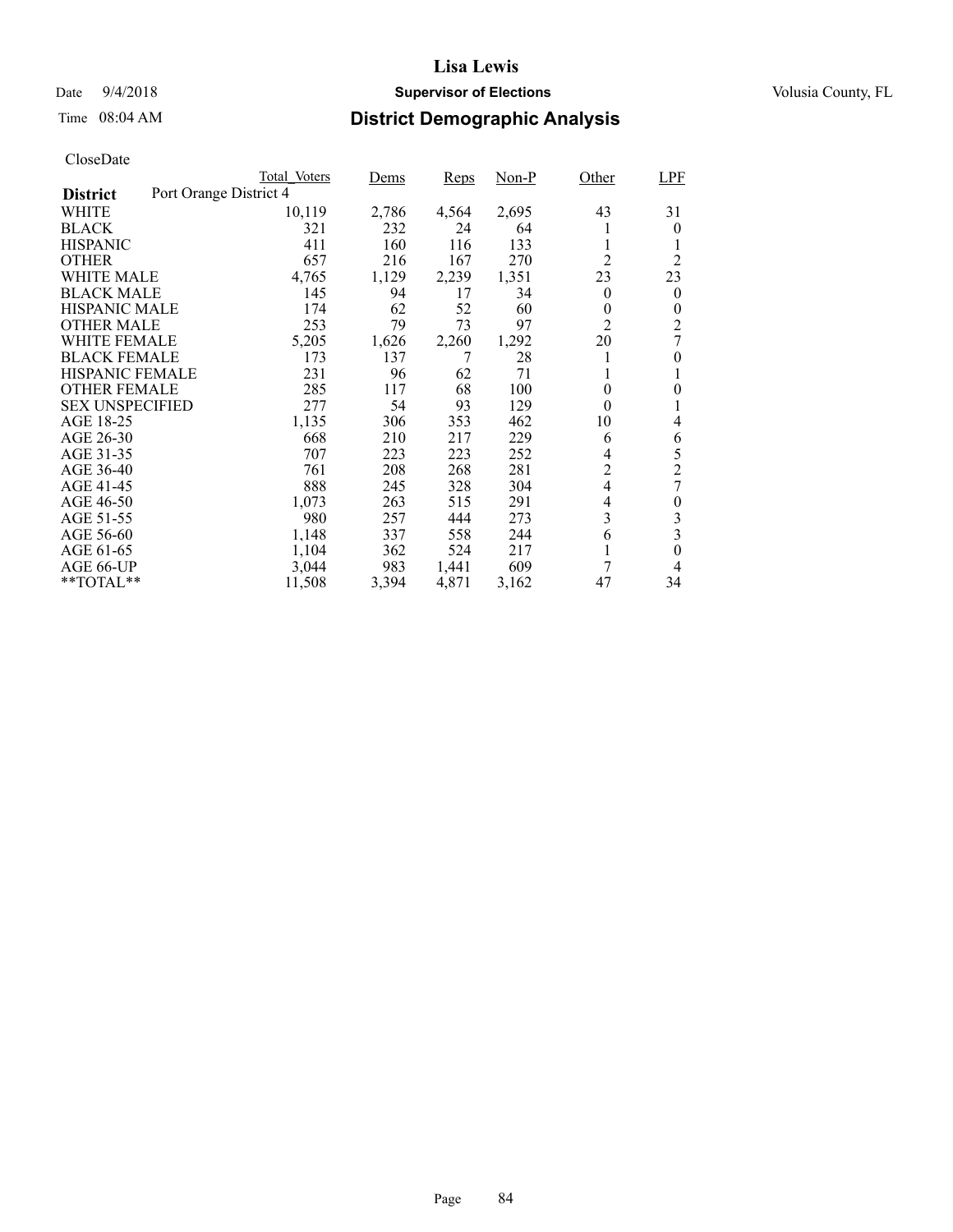### Date  $9/4/2018$  **Supervisor of Elections** Volusia County, FL

## Time 08:04 AM **District Demographic Analysis**

|                        |               | Total Voters | Dems  | <b>Reps</b> | Non-P | Other            | <b>LPF</b>       |
|------------------------|---------------|--------------|-------|-------------|-------|------------------|------------------|
| <b>District</b>        | South Daytona |              |       |             |       |                  |                  |
| WHITE                  |               | 7,121        | 2,285 | 2,679       | 2,091 | 48               | 18               |
| <b>BLACK</b>           |               | 781          | 586   | 26          | 168   |                  | $\theta$         |
| <b>HISPANIC</b>        |               | 300          | 131   | 57          | 109   | 3                | $\theta$         |
| <b>OTHER</b>           |               | 417          | 151   | 85          | 179   | $\theta$         | $\overline{c}$   |
| WHITE MALE             |               | 3,225        | 871   | 1,307       | 1,012 | 24               | 11               |
| <b>BLACK MALE</b>      |               | 295          | 208   | 13          | 74    | $\boldsymbol{0}$ | $\theta$         |
| <b>HISPANIC MALE</b>   |               | 136          | 48    | 32          | 54    | 2                | $\theta$         |
| <b>OTHER MALE</b>      |               | 139          | 50    | 35          | 54    | $\theta$         | $\theta$         |
| <b>WHITE FEMALE</b>    |               | 3,818        | 1,396 | 1,346       | 1,045 | 24               |                  |
| <b>BLACK FEMALE</b>    |               | 475          | 372   | 12          | 90    |                  | $\theta$         |
| HISPANIC FEMALE        |               | 155          | 79    | 25          | 50    | 1                | $\theta$         |
| <b>OTHER FEMALE</b>    |               | 194          | 78    | 43          | 72    | $\overline{0}$   |                  |
| <b>SEX UNSPECIFIED</b> |               | 182          | 51    | 34          | 96    | $\boldsymbol{0}$ |                  |
| AGE 18-25              |               | 793          | 259   | 164         | 360   | 5                | 5                |
| AGE 26-30              |               | 672          | 223   | 166         | 274   | 7                | $\overline{c}$   |
| AGE 31-35              |               | 612          | 214   | 154         | 232   | 7                | 5                |
| AGE 36-40              |               | 543          | 195   | 134         | 208   | 6                | $\overline{0}$   |
| AGE 41-45              |               | 473          | 144   | 159         | 167   | $\overline{c}$   | 1                |
| AGE 46-50              |               | 619          | 212   | 221         | 181   | $\overline{c}$   | 3                |
| AGE 51-55              |               | 736          | 263   | 273         | 195   | 3                | $\overline{c}$   |
| AGE 56-60              |               | 909          | 333   | 347         | 227   | $\overline{2}$   | $\boldsymbol{0}$ |
| AGE 61-65              |               | 893          | 351   | 324         | 212   | 6                | $\theta$         |
| AGE 66-UP              |               | 2,369        | 959   | 905         | 491   | 12               | $\overline{2}$   |
| $*$ TOTAL $*$          |               | 8,619        | 3,153 | 2,847       | 2,547 | 52               | 20               |